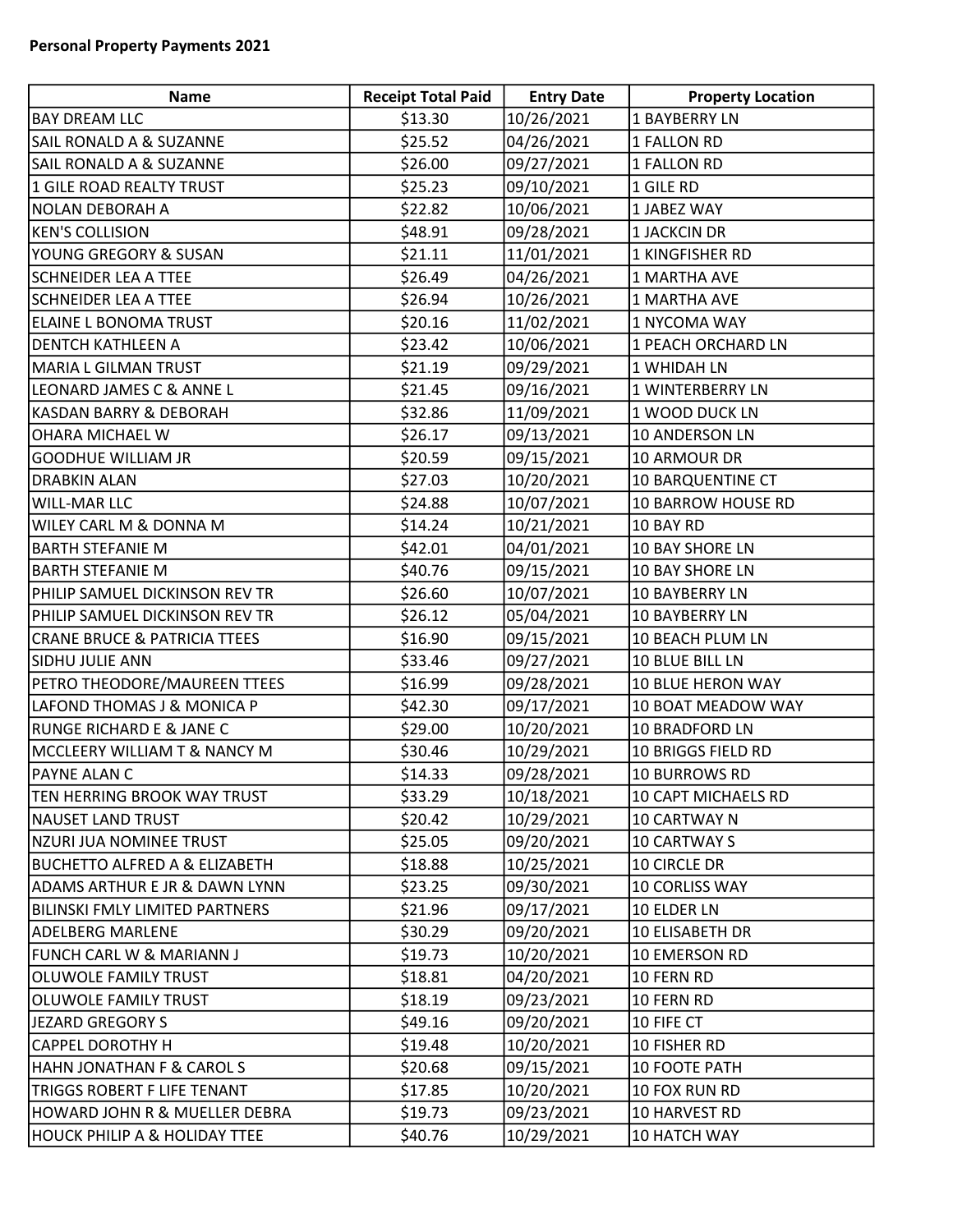| <b>BIZILJ CHARLES &amp; NANCY TTEES</b>  | \$31.16 | 05/18/2021 | 10 HELM RD               |
|------------------------------------------|---------|------------|--------------------------|
| <b>BIZILJ CHARLES &amp; NANCY TTEES</b>  | \$18.82 | 05/18/2021 | 10 HELM RD               |
| <b>WHALEN ROBERTA</b>                    | \$15.15 | 04/06/2021 | 10 HOFFMAN CT            |
| <b>WHALEN ROBERTA</b>                    | \$34.45 | 04/06/2021 | 10 HOFFMAN CT            |
| <b>MOLBACH THOMAS &amp; VERONIKA</b>     | \$27.03 | 09/15/2021 | 10 HOYT RD               |
| MCGONAGLE MICHAEL D                      | \$20.25 | 09/15/2021 | 10 KEAR DR               |
| <b>FLESCH WILLIAM B</b>                  | \$17.59 | 09/10/2021 | <b>10 KEITH WAY</b>      |
| <b>BIANCHI DIANA W</b>                   | \$32.09 | 10/01/2021 | <b>10 KIAHS WAY</b>      |
| <b>ELIA NATHAN H &amp; KATHLEEN A</b>    | \$31.75 | 02/09/2021 | 10 LEPRECHAUN RD         |
| <b>SCHWAMB THEODORE R &amp; GRETCHEN</b> | \$25.65 | 09/20/2021 | 10 LOG CABIN RD          |
| <b>GIBBONS JOHN P TTEE</b>               | \$21.11 | 11/01/2021 | 10 MEADOW DR             |
| <b>STEIN LISA M</b>                      | \$15.10 | 11/01/2021 | 10 MISTY WAY             |
| <b>BEHUNIAK PETER</b>                    | \$17.93 | 09/13/2021 | 10 MOORE LN              |
| <b>CORRIGAN THOMAS J &amp; SHARON M</b>  | \$18.10 | 10/20/2021 | <b>10 NEAP TIDE WAY</b>  |
| <b>HARVEY ELIZABETH</b>                  | \$15.70 | 09/13/2021 | <b>10 NICKERSON RD</b>   |
| <b>WALKERWICZ STEVE J</b>                | \$24.25 | 11/08/2021 | <b>10 NORTH FORTY RD</b> |
| CHOQUETTE WILLIAM J & MARY               | \$25.27 | 10/28/2021 | 10 OLD SQUAW PL          |
| <b>FARINA PAUL &amp; RUTH TTEES</b>      | \$31.57 | 10/21/2021 | 10 PATRICIAN LN          |
| <b>GRAFFITTI ROBERT M &amp; LINDA A</b>  | \$25.74 | 10/15/2021 | 10 PEACH ORCHARD LN      |
| MACHERAS JAMES T & MARY T                | \$13.73 | 09/28/2021 | 10 PILGRIM LN            |
| <b>ANDERSON THEODORE L</b>               | \$15.02 | 10/06/2021 | 10 POLLY SEABURY WAY     |
| <b>BROWN JOHN S &amp; VERONICA R</b>     | \$26.43 | 10/06/2021 | 10 PRISCILLA CIR         |
| NEALON THOMAS P & ANNE C                 | \$23.85 | 11/01/2021 | 10 QUAIL COVER LN        |
| CONROY RICHARD W & REBECCA               | \$20.94 | 09/20/2021 | 10 RAYMOND WAY           |
| <b>GRIFFIN FAMILY IRREVOC TRUST</b>      | \$13.64 | 09/13/2021 | 10 ROLLING LN            |
| <b>BLEHEEN PATRICIA ANN</b>              | \$34.61 | 11/18/2021 | 10 RONNIE RD             |
| <b>DICARLO NICHOLAS &amp; AMY B</b>      | \$42.73 | 10/06/2021 | 10 SAND DOLLAR LN        |
| <b>RUGG CHRISTOPHER T</b>                | \$29.58 | 05/04/2021 | 10 SHURTLEFF RD          |
| <b>KELLEHER MICHAEL</b>                  | \$20.85 | 11/29/2021 | 10 SPINNAKER WAY         |
| LUCAS NIGEL AND KATHERINE                | \$17.67 | 09/20/2021 | 10 SPLIT RAIL RD         |
| <b>NELSON GEORGE A TTEE</b>              | \$18.62 | 10/28/2021 | 10 SPRING TIDE LN        |
| JOSEPH SANTOS & LORI SANTOS FT           | \$27.80 | 11/02/2021 | 10 STONE CT              |
| <b>WOODMAN BETTY P TTEE</b>              | \$17.59 | 10/01/2021 | <b>10 SUMMIT AVE</b>     |
| CAULFIELD ROBERT C TTEE                  | \$37.49 | 10/20/2021 | 10 TEAL WAY              |
| <b>SKROBELA PETER A &amp; FRANCES K</b>  | \$27.00 | 04/16/2021 | 10 TOWNSEND RD           |
| <b>SKROBELA PETER A &amp; FRANCES K</b>  | \$26.17 | 09/10/2021 | 10 TOWNSEND RD           |
| QUINLAN KATHLEEN A LIFE TENANT           | \$13.13 | 10/04/2021 | 10 VALLEY RD             |
| <b>WEN XIANG &amp; LIAO YIHUA</b>        | \$13.81 | 09/28/2021 | 10 WESTERN AVE           |
| <b>SULLIVAN PAUL V &amp; MARIA C</b>     | \$25.65 | 10/28/2021 | 10 WHITNEY RD            |
| <b>FRANCKE CONSTRUCTION</b>              | \$20.76 | 09/10/2021 | 10 WICKLOW LN            |
| <b>SUSAN F ROESCH REV LNG TRUST</b>      | \$13.64 | 11/01/2021 | 10 WILMA RD              |
| <b>RUGGIERO VINCENT &amp; CAROL</b>      | \$17.16 | 10/28/2021 | 10 WOOD PINE CT          |
| <b>BAYER HENRY L</b>                     | \$20.06 | 04/06/2021 | 100 ARMOUR DR            |
| POTOMA SUZANNE E & EDWARD M              | \$16.39 | 09/16/2021 | 100 AUNT HELENS WAY      |
| <b>BROSTOWIN REALTY TRUST</b>            | \$33.20 | 11/02/2021 | 100 BAYSIDE DR           |
| <b>ESTATE OF WILLIAM MCGOVERN</b>        | \$14.33 | 10/28/2021 | 100 BOREEN RD            |
| SAM'S DELI/SAM'S UNCORKED                | \$84.77 | 05/10/2021 | 100 BRACKETT RD          |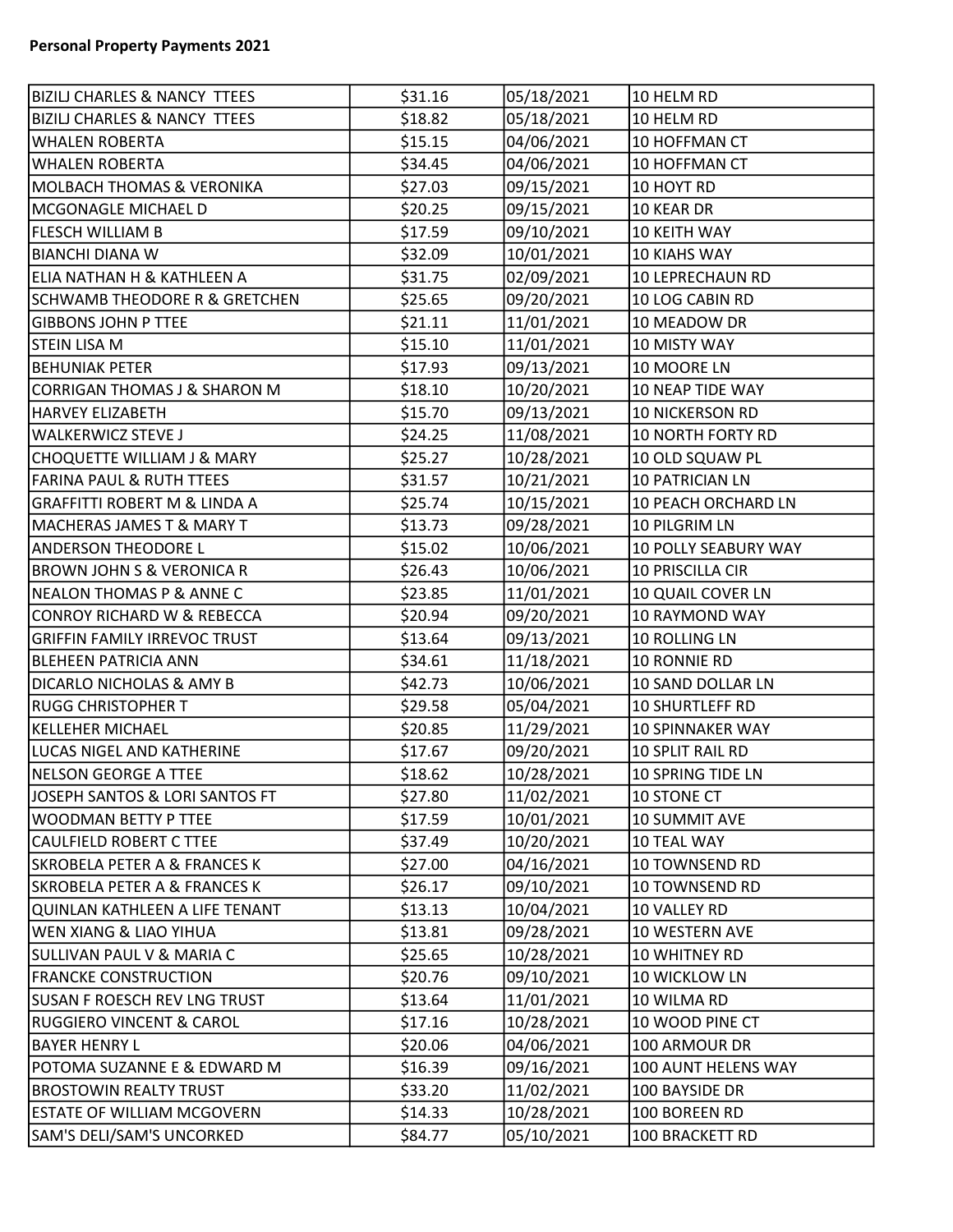| SAM'S DELI/SAM'S UNCORKED                | \$71.65 | 09/15/2021 | 100 BRACKETT RD         |
|------------------------------------------|---------|------------|-------------------------|
| <b>SMITH ELLEN G</b>                     | \$25.23 | 09/20/2021 | 100 CHESTER AVE         |
| <b>BREWER ANDREW W &amp; KELLIE J</b>    | \$29.63 | 04/23/2021 | 100 CHURCH RD           |
| <b>BREWER ANDREW W &amp; KELLIE J</b>    | \$28.31 | 11/01/2021 | 100 CHURCH RD           |
| MASTROLIA JR RONALD J                    | \$16.30 | 11/16/2021 | 100 CIRCLE DR           |
| <b>ATKINS VICTOR F &amp; SUSAN C</b>     | \$17.50 | 11/01/2021 | 100 COBBETT LN          |
| <b>BULL III EDWARD &amp; AMY JO</b>      | \$19.73 | 10/12/2021 | 100 ELLIS RD            |
| COWLES MICHAEL C & JAN B                 | \$33.03 | 10/07/2021 | 100 FIELD RD            |
| <b>HARVEYS AUTO SERVICE</b>              | \$39.25 | 03/29/2021 | 100 HOLMES RD           |
| HARVEYS AUTO SERVICE                     | \$37.58 | 09/22/2021 | 100 HOLMES RD           |
| <b>BOYLE PATRICK &amp; BRENDA J</b>      | \$20.94 | 09/29/2021 | 100 HUCKLEBERRY LN      |
| DOBACK CHARLES R JR & JOAN M             | \$22.22 | 10/25/2021 | 100 KEAR DR             |
| ALICE M YOKABASKAS REVOC TRUST           | \$48.13 | 11/01/2021 | 100 LAWTON RD           |
| <b>CONERLY ROBERT &amp; ELISABETH</b>    | \$24.62 | 09/17/2021 | 100 LIMERICK WAY        |
| JOHNSON NANCY & GRAY SUSAN TTE           | \$17.33 | 10/25/2021 | 100 LOMBARD LN          |
| <b>EKSTROM GORAN A</b>                   | \$22.91 | 09/10/2021 | 100 LUPIN WAY           |
| <b>BELLOTTI MICHAEL &amp; KAREN</b>      | \$18.79 | 09/10/2021 | 100 LUTHERS LN          |
| SAMANTHA BARONOUSKY-CHIN                 | \$17.42 | 09/15/2021 | 100 MASSASOIT RD        |
| <b>MCCORMACK VERONICA L TTEE</b>         | \$13.64 | 10/06/2021 | 100 MASSASOIT TRL       |
| <b>NAUSET GREEN WAY</b>                  | \$15.53 | 09/20/2021 | 100 NAUSET GREEN WAY    |
| <b>GRANIERO FAMILY LTD PARTNERSHP</b>    | \$15.87 | 10/18/2021 | 100 OAK LEAF RD         |
| <b>SCHADT MARGARET C REV TRUST &amp;</b> | \$14.50 | 09/16/2021 | 100 OLD FARM LN         |
| <b>DELLACAGNA LOUIS J</b>                | \$14.07 | 09/10/2021 | 100 OLD STATE HWY       |
| <b>SYPHERS REBECCA E</b>                 | \$17.07 | 09/15/2021 | 100 QUASON DR           |
| ALEXANDER TUREAUD LIVING TRUST           | \$25.23 | 10/14/2021 | 100 SALT WINDS DR       |
| <b>TRINIDAD-HENNES JANE</b>              | \$16.56 | 10/04/2021 | 100 SCHOOLHOUSE RD      |
| <b>GOLAN MICHAEL G &amp; JANET H</b>     | \$40.67 | 10/25/2021 | 100 SEAWARD WAY         |
| SQUANTO ROAD NOMINEE TRUST               | \$18.23 | 05/04/2021 | 100 SQUANTO RD          |
| SQUANTO ROAD NOMINEE TRUST               | \$17.42 | 11/02/2021 | 100 SQUANTO RD          |
| <b>DICKEY KENT A &amp; LAURA J</b>       | \$20.08 | 09/28/2021 | 100 THORNE RD           |
| SWERTFAGER WILLIAM M & DIANE I           | \$26.77 | 11/02/2021 | 100 THUMPERTOWN RD      |
| <b>HARTGERING MILLICENT</b>              | \$32.86 | 11/02/2021 | 100 WILMA RD            |
| <b>ESTHER M CANNIFF REVOC TRUST</b>      | \$18.36 | 09/20/2021 | 1000 GREAT POND RD      |
| <b>MARCINEK ROBERT J &amp; ALISON S</b>  | \$16.04 | 09/30/2021 | 1000 SCHOOLHOUSE RD     |
| <b>WOODARD PAMELA</b>                    | \$20.42 | 09/15/2021 | 1015 HERRING BROOK RD   |
| CAMMARATO VINCENT T & JANE E             | \$22.82 | 09/29/2021 | 1025 NAUSET RD          |
| <b>CONDON JONATHAN &amp; LAURIE</b>      | \$23.50 | 03/25/2021 | 1040 STATE HWY          |
| CURTICE FAMILY NOMINEE TRUST             | \$13.73 | 11/16/2021 | 1045 GOVERNOR PRENCE RD |
| <b>ARMITAGE THAYER REV LVG TRUST</b>     | \$16.30 | 09/15/2021 | 1045 KINGSBURY BCH RD   |
| <b>HICKEY JOHN E</b>                     | \$41.31 | 04/01/2021 | 105 BAY VIEW DR         |
| <b>HICKEY JOHN E</b>                     | \$42.09 | 09/16/2021 | 105 BAY VIEW DR         |
| <b>FECHER MARYANNE C</b>                 | \$28.27 | 02/10/2021 | 105 BOREEN RD           |
| <b>FECHER MARYANNE C</b>                 | \$28.27 | 11/08/2021 | 105 BOREEN RD           |
| JANAVEY LAURA                            | \$15.79 | 11/01/2021 | 105 BRIDGE RD           |
| COZ JOHN E                               | \$42.81 | 09/14/2021 | 105 COLE RD             |
| KATHLEEN COUGHLAN LIVING TRUST           | \$21.36 | 09/20/2021 | 105 CROSBY VILLAGE RD   |
| KOTFICA KEITH & ANN LYNNE                | \$38.95 | 11/29/2021 | 105 HARDING RD          |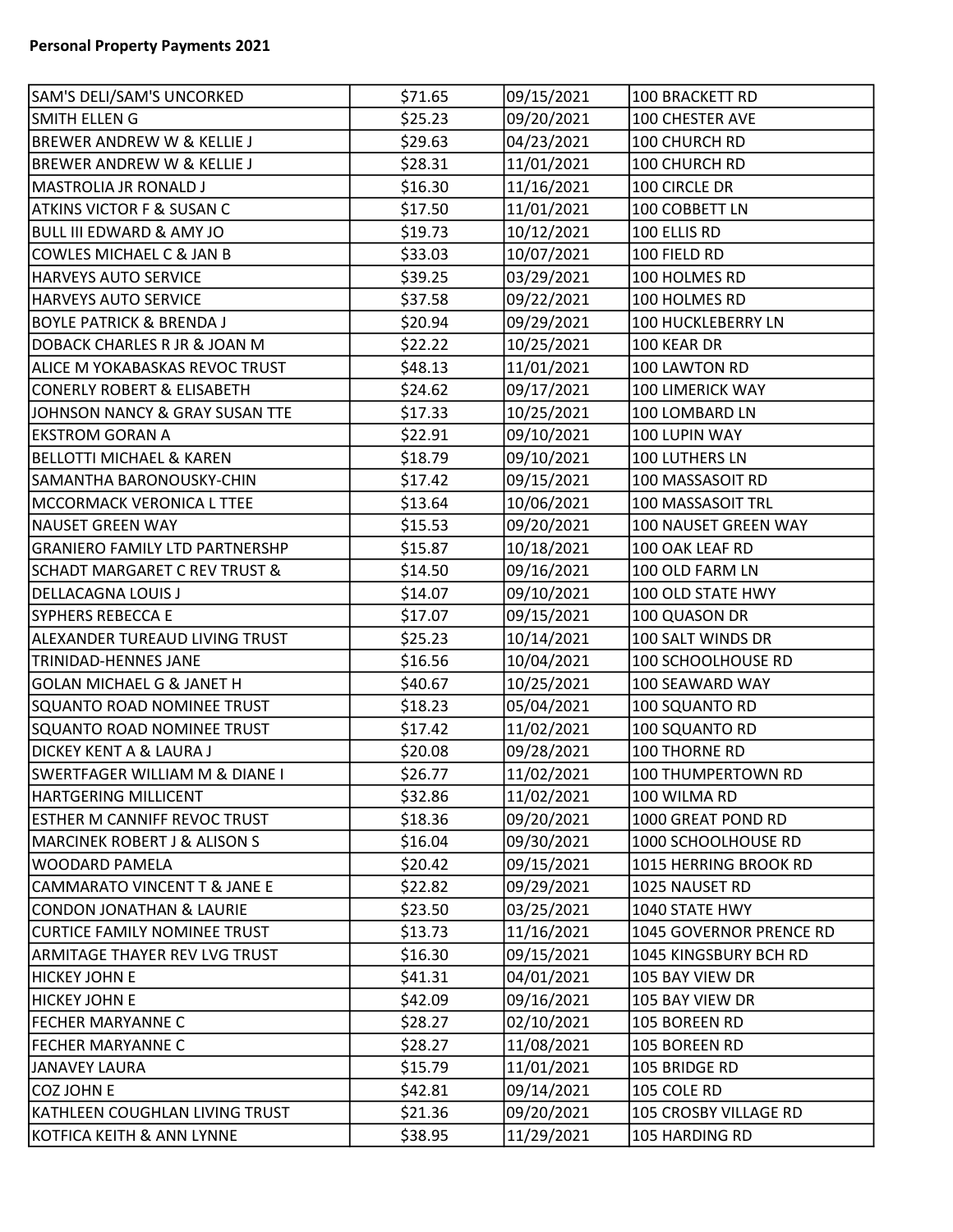| <b>FARRELL ELECTRIC</b>              | \$281.19 | 04/14/2021 | 105 HOLMES RD           |
|--------------------------------------|----------|------------|-------------------------|
| <b>FARRELL ELECTRIC</b>              | \$231.15 | 10/12/2021 | 105 HOLMES RD           |
| <b>FARRELL ELECTRIC</b>              | \$231.14 | 10/25/2021 | 105 HOLMES RD           |
| LEOPOLD ROBERT A & SALLY C           | \$22.48  | 11/01/2021 | 105 LAWTON RD           |
| DAUBENSPECK MARY ELEANOR             | \$15.19  | 09/10/2021 | 105 NAUSET LT BCH REAR  |
| CASTRO WILLIAM J & BONNIE L          | \$17.42  | 10/01/2021 | 105 SCHOONER LN         |
| SABLE SHURTLEFF ROAD NT              | \$47.42  | 04/07/2021 | <b>105 SHURTLEFF RD</b> |
| SABLE SHURTLEFF ROAD NT              | \$48.31  | 11/01/2021 | 105 SHURTLEFF RD        |
| POLANCO JOSE R & SHARLI              | \$19.91  | 09/09/2021 | 105 THORNE RD           |
| KENNETH A MUNDT REVOC TRUST          | \$26.29  | 11/08/2021 | 105 WAMSUTTA RD         |
| SCHINDLER DONNA J, CAROL A           | \$25.83  | 10/29/2021 | 1050 MASSASOIT RD       |
| POWERS MICHAEL J & ELIZABETH M       | \$15.88  | 04/23/2021 | 1059 STATE HWY          |
| POWERS MICHAEL J & ELIZABETH M       | \$15.27  | 10/13/2021 | 1059 STATE HWY          |
| EDWARD & HEIDI DRISOLL REV TR        | \$19.82  | 09/13/2021 | 1067 STATE HWY          |
| WOODWARD CHARLES C JR                | \$17.59  | 09/16/2021 | 1069 STATE HWY          |
| 1075 BRIDGE ROAD LLC                 | \$27.28  | 09/20/2021 | 1075 BRIDGE RD          |
| RUSSELL L KEITH REV TRUST            | \$27.80  | 10/20/2021 | 1075 KINGSBURY BCH RD   |
| <b>DRISCOLL PAUL M</b>               | \$13.90  | 09/10/2021 | 1077 STATE HWY          |
| <b>JANSE CHERYL E</b>                | \$15.01  | 01/19/2021 | 1079 STATE HWY          |
| <b>JANSE CHERYL E</b>                | \$14.93  | 10/19/2021 | 1079 STATE HWY          |
| 1080 STATE HIGHWAY LLC               | \$28.86  | 09/08/2021 | 1080 STATE HWY          |
| 1080 STATE HIGHWAY LLC               | \$17.50  | 09/10/2021 | 1080 STATE HWY          |
| <b>CARTON KIMBERLY</b>               | \$14.76  | 11/02/2021 | 1081 STATE HWY          |
| DAVIS JANE E                         | \$14.25  | 11/16/2021 | 1083 STATE HWY          |
| <b>BENGTSON PAUL E</b>               | \$20.57  | 05/18/2021 | 1085 GOVERNOR PRENCE RD |
| <b>BENGTSON PAUL E</b>               | \$19.91  | 10/22/2021 | 1085 GOVERNOR PRENCE RD |
| MASSIMO THOMAS & MARY ELLEN          | \$14.76  | 09/10/2021 | 1085 OLD ORCHARD RD     |
| S & A GARTNER PROPERTIES, LLC        | \$13.13  | 09/30/2021 | 1085 STATE HWY          |
| <b>OSTERBERG ERIC</b>                | \$45.00  | 04/15/2021 | 109 COLE RD             |
| <b>OSTERBERG ERIC</b>                | \$43.00  | 10/01/2021 | 109 COLE RD             |
| <b>GAGNON REVOCABLE LVG TRUST</b>    | \$17.16  | 10/18/2021 | 1090 KINGSBURY BCH REAR |
| <b>SQUIRES JAMES CLAYTON &amp;</b>   | \$16.73  | 11/01/2021 | 1090 MASSASOIT RD       |
| <b>WHITEHOUSE DAVID</b>              | \$19.39  | 11/01/2021 | 11 BRENDA LN            |
| <b>BRADY PAUL F JR &amp; LAURA S</b> | \$24.18  | 04/29/2021 | 11 CHARLIE NOBLE WAY    |
| KINNEY MAUREEN & FRANCIS TTEES       | \$28.49  | 09/20/2021 | 11 FALLON RD            |
| VAN RYSWOOD SCOTT F                  | \$15.53  | 10/21/2021 | 11 PEQUOD LN            |
| ACKER FAMILY IRREVOCABLE TRUST       | \$15.96  | 10/06/2021 | 11 PILGRIM LN           |
| <b>COOKE MATTHEW J</b>               | \$23.77  | 10/28/2021 | <b>11 SHORTYS WAY</b>   |
| <b>DEROSAS RAMON &amp; SUSAN</b>     | \$18.81  | 04/09/2021 | 110 CAPT PENNIMAN RD    |
| DEROSAS RAMON & SUSAN                | \$18.02  | 10/12/2021 | 110 CAPT PENNIMAN RD    |
| <b>GOODALE BEVERLY K</b>             | \$36.64  | 11/01/2021 | 110 DYER PRINCE RD      |
| DANIEL F CROWLEY REV TRUST           | \$22.31  | 09/09/2021 | 110 IRELAND WAY         |
| CARUSO JOHN J & ELIZABETH C          | \$21.28  | 09/15/2021 | 110 LOMBARD LN          |
| <b>LAMOTHE ROBERT G</b>              | \$19.91  | 11/01/2021 | 110 LUPIN WAY           |
| DEYESSO CAROL & JOSEPH TTEES         | \$21.71  | 10/13/2021 | 110 SEAWARD WAY         |
| <b>DESCHENES JUDITH</b>              | \$34.66  | 09/20/2021 | 110 SERB ST             |
| 110 STOCKYARD REALTY TRUST           | \$40.76  | 09/28/2021 | 110 STOCK YARD RD       |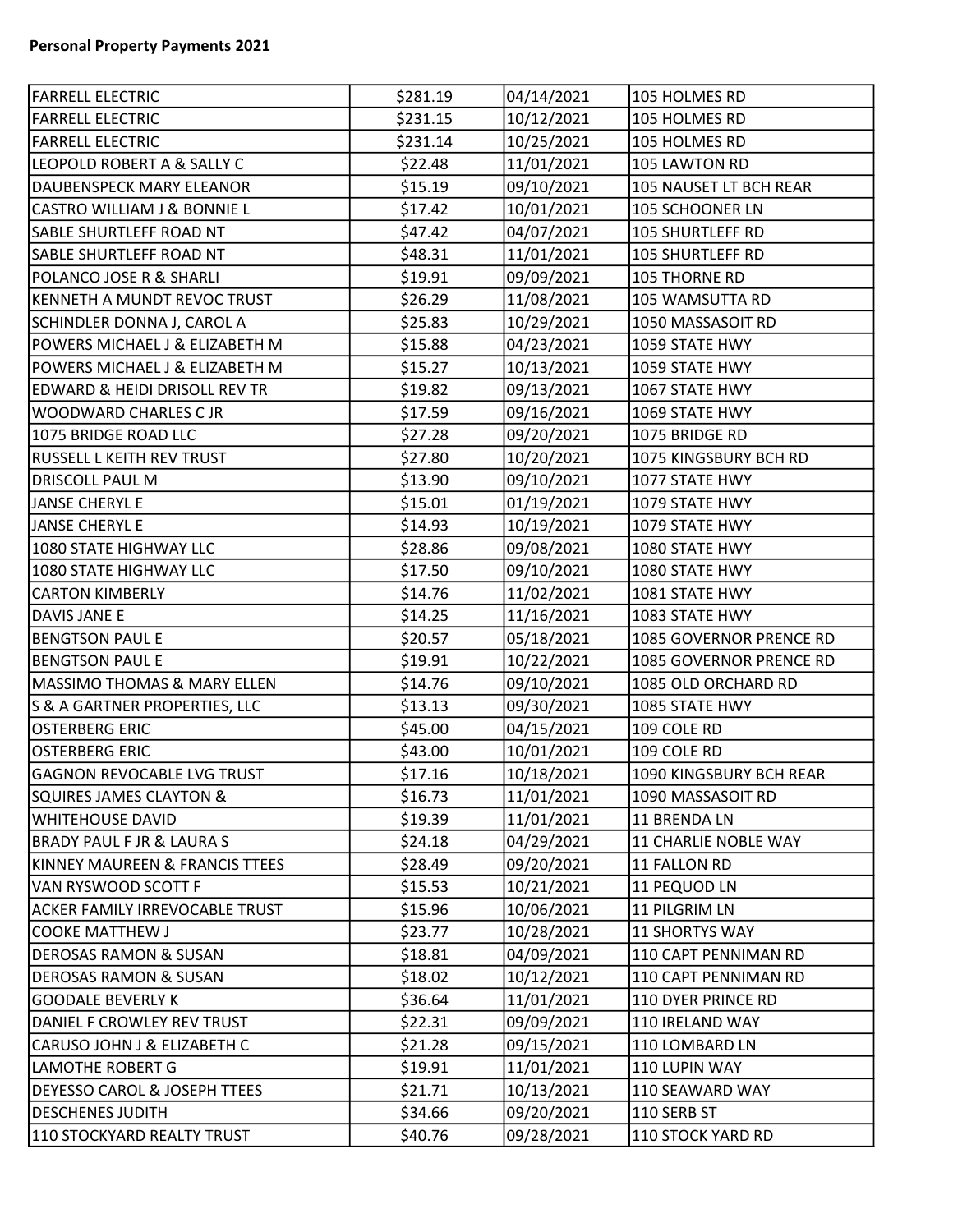| <b>SCULLY JESSICA M</b>                  | \$21.88 | 09/28/2021 | 110 VIOLA RD            |
|------------------------------------------|---------|------------|-------------------------|
| FESTA STEPHEN L & REBECCA M              | \$24.54 | 09/24/2021 | 1100 BRIDGE RD          |
| KINGSBURY PROPERTY LLC                   | \$20.85 | 09/28/2021 | 1100 KINGSBURY BCH RD   |
| P H SCHWIND REATLY TRUST                 | \$18.79 | 11/02/2021 | 1100 SAMOSET RD         |
| MURPHY JOANNE B                          | \$33.03 | 09/16/2021 | 1105 GOVERNOR PRENCE RD |
| COY L PETER & ARLENE C                   | \$14.16 | 09/16/2021 | 1120 KINGSBURY BCH RD   |
| <b>DOOHER FRANCIS X</b>                  | \$20.42 | 09/14/2021 | 1125 SAMOSET RD         |
| K.S.D. REALTY TRUST                      | \$26.08 | 11/01/2021 | 113 THUMPERTOWN RD      |
| CARROLL JOHN A & JOANNE D                | \$20.33 | 10/20/2021 | 1130 MASSASOIT RD       |
| CAPECOD, LLC                             | \$13.30 | 10/01/2021 | 1130 OLD ORCHARD RD     |
| MCMORROW RYAN & LEEANN                   | \$27.28 | 09/16/2021 | 1135 MASSASOIT RD       |
| <b>CUTTER DAVID &amp; MARY K</b>         | \$18.36 | 09/10/2021 | 1135 SAMOSET RD         |
| DRAPEAU DAVID & OLSON AMY TTEE           | \$13.30 | 09/15/2021 | 1140 OLD ORCHARD RD     |
| CASALI JOHN A & SUZANNE M                | \$36.89 | 09/10/2021 | 1145 KINGSBURY BCH RD   |
| MORRELL CHARLES & MARGARET               | \$30.63 | 10/28/2021 | 115 BOB-WHITE LN        |
| <b>ETTORE C RACCAGNI TRUST</b>           | \$20.85 | 09/15/2021 | 115 CANDLEWOOD DR       |
| <b>FELDMAN NANCY C</b>                   | \$42.73 | 09/29/2021 | 115 CAPT MICHAELS RD    |
| <b>GUILES JOSEPH W &amp; CAROLINE</b>    | \$27.89 | 10/06/2021 | 115 CAPT PENNIMAN RD    |
| JOHN SERBIN & PAULA SERBIN TR            | \$15.10 | 09/13/2021 | 115 CHESTER AVE         |
| <b>SEGAL REBECCA &amp; SHULOCK VALER</b> | \$39.05 | 06/02/2021 | 115 COLE RD             |
| <b>SEGAL REBECCA &amp; SHULOCK VALER</b> | \$27.89 | 09/21/2021 | 115 COLE RD             |
| <b>MAGGIORE PETER R &amp; PATRICIA A</b> | \$45.65 | 09/20/2021 | 115 ELDREDGE DR         |
| LEVITT JONATHAN M                        | \$19.31 | 10/07/2021 | 115 FAIRVIEW AVE        |
| LEVITT JONATHAN M                        | \$19.98 | 04/21/2021 | 115 FAIRVIEW AVE        |
| MCALENEY JON C                           | \$24.37 | 09/15/2021 | 115 GLACIER HILLS RD    |
| CAVANAUGH CAROL A                        | \$14.41 | 10/28/2021 | 115 HELM RD             |
| SAMMON JOHN W III                        | \$23.34 | 09/21/2021 | 115 JOSHUAS WAY         |
| MICHAEL M LAWSON REVOC TRUST             | \$21.96 | 09/28/2021 | 115 LEEWARD WAY         |
| ALVIN EPSTEIN TRUST                      | \$39.64 | 11/02/2021 | 115 LOCUST RD           |
| PETERS ALFRED C & LAUREL N               | \$29.69 | 09/10/2021 | 115 LUTHERS LN          |
| LAMPKE MARIANNE TRUSTEE                  | \$21.79 | 10/12/2021 | 115 MILL RD             |
| DILLON JOHN H & MARY ELLEN               | \$16.04 | 09/13/2021 | 115 PHILIPS LN          |
| THE FRIEDEL FAMILY IRR TR                | \$25.83 | 09/21/2021 | 115 PINE NEEDLE LN      |
| MACHADO RUSSELL/BETH TRUSTEES            | \$13.30 | 09/15/2021 | 115 PLATEAU AVE         |
| OCONNOR PATRICK N & ANGELA M             | \$25.25 | 01/05/2021 | 115 S SUNKEN MEADOW RD  |
| OCONNOR PATRICK N & ANGELA M             | \$26.00 | 10/25/2021 | 115 S SUNKEN MEADOW RD  |
| <b>RILEY STEVEN F</b>                    | \$22.82 | 09/15/2021 | 115 SCHOONER LN         |
| <b>STULTZ RONALD O &amp; CHARLENE D</b>  | \$17.54 | 04/06/2021 | 115 SPARROW RD          |
| RAFFERTY JEANE D                         | \$28.74 | 10/12/2021 | 115 THUMPERTOWN RD      |
| <b>SCOTT &amp; MEGAN DREVITCH</b>        | \$23.08 | 09/16/2021 | 115 WHELPLEY RD         |
| LAVIGNE MARK F                           | \$16.58 | 11/17/2021 | 1150 BRIDGE RD          |
| KETO ERIC R                              | \$20.85 | 09/28/2021 | 1150 KINGSBURY BCH RD   |
| <b>SANTA RICHARDO</b>                    | \$21.28 | 09/29/2021 | 1160 MASSASOIT RD       |
| MANCUSO JEFFREY J & STACEY M             | \$26.08 | 09/28/2021 | 117 THUMPERTOWN RD      |
| <b>TESSLER MARK J &amp; MARIE</b>        | \$15.19 | 09/29/2021 | 119 BAY RD              |
| <b>BUCKLEY EDWARD JR</b>                 | \$13.64 | 11/01/2021 | 12 BEACH PLUM LN        |
| ORIFICE DEREK W & CHRISTINE K            | \$16.13 | 09/09/2021 | 12 BRENDA LN            |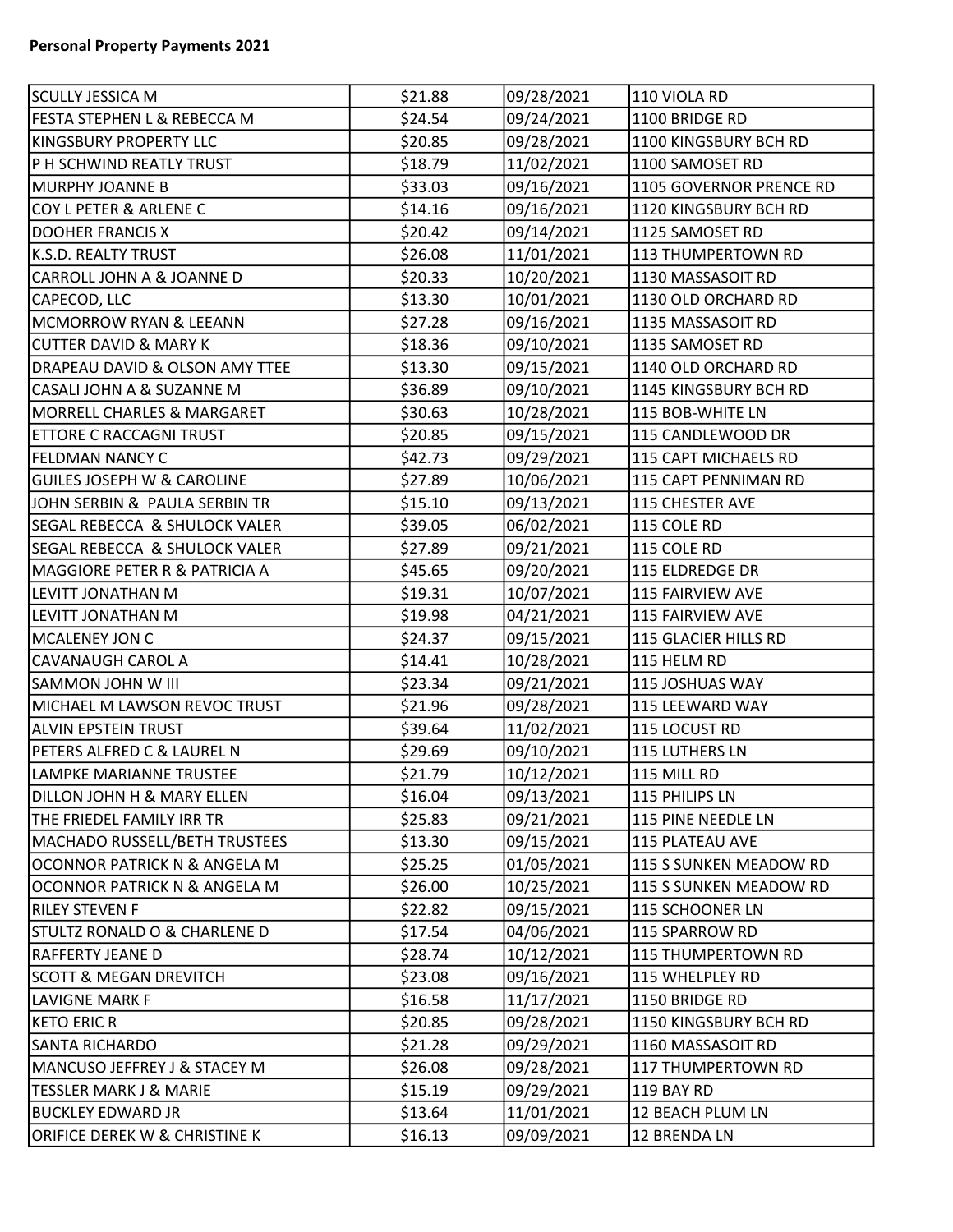| <b>THE FAMILY TRUST</b>                   | \$14.33 | 10/25/2021 | <b>12 CLARK'S POINT RD</b> |
|-------------------------------------------|---------|------------|----------------------------|
| <b>FISHER PARTNERS LLC</b>                | \$27.19 | 05/10/2021 | 12 FISHER RD               |
| <b>FISHER PARTNERS LLC</b>                | \$26.00 | 11/16/2021 | 12 FISHER RD               |
| ALAN GREIF REVOCABLE TRUST                | \$29.94 | 10/25/2021 | <b>12 NORTHWEST ST</b>     |
| PERFETUO FRANCIS J JR & EVE C             | \$23.85 | 10/28/2021 | 12 NUTMEG LN               |
| CAMPBELL SHAWN & KATHRYN                  | \$16.90 | 10/06/2021 | 12 OAKWOOD CROSSING        |
| KUKANSKIS PETER E & NANCY M               | \$39.38 | 10/14/2021 | 12 RAYMOND WAY             |
| TURNER JEFFREY E & PAMELA O               | \$36.04 | 10/06/2021 | <b>12 SETTLER'S TRACE</b>  |
| MILLER TED S                              | \$40.31 | 09/17/2021 | 12 SHERWOOD RD             |
| MILLER TED S                              | \$6.02  | 11/02/2021 | 12 SHERWOOD RD             |
| <b>WERLAU GLENN C &amp; CHRISTEL M</b>    | \$37.43 | 04/15/2021 | 12 WHITE PINES DR          |
| <b>CHARLOW LOIS F</b>                     | \$16.90 | 09/15/2021 | 120 ASPINET RD             |
| <b>SUSAN B HELME IRREVOC TRUST</b>        | \$13.90 | 11/01/2021 | 120 BAY RD                 |
| WOLPERT JEFFREY D                         | \$14.07 | 10/28/2021 | 120 BAYSIDE DR             |
| EMERSON JEFFREY T & DANA K                | \$25.34 | 03/02/2021 | 120 BOB-WHITE LN           |
| <b>HOLCOMB FAMILY REVOC TRUST</b>         | \$21.25 | 04/09/2021 | 120 BOREEN RD              |
| <b>THOMAS CHRISTOPHER</b>                 | \$37.75 | 09/15/2021 | 120 BRIDGE RD              |
| SCHILDWACHTER WILLIAM J                   | \$27.54 | 01/25/2021 | 120 COOKS BROOK RD         |
| SCHILDWACHTER WILLIAM J                   | \$27.97 | 09/13/2021 | 120 COOKS BROOK RD         |
| <b>KAMSLER ADRIAN</b>                     | \$17.93 | 10/18/2021 | 120 CROSBY VILLAGE RD      |
| MANZI STEPHEN                             | \$23.77 | 09/17/2021 | 120 EDGEWOOD RD            |
| MCCREADY STEPHEN G & JILL M               | \$19.65 | 10/13/2021 | 120 HAY RD                 |
| DIROLF JAMES F & JOLENE Y                 | \$13.81 | 09/28/2021 | 120 HIGGINS RD             |
| LOWER CAPE HEATING &                      | \$23.77 | 09/10/2021 | 120 HOLMES RD              |
| THE MAYFLOWER TR, TCRS RT                 | \$23.42 | 09/27/2021 | 120 HUCKLEBERRY LN         |
| <b>GEYER GEORGE A &amp; GEORGIA L</b>     | \$27.63 | 10/19/2021 | 120 KETTLE HOLE RD         |
| <b>BILLOW GERALD</b>                      | \$47.02 | 09/28/2021 | 120 LAWTON RD              |
| KORNEY JAMES M & CATHERINE M              | \$24.45 | 10/19/2021 | 120 LINDA LN               |
| JEAN M NEMETH FAMILY TRUST                | \$15.79 | 11/22/2021 | 120 LOMBARD LN             |
| <b>RAFFERTY JEANNE</b>                    | \$33.46 | 10/21/2021 | 120 MARIA RD               |
| PLOCHARCZYK ALEXEI J & EMILY C            | \$14.16 | 09/28/2021 | 120 MARY CHASE RD          |
| <b>CORN BARRY F &amp; CYNTHIA S TTEES</b> | \$13.64 | 10/28/2021 | 120 MCGUERTY RD            |
| <b>STAMPFEL RICHARD J</b>                 | \$28.06 | 09/28/2021 | 120 MILL RD                |
| MEREDITH CATHERINE C                      | \$26.25 | 09/28/2021 | 120 OAK LEAF RD            |
| JESSIE K GIERINGER FMLY TRUST             | \$24.80 | 09/15/2021 | 120 SEAWARD WAY            |
| MCKEON JOHN O & JILL                      | \$28.40 | 10/20/2021 | 120 SHADY LN               |
| <b>HUGEL ELIZABETH A TTEE</b>             | \$30.63 | 09/28/2021 | 120 STOCK YARD RD          |
| CARL A RATTNER REVOC LVG TRUST            | \$18.45 | 02/08/2021 | 120 THOREAU DR             |
| CARL A RATTNER REVOC LVG TRUST            | \$18.70 | 09/10/2021 | <b>120 THOREAU DR</b>      |
| <b>GAIL ESPER-COLLETTE LT &amp;</b>       | \$19.05 | 09/28/2021 | 120 THORNE RD              |
| MCMANUS EUGENE M & SHEILA M               | \$32.35 | 11/01/2021 | 120 WAGONWHEEL RD          |
| DWYER ROBERT & MAUREEN                    | \$27.28 | 09/16/2021 | 1205 MASSASOIT RD          |
| TOEPFER KENNETH & RACHEL TTEES            | \$22.74 | 11/01/2021 | 122 OAKWOOD RD             |
| RICHARD DONALD P                          | \$20.08 | 11/01/2021 | 1225 NAUSET RD             |
| MCCUTCHEON PATRICK J & KRISTEN            | \$16.13 | 09/10/2021 | 123 BAY RD                 |
| MONROE CHARLES B & LAURA B                | \$15.44 | 10/25/2021 | 1230 MASSASOIT RD          |
| PICARD RONALD & KATHLEEN                  | \$15.87 | 09/15/2021 | 125 BAY RD                 |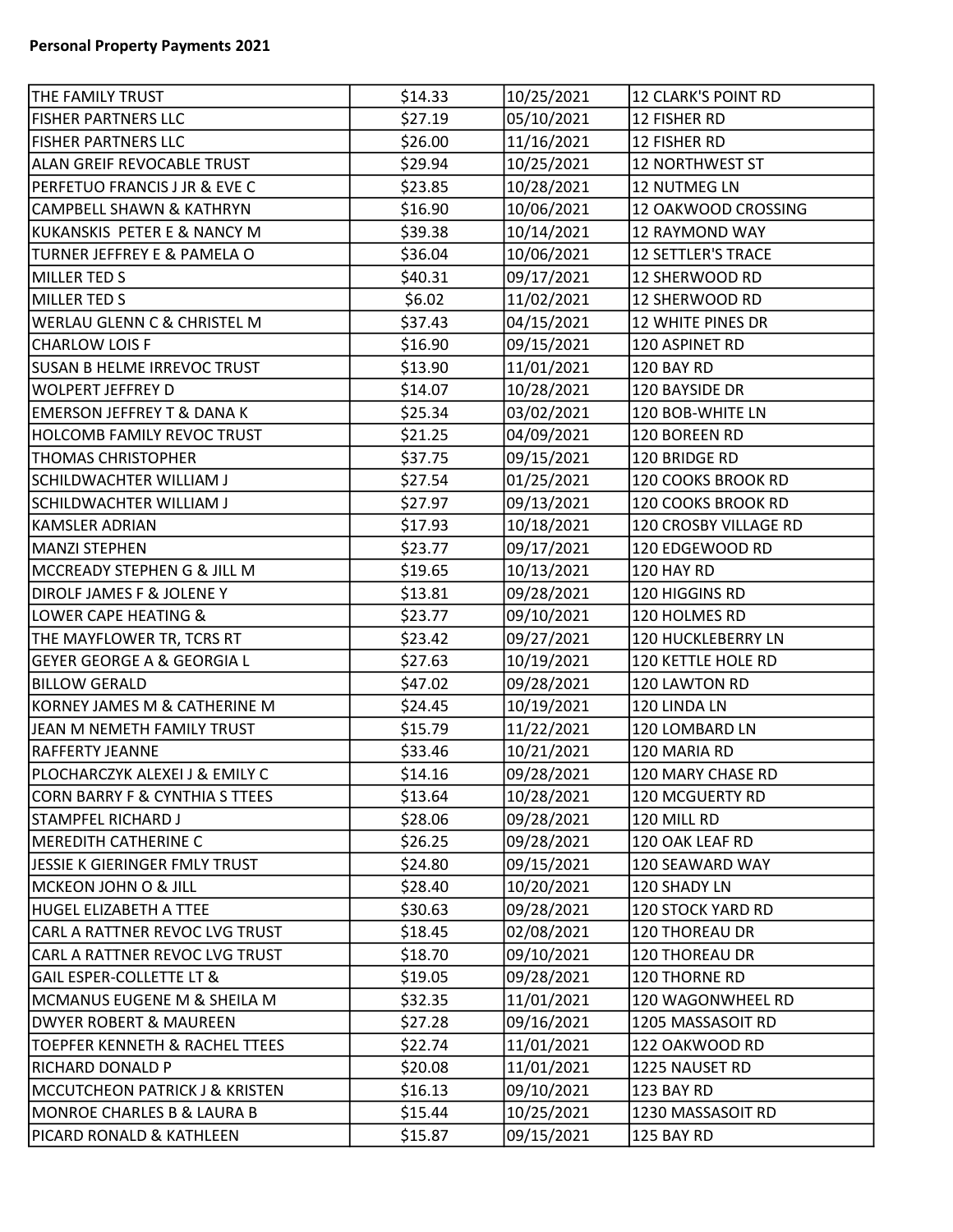| <b>PICARD RONALD &amp; KATHLEEN</b>     | \$15.87    | 11/04/2021 | 125 BAY RD                |
|-----------------------------------------|------------|------------|---------------------------|
| PICARD RONALD & KATHLEEN                | ( \$15.87) | 12/07/2021 | 125 BAY RD                |
| JAMES D DELEPPO REVOC TRUST             | \$31.40    | 09/10/2021 | 125 BOB-WHITE LN          |
| ROCHE JOHN D & LAURA DAKE               | \$23.77    | 10/18/2021 | 125 BOREEN RD             |
| THE 125 COLE RD TRUST 3                 | \$13.64    | 11/01/2021 | 125 COLE RD               |
| <b>MORAY JONATHAN</b>                   | \$23.17    | 09/15/2021 | 125 FIELD RD              |
| KLEIN JUSTIN P & MARY W                 | \$43.93    | 11/01/2021 | 125 HERRING BROOK RD      |
| <b>FRIEDMAN PETER &amp; ANNA</b>        | \$36.38    | 10/15/2021 | 125 KETTLE HOLE RD        |
| <b>DURNEY MARY M</b>                    | \$18.19    | 10/06/2021 | 125 LEEWARD WAY           |
| <b>LINDQUIST STEPHEN C</b>              | \$19.48    | 10/25/2021 | 125 LUTHERS LN            |
| MARIA CAMPBELL LLC                      | \$43.07    | 10/21/2021 | 125 MARIA RD              |
| <b>BERTRAM PAUL R &amp; KIMBERLY A</b>  | \$27.29    | 04/01/2021 | 125 MARY CHASE RD         |
| <b>BERTRAM PAUL R &amp; KIMBERLY A</b>  | \$51.22    | 04/20/2021 | 125 MARY CHASE RD         |
| <b>BERTRAM PAUL R &amp; KIMBERLY A</b>  | \$26.43    | 09/21/2021 | 125 MARY CHASE RD         |
| <b>SEAMAN JAMIE</b>                     | \$31.40    | 04/01/2021 | 125 N SUNKEN MEADOW RD    |
| SEAMAN JAMIE                            | \$57.87    | 06/14/2021 | 125 N SUNKEN MEADOW RD    |
| SEAMAN JAMIE                            | \$30.80    | 10/26/2021 | 125 N SUNKEN MEADOW RD    |
| LEE GEORGE H & FRANCES M TTEES          | \$18.36    | 10/12/2021 | 125 SCHOONER LN           |
| DE REMER RUSSEL I JR & DARLENE          | \$16.22    | 10/04/2021 | <b>125 SHURTLEFF RD</b>   |
| JOHNSMEYER CHARLES J & ELLEN G          | \$17.50    | 11/01/2021 | 125 THORNE RD             |
| <b>BREVARD MARY E &amp; MATHEW E</b>    | \$34.23    | 10/26/2021 | 1250 SAMOSET RD           |
| <b>WURZBURGER PETER A &amp; DIANE M</b> | \$31.57    | 11/01/2021 | 126 OAKWOOD RD            |
| <b>SVENSEN ERIK M &amp; ANNE M</b>      | \$25.23    | 11/02/2021 | 1260 MASSASOIT RD         |
| THOMAS/ROSEMARY AMBREY LVG TR           | \$31.23    | 10/14/2021 | 1265 BRIDGE RD            |
| <b>FERACO THOMAS J</b>                  | \$41.18    | 10/29/2021 | 127 OAKWOOD RD            |
| LADNER DAVID J & AIMEE D                | \$24.98    | 06/23/2021 | 1270 BRIDGE RD            |
| <b>PETTO JOHN J</b>                     | \$26.08    | 10/19/2021 | 128 OAKWOOD RD            |
| <b>CAMPBELL CATHERINE</b>               | \$16.30    | 11/02/2021 | 1280 SAMOSET RD           |
| HERRMANN DANIEL & SALMON JOANN          | \$31.36    | 11/05/2021 | 129 OAKWOOD RD            |
| <b>FARDY GEORGE W &amp; MARY E</b>      | \$26.51    | 10/13/2021 | 13 CHARLIE NOBLE WAY      |
| PHILLIPS PEARL L TTEE                   | \$23.77    | 09/28/2021 | 13 FALLON RD              |
| PATWARDHAN AVINASH & NILIMA TT          | \$29.09    | 09/28/2021 | <b>13 HORTON WAY</b>      |
| <b>FUNK DEBRA P &amp; JEFFREY D</b>     | \$34.06    | 10/18/2021 | 13 NUTMEG LN              |
| <b>CAFRO THOMAS</b>                     | \$35.01    | 11/01/2021 | 13 NYCOMA WAY             |
| <b>DAYTON THOMAS B</b>                  | \$21.62    | 09/13/2021 | <b>13 SETTLER'S TRACE</b> |
| <b>WATSON WALTER P &amp; MARIE Y</b>    | \$24.45    | 10/26/2021 | <b>13 STARLIGHT LN</b>    |
| <b>LACZKO LORRAINE</b>                  | \$42.56    | 10/13/2021 | 13 WEST SHORE DR          |
| MCCLUSKEY BRENDA L & DANIEL J           | \$25.91    | 10/21/2021 | 13 WHITE PINES DR         |
| O'LEARY JENNIFER                        | \$20.33    | 10/28/2021 | 13 WOOD DUCK LN           |
| <b>VANKEUREN VIRGINIA LYNN</b>          | \$33.63    | 09/13/2021 | 130 ALSTON AVE            |
| PALMER-HOWES SUSAN A                    | \$14.50    | 09/09/2021 | 130 ANNE RD               |
| MULLETT GARY J & ROBIN A                | \$30.80    | 10/01/2021 | 130 CAPT PENNIMAN RD      |
| <b>AUDET EASTHAM NOMINEE TRUST</b>      | \$44.70    | 09/21/2021 | 130 FIELD RD              |
| <b>BEALS JOSEPH IV</b>                  | \$26.86    | 09/28/2021 | 130 GOODY HALLETT DR      |
| ROEMER DAVID J & CELESTE F              | \$15.53    | 10/15/2021 | 130 HATCH RD              |
| <b>BALCOM ROBERT C &amp; PATRICIA</b>   | \$21.36    | 09/28/2021 | 130 MASSASOIT TRL         |
| <b>BUTWELL JOHN W</b>                   | \$14.41    | 10/20/2021 | 130 MEADOW DR             |
|                                         |            |            |                           |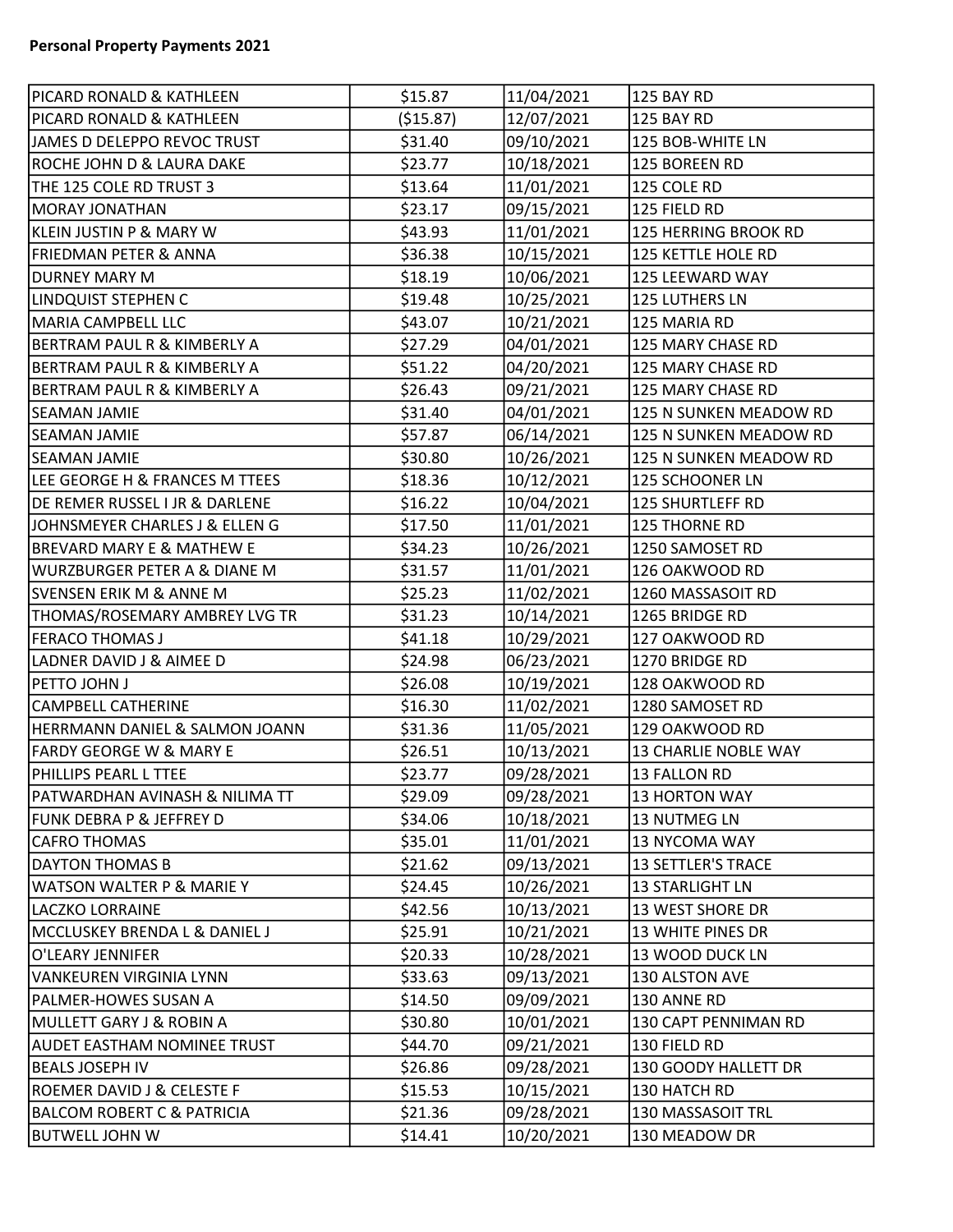| HAUPTFELD NICHOLAS & LAURIE W<br>07/12/2021<br>\$30.88<br>130 OAKWOOD RD<br>HAUPTFELD NICHOLAS & LAURIE W<br>\$20.16<br>12/06/2021<br>130 OAKWOOD RD<br>10/20/2021<br><b>CULLINAN JAMES F &amp; PAMELA F</b><br>\$15.87<br>130 QUEEN ANN DR<br>DAW JAMES J JR & KATHLEEN C<br>\$30.12<br>11/01/2021<br>130 SALT WINDS DR<br>11/01/2021<br>NORMA GORDON 2004 TRUST<br>\$36.12<br>130 SEAWARD WAY<br><b>WENNBERG ROY LIFE TENANT</b><br>10/13/2021<br>\$20.51<br>130 SERB ST<br><b>KELER RON &amp; TALI</b><br>\$44.70<br>10/01/2021<br>130 SILVER OAK RD<br>09/15/2021<br>PFUND THOMAS J & MARIANNE LT<br>\$23.85<br>130 SQUANTO RD<br>PEROSINO LINDA T<br>\$31.23<br>11/02/2021<br>130 THOREAU DR<br>\$23.59<br><b>CATIPON RONNIE S &amp; LAUREN W</b><br>04/20/2021<br>130 THORNE RD<br>HOOTON DONALD E & GRACE M (LT)<br>\$14.84<br>11/09/2021<br>130 THREE ACRES RD<br><b>BENOIT CAROL A</b><br>\$16.47<br>10/12/2021<br>130 TOLAND DR<br>10/06/2021<br><b>SCIBINICO KAREN</b><br>\$30.72<br>130 WINDJAMMER LN<br>\$20.68<br>09/17/2021<br>1300 BRIDGE RD<br><b>BESSMAN MAURICE J &amp; ZITA G</b><br>MALANDRINOS JAMES M<br>\$35.38<br>04/27/2021<br>1300 NAUSET RD<br>11/01/2021<br>MALANDRINOS JAMES M<br>\$33.89<br>1300 NAUSET RD<br>09/15/2021<br><b>RAPA EDWARD J &amp; KAREN D</b><br>\$25.57<br>1305 BRIDGE RD<br><b>BRIAN FOLEY &amp; DEBRA M FOLEY</b><br>\$25.23<br>131 OAKWOOD RD<br>10/21/2021<br>09/15/2021<br>KENNY FAMILY TRUST<br>\$20.51<br>1315 BRIDGE RD<br>10/29/2021<br>MCMANUS EDWARD J & JUDY E<br>\$20.94<br>132 OAKWOOD RD<br>09/28/2021<br><b>FLINT ROSALYCE</b><br>\$17.85<br>1320 STATE HWY<br>09/13/2021<br>COX KAREN ET AL<br>\$25.14<br>1330 BRIDGE RD<br>LOWTHER CONRAD & CYR KATHRYN<br>\$19.40<br>11/03/2021<br>1346 MASSASOIT RD<br><b>DOBSON ROBERT C</b><br>\$14.50<br>09/15/2021<br>135 BOREEN RD<br><b>SUZANNE ANDREWS ET AL</b><br>\$41.96<br>09/20/2021<br>09/08/2021<br>JOHNSON LIVING TRUST<br>\$26.17<br>09/15/2021<br>\$25.57<br>135 HARMES WAY<br>GRIFFIN MICHAEL A<br>11/02/2021<br>\$13.56<br>135 LUTHERS LN<br>HANDEL JEFFREY<br>\$21.88<br>NALBANDIAN EDWARD K & TRACY<br>10/28/2021<br>135 MARIA RD<br><b>PRESTON-WELLS LAUREN</b><br>\$33.14<br>05/03/2021<br>135 OAK LEAF RD<br>\$20.25<br>09/13/2021<br>MCDONALD GIRARD & SUZANNE<br>135 SEA GULL LN<br>09/13/2021<br><b>ESTATE OF MARJORIE CASTELLI</b><br>\$32.52<br>135 SUNDOWN LN<br>\$25.48<br>10/26/2021<br><b>CHAPIN STEVEN LYNN</b><br><b>135 THOREAU DR</b><br>09/15/2021<br><b>ZAGRANITCHNIY VERONIKA</b><br>\$26.94<br>135 WESTERN AVE<br>M S WIELAND TRUST NO 1<br>\$18.62<br>09/20/2021<br>1355 BRIDGE RD<br>09/20/2021<br>NEIDEL FAMILY REALTY TRUST<br>\$18.02<br>1355 SAMOSET RD<br>09/13/2021<br>FREEDMAN JONATHAN M<br>\$20.76<br>136 OAKWOOD RD<br>04/26/2021<br>\$253.28<br>137 HOLMES RD<br>WELLFLEET SHELLFISH<br>10/06/2021<br><b>WELLFLEET SHELLFISH</b><br>\$224.20<br>137 HOLMES RD<br>\$26.94<br>09/16/2021<br><b>PALMER ALLEN</b><br>1375 MASSASOIT RD<br>09/16/2021<br><b>OSHEA MARGARET MARY</b><br>\$18.62<br>138 OAKWOOD RD<br>\$29.00<br>10/25/2021<br>CONWAY LORRAINE F<br>139 OAKWOOD RD<br>10/25/2021<br><b>WELLENIUS GREGORY &amp; HEATHER L</b><br>\$28.40<br>14 ARROWOOD DR |                             |         |            |                       |  |
|-------------------------------------------------------------------------------------------------------------------------------------------------------------------------------------------------------------------------------------------------------------------------------------------------------------------------------------------------------------------------------------------------------------------------------------------------------------------------------------------------------------------------------------------------------------------------------------------------------------------------------------------------------------------------------------------------------------------------------------------------------------------------------------------------------------------------------------------------------------------------------------------------------------------------------------------------------------------------------------------------------------------------------------------------------------------------------------------------------------------------------------------------------------------------------------------------------------------------------------------------------------------------------------------------------------------------------------------------------------------------------------------------------------------------------------------------------------------------------------------------------------------------------------------------------------------------------------------------------------------------------------------------------------------------------------------------------------------------------------------------------------------------------------------------------------------------------------------------------------------------------------------------------------------------------------------------------------------------------------------------------------------------------------------------------------------------------------------------------------------------------------------------------------------------------------------------------------------------------------------------------------------------------------------------------------------------------------------------------------------------------------------------------------------------------------------------------------------------------------------------------------------------------------------------------------------------------------------------------------------------------------------------------------------------------------------------------------------------------------------------------------------------------------------------------------------------------------------------------------------------------------------------------------------------------------------------------------------------------------------------------------------------------------------------------------------------------------------------------------------------------------------------------------------------------------------------------------------------------|-----------------------------|---------|------------|-----------------------|--|
|                                                                                                                                                                                                                                                                                                                                                                                                                                                                                                                                                                                                                                                                                                                                                                                                                                                                                                                                                                                                                                                                                                                                                                                                                                                                                                                                                                                                                                                                                                                                                                                                                                                                                                                                                                                                                                                                                                                                                                                                                                                                                                                                                                                                                                                                                                                                                                                                                                                                                                                                                                                                                                                                                                                                                                                                                                                                                                                                                                                                                                                                                                                                                                                                                               |                             |         |            |                       |  |
|                                                                                                                                                                                                                                                                                                                                                                                                                                                                                                                                                                                                                                                                                                                                                                                                                                                                                                                                                                                                                                                                                                                                                                                                                                                                                                                                                                                                                                                                                                                                                                                                                                                                                                                                                                                                                                                                                                                                                                                                                                                                                                                                                                                                                                                                                                                                                                                                                                                                                                                                                                                                                                                                                                                                                                                                                                                                                                                                                                                                                                                                                                                                                                                                                               |                             |         |            |                       |  |
|                                                                                                                                                                                                                                                                                                                                                                                                                                                                                                                                                                                                                                                                                                                                                                                                                                                                                                                                                                                                                                                                                                                                                                                                                                                                                                                                                                                                                                                                                                                                                                                                                                                                                                                                                                                                                                                                                                                                                                                                                                                                                                                                                                                                                                                                                                                                                                                                                                                                                                                                                                                                                                                                                                                                                                                                                                                                                                                                                                                                                                                                                                                                                                                                                               |                             |         |            |                       |  |
|                                                                                                                                                                                                                                                                                                                                                                                                                                                                                                                                                                                                                                                                                                                                                                                                                                                                                                                                                                                                                                                                                                                                                                                                                                                                                                                                                                                                                                                                                                                                                                                                                                                                                                                                                                                                                                                                                                                                                                                                                                                                                                                                                                                                                                                                                                                                                                                                                                                                                                                                                                                                                                                                                                                                                                                                                                                                                                                                                                                                                                                                                                                                                                                                                               |                             |         |            |                       |  |
|                                                                                                                                                                                                                                                                                                                                                                                                                                                                                                                                                                                                                                                                                                                                                                                                                                                                                                                                                                                                                                                                                                                                                                                                                                                                                                                                                                                                                                                                                                                                                                                                                                                                                                                                                                                                                                                                                                                                                                                                                                                                                                                                                                                                                                                                                                                                                                                                                                                                                                                                                                                                                                                                                                                                                                                                                                                                                                                                                                                                                                                                                                                                                                                                                               |                             |         |            |                       |  |
|                                                                                                                                                                                                                                                                                                                                                                                                                                                                                                                                                                                                                                                                                                                                                                                                                                                                                                                                                                                                                                                                                                                                                                                                                                                                                                                                                                                                                                                                                                                                                                                                                                                                                                                                                                                                                                                                                                                                                                                                                                                                                                                                                                                                                                                                                                                                                                                                                                                                                                                                                                                                                                                                                                                                                                                                                                                                                                                                                                                                                                                                                                                                                                                                                               |                             |         |            |                       |  |
|                                                                                                                                                                                                                                                                                                                                                                                                                                                                                                                                                                                                                                                                                                                                                                                                                                                                                                                                                                                                                                                                                                                                                                                                                                                                                                                                                                                                                                                                                                                                                                                                                                                                                                                                                                                                                                                                                                                                                                                                                                                                                                                                                                                                                                                                                                                                                                                                                                                                                                                                                                                                                                                                                                                                                                                                                                                                                                                                                                                                                                                                                                                                                                                                                               |                             |         |            |                       |  |
|                                                                                                                                                                                                                                                                                                                                                                                                                                                                                                                                                                                                                                                                                                                                                                                                                                                                                                                                                                                                                                                                                                                                                                                                                                                                                                                                                                                                                                                                                                                                                                                                                                                                                                                                                                                                                                                                                                                                                                                                                                                                                                                                                                                                                                                                                                                                                                                                                                                                                                                                                                                                                                                                                                                                                                                                                                                                                                                                                                                                                                                                                                                                                                                                                               |                             |         |            |                       |  |
|                                                                                                                                                                                                                                                                                                                                                                                                                                                                                                                                                                                                                                                                                                                                                                                                                                                                                                                                                                                                                                                                                                                                                                                                                                                                                                                                                                                                                                                                                                                                                                                                                                                                                                                                                                                                                                                                                                                                                                                                                                                                                                                                                                                                                                                                                                                                                                                                                                                                                                                                                                                                                                                                                                                                                                                                                                                                                                                                                                                                                                                                                                                                                                                                                               |                             |         |            |                       |  |
|                                                                                                                                                                                                                                                                                                                                                                                                                                                                                                                                                                                                                                                                                                                                                                                                                                                                                                                                                                                                                                                                                                                                                                                                                                                                                                                                                                                                                                                                                                                                                                                                                                                                                                                                                                                                                                                                                                                                                                                                                                                                                                                                                                                                                                                                                                                                                                                                                                                                                                                                                                                                                                                                                                                                                                                                                                                                                                                                                                                                                                                                                                                                                                                                                               |                             |         |            |                       |  |
|                                                                                                                                                                                                                                                                                                                                                                                                                                                                                                                                                                                                                                                                                                                                                                                                                                                                                                                                                                                                                                                                                                                                                                                                                                                                                                                                                                                                                                                                                                                                                                                                                                                                                                                                                                                                                                                                                                                                                                                                                                                                                                                                                                                                                                                                                                                                                                                                                                                                                                                                                                                                                                                                                                                                                                                                                                                                                                                                                                                                                                                                                                                                                                                                                               |                             |         |            |                       |  |
|                                                                                                                                                                                                                                                                                                                                                                                                                                                                                                                                                                                                                                                                                                                                                                                                                                                                                                                                                                                                                                                                                                                                                                                                                                                                                                                                                                                                                                                                                                                                                                                                                                                                                                                                                                                                                                                                                                                                                                                                                                                                                                                                                                                                                                                                                                                                                                                                                                                                                                                                                                                                                                                                                                                                                                                                                                                                                                                                                                                                                                                                                                                                                                                                                               |                             |         |            |                       |  |
|                                                                                                                                                                                                                                                                                                                                                                                                                                                                                                                                                                                                                                                                                                                                                                                                                                                                                                                                                                                                                                                                                                                                                                                                                                                                                                                                                                                                                                                                                                                                                                                                                                                                                                                                                                                                                                                                                                                                                                                                                                                                                                                                                                                                                                                                                                                                                                                                                                                                                                                                                                                                                                                                                                                                                                                                                                                                                                                                                                                                                                                                                                                                                                                                                               |                             |         |            |                       |  |
|                                                                                                                                                                                                                                                                                                                                                                                                                                                                                                                                                                                                                                                                                                                                                                                                                                                                                                                                                                                                                                                                                                                                                                                                                                                                                                                                                                                                                                                                                                                                                                                                                                                                                                                                                                                                                                                                                                                                                                                                                                                                                                                                                                                                                                                                                                                                                                                                                                                                                                                                                                                                                                                                                                                                                                                                                                                                                                                                                                                                                                                                                                                                                                                                                               |                             |         |            |                       |  |
|                                                                                                                                                                                                                                                                                                                                                                                                                                                                                                                                                                                                                                                                                                                                                                                                                                                                                                                                                                                                                                                                                                                                                                                                                                                                                                                                                                                                                                                                                                                                                                                                                                                                                                                                                                                                                                                                                                                                                                                                                                                                                                                                                                                                                                                                                                                                                                                                                                                                                                                                                                                                                                                                                                                                                                                                                                                                                                                                                                                                                                                                                                                                                                                                                               |                             |         |            |                       |  |
|                                                                                                                                                                                                                                                                                                                                                                                                                                                                                                                                                                                                                                                                                                                                                                                                                                                                                                                                                                                                                                                                                                                                                                                                                                                                                                                                                                                                                                                                                                                                                                                                                                                                                                                                                                                                                                                                                                                                                                                                                                                                                                                                                                                                                                                                                                                                                                                                                                                                                                                                                                                                                                                                                                                                                                                                                                                                                                                                                                                                                                                                                                                                                                                                                               |                             |         |            |                       |  |
|                                                                                                                                                                                                                                                                                                                                                                                                                                                                                                                                                                                                                                                                                                                                                                                                                                                                                                                                                                                                                                                                                                                                                                                                                                                                                                                                                                                                                                                                                                                                                                                                                                                                                                                                                                                                                                                                                                                                                                                                                                                                                                                                                                                                                                                                                                                                                                                                                                                                                                                                                                                                                                                                                                                                                                                                                                                                                                                                                                                                                                                                                                                                                                                                                               |                             |         |            |                       |  |
|                                                                                                                                                                                                                                                                                                                                                                                                                                                                                                                                                                                                                                                                                                                                                                                                                                                                                                                                                                                                                                                                                                                                                                                                                                                                                                                                                                                                                                                                                                                                                                                                                                                                                                                                                                                                                                                                                                                                                                                                                                                                                                                                                                                                                                                                                                                                                                                                                                                                                                                                                                                                                                                                                                                                                                                                                                                                                                                                                                                                                                                                                                                                                                                                                               |                             |         |            |                       |  |
|                                                                                                                                                                                                                                                                                                                                                                                                                                                                                                                                                                                                                                                                                                                                                                                                                                                                                                                                                                                                                                                                                                                                                                                                                                                                                                                                                                                                                                                                                                                                                                                                                                                                                                                                                                                                                                                                                                                                                                                                                                                                                                                                                                                                                                                                                                                                                                                                                                                                                                                                                                                                                                                                                                                                                                                                                                                                                                                                                                                                                                                                                                                                                                                                                               |                             |         |            |                       |  |
|                                                                                                                                                                                                                                                                                                                                                                                                                                                                                                                                                                                                                                                                                                                                                                                                                                                                                                                                                                                                                                                                                                                                                                                                                                                                                                                                                                                                                                                                                                                                                                                                                                                                                                                                                                                                                                                                                                                                                                                                                                                                                                                                                                                                                                                                                                                                                                                                                                                                                                                                                                                                                                                                                                                                                                                                                                                                                                                                                                                                                                                                                                                                                                                                                               |                             |         |            |                       |  |
|                                                                                                                                                                                                                                                                                                                                                                                                                                                                                                                                                                                                                                                                                                                                                                                                                                                                                                                                                                                                                                                                                                                                                                                                                                                                                                                                                                                                                                                                                                                                                                                                                                                                                                                                                                                                                                                                                                                                                                                                                                                                                                                                                                                                                                                                                                                                                                                                                                                                                                                                                                                                                                                                                                                                                                                                                                                                                                                                                                                                                                                                                                                                                                                                                               |                             |         |            |                       |  |
|                                                                                                                                                                                                                                                                                                                                                                                                                                                                                                                                                                                                                                                                                                                                                                                                                                                                                                                                                                                                                                                                                                                                                                                                                                                                                                                                                                                                                                                                                                                                                                                                                                                                                                                                                                                                                                                                                                                                                                                                                                                                                                                                                                                                                                                                                                                                                                                                                                                                                                                                                                                                                                                                                                                                                                                                                                                                                                                                                                                                                                                                                                                                                                                                                               |                             |         |            |                       |  |
|                                                                                                                                                                                                                                                                                                                                                                                                                                                                                                                                                                                                                                                                                                                                                                                                                                                                                                                                                                                                                                                                                                                                                                                                                                                                                                                                                                                                                                                                                                                                                                                                                                                                                                                                                                                                                                                                                                                                                                                                                                                                                                                                                                                                                                                                                                                                                                                                                                                                                                                                                                                                                                                                                                                                                                                                                                                                                                                                                                                                                                                                                                                                                                                                                               |                             |         |            |                       |  |
|                                                                                                                                                                                                                                                                                                                                                                                                                                                                                                                                                                                                                                                                                                                                                                                                                                                                                                                                                                                                                                                                                                                                                                                                                                                                                                                                                                                                                                                                                                                                                                                                                                                                                                                                                                                                                                                                                                                                                                                                                                                                                                                                                                                                                                                                                                                                                                                                                                                                                                                                                                                                                                                                                                                                                                                                                                                                                                                                                                                                                                                                                                                                                                                                                               |                             |         |            | 135 AUNT HELENS WAY   |  |
|                                                                                                                                                                                                                                                                                                                                                                                                                                                                                                                                                                                                                                                                                                                                                                                                                                                                                                                                                                                                                                                                                                                                                                                                                                                                                                                                                                                                                                                                                                                                                                                                                                                                                                                                                                                                                                                                                                                                                                                                                                                                                                                                                                                                                                                                                                                                                                                                                                                                                                                                                                                                                                                                                                                                                                                                                                                                                                                                                                                                                                                                                                                                                                                                                               |                             |         |            |                       |  |
|                                                                                                                                                                                                                                                                                                                                                                                                                                                                                                                                                                                                                                                                                                                                                                                                                                                                                                                                                                                                                                                                                                                                                                                                                                                                                                                                                                                                                                                                                                                                                                                                                                                                                                                                                                                                                                                                                                                                                                                                                                                                                                                                                                                                                                                                                                                                                                                                                                                                                                                                                                                                                                                                                                                                                                                                                                                                                                                                                                                                                                                                                                                                                                                                                               |                             |         |            | 135 CROSBY VILLAGE RD |  |
|                                                                                                                                                                                                                                                                                                                                                                                                                                                                                                                                                                                                                                                                                                                                                                                                                                                                                                                                                                                                                                                                                                                                                                                                                                                                                                                                                                                                                                                                                                                                                                                                                                                                                                                                                                                                                                                                                                                                                                                                                                                                                                                                                                                                                                                                                                                                                                                                                                                                                                                                                                                                                                                                                                                                                                                                                                                                                                                                                                                                                                                                                                                                                                                                                               |                             |         |            |                       |  |
|                                                                                                                                                                                                                                                                                                                                                                                                                                                                                                                                                                                                                                                                                                                                                                                                                                                                                                                                                                                                                                                                                                                                                                                                                                                                                                                                                                                                                                                                                                                                                                                                                                                                                                                                                                                                                                                                                                                                                                                                                                                                                                                                                                                                                                                                                                                                                                                                                                                                                                                                                                                                                                                                                                                                                                                                                                                                                                                                                                                                                                                                                                                                                                                                                               |                             |         |            |                       |  |
|                                                                                                                                                                                                                                                                                                                                                                                                                                                                                                                                                                                                                                                                                                                                                                                                                                                                                                                                                                                                                                                                                                                                                                                                                                                                                                                                                                                                                                                                                                                                                                                                                                                                                                                                                                                                                                                                                                                                                                                                                                                                                                                                                                                                                                                                                                                                                                                                                                                                                                                                                                                                                                                                                                                                                                                                                                                                                                                                                                                                                                                                                                                                                                                                                               |                             |         |            |                       |  |
|                                                                                                                                                                                                                                                                                                                                                                                                                                                                                                                                                                                                                                                                                                                                                                                                                                                                                                                                                                                                                                                                                                                                                                                                                                                                                                                                                                                                                                                                                                                                                                                                                                                                                                                                                                                                                                                                                                                                                                                                                                                                                                                                                                                                                                                                                                                                                                                                                                                                                                                                                                                                                                                                                                                                                                                                                                                                                                                                                                                                                                                                                                                                                                                                                               |                             |         |            |                       |  |
|                                                                                                                                                                                                                                                                                                                                                                                                                                                                                                                                                                                                                                                                                                                                                                                                                                                                                                                                                                                                                                                                                                                                                                                                                                                                                                                                                                                                                                                                                                                                                                                                                                                                                                                                                                                                                                                                                                                                                                                                                                                                                                                                                                                                                                                                                                                                                                                                                                                                                                                                                                                                                                                                                                                                                                                                                                                                                                                                                                                                                                                                                                                                                                                                                               |                             |         |            |                       |  |
|                                                                                                                                                                                                                                                                                                                                                                                                                                                                                                                                                                                                                                                                                                                                                                                                                                                                                                                                                                                                                                                                                                                                                                                                                                                                                                                                                                                                                                                                                                                                                                                                                                                                                                                                                                                                                                                                                                                                                                                                                                                                                                                                                                                                                                                                                                                                                                                                                                                                                                                                                                                                                                                                                                                                                                                                                                                                                                                                                                                                                                                                                                                                                                                                                               |                             |         |            |                       |  |
|                                                                                                                                                                                                                                                                                                                                                                                                                                                                                                                                                                                                                                                                                                                                                                                                                                                                                                                                                                                                                                                                                                                                                                                                                                                                                                                                                                                                                                                                                                                                                                                                                                                                                                                                                                                                                                                                                                                                                                                                                                                                                                                                                                                                                                                                                                                                                                                                                                                                                                                                                                                                                                                                                                                                                                                                                                                                                                                                                                                                                                                                                                                                                                                                                               |                             |         |            |                       |  |
|                                                                                                                                                                                                                                                                                                                                                                                                                                                                                                                                                                                                                                                                                                                                                                                                                                                                                                                                                                                                                                                                                                                                                                                                                                                                                                                                                                                                                                                                                                                                                                                                                                                                                                                                                                                                                                                                                                                                                                                                                                                                                                                                                                                                                                                                                                                                                                                                                                                                                                                                                                                                                                                                                                                                                                                                                                                                                                                                                                                                                                                                                                                                                                                                                               |                             |         |            |                       |  |
|                                                                                                                                                                                                                                                                                                                                                                                                                                                                                                                                                                                                                                                                                                                                                                                                                                                                                                                                                                                                                                                                                                                                                                                                                                                                                                                                                                                                                                                                                                                                                                                                                                                                                                                                                                                                                                                                                                                                                                                                                                                                                                                                                                                                                                                                                                                                                                                                                                                                                                                                                                                                                                                                                                                                                                                                                                                                                                                                                                                                                                                                                                                                                                                                                               |                             |         |            |                       |  |
|                                                                                                                                                                                                                                                                                                                                                                                                                                                                                                                                                                                                                                                                                                                                                                                                                                                                                                                                                                                                                                                                                                                                                                                                                                                                                                                                                                                                                                                                                                                                                                                                                                                                                                                                                                                                                                                                                                                                                                                                                                                                                                                                                                                                                                                                                                                                                                                                                                                                                                                                                                                                                                                                                                                                                                                                                                                                                                                                                                                                                                                                                                                                                                                                                               |                             |         |            |                       |  |
|                                                                                                                                                                                                                                                                                                                                                                                                                                                                                                                                                                                                                                                                                                                                                                                                                                                                                                                                                                                                                                                                                                                                                                                                                                                                                                                                                                                                                                                                                                                                                                                                                                                                                                                                                                                                                                                                                                                                                                                                                                                                                                                                                                                                                                                                                                                                                                                                                                                                                                                                                                                                                                                                                                                                                                                                                                                                                                                                                                                                                                                                                                                                                                                                                               |                             |         |            |                       |  |
|                                                                                                                                                                                                                                                                                                                                                                                                                                                                                                                                                                                                                                                                                                                                                                                                                                                                                                                                                                                                                                                                                                                                                                                                                                                                                                                                                                                                                                                                                                                                                                                                                                                                                                                                                                                                                                                                                                                                                                                                                                                                                                                                                                                                                                                                                                                                                                                                                                                                                                                                                                                                                                                                                                                                                                                                                                                                                                                                                                                                                                                                                                                                                                                                                               |                             |         |            |                       |  |
|                                                                                                                                                                                                                                                                                                                                                                                                                                                                                                                                                                                                                                                                                                                                                                                                                                                                                                                                                                                                                                                                                                                                                                                                                                                                                                                                                                                                                                                                                                                                                                                                                                                                                                                                                                                                                                                                                                                                                                                                                                                                                                                                                                                                                                                                                                                                                                                                                                                                                                                                                                                                                                                                                                                                                                                                                                                                                                                                                                                                                                                                                                                                                                                                                               |                             |         |            |                       |  |
|                                                                                                                                                                                                                                                                                                                                                                                                                                                                                                                                                                                                                                                                                                                                                                                                                                                                                                                                                                                                                                                                                                                                                                                                                                                                                                                                                                                                                                                                                                                                                                                                                                                                                                                                                                                                                                                                                                                                                                                                                                                                                                                                                                                                                                                                                                                                                                                                                                                                                                                                                                                                                                                                                                                                                                                                                                                                                                                                                                                                                                                                                                                                                                                                                               |                             |         |            |                       |  |
|                                                                                                                                                                                                                                                                                                                                                                                                                                                                                                                                                                                                                                                                                                                                                                                                                                                                                                                                                                                                                                                                                                                                                                                                                                                                                                                                                                                                                                                                                                                                                                                                                                                                                                                                                                                                                                                                                                                                                                                                                                                                                                                                                                                                                                                                                                                                                                                                                                                                                                                                                                                                                                                                                                                                                                                                                                                                                                                                                                                                                                                                                                                                                                                                                               |                             |         |            |                       |  |
|                                                                                                                                                                                                                                                                                                                                                                                                                                                                                                                                                                                                                                                                                                                                                                                                                                                                                                                                                                                                                                                                                                                                                                                                                                                                                                                                                                                                                                                                                                                                                                                                                                                                                                                                                                                                                                                                                                                                                                                                                                                                                                                                                                                                                                                                                                                                                                                                                                                                                                                                                                                                                                                                                                                                                                                                                                                                                                                                                                                                                                                                                                                                                                                                                               |                             |         |            |                       |  |
|                                                                                                                                                                                                                                                                                                                                                                                                                                                                                                                                                                                                                                                                                                                                                                                                                                                                                                                                                                                                                                                                                                                                                                                                                                                                                                                                                                                                                                                                                                                                                                                                                                                                                                                                                                                                                                                                                                                                                                                                                                                                                                                                                                                                                                                                                                                                                                                                                                                                                                                                                                                                                                                                                                                                                                                                                                                                                                                                                                                                                                                                                                                                                                                                                               |                             |         |            |                       |  |
| <b>SMITH JOANN &amp; JENNIFER &amp; JOANN</b><br>10/07/2021<br>14 BAYBERRY LN<br>\$18.36                                                                                                                                                                                                                                                                                                                                                                                                                                                                                                                                                                                                                                                                                                                                                                                                                                                                                                                                                                                                                                                                                                                                                                                                                                                                                                                                                                                                                                                                                                                                                                                                                                                                                                                                                                                                                                                                                                                                                                                                                                                                                                                                                                                                                                                                                                                                                                                                                                                                                                                                                                                                                                                                                                                                                                                                                                                                                                                                                                                                                                                                                                                                      |                             |         |            |                       |  |
| 10/26/2021<br>MUNROE ROBERT A & DONNA B.<br>\$14.84<br>14 BEACH PLUM LN                                                                                                                                                                                                                                                                                                                                                                                                                                                                                                                                                                                                                                                                                                                                                                                                                                                                                                                                                                                                                                                                                                                                                                                                                                                                                                                                                                                                                                                                                                                                                                                                                                                                                                                                                                                                                                                                                                                                                                                                                                                                                                                                                                                                                                                                                                                                                                                                                                                                                                                                                                                                                                                                                                                                                                                                                                                                                                                                                                                                                                                                                                                                                       |                             |         |            |                       |  |
| \$35.85<br>05/03/2021<br>BADERA HOME BUILDERS<br>14 ELDIA WAY                                                                                                                                                                                                                                                                                                                                                                                                                                                                                                                                                                                                                                                                                                                                                                                                                                                                                                                                                                                                                                                                                                                                                                                                                                                                                                                                                                                                                                                                                                                                                                                                                                                                                                                                                                                                                                                                                                                                                                                                                                                                                                                                                                                                                                                                                                                                                                                                                                                                                                                                                                                                                                                                                                                                                                                                                                                                                                                                                                                                                                                                                                                                                                 |                             |         |            |                       |  |
|                                                                                                                                                                                                                                                                                                                                                                                                                                                                                                                                                                                                                                                                                                                                                                                                                                                                                                                                                                                                                                                                                                                                                                                                                                                                                                                                                                                                                                                                                                                                                                                                                                                                                                                                                                                                                                                                                                                                                                                                                                                                                                                                                                                                                                                                                                                                                                                                                                                                                                                                                                                                                                                                                                                                                                                                                                                                                                                                                                                                                                                                                                                                                                                                                               | <b>BADERA HOME BUILDERS</b> | \$32.86 | 11/01/2021 | 14 ELDIA WAY          |  |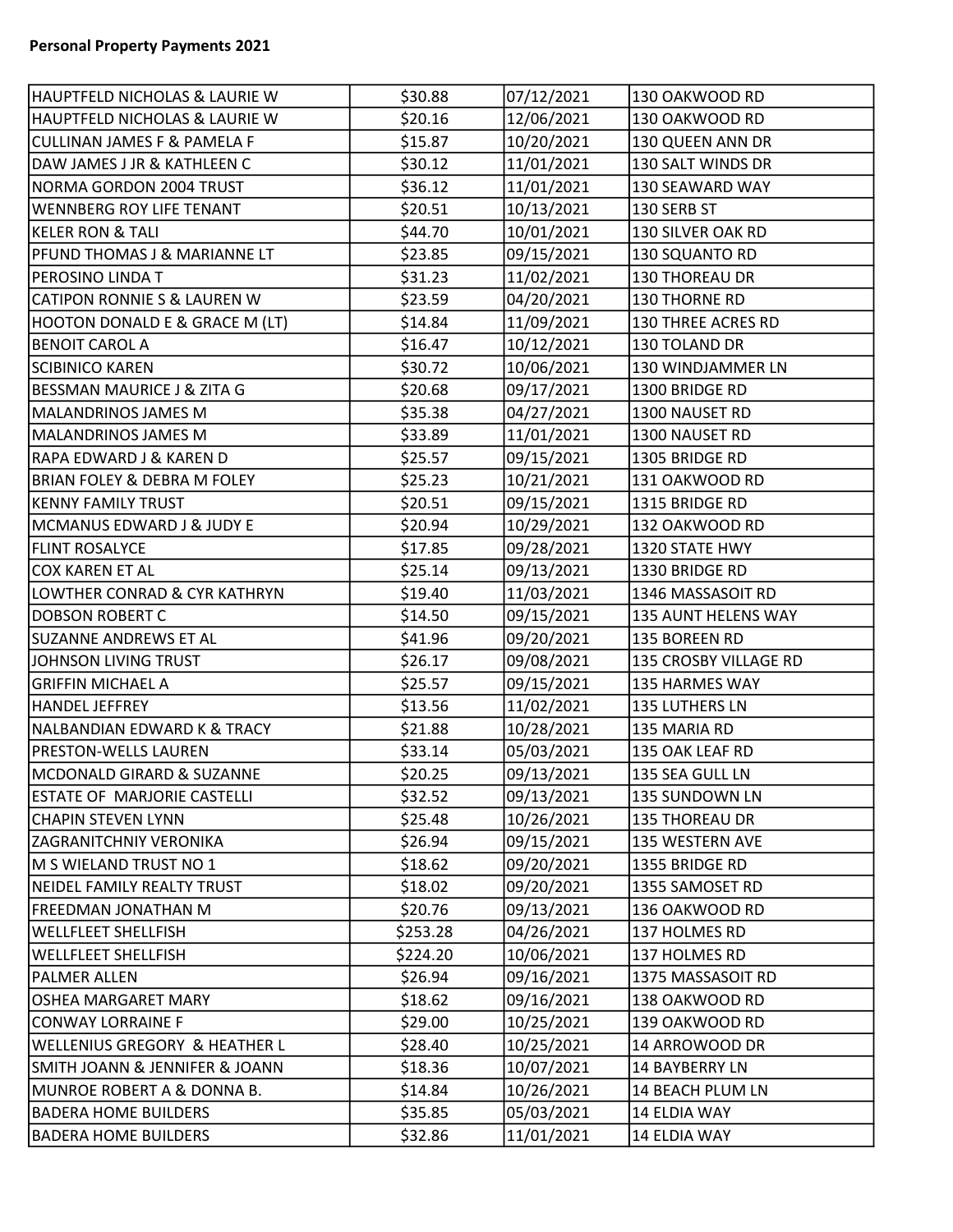| RACHLIN ALLAN & COMPITELLO VIC            | \$23.77 | 11/02/2021 | 14 FALLON RD              |
|-------------------------------------------|---------|------------|---------------------------|
| LULU ROBERT P & SUZANNE E                 | \$18.79 | 10/14/2021 | 14 JAY DEE LN             |
| <b>SZEMREYLO CONRAD P &amp; GRETCHEN</b>  | \$14.07 | 11/01/2021 | 14 NUTMEG LN              |
| <b>TRANTINA LIVING TRUST</b>              | \$38.35 | 10/05/2021 | 14 SHERWOOD RD            |
| <b>TARABELLI KENNETH &amp;</b>            | \$24.20 | 09/13/2021 | 14 WOOD DUCK LN           |
| CONNORS CAR CARE INC                      | \$63.71 | 05/03/2021 | 140 #6A HOLMES RD         |
| <b>CONNORS CAR CARE INC</b>               | \$55.85 | 10/06/2021 | 140 #6A HOLMES RD         |
| <b>ROCHE KIM L &amp; CARL L</b>           | \$13.21 | 10/28/2021 | 140 ALICE RD              |
| <b>MEEHAN DAVID A &amp; MARGARET S</b>    | \$25.18 | 10/04/2021 | 140 BOREEN RD             |
| DOWNEY DANIEL J & DONNA J                 | \$23.17 | 09/28/2021 | 140 CAPT PENNIMAN RD      |
| HELEN B JACOBSON 2017 REVOC TR            | \$22.65 | 11/02/2021 | 140 COOKS BROOK RD        |
| <b>BRANTHOOVER CAROLYN M</b>              | \$39.21 | 09/28/2021 | 140 EIDER LN              |
| <b>NARDUCCI THOMAS &amp; SUSAN</b>        | \$22.49 | 02/08/2021 | 140 KETTLE HOLE RD        |
| <b>CECERE LISA A</b>                      | \$23.08 | 10/12/2021 | <b>140 KETTLE HOLE RD</b> |
| DOMMERICH SUSAN L                         | \$18.02 | 09/16/2021 | 140 KINGSBURY BCH RD      |
| LOMBARD SHERRILYNN C                      | \$16.82 | 09/15/2021 | 140 LINDA LN              |
| PALMERINO MICHAEL & ELIZABETH             | \$18.10 | 10/29/2021 | 140 OAK LEAF RD           |
| PACINI ROBERTA A LIFE TENANT              | \$16.90 | 10/19/2021 | 140 OLD FARM LN           |
| WILLIAMS MELISSA BUCKMAN &                | \$44.10 | 09/28/2021 | 140 OLD STATE HWY         |
| QUAIL COVER LANE REALTY TRUST             | \$18.70 | 11/01/2021 | 140 QUAIL COVER LN        |
| <b>CARLSON DEREK C</b>                    | \$20.00 | 09/28/2021 | 140 SEAWARD WAY           |
| <b>BOLLES JAMES T</b>                     | \$14.76 | 09/15/2021 | 140 SILVER OAK RD         |
| MICHAEL & EVELYN TESTA TRUST              | \$30.72 | 09/27/2021 | 140 STEELE RD             |
| WAUWINET DEVELOPMENT LLC                  | \$34.24 | 05/10/2021 | 140 SUNSET AVE            |
| <b>WAUWINET DEVELOPMENT LLC</b>           | \$34.88 | 11/10/2021 | 140 SUNSET AVE            |
| 140 WHELPLEY ROAD REALTY TRUST            | \$24.80 | 09/28/2021 | 140 WHELPLEY RD           |
| <b>CARY KEVIN C &amp; CHRISTINE M</b>     | \$28.83 | 10/13/2021 | 1400 BRIDGE RD            |
| <b>SMITH HEIGHTS LLC</b>                  | \$21.54 | 09/15/2021 | 1420 STATE HWY            |
| DUNN MEGHAN & WARD KIERSTEN               | \$20.96 | 04/27/2021 | 143 OAKWOOD RD            |
| <b>WB EASTHAM REALTY TRUST</b>            | \$18.36 | 11/09/2021 | 1430 MASSASOIT RD         |
| <b>CALIXTE KATY &amp; NATHALIE</b>        | \$18.53 | 09/10/2021 | 1435 STATE HWY            |
| <b>FISHER RICHARD B &amp; CATHERINE S</b> | \$19.05 | 10/18/2021 | 145 CAPT PENNIMAN RD      |
| DOMKE DAVID J & MARTHA R                  | \$14.50 | 10/26/2021 | 145 CLAIRE LN             |
| <b>VOKE ROBERT M &amp; KAREN L</b>        | \$15.53 | 11/01/2021 | 145 FIELD RD              |
| <b>HALL ROBERT L</b>                      | \$20.59 | 09/28/2021 | 145 HELM RD               |
| 145 IRELAND WAY LLC                       | \$35.69 | 10/21/2021 | 145 IRELAND WAY           |
| <b>MARIA ANNE L</b>                       | \$23.77 | 09/28/2021 | 145 MEADOW DR             |
| <b>GIBNEY KEVIN &amp; PATRICIA</b>        | \$18.96 | 10/04/2021 | 145 OQUAMOSHOD RD         |
| <b>LEWIS JANE FRANCES</b>                 | \$18.53 | 09/14/2021 | 145 SALT WINDS DR         |
| <b>CRONIN MICHAEL J &amp; JEANNE B</b>    | \$27.80 | 10/25/2021 | 145 SALT WORKS RD         |
| <b>BOSCO ROBERT F &amp; GINGER L</b>      | \$16.73 | 09/14/2021 | 145 SILVER SPRING BCH     |
| <b>RYAN AMY E</b>                         | \$21.28 | 10/01/2021 | 145 SQUANTO RD            |
| <b>SUMMERS STEVEN E &amp; ALISA J</b>     | \$48.41 | 05/28/2021 | 145 TOLAND DR             |
| <b>SUMMERS STEVEN E &amp; ALISA J</b>     | \$36.81 | 11/29/2021 | 145 TOLAND DR             |
| EPSTEIN HEITZI D                          | \$28.85 | 05/10/2021 | 145 WILMA RD              |
| <b>EPSTEIN HEITZI D</b>                   | \$27.97 | 10/29/2021 | 145 WILMA RD              |
| <b>SULLIVANO JOSEPH &amp; PATRICIA</b>    | \$23.17 | 09/28/2021 | 1485 STATE HWY            |
|                                           |         |            |                           |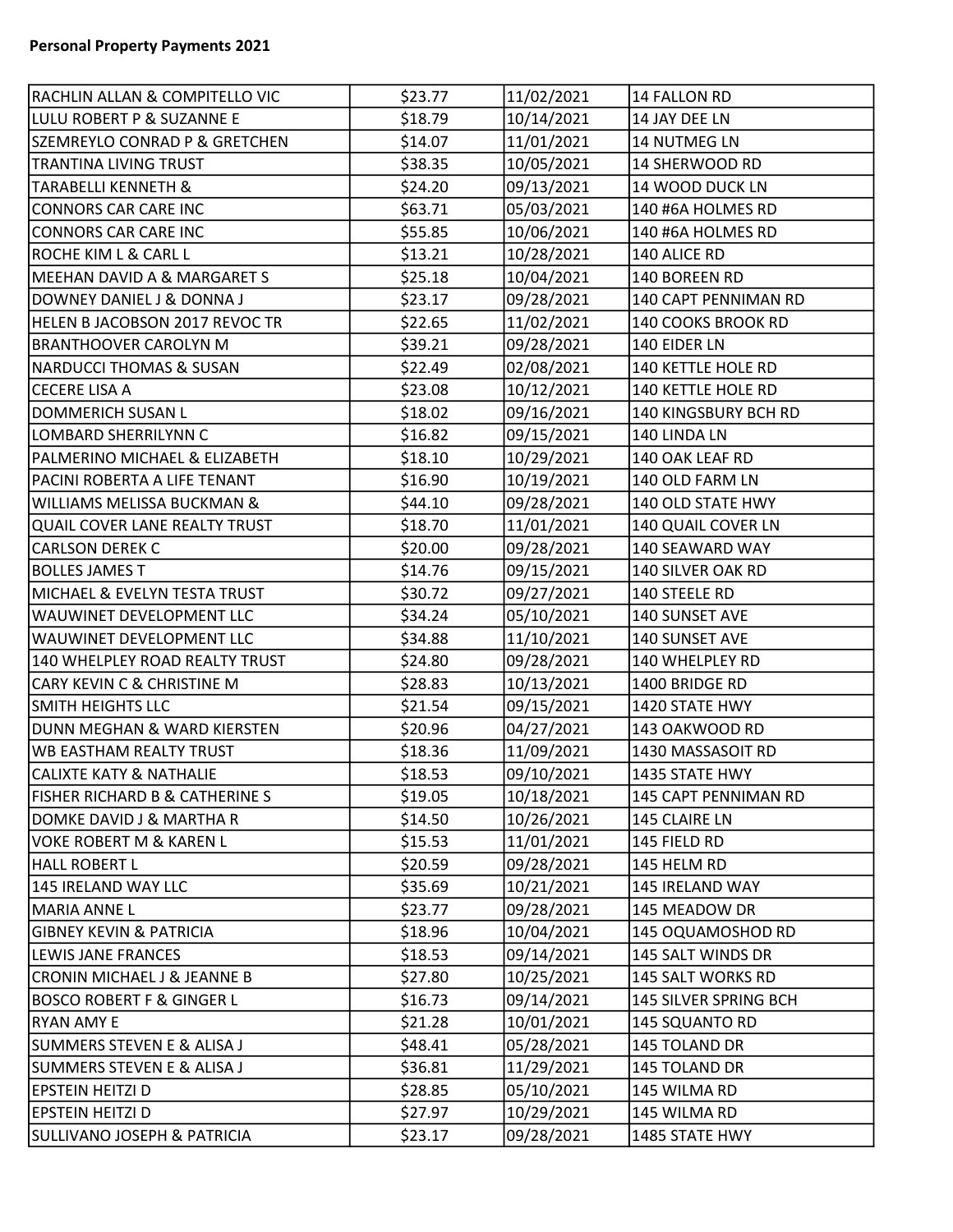| RODDY JOSEPH M & SHERYL A                 | \$34.92    | 06/21/2021 | 1490 MASSASOIT RD        |  |
|-------------------------------------------|------------|------------|--------------------------|--|
| <b>WOODS FRANK &amp; ELIZABETH</b>        | \$13.04    | 10/07/2021 | 15-35 SHADY LN           |  |
| <b>KELDER GREGORY</b>                     | \$44.62    | 09/28/2021 | <b>15 AERIES AVE</b>     |  |
| PATTERSON REVOCABLE TRUST                 | \$16.47    | 10/07/2021 | <b>15 ANDERSON LN</b>    |  |
| HAYES DEBRA D & K PETER TTEES             | \$29.52    | 05/03/2021 | <b>15 ARROWHEAD RD</b>   |  |
| HAYES DEBRA D & K PETER TTEES             | \$59.97    | 11/02/2021 | <b>15 ARROWHEAD RD</b>   |  |
| <b>IVESTER JOHN A &amp; TERESA</b>        | \$35.25    | 05/04/2021 | 15 BAY VIEW DR           |  |
| MCCARTHY KEVIN F & KAREN J                | \$26.86    | 04/01/2021 | <b>15 BAYBERRY LN</b>    |  |
| <b>MCCARTHY KEVIN F &amp; KAREN J</b>     | \$27.84    | 09/14/2021 | 15 BAYBERRY LN           |  |
| 15 BEACH ROAD ASSOCIATES LLC              | \$14.93    | 10/12/2021 | 15 BEACH RD              |  |
| <b>GAUTHIER ROBERT JOSEPH &amp;</b>       | \$21.62    | 09/15/2021 | 15 BEVERLY RD            |  |
| <b>BELTON GARY A &amp; KIM T</b>          | \$32.68    | 03/24/2021 | 15 BOW RD                |  |
| <b>BELTON GARY A &amp; KIM T</b>          | \$34.70    | 04/15/2021 | 15 BOW RD                |  |
| <b>BELTON GARY A &amp; KIM T</b>          | ( \$33.19) | 04/26/2021 | 15 BOW RD                |  |
| <b>VINCIGUERRA TIMOTHY J</b>              | \$43.59    | 09/20/2021 | <b>15 BOWLINE LN</b>     |  |
| LYONS KENNETH J & MOLLY S                 | \$23.94    | 10/14/2021 | 15 BRIDGE POND DR        |  |
| PERELLI JOHN J & JOYCE D                  | \$22.82    | 10/29/2021 | 15 BRIGGS FIELD RD       |  |
| <b>MARTONE FAMILY TRUST</b>               | \$12.96    | 10/13/2021 | <b>15 BURROWS RD</b>     |  |
| <b>FITZGERALD REALTY CORPORATION</b>      | \$25.83    | 09/28/2021 | <b>15 CHIPMUNK LN</b>    |  |
| AYER DAVID                                | \$46.68    | 09/27/2021 | 15 CLIFF RD              |  |
| <b>HOBDAY ANNE &amp; EDWARD LT</b>        | \$16.47    | 11/12/2021 | 15 CORLISS WAY           |  |
| <b>AMV ENVELOPE LLC &amp;</b>             | \$24.80    | 10/15/2021 | <b>15 CRANBERRY RD</b>   |  |
| <b>GRIFFIN JAMES E &amp; MARY G TTEES</b> | \$18.19    | 10/08/2021 | 15 DANIELLE DR           |  |
| <b>FISHER SUSAN J</b>                     | \$14.67    | 10/28/2021 | 15 DEERFIELD LN          |  |
| <b>WEIDLER IRREVOCABLE TRUSTS</b>         | \$28.06    | 11/01/2021 | <b>15 DEXTER ST</b>      |  |
| LEROUX-ROUCH FAMILY REV TR                | \$18.70    | 10/15/2021 | 15 DIANE DR              |  |
| RONESI JAMES W & CANDICE                  | \$32.78    | 09/09/2021 | 15 DORY LN               |  |
| G MARISA LABOZZETTA REV TRUST             | \$28.23    | 09/15/2021 | 15 FIELD RD              |  |
| DEMARAS MATTHEW P & JAYNE S               | \$28.04    | 04/12/2021 | 15 GAILS WAY             |  |
| <b>CASHMAN JOHN &amp; ERIN</b>            | \$17.42    | 11/02/2021 | 15 GILL RD               |  |
| <b>BOGLIONE LUCIANO F &amp;</b>           | \$13.47    | 11/02/2021 | 15 GREAT POND PL         |  |
| <b>BARRY/OBRIEN FAMILY DYNASTY TR</b>     | \$21.54    | 11/02/2021 | 15 HIDE AWAY LN          |  |
| <b>BURNS BERNICE E</b>                    | \$20.75    | 01/05/2021 | 15 HIGH TIDE PL          |  |
| <b>BURNS BERNICE E</b>                    | \$21.36    | 10/15/2021 | 15 HIGH TIDE PL          |  |
| MAHAN JESSE A                             | \$24.11    | 09/13/2021 | 15 HIGHLAND RD           |  |
| <b>GRIESING JONATHAN &amp; TERESA</b>     | \$20.94    | 09/15/2021 | 15 JASON DR              |  |
| <b>BARNETT DAVID M &amp; FLORENCE M</b>   | \$21.02    | 11/01/2021 | 15 JOE DARE LN           |  |
| PLAVIN HOPE A ET AL                       | \$18.79    | 09/27/2021 | 15 JOSHUAS WAY           |  |
| HASSON THOMAS J & BARBARA J               | \$23.68    | 11/01/2021 | 15 KEITH WAY             |  |
| WIESEL ADAM J & HEIDI H                   | \$29.34    | 09/28/2021 | <b>15 KERRY LN</b>       |  |
| MASSAFRA ROBERT S & SHARON M              | \$16.04    | 09/28/2021 | <b>15 KETTLE HOLE RD</b> |  |
| <b>MANCINI MARK A</b>                     | \$18.10    | 09/27/2021 | 15 LADY SLIPPER LN       |  |
| RAKOWSKI THOMAS J & CAROL C               | \$45.22    | 10/18/2021 | 15 LEE CT                |  |
| ROSENBERG STEVEN J & PAMELA K             | \$49.94    | 09/23/2021 | <b>15 LEPRECHAUN RD</b>  |  |
| NICKERSON PAMELA A                        | \$24.54    | 10/29/2021 | <b>15 LIGHTHOUSE LN</b>  |  |
| LAX DANIEL H                              | \$16.90    | 09/20/2021 | 15 LUCINDA CT            |  |
| <b>CHABOT ALAN J</b>                      | \$30.03    | 09/28/2021 | <b>15 MARTHA AVE</b>     |  |
|                                           |            |            |                          |  |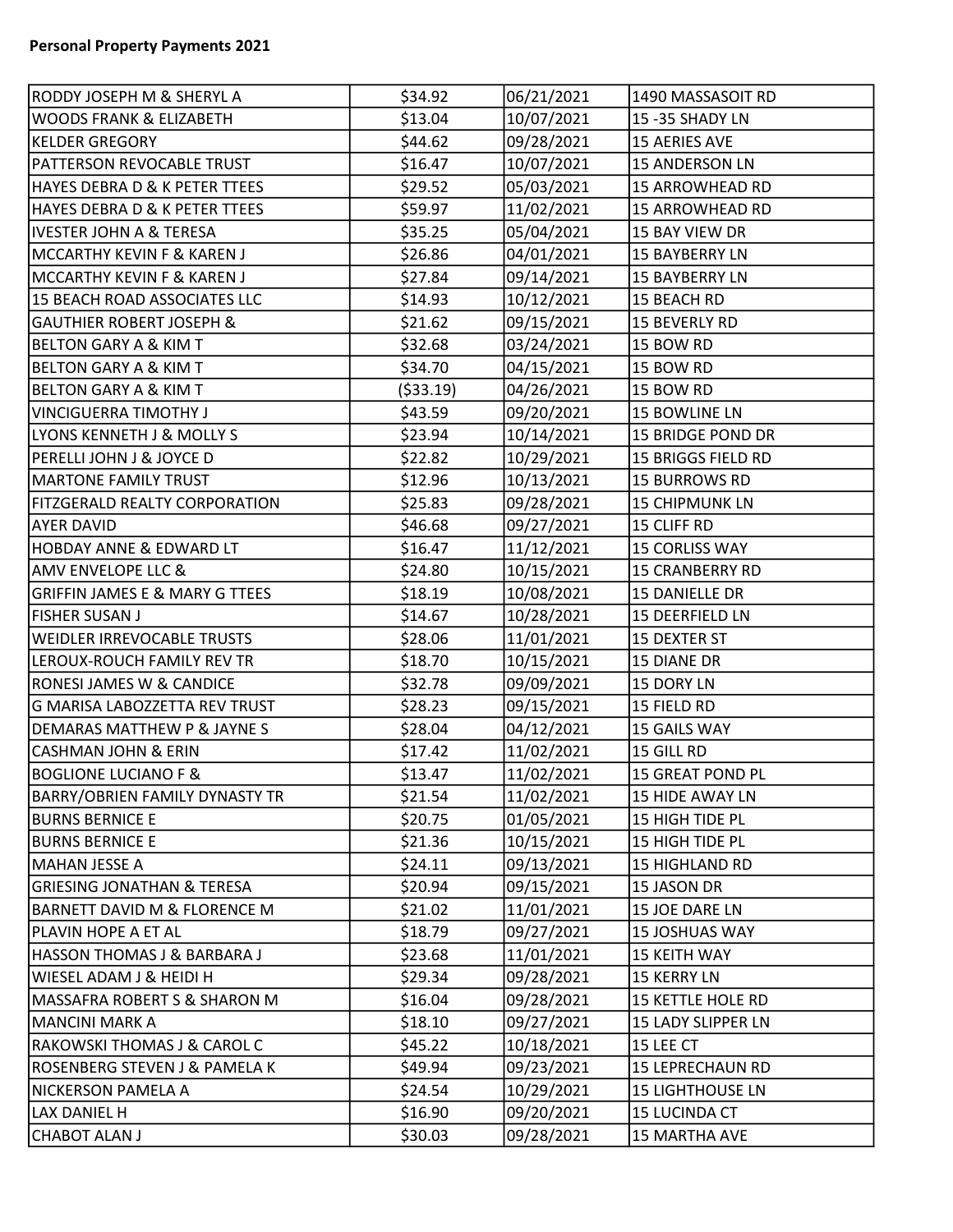| SULLIVAN ERIN B & TRENT R                 | \$16.99 | 10/15/2021 | 15 MASSASOIT RD           |
|-------------------------------------------|---------|------------|---------------------------|
| DOWNEY JR DAVID J REV TRUST               | \$47.88 | 10/06/2021 | <b>15 NICKERSON RD</b>    |
| <b>FRODIGH SUE-ELLEN</b>                  | \$19.73 | 11/02/2021 | 15 NUTMEG LN              |
| <b>BALDWIN BARBARA B &amp; JOHN C</b>     | \$20.68 | 09/15/2021 | 15 OLD FARM LN            |
| MCKENNA JOSEPH P JR & BARBARA             | \$21.45 | 04/14/2021 | <b>15 PARK ST</b>         |
| HALL CORNELIA K TTEE                      | \$36.55 | 10/06/2021 | <b>15 PILGRIM'S PATH</b>  |
| WILLIAM D BERARDI LVG TRUST               | \$31.15 | 09/15/2021 | <b>15 ROBIN LN</b>        |
| <b>RAMIN LAURENCE &amp; SUSAN</b>         | \$44.44 | 11/01/2021 | 15 SANDER LN              |
| <b>SODDERS TAMARA</b>                     | \$21.28 | 09/13/2021 | <b>15 SETTLER'S TRACE</b> |
| <b>MAF REALTY ASSOCIATES</b>              | \$16.30 | 11/01/2021 | <b>15 SHURTLEFF RD</b>    |
| MARC S ZIMMERMAN TRUST                    | \$34.75 | 11/10/2021 | 15 SNOW RD                |
| LEWIS STEPHEN L & KIMBERLY G              | \$24.28 | 09/16/2021 | <b>15 SOUTHEAST ST</b>    |
| JOANNE K BRUCKMAN REV TRUST               | \$25.74 | 12/07/2021 | 15 SPLIT RAIL RD          |
| <b>SCHERER EDWARD P</b>                   | \$39.12 | 10/25/2021 | 15 SPOONER RD             |
| ZITELLI DAVID V & LINDA                   | \$22.99 | 09/09/2021 | 15 SPRING TIDE LN         |
| MAURICE F TOUGAS REV TR 1991              | \$19.93 | 12/03/2021 | 15 SUMMIT AVE             |
| NILSESTUEN LYNNE & PETER                  | \$33.98 | 10/04/2021 | <b>15 TEAL WAY</b>        |
| <b>CORMIER CAROL G</b>                    | \$16.04 | 09/10/2021 | <b>15 THORNE RD</b>       |
| <b>RILEY LEONARD &amp; CHERYL</b>         | \$27.09 | 11/08/2021 | <b>15 TWIN ROCKS DR</b>   |
| HENRY STANLEY JARAN REVOC TR              | \$23.42 | 09/16/2021 | 15 WEXFORD LN             |
| <b>MONTANEZ JOSE &amp; KRISTINE</b>       | \$23.68 | 09/28/2021 | 15 WILEY LN               |
| PERRY PATRICIA S & PERRY KEVIN            | \$15.79 | 09/15/2021 | 15 WILMA RD               |
| JENNIE V SPADA IRREVOC TR                 | \$17.93 | 10/06/2021 | 15 WOOD PINE CT           |
| <b>OCONNELL PAUL T</b>                    | \$29.94 | 11/01/2021 | <b>15 YORK RD</b>         |
| POLUHA DOROTA K & WOJCIECH                | \$46.50 | 12/14/2021 | 150 ALSTON AVE            |
| PHILIP BURGESS JR, TTEE                   | \$34.15 | 10/26/2021 | 150 AQUINNAH RD           |
| <b>RON &amp; RHON REALTY TRUST</b>        | \$17.16 | 11/02/2021 | 150 BROWNELL RD           |
| <b>KEARNEY KELLY J</b>                    | \$21.62 | 10/06/2021 | 150 CAMPGROUND RD         |
| EVANS PETER M & SUSAN D                   | \$22.65 | 09/28/2021 | 150 CANDLEWOOD DR         |
| <b>MAIOLO RICHARD &amp; SUZANNE TTEES</b> | \$21.79 | 10/20/2021 | 150 CAPT PENNIMAN RD      |
| <b>STEINBERG DOUGLAS A</b>                | \$15.36 | 10/04/2021 | 150 COOKS BROOK RD        |
| <b>ESTATE OF IRENE RYAN</b>               | \$21.62 | 11/09/2021 | 150 HERRING BROOK RD      |
| <b>MAGNUM MOVING &amp; STORAGE INC</b>    | \$94.61 | 06/15/2021 | 150 HOLMES RD             |
| <b>MAGNUM MOVING &amp; STORAGE INC</b>    | \$38.96 | 11/10/2021 | 150 HOLMES RD             |
| <b>HANDEL CONSTRUCTION</b>                | \$17.33 | 10/20/2021 | 150 LUTHERS LN            |
| <b>EUGENE L TURGEON IRREV TRUST</b>       | \$13.47 | 09/15/2021 | 150 MARIA RD              |
| DUFRESNE RAYMOND D                        | \$30.46 | 09/20/2021 | 150 MEADOW DR             |
| <b>SHERWOOD ROBERT A &amp; KATHLEEN J</b> | \$17.16 | 09/15/2021 | 150 MEETINGHOUSE RD       |
| SAVAGE MICHAEL V, SANDRA L                | \$24.45 | 11/02/2021 | 150 N SUNKEN MEADOW RD    |
| <b>WAHL DOUGLAS E &amp; NANCY C</b>       | \$33.98 | 10/26/2021 | 150 OLD FARM LN           |
| <b>ANDERSON MARTIN DAVID</b>              | \$18.10 | 09/28/2021 | 150 QUEEN ANN DR          |
| FEINMANN PETER S & KATHRYN J              | \$38.52 | 09/17/2021 | 150 SALT WORKS RD         |
| MCCOUBREY REALTY TRUST                    | \$16.22 | 10/25/2021 | 150 SPRING RD             |
| COLLINS COVE COTTAGES                     | \$46.87 | 04/20/2021 | 150 STATE HWY             |
| <b>COLLINS COVE COTTAGES</b>              | \$29.90 | 10/19/2021 | 150 STATE HWY             |
| <b>GOLDBERG JOEL S &amp; CYBILL S TTE</b> | \$44.96 | 10/04/2021 | 150 STEELE RD             |
| JOHN F HERSEY REV TRUST                   | \$16.04 | 09/15/2021 | 150 SUNDOWN LN            |
|                                           |         |            |                           |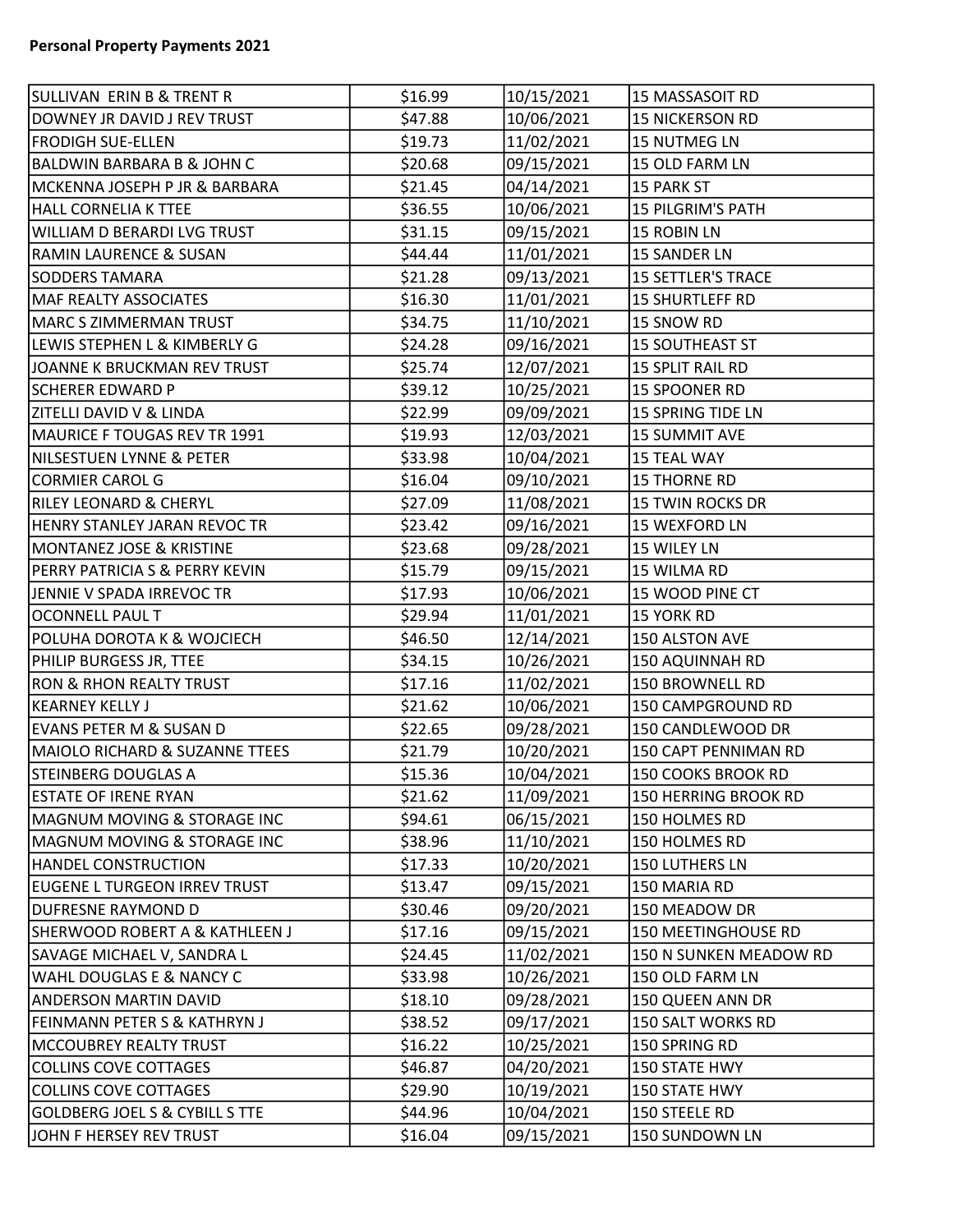| OSBORN ROGER D                            | \$16.73 | 10/18/2021 | 150 THORNE RD             |
|-------------------------------------------|---------|------------|---------------------------|
| CROKE MARK S & LISA L                     | \$31.40 | 09/28/2021 | 150 WIDGEON DR            |
| 150 WILMA ROAD RLTY TRUST                 | \$16.99 | 09/28/2021 | 150 WILMA RD              |
| <b>PALMER MARK</b>                        | \$15.79 | 04/05/2021 | 1505 MASSASOIT RD         |
| DOENGES W JEFFREY & MARGARET A            | \$23.85 | 10/15/2021 | 151 WIDGEON DR            |
| <b>GIVENS PETER &amp; KIM</b>             | \$18.70 | 09/14/2021 | 1525 NAUSET RD            |
| KURDZIEL CAROL                            | \$19.82 | 10/04/2021 | 1535 MASSASOIT RD         |
| <b>GUDZAR FAMILY LLC</b>                  | \$25.40 | 09/15/2021 | 1540 SAMOSET RD           |
| PUFF CHRISTOPHER E & KATHLEEN             | \$34.83 | 10/01/2021 | 155 CROSBY VILLAGE RD     |
| <b>PETERSON JONATHAN</b>                  | \$44.79 | 06/14/2021 | <b>155 ELDREDGE DR</b>    |
| EDWARDS WILLIAM W & SARAH W               | \$22.39 | 09/13/2021 | 155 HATCH RD              |
| <b>MISTY HILL LANDSCAPE</b>               | \$52.51 | 04/02/2021 | 155 HOLMES RD             |
| MISTY HILL LANDSCAPE                      | \$50.71 | 09/29/2021 | 155 HOLMES RD             |
| LAKE DONALD B                             | \$22.11 | 11/09/2021 | 155 MARIA RD              |
| PATTERSON RICHARD D                       | \$15.87 | 09/13/2021 | 155 NAUSET LT BCH REAR    |
| <b>GIRARDI JOSEPH &amp; CAROLYN TTEES</b> | \$14.41 | 11/01/2021 | 155 OLD FARM LN           |
| HONEY RAYMOND J & EDITH M                 | \$20.16 | 09/09/2021 | 155 SEA GULL LN           |
| <b>ESTATE OF LUCIE TOWNSEND</b>           | \$14.59 | 09/23/2021 | 155 SEAWARD WAY           |
| <b>COLETTI JANET G</b>                    | \$35.12 | 04/01/2021 | 155 SPARROW RD            |
| COLETTI JANET G                           | \$35.74 | 09/20/2021 | 155 SPARROW RD            |
| <b>GALLI JOSEPH R</b>                     | \$23.77 | 11/02/2021 | 155 THORNE RD             |
| <b>SCHMIECH COLLEEN B TRUSTEE</b>         | \$39.04 | 10/20/2021 | <b>155 THUMPERTOWN RD</b> |
| <b>LENNEY TRUST</b>                       | \$18.36 | 09/13/2021 | 155 TURNIP RD             |
| LINCOLN KIM                               | \$14.33 | 09/27/2021 | 155 WESTERN AVE           |
| NIELSEN DAVID V & JULIE M                 | \$16.99 | 11/01/2021 | 1575 MASSASOIT RD         |
| <b>SMITH RICHARD H &amp; ARLENE</b>       | \$44.36 | 10/29/2021 | 16 ARROWOOD DR            |
| OCONNOR RICHARD C & ANNE M                | \$22.03 | 05/13/2021 | 16 BAY VIEW RD            |
| OCONNOR RICHARD C & ANNE M                | \$21.28 | 10/04/2021 | 16 BAY VIEW RD            |
| THORLEY-LAWSON DAVID A                    | \$35.69 | 11/02/2021 | 16 BEACH RD               |
| <b>BRADY PHILIP T &amp; KAREN M</b>       | \$35.44 | 10/01/2021 | 16 BOAT MEADOW WAY        |
| <b>DELUCA MICHAEL &amp; CAROLYN</b>       | \$25.31 | 09/13/2021 | 16 FALLON RD              |
| KRISS EDEN RZ                             | \$21.19 | 09/09/2021 | 16 FISHER RD              |
| STANKIEWICZ JOHN D                        | \$14.07 | 10/04/2021 | 16 GILE RD                |
| CARL R BRATTEN LIVING TRUST               | \$17.59 | 09/29/2021 | 16 JAY DEE LN             |
| <b>SCHOENER KATHLEEN &amp; ANTHONY TT</b> | \$94.14 | 04/20/2021 | <b>16 KEENE WAY</b>       |
| <b>SCHOENER KATHLEEN &amp; ANTHONY TT</b> | \$96.01 | 09/20/2021 | <b>16 KEENE WAY</b>       |
| MAGLIENTI LIVING TRUST ET AL              | \$15.62 | 10/12/2021 | 16 PILGRIM LN             |
| RIDLEY FAMILY TRUST                       | \$27.59 | 04/20/2021 | 16 SHERWOOD RD            |
| <b>RIDLEY FAMILY TRUST</b>                | \$28.14 | 09/20/2021 | <b>16 SHERWOOD RD</b>     |
| OGRADY EILEEN & JOHN M                    | \$55.00 | 02/03/2021 | 160 ALICE RD              |
| DANA & KRISTEN NORTHROP                   | \$25.74 | 09/10/2021 | 160 ASA'S RD              |
| ALEXANDER PETER & SUSAN M                 | \$14.76 | 10/28/2021 | 160 CORLISS WAY           |
| KAUFMAN JEFFREY M                         | \$24.56 | 04/21/2021 | 160 CROSS CART WAY        |
| KAUFMAN JEFFREY M                         | \$23.85 | 10/26/2021 | 160 CROSS CART WAY        |
| <b>BATES ROBT J &amp; PAGE L</b>          | \$23.10 | 04/06/2021 | 160 ELLIS RD              |
| OSTRANDER JR RICHARD G & GEMMA            | \$13.13 | 09/13/2021 | 160 HATCH RD              |
| <b>JJ WELDING &amp; FABRICATION</b>       | \$62.33 | 04/13/2021 | 160 HOLMES RD             |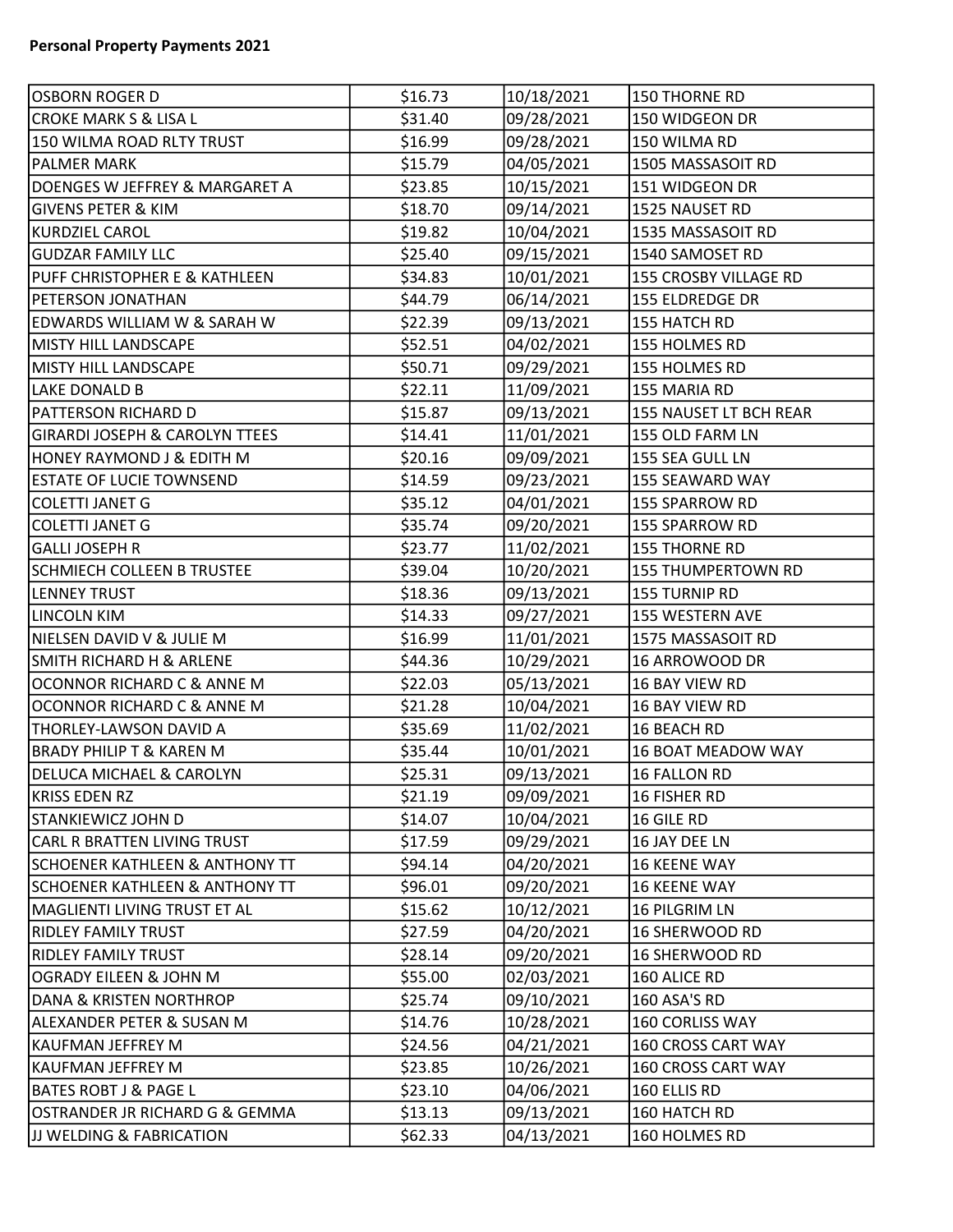| <b>JJ WELDING &amp; FABRICATION</b>       | \$54.74  | 09/21/2021 | 160 HOLMES RD             |
|-------------------------------------------|----------|------------|---------------------------|
| <b>ORGANISCIAK TRUST</b>                  | \$21.96  | 10/12/2021 | 160 KETTLE HOLE RD        |
| <b>FISK STEPHANIE &amp; HEALY PATRICI</b> | \$13.30  | 10/19/2021 | 160 KINGSBURY BCH RD      |
| <b>BIERMAN BABETTE R</b>                  | \$18.62  | 10/20/2021 | 160 MARIA RD              |
| OLEKSAK DAVID M & MARY E                  | \$26.00  | 09/21/2021 | 160 MCKOY RD              |
| HUGHES MARY C LIFE TENANT                 | \$18.02  | 09/20/2021 | 160 MEADOW DR             |
| MCMAHON JOHN J & JOYCE P TTEES            | \$15.27  | 10/08/2021 | 160 PHILIPS LN            |
| <b>SREBNIK ROBERT I &amp; MARIA</b>       | \$31.09  | 04/05/2021 | 160 QUAIL COVER LN        |
| <b>BUCHOLZ GREGORY P</b>                  | \$21.11  | 11/01/2021 | 160 SALT WINDS DR         |
| <b>MARCH TIMOTHY A &amp; CAROL L</b>      | \$27.63  | 11/02/2021 | 160 SERB ST               |
| <b>DESMOND DANIEL F</b>                   | \$19.31  | 09/28/2021 | 160 SILVER OAK RD         |
| VICTOR & JOAN A COUTO TRUST               | \$14.07  | 10/28/2021 | <b>160 SPARROWHAWK LN</b> |
| MIRANDA EDGAR & BETH                      | \$28.72  | 12/16/2021 | 160 SQUANTO RD            |
| <b>WELCH JOHN L &amp; CHERYL B</b>        | \$32.86  | 10/01/2021 | 1600 SAMOSET RD           |
| <b>BRZEZICKI ELIZABETH/PETER TTEE</b>     | \$25.83  | 09/20/2021 | 1615 HERRING BROOK RD     |
| COCCHIOLA SHERIDA A & KERI-JO             | \$15.27  | 09/29/2021 | 162 PHILIPS LN            |
| CHAD DONALD & BARBARA TTEES               | \$35.95  | 11/02/2021 | 165 BAYWOOD RD            |
| DANIEL K JENKINS REVOC TRUST              | \$20.94  | 09/28/2021 | 165 GINGERPLUM LN         |
| <b>SERKEY SUSAN S</b>                     | \$16.47  | 09/28/2021 | 165 GLACIER HILLS RD      |
| <b>GLASTONBURY IV LLC</b>                 | \$16.39  | 10/28/2021 | 165 HARMES WAY            |
| <b>BEANSTOCK COFFEE ROASTERS INC</b>      | \$501.09 | 04/02/2021 | 165 HOLMES RD             |
| <b>BEANSTOCK COFFEE ROASTERS INC</b>      | \$399.70 | 09/20/2021 | 165 HOLMES RD             |
| <b>WILLIAMSON FMILY EASTHAM TRUST</b>     | \$23.94  | 09/14/2021 | 165 LUTHERS LN            |
| <b>HIGGINS NOEL K TRUSTEE</b>             | \$16.56  | 09/15/2021 | 165 QUEEN ANN DR          |
| <b>BISHOP RICHARD A</b>                   | \$28.49  | 09/29/2021 | 165 SAMOSET RD            |
| <b>BROTHERS GARY &amp; SHIRLEY</b>        | \$30.25  | 04/14/2021 | <b>165 SHURTLEFF RD</b>   |
| <b>STILES E MICHAEL &amp; ELLEN K</b>     | \$20.68  | 10/26/2021 | <b>165 THOREAU DR</b>     |
| <b>GARBARINI PAUL</b>                     | \$14.59  | 10/29/2021 | 165 WONDERSTRAND WAY      |
| MAHONEY JOSEPH M & LINDSAY M              | \$26.77  | 10/25/2021 | 1670 BRIDGE RD            |
| <b>COOK ALICE COLLINS TRUSTEE</b>         | \$24.76  | 04/20/2021 | 1675 NAUSET RD            |
| <b>COOK ALICE COLLINS TRUSTEE</b>         | \$24.02  | 11/02/2021 | 1675 NAUSET RD            |
| <b>GALLANT CLIFFORD &amp; AGNES</b>       | \$19.99  | 11/01/2021 | 1685 BRIDGE RD            |
| PHILLIPS KATHRYN S TTEE                   | \$60.66  | 04/20/2021 | 17 BEACH RD               |
| PHILLIPS KATHRYN S TTEE                   | \$30.29  | 11/02/2021 | 17 BEACH RD               |
| <b>QUICK JEANINE F</b>                    | \$32.78  | 09/16/2021 | 17 CHARLIE NOBLE WAY      |
| JANIS M HUERTER (HOGUE)                   | \$19.39  | 10/28/2021 | 17 NUTMEG LN              |
| <b>PRIFTY ROBERT J &amp; RUTH L</b>       | \$31.57  | 10/25/2021 | 17 NYCOMA WAY             |
| LETENDRE GEORGE TTEE                      | \$18.88  | 11/01/2021 | 17 PILGRIM LN             |
| <b>KEEN JENNIFER C &amp; THOMAS R</b>     | \$18.10  | 11/02/2021 | 17 WEST SHORE DR          |
| MELANIE J MCKENNA LIVING TRUST            | \$13.13  | 09/15/2021 | 170 EDGEWOOD RD           |
| PIRIE DONALD K & JANET W                  | \$20.68  | 09/15/2021 | 170 GINGERPLUM LN         |
| <b>BEDINGFIELD BLAKE &amp;</b>            | \$41.61  | 10/28/2021 | 170 MEADOW DR             |
| LABRIE CLAUDE D & ANITA                   | \$32.43  | 10/06/2021 | 170 SALT WORKS RD         |
| <b>MAZZONE FRANCIS &amp; ROBIN</b>        | \$14.84  | 09/14/2021 | 170 SUNDOWN LN            |
| <b>VALINSKI FAMILY NOMINEE TRUST</b>      | \$47.36  | 09/16/2021 | 170 SUNSET AVE            |
| <b>BUNTING JR DAVID G &amp; SARAH D</b>   | \$18.88  | 10/01/2021 | 170 THOREAU DR            |
| <b>BOMMER STEVEN J</b>                    | \$26.60  | 09/15/2021 | 170 TURNIP RD             |
|                                           |          |            |                           |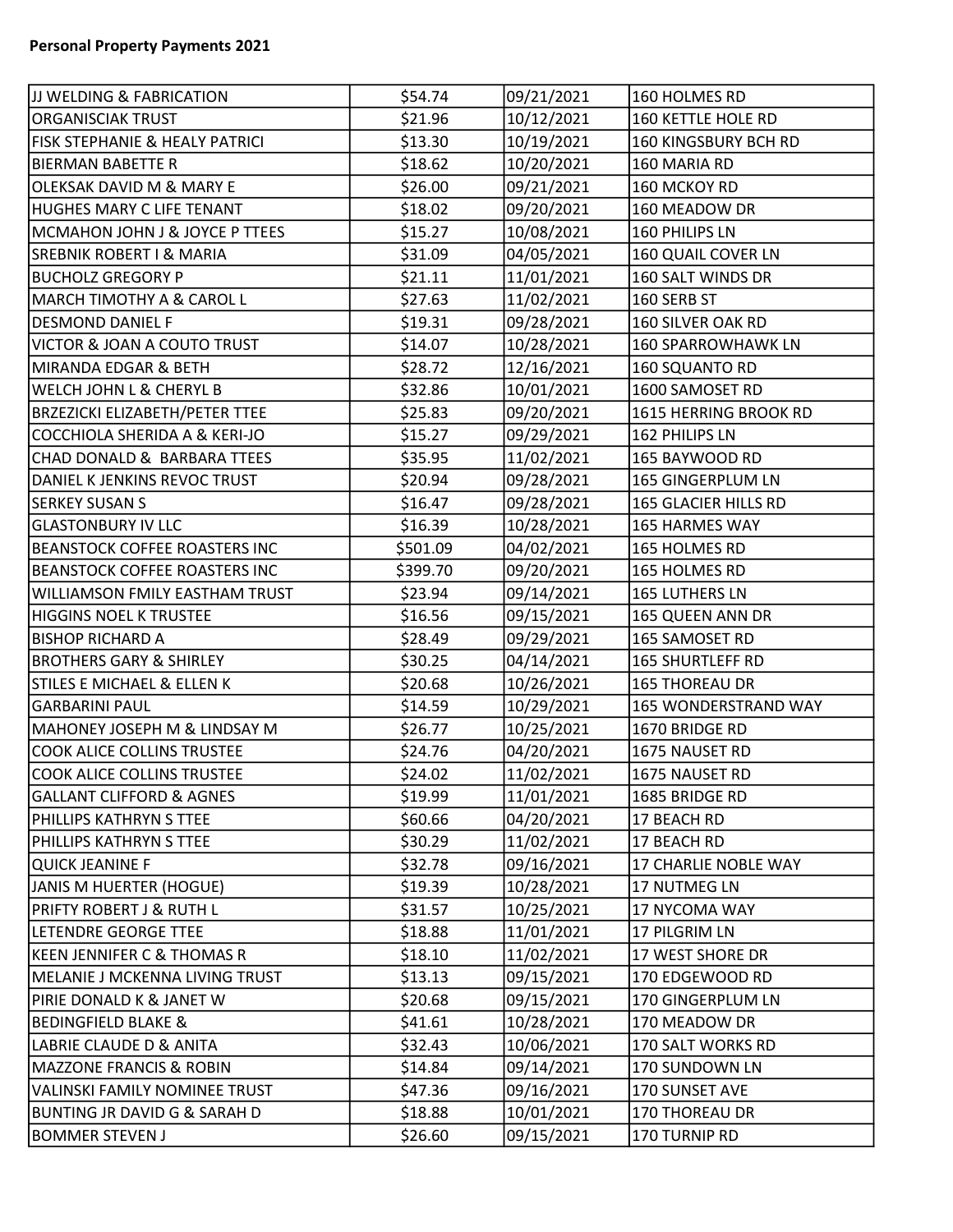| <b>CALLAGHAN DANIEL &amp; JILL</b>      | \$29.60 | 10/15/2021 | 170 WIDGEON DR            |
|-----------------------------------------|---------|------------|---------------------------|
| <b>HIDDEN VILLAGE COTTAGES</b>          | \$28.66 | 11/01/2021 | 1700 BRIDGE RD            |
| SAMBORSKI ROBERT S & ROBERTA A          | \$14.59 | 10/26/2021 | 1700 HERRING BROOK RD     |
| <b>COOK NOMINEE TRUST</b>               | \$36.75 | 04/20/2021 | 1705 NAUSET RD            |
| <b>COOK NOMINEE TRUST</b>               | \$35.61 | 11/10/2021 | 1705 NAUSET RD            |
| C L. CHASE HOME RESTORATION             | \$30.03 | 09/09/2021 | 171 B MEETINGHOUSE RD     |
| JACOBY MARY E TTEE                      | \$29.26 | 09/20/2021 | 171 MEETINGHOUSE RD REAR  |
| <b>TRUST OF LYNN H CLYDESDALE</b>       | \$14.50 | 09/10/2021 | 1735 BRIDGE RD            |
| LANG LINDA                              | \$21.11 | 09/16/2021 | 175 COUNTRY LN            |
| <b>STEEB CAROL A TTEE</b>               | \$20.16 | 10/01/2021 | 175 DEACON PAINE RD       |
| HAVLIK YAROMIR, ANNA & STEPHEN          | \$19.65 | 09/28/2021 | 175 EDGEWOOD RD           |
| <b>SPAR DEBORA L</b>                    | \$36.81 | 09/28/2021 | 175 ELDREDGE DR           |
| HEGLAND OLAV P & SUZANNE D              | \$34.58 | 10/13/2021 | 175 EPANOW RD             |
| HESKESTAD GUNNAR & VIDA V TTEE          | \$19.56 | 10/13/2021 | 175 FIELD RD              |
| <b>HOFFER DAVID C</b>                   | \$15.27 | 09/28/2021 | 175 HERRING BROOK RD      |
| <b>SEACOAST INC</b>                     | \$57.97 | 04/12/2021 | 175 HOLMES RD             |
| <b>SEACOAST INC</b>                     | \$54.19 | 10/06/2021 | 175 HOLMES RD             |
| <b>CHURCH MARTHA</b>                    | \$21.19 | 10/14/2021 | 175 MARY CHASE RD         |
| NIELSEN GAIL V                          | \$17.16 | 11/23/2021 | 175 MEADOW DR             |
| WILLIAMS ANNA MARIA, ELISABETH          | \$16.13 | 10/20/2021 | 175 PLATEAU AVE           |
| <b>COLLINS PHILIP J &amp; NANCY E</b>   | \$18.53 | 10/28/2021 | 175 SALT WORKS RD         |
| <b>GATLIN BARBARA P &amp; KEVIN</b>     | \$15.96 | 09/16/2021 | 175 SAMOSET RD            |
| MCCONNELL IAN                           | \$15.02 | 10/20/2021 | 175 SPARROW RD            |
| <b>RUDD ROBERT J</b>                    | \$24.20 | 10/28/2021 | 175 STATE HWY             |
| <b>TEFFT DAVID &amp; TRACI</b>          | \$14.67 | 09/28/2021 | 175 SUMMIT AVE            |
| <b>SAMPSON DAVID B &amp; KATHLEEN P</b> | \$43.71 | 05/28/2021 | 175 SUNDOWN LN            |
| <b>SAMPSON DAVID B &amp; KATHLEEN P</b> | \$65.69 | 06/08/2021 | 175 SUNDOWN LN            |
| <b>SAMPSON DAVID B &amp; KATHLEEN P</b> | \$32.43 | 10/04/2021 | 175 SUNDOWN LN            |
| <b>VICKERY PRISCILLA W</b>              | \$26.25 | 11/01/2021 | 175 THUMPERTOWN RD        |
| <b>MACRIS JEFFREY &amp; GREGORY</b>     | \$31.85 | 01/12/2021 | 1750 NAUSET RD            |
| MACRIS FAMILY LLC                       | \$32.60 | 11/02/2021 | 1750 NAUSET RD            |
| HANDEL FAMILY TRUST #2                  | \$17.85 | 09/16/2021 | 1765 MASSASOIT RD         |
| <b>COOK RICHARD H &amp; MARTHA E</b>    | \$33.55 | 09/13/2021 | 1775 NAUSET RD            |
| ROBERT G ROBINSON LVG TRUST             | \$43.38 | 04/06/2021 | 18 ASPARAGUS LN           |
| <b>ROBERT G ROBINSON LVG TRUST</b>      | \$44.15 | 10/18/2021 | 18 ASPARAGUS LN           |
| QUATTLEBAUM EDWIN G & RUTH F            | \$19.91 | 10/25/2021 | 18 BAY VIEW RD            |
| <b>EAGAR KEVIN</b>                      | \$19.32 | 12/15/2021 | 18 BAYBERRY LN            |
| MCGARRY JAMES W & CAROLYN J             | \$35.52 | 11/01/2021 | 18 BEACH PLUM LN          |
| <b>18 BEACH ROAD LLC</b>                | \$25.57 | 10/28/2021 | 18 BEACH RD               |
| <b>BOAT MEADOW WAY REALTY TRUST</b>     | \$30.54 | 10/28/2021 | <b>18 BOAT MEADOW WAY</b> |
| <b>GAIL A BEDOUKIAN REVOC TRUST</b>     | \$30.29 | 10/13/2021 | <b>18 HORTON WAY</b>      |
| SMITH DONNA P & DUANE L                 | \$17.25 | 04/20/2021 | 18 JAY DEE LN             |
| SMITH DONNA P & DUANE L                 | \$16.65 | 09/24/2021 | 18 JAY DEE LN             |
| <b>BRODEUR RAYMOND A TTEE</b>           | \$13.30 | 09/13/2021 | 18 NYCOMA WAY             |
| <b>AUGUST JOHN F &amp; LISA A</b>       | \$26.08 | 11/01/2021 | 18 SANDY MEADOW WAY       |
| LINDA A ROSSETTI 2004 REVOC TR          | \$45.22 | 10/26/2021 | <b>18 SHERWOOD RD</b>     |
| PELLISSIER JAMES & JOAN TTEES           | \$17.87 | 11/19/2021 | 180 BAYSIDE DR            |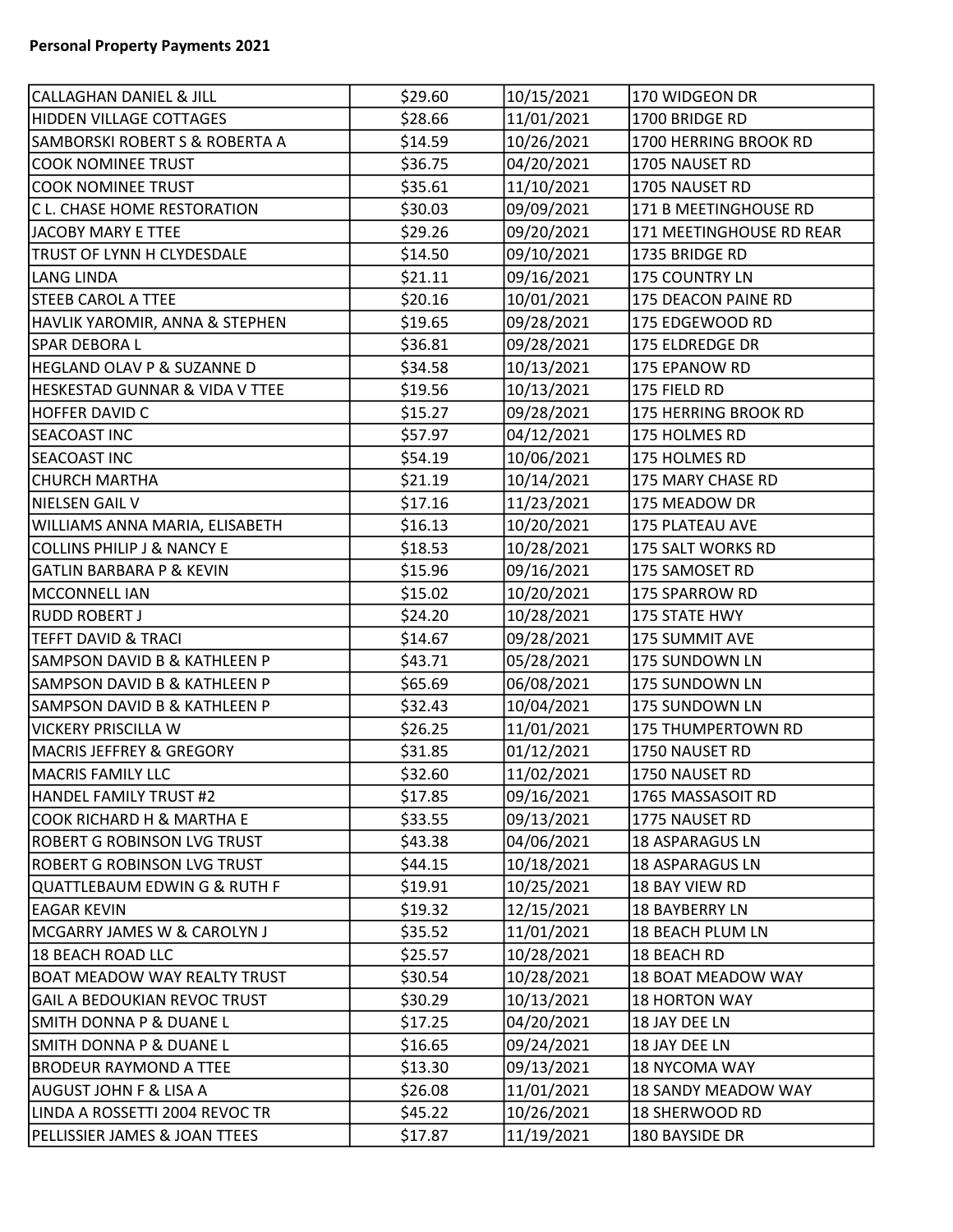| LINDA S SITARO REV LT &                   | \$24.54  | 10/28/2021 | 180 BAYWOOD RD        |
|-------------------------------------------|----------|------------|-----------------------|
| CAOUETTE JOSEPH E & HEIDI M               | \$26.25  | 10/06/2021 | 180 COOKS BROOK RD    |
| STRATOS KANTOUNIS 2014 REV TR             | \$26.68  | 11/01/2021 | 180 ELDREDGE DR       |
| <b>EDWARD GOLDMAN RES TRUST</b>           | \$15.19  | 09/16/2021 | 180 GLACIER HILLS RD  |
| <b>DUFFY MICHAEL E</b>                    | \$17.67  | 11/02/2021 | 180 HELM RD           |
| <b>ALONZO HENRY &amp; ROSEMARIE TTEE</b>  | \$26.08  | 10/25/2021 | 180 KINGSBURY BCH RD  |
| JOHN AND FRANCES BOYLE TRUST              | \$25.57  | 09/14/2021 | 180 LUTHERS LN        |
| 180 MASSASOIT TRAIL RLTY TRUST            | \$13.21  | 10/12/2021 | 180 MASSASOIT TRL     |
| VAN OUDENAREN CAROL S                     | \$19.31  | 10/26/2021 | 180 MEETINGHOUSE RD   |
| MITCHELL JEAN M                           | \$18.53  | 09/28/2021 | 180 MILL RD           |
| <b>HASTINGS JAMES T &amp; MARGUERITE</b>  | \$20.85  | 10/06/2021 | 180 OLD FIELD LN      |
| LEWIS FAMILY REVOCABLE TRUST              | \$20.42  | 10/06/2021 | 180 OLD ORCHARD RD    |
| LABRANCHE LAND DESIGN                     | \$13.30  | 11/04/2021 | 180 SCHOOLHOUSE RD    |
| LEIHBACHER RACHEL, M FERGUSON             | \$24.97  | 09/16/2021 | 180 SILVER OAK RD     |
| <b>SWEENEY PATRICK</b>                    | \$25.39  | 04/30/2021 | 180 SPARROW RD        |
| <b>SWEENEY PATRICK</b>                    | \$51.65  | 10/29/2021 | 180 SPARROW RD        |
| <b>GODFREY CLARE E</b>                    | \$13.47  | 11/10/2021 | <b>180 SUMMIT AVE</b> |
| <b>SUNSET AVENUE REALTY TRUST</b>         | \$21.88  | 10/25/2021 | 180 SUNSET AVE        |
| <b>RICKETTS DAVID</b>                     | \$16.90  | 11/02/2021 | <b>180 THORNE RD</b>  |
| <b>SCHLEINITZ MARK</b>                    | \$24.88  | 09/17/2021 | 180 WONDERSTRAND WAY  |
| MAYNARD FAMILY 2019 LIVING TR             | \$16.04  | 10/26/2021 | 1825 HERRING BROOK RD |
| JANET M SMITH TRUST                       | \$22.74  | 09/10/2021 | 1835 BRIDGE RD        |
| MAZZA RAYMOND M & KAREN A                 | \$26.60  | 10/20/2021 | 1835 NAUSET RD        |
| 185 ANNE ROAD REALTY TRUST                | \$20.51  | 09/15/2021 | 185 ANNE RD           |
| <b>ANGERAME ANGELO J</b>                  | \$32.55  | 06/08/2021 | 185 AUNT HELENS WAY   |
| <b>ANGERAME ANGELO J</b>                  | \$21.28  | 10/25/2021 | 185 AUNT HELENS WAY   |
| VOKES FAMILY IRREVOCALBE TRUST            | \$32.26  | 11/01/2021 | 185 DEACON PAINE RD   |
| HALLISEY SHEILA & JOSEPH ET AL            | \$19.39  | 11/02/2021 | 185 GOODY HALLETT DR  |
| JON COVELL LANDSCAPING                    | \$131.46 | 05/04/2021 | 185 LAWTON RD         |
| JON COVELL LANDSCAPING                    | \$99.53  | 11/01/2021 | 185 LAWTON RD         |
| <b>WALSH KAREN L &amp; JOSEPH E</b>       | \$43.33  | 09/28/2021 | 185 MEADOW DR         |
| MITCHELL JEAN M                           | \$40.93  | 09/28/2021 | 185 MILL RD           |
| <b>BUCKLEY NOMINEE TRUST</b>              | \$26.51  | 10/25/2021 | 185 QUEEN ANN DR      |
| MARY C CONNOLLY REV TRUST                 | \$24.97  | 10/06/2021 | 185 SEA GULL LN       |
| RUYFFELAERT MICHAEL A & PAULA             | \$36.21  | 09/29/2021 | 185 SUNSET AVE        |
| WOO MARGARET                              | \$20.93  | 01/05/2021 | 185 SWIFT RD          |
| <b>WOO MARGARET</b>                       | \$21.54  | 10/07/2021 | 185 SWIFT RD          |
| ALCAREZ LAURENCE P & BARBARA G            | \$29.77  | 11/01/2021 | 185 WIDGEON DR        |
| <b>BURRELL KENNETH LIFE TENANT</b>        | \$23.51  | 10/20/2021 | 1850 HERRING BROOK RD |
| <b>EARTHWORM LANDSCAPING</b>              | \$525.33 | 04/20/2021 | 1850 MASSASOIT RD     |
| <b>EARTHWORM LANDSCAPING</b>              | \$413.86 | 09/28/2021 | 1850 MASSASOIT RD     |
| <b>WALLACK HONORINE</b>                   | \$17.85  | 09/28/2021 | 1855 HERRING BROOK RD |
| KATZ JONATHAN F                           | \$28.31  | 09/09/2021 | 1865 BRIDGE RD        |
| <b>WHELAN III CHARLES &amp; HOLLY N</b>   | \$26.34  | 09/15/2021 | 1885 NAUSET RD        |
| <b>BRESELOR FRANKLIN K &amp; JUDITH H</b> | \$31.15  | 10/19/2021 | 1895 NAUSET RD        |
| <b>MARTIN GARY &amp; ROSEMARY</b>         | \$31.49  | 11/02/2021 | 19 DORY LN            |
| SHIENBROOD ERIC & ELIZABETH               | \$16.62  | 11/29/2021 | 19 PILGRIM LN         |
|                                           |          |            |                       |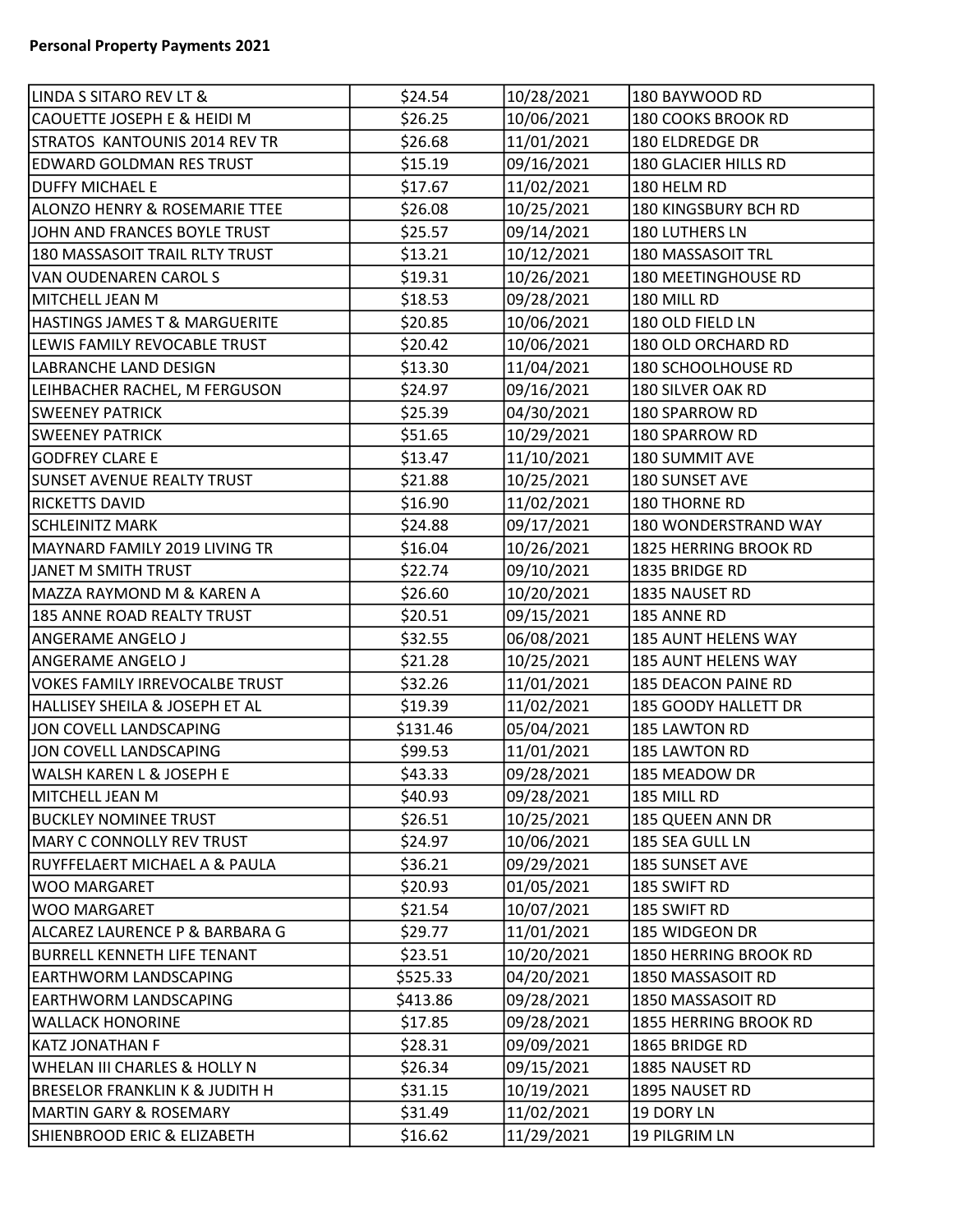| KIELEY LYNN & MICHAEL R                   | \$19.05 | 09/15/2021 | <b>19 SETTLER'S TRACE</b> |
|-------------------------------------------|---------|------------|---------------------------|
| NELSON BRUCE E & MARTHA H                 | \$18.53 | 09/23/2021 | 190 ASPINET RD            |
| <b>PRESUTTI LUCIA M ET AL</b>             | \$24.11 | 11/16/2021 | 190 AUNT HELENS WAY       |
| STAITI RICHARD R                          | \$24.71 | 11/01/2021 | 190 CLAIRE LN             |
| <b>ECKEL TIMOTHY C &amp; MARY JANE T</b>  | \$35.09 | 09/13/2021 | 190 DEACON PAINE RD       |
| <b>MANGANO PHILIP F</b>                   | \$15.30 | 04/21/2021 | 190 ELDREDGE DR           |
| DANIELS BRENDA L                          | \$15.19 | 10/28/2021 | 190 EPANOW RD             |
| PIERSON REVOC LIVING TRUST                | \$25.93 | 04/30/2021 | 190 GOODY HALLETT DR      |
| PIERSON REVOC LIVING TRUST                | \$25.14 | 10/04/2021 | 190 GOODY HALLETT DR      |
| <b>CARMODY CHRISTIAN</b>                  | \$16.04 | 09/16/2021 | 190 QUEEN ANN DR          |
| <b>STREEMKE JOHN A JR</b>                 | \$23.94 | 10/06/2021 | 190 SALT WINDS DR         |
| DINI JOSEPH J TRUSTEE                     | \$36.12 | 10/22/2021 | 190 SALT WORKS RD         |
| <b>STOCK ROBERT L</b>                     | \$17.93 | 10/29/2021 | 190 SEA GULL LN           |
| <b>HALEY SUZANNE S</b>                    | \$15.53 | 09/17/2021 | 190 SERB ST               |
| MARZULLO FAMILY IRREV TRUST               | \$26.00 | 11/02/2021 | 190 SHADY LN              |
| PETER R REYNOLDS JOINT FML TRS            | \$40.41 | 10/01/2021 | <b>190 SHURTLEFF RD</b>   |
| MEYERHARDT JEFFREY A & LIZA H             | \$33.29 | 09/10/2021 | 190 SILVER SPRING BCH     |
| ESTATE OF EDYTHE M WITTES                 | \$17.50 | 09/16/2021 | 190 SPARROW RD            |
| <b>SILAGY FRANK</b>                       | \$22.48 | 11/04/2021 | 190 SPRING RD             |
| <b>WIESEL KURT &amp; KENDRA BETH</b>      | \$32.52 | 09/28/2021 | 190 SQUANTO RD            |
| MCLAUGHLIN KEVIN                          | \$18.28 | 11/01/2021 | 190 THORNE RD             |
| <b>BILLINGTON JEAN &amp; JONES MICHAE</b> | \$25.57 | 11/01/2021 | 190 TOLAND DR             |
| <b>KELLEHER PATRICK &amp; MELANIE</b>     | \$53.20 | 09/30/2021 | 190 WIDGEON DR            |
| <b>COOPER ERICJ</b>                       | \$36.45 | 04/01/2021 | 190 WINDJAMMER LN         |
| <b>COOPER ERICJ</b>                       | \$37.50 | 10/25/2021 | 190 WINDJAMMER LN         |
| <b>MONTGOMERY MARK &amp; DIANE</b>        | \$21.36 | 10/04/2021 | 1905 NAUSET RD            |
| <b>HARRINGTON THOMAS J &amp; LINDA S</b>  | \$30.37 | 10/26/2021 | 1925 MASSASOIT RD         |
| LANDSCAPES UNLIMIITED                     | \$57.15 | 04/07/2021 | 1940 HERRING BROOK RD     |
| LANDSCAPES UNLIMIITED                     | \$54.14 | 09/16/2021 | 1940 HERRING BROOK RD     |
| <b>MASSEY VINCENT F &amp; STEPHANIE H</b> | \$31.75 | 10/25/2021 | 1945 MASSASOIT RD         |
| <b>GORNEY BRADLEY &amp; REBEKAH</b>       | \$21.13 | 04/06/2021 | 195 ASPINET RD            |
| <b>GORNEY BRADLEY &amp; REBEKAH</b>       | \$42.95 | 06/28/2021 | 195 ASPINET RD            |
| JULIEN & CONSTANCE FONTAINE TR            | \$20.59 | 11/01/2021 | 195 BAYWOOD RD            |
| SITTEL CORNELIA C                         | \$18.36 | 11/02/2021 | 195 CAMPGROUND RD         |
| <b>BOYSON SCOTT &amp; NORMA</b>           | \$30.12 | 10/21/2021 | 195 GOODY HALLETT DR      |
| MUNZE WALTER T & EDITH M                  | \$17.67 | 09/13/2021 | 195 HAY RD                |
| <b>OTT LUCY ANN</b>                       | \$14.24 | 11/01/2021 | 195 LOCUST RD             |
| COOK DONALD C & LINDA M                   | \$35.39 | 05/03/2021 | 195 SHURTLEFF RD          |
| COOK DONALD C & LINDA M                   | \$36.04 | 10/18/2021 | 195 SHURTLEFF RD          |
| LOLA B HOLDINGS, LLC                      | \$45.47 | 09/15/2021 | 195 SPARROW RD            |
| MARDIROSIAN PAUL & KATHLEEN               | \$28.06 | 10/29/2021 | 195 SUNDOWN LN            |
| DEMPSEY MATHEW A                          | \$18.96 | 09/20/2021 | 195 WHELPLEY RD           |
| CONNOLLY ROBERT W                         | \$20.59 | 10/22/2021 | 195 WONDERSTRAND WAY      |
| <b>CANETTO JOHN J &amp; HEATHER P</b>     | \$22.48 | 09/13/2021 | 1960 MASSASOIT RD         |
| MARIANNE IAUCO LIVING TRUST               | \$39.55 | 09/28/2021 | 1975 10-11 STATE HWY      |
| <b>CIRENZA LYNN</b>                       | \$18.45 | 09/23/2021 | 1975 4 STATE HWY          |
| MOLASCHI STEFANO                          | \$14.33 | 10/21/2021 | <b>1975 5 STATE HWY</b>   |
|                                           |         |            |                           |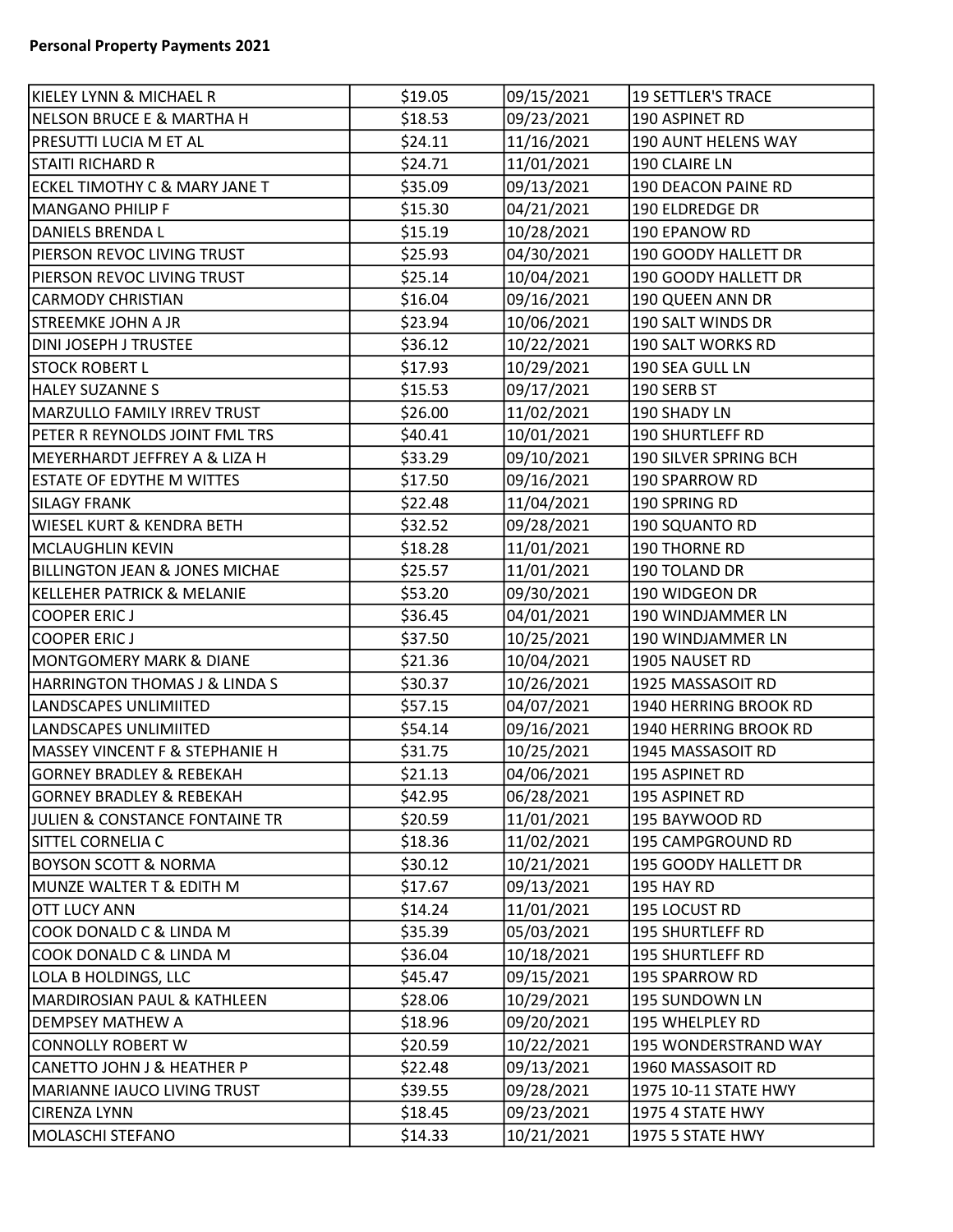| <b>HULL LISA</b>                          | \$19.01 | 04/13/2021 | 1975 9 STATE HWY            |
|-------------------------------------------|---------|------------|-----------------------------|
| HULL LISA                                 | \$15.53 | 09/10/2021 | 1975 9 STATE HWY            |
| <b>MUNROE MARIE</b>                       | \$21.96 | 09/10/2021 | 1975 HERRING BROOK RD       |
| KAPLAN MARTHA                             | \$13.38 | 09/16/2021 | 1980 NAUSET RD              |
| FRODIGH CHARLES J & SUSAN                 | \$23.78 | 04/20/2021 | 1995 MASSASOIT RD           |
| FRODIGH CHARLES J & SUSAN                 | \$23.08 | 09/28/2021 | 1995 MASSASOIT RD           |
| <b>KERSTEIN DAVID &amp; CORTNEY</b>       | \$32.35 | 09/27/2021 | 2 ARROWOOD DR               |
| <b>DEMPSEY PATRICK &amp; PAMELA A</b>     | \$24.68 | 04/14/2021 | 2 GEOFFREY RD               |
| DUHAMEL DANIEL R & RHONDA J               | \$18.36 | 10/15/2021 | <b>2 GOVERNOR PRENCE RD</b> |
| LONGWELL WILLIAM A & FRANCES R            | \$47.62 | 11/08/2021 | 2 JAY DEE LN                |
| <b>GRABER EVAN P &amp; CYNTHIA J</b>      | \$17.67 | 10/18/2021 | 2 KINGFISHER RD             |
| <b>ROY EDWARD J &amp; MARGARET H</b>      | \$38.52 | 11/09/2021 | 2 NANS WAY                  |
| MCLAUGHLIN FAMILY TRUST                   | \$24.20 | 11/01/2021 | 2 POND VIEW RD              |
| <b>RIORDAN JAMES T &amp; BLANCHE M</b>    | \$20.94 | 10/12/2021 | 2 PRESERVATION WAY          |
| <b>KARDOS CHRISTOPHER P</b>               | \$23.68 | 09/28/2021 | 2 QUASON CT                 |
| ALLARDI A AND A REALTY TRUST              | \$29.09 | 10/04/2021 | 2 SALT WORKS CT             |
| <b>SPOONER RICK &amp; CELINE M</b>        | \$27.20 | 10/29/2021 | 2 VOGEL LN                  |
| CARLSON ROGER D                           | \$22.57 | 11/02/2021 | 20 ACORN RD                 |
| MAILLET BRUCE K & BARBARA L               | \$21.79 | 09/21/2021 | 20 AERIES AVE               |
| JERRY F COTELLESSA &                      | \$16.98 | 01/05/2021 | 20 ALSTON AVE               |
| <b>RIDGEWAY MARK</b>                      | \$23.51 | 11/02/2021 | 20 ANAWON RD                |
| LENOIS CATHERINE, ANNE WALLER             | \$18.70 | 10/14/2021 | 20 AQUINNAH RD              |
| <b>F X PROPERTIES LLC</b>                 | \$15.79 | 11/01/2021 | <b>20 ARBOR WAY</b>         |
| <b>MOLBACH THOMAS</b>                     | \$28.83 | 09/15/2021 | 20 BALDWIN RD               |
| DONATO DANIEL F & ROBIN V                 | \$31.99 | 04/16/2021 | <b>20 BAY SHORE LN</b>      |
| DONATO DANIEL F & ROBIN V                 | \$32.91 | 10/25/2021 | 20 BAY SHORE LN             |
| <b>BENDER FAMILY NOMINEE TRUST</b>        | \$16.22 | 11/01/2021 | 20 BEACH PLUM LN            |
| MCMANUS KEVIN J & DONNA J                 | \$26.08 | 09/29/2021 | <b>20 BEARSES LN</b>        |
| <b>DOWGERT MARTIN P &amp; CONSTANCE</b>   | \$22.22 | 09/20/2021 | <b>20 BEEHIVE RD</b>        |
| <b>DOYLE ANNE M</b>                       | \$19.13 | 10/01/2021 | 20 BISHOP RD                |
| MAZAIKA ROBERT J & SANDRA L               | \$25.57 | 10/25/2021 | <b>20 BLUE HERON WAY</b>    |
| LORING MARY LOU LIFE TENANT               | \$20.85 | 09/20/2021 | 20 BOSAN AVE                |
| HUSSON BRENDA G & ROBERT N                | \$23.85 | 11/02/2021 | <b>20 BRIDGE POND DR</b>    |
| <b>GOMOLA CHRISTOPHER D &amp; SUZANNE</b> | \$15.02 | 09/28/2021 | 20 CANDLEWOOD DR            |
| MCNAMARA THOMAS V & JEANETTE A            | \$22.22 | 09/16/2021 | <b>20 CAPT PENNIMAN RD</b>  |
| KOENINGER ALICE & EDWARD LT               | \$25.74 | 10/19/2021 | <b>20 CAPT SHERMAN PL</b>   |
| <b>ROTNER KENNETH</b>                     | \$25.14 | 09/15/2021 | <b>20 CARLTON WAY</b>       |
| MANNING YASMINA VINCI TTEE                | \$29.69 | 11/02/2021 | <b>20 CARTWAY S</b>         |
| <b>GERETY SHAWN F &amp; LORRAINE</b>      | \$16.73 | 10/07/2021 | 20 CHATHAM ST               |
| <b>OCONNELL GAIL A</b>                    | \$27.97 | 11/10/2021 | 20 COVE RD                  |
| <b>RICHARD L BISHOP TRUST</b>             | \$34.06 | 09/13/2021 | <b>20 CRANBERRY CIR</b>     |
| MACDONALD KIMBERLEE E                     | \$14.84 | 09/16/2021 | 20 DEEPWOOD DR              |
| <b>CARROLL JAMES</b>                      | \$15.70 | 09/21/2021 | 20 DEPOT RD                 |
| POLLITT CHRISTOPHER & TRACEY A            | \$23.08 | 09/28/2021 | <b>20 DEXTER ST</b>         |
| <b>BISON MICHAEL</b>                      | \$18.62 | 09/20/2021 | 20 DIRK'S DR                |
| KAZARIAN FAMILY TRUST                     | \$18.28 | 10/22/2021 | 20 DUNDEE RD                |
| <b>BRIGGS ROBERT &amp; ELISABETH</b>      | \$19.56 | 09/27/2021 | 20 EAST ST                  |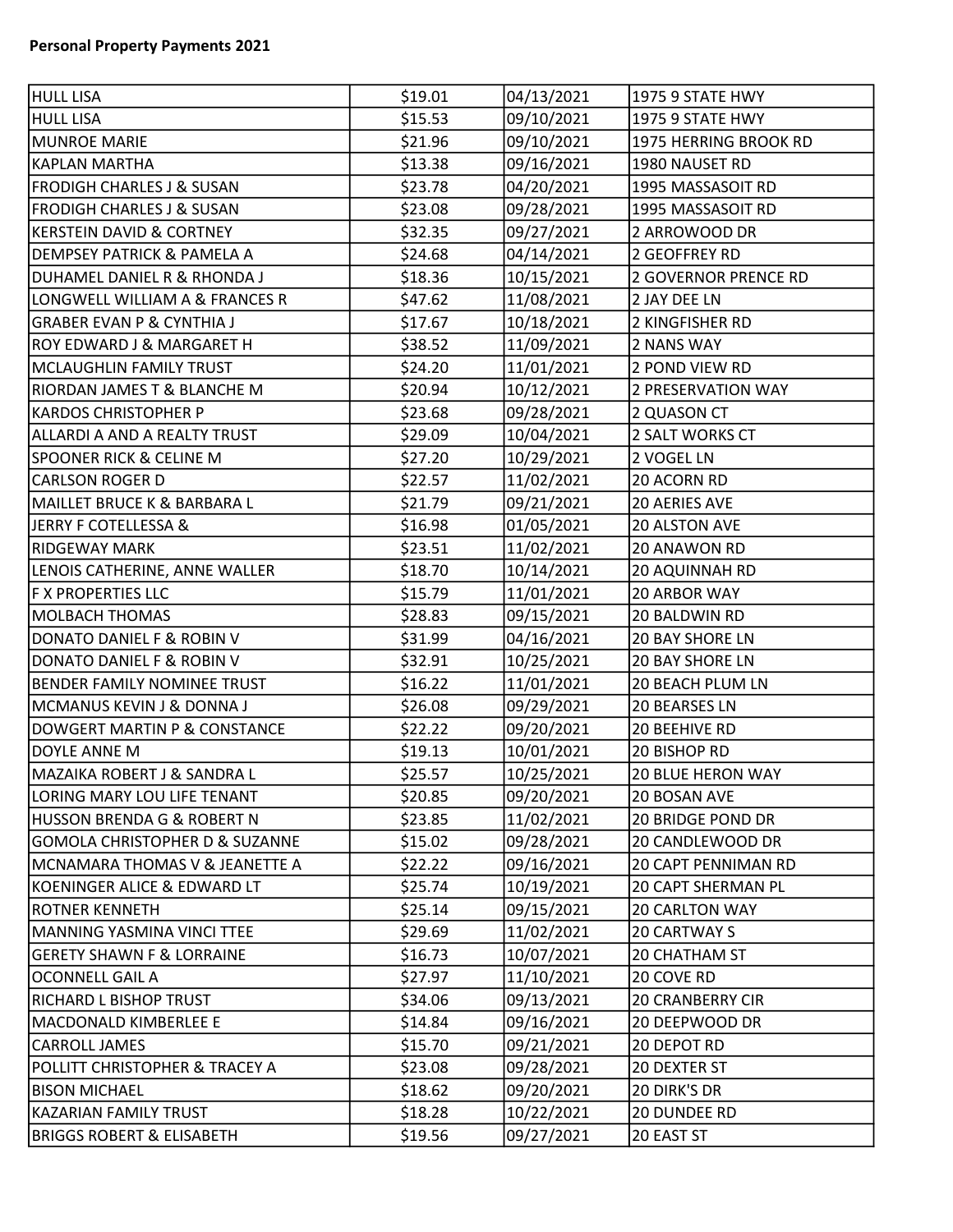| <b>SDR REVOCABLE TRUST</b>               | \$35.52 | 09/28/2021 | 20 ELDER LN                  |
|------------------------------------------|---------|------------|------------------------------|
| <b>MALLOY THOMAS &amp; JOAN</b>          | \$14.24 | 10/15/2021 | 20 FERN RD                   |
| <b>PRICE HUGH DOUGLAS</b>                | \$24.88 | 11/01/2021 | 20 FREEMAN WAY               |
| <b>CARRA DIANA G TRUSTEE</b>             | \$23.08 | 09/27/2021 | 20 GILL RD                   |
| <b>ZARGES SUZANNE E</b>                  | \$17.59 | 11/02/2021 | <b>20 GOV BREWSTER RD</b>    |
| FEIN COLE MIRIAM LEA                     | \$39.30 | 10/04/2021 | 20 GREAT POND PL             |
| <b>SMITH JEFFREY A &amp; AMY L</b>       | \$25.00 | 02/08/2021 | <b>20 GUERRA WAY</b>         |
| <b>SMITH JEFFREY A &amp; AMY L</b>       | \$19.91 | 10/19/2021 | <b>20 GUERRA WAY</b>         |
| BUCCI FAMILY 2013 IRREV TRUST            | \$20.25 | 10/29/2021 | <b>20 HERITAGE HILL CIRC</b> |
| <b>GRILLO MICHAEL &amp; MICHELE A</b>    | \$16.56 | 09/15/2021 | <b>20 HIDE AWAY LN</b>       |
| <b>SANDERS BRUCE E TRUSTEE</b>           | \$25.39 | 05/10/2021 | 20 HILL RD                   |
| <b>SHAW CHARLES J</b>                    | \$22.57 | 09/23/2021 | 20 HOFFMAN CT                |
| MULDOON KATHLEEN B                       | \$15.10 | 09/28/2021 | <b>20 HOFFMAN LN</b>         |
| <b>SIRACO STEVEN F &amp; ELIZABETH T</b> | \$27.96 | 02/17/2021 | <b>20 HUGHES RD</b>          |
| SIRACO STEVEN F & ELIZABETH T            | \$27.96 | 04/08/2021 | <b>20 HUGHES RD</b>          |
| SIRACO STEVEN F & ELIZABETH T            | \$28.49 | 09/16/2021 | <b>20 HUGHES RD</b>          |
| <b>MORAN MICHAEL &amp;</b>               | \$38.27 | 10/01/2021 | 20 JASON DR                  |
| DAVIS WILLIAM G & SUSAN                  | \$35.80 | 06/02/2021 | <b>20 JENNIE CLARK RD</b>    |
| <b>BIRKS JAMES M &amp; REBECCA M</b>     | \$43.25 | 09/27/2021 | 20 KEENE WAY                 |
| DONAHUE ANGELA M & PATRICK L             | \$24.20 | 09/20/2021 | <b>20 KEITH WAY</b>          |
| <b>GLYNN DEREK J &amp; TRACY</b>         | \$38.01 | 10/15/2021 | <b>20 KELLIES PATH</b>       |
| <b>SHAHEEN ANTHONY F</b>                 | \$15.62 | 10/04/2021 | 20 KINGSWOOD DR              |
| <b>DOMENICK ANTHONY</b>                  | \$37.49 | 09/28/2021 | 20 LEE CT                    |
| <b>SHAMES SPENCER L</b>                  | \$25.05 | 10/04/2021 | <b>20 LIGHTHOUSE LN</b>      |
| ABRAMO FAMILY REVOCABLE TRUST            | \$19.48 | 11/09/2021 | 20 LILLIAN RD                |
| ALLAN J MCCARTHY REVOC TRUST             | \$37.49 | 09/10/2021 | <b>20 LOCUST RD</b>          |
| <b>MICHAEL S GIORGETTI TTEE &amp;</b>    | \$20.76 | 11/02/2021 | 20 LOG CABIN RD              |
| IGO STEVEN E & JOYCE A                   | \$40.64 | 04/06/2021 | 20 MARIA RD                  |
| IGO STEVEN E & JOYCE A                   | \$38.85 | 04/23/2021 | 20 MARIA RD                  |
| IGO STEVEN E & JOYCE A                   | \$39.38 | 11/18/2021 | 20 MARIA RD                  |
| MAGLATHLIN PETER B & LAURIE A            | \$13.99 | 10/18/2021 | 20 MARIONS WAY               |
| <b>EMERICK WILLIAM A &amp; KIM M</b>     | \$17.42 | 09/16/2021 | 20 MARY RD                   |
| THE BOOK SHED                            | \$29.84 | 04/13/2021 | 20 MASSASOIT RD              |
| THE BOOK SHED                            | \$17.16 | 09/28/2021 | 20 MASSASOIT RD              |
| LA ROSA MARK S & DOROTHY                 | \$14.93 | 09/10/2021 | <b>20 MILBRODE AVE</b>       |
| <b>KEARNAN FAMILY TRUST</b>              | \$19.48 | 09/28/2021 | <b>20 MILLENNIUM LN</b>      |
| <b>ORIORDAN MARY U</b>                   | \$32.55 | 05/28/2021 | 20 MISTY WAY                 |
| <b>FELDMANN GLEN</b>                     | \$14.59 | 10/25/2021 | 20 MOLL'S POND RD            |
| <b>WRIGHT ROGER K &amp; MARIE G</b>      | \$43.93 | 09/15/2021 | <b>20 NEAP TIDE WAY</b>      |
| <b>20 NORTH FORTY RD RLTY TRUST</b>      | \$22.62 | 04/20/2021 | <b>20 NORTH FORTY RD</b>     |
| 20 NORTH FORTY RD RLTY TRUST             | \$21.88 | 10/29/2021 | <b>20 NORTH FORTY RD</b>     |
| MCWILLIAMS ALDEN R & CYNTHIA             | \$14.41 | 10/20/2021 | <b>20 PATRICIAN LN</b>       |
| COMPSON JOAN R                           | \$14.84 | 11/02/2021 | 20 PEQUOD LN                 |
| TARGET VIEW BEACH REALTY TRUST           | \$20.68 | 10/06/2021 | 20 PERRY LN                  |
| STEELE BEVERLY J & ROBERT W              | \$18.70 | 09/15/2021 | <b>20 PILOT RD</b>           |
| <b>STOCKS OLIVER &amp; ANN</b>           | \$30.09 | 05/24/2021 | 20 POMPMO RD                 |
| <b>STOCKS OLIVER &amp; ANN</b>           | \$19.31 | 09/13/2021 | 20 POMPMO RD                 |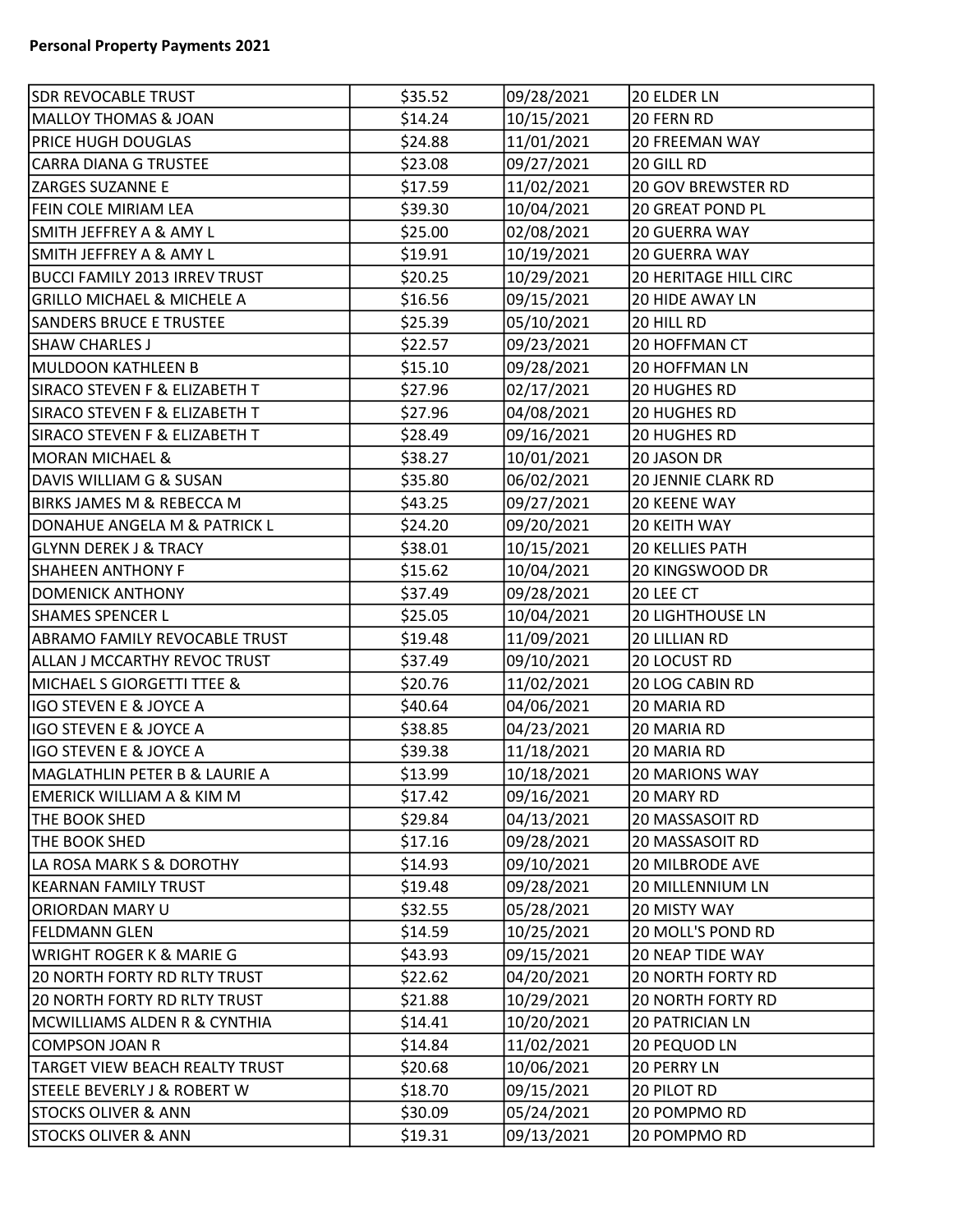| <b>ADLER LOUIS M &amp; MARY F</b>        | \$27.63 | 09/17/2021 | 20 PRISCILLA CIR         |
|------------------------------------------|---------|------------|--------------------------|
| <b>BURROWS THOMAS M</b>                  | \$16.90 | 09/10/2021 | <b>20 QUAIL COVER LN</b> |
| <b>EDWARDS DIANE TTEE</b>                | \$39.90 | 10/12/2021 | 20 REDBERRY LN           |
| <b>SHERMAN LORI A TTEE</b>               | \$28.74 | 05/10/2021 | <b>20 RICHARD LN</b>     |
| <b>SHERMAN LORI A TTEE</b>               | \$29.60 | 11/10/2021 | 20 RICHARD LN            |
| CHEEZIC ROBERT / ALYCE TRUSTEES          | \$21.02 | 09/10/2021 | <b>20 ROLLING LN</b>     |
| <b>KREMER BRADLEY J &amp; GINNY S</b>    | \$27.63 | 01/11/2021 | <b>20 RUSSELL AVE</b>    |
| <b>CONBOY BRIAN K &amp; JANE M</b>       | \$25.98 | 04/20/2021 | <b>20 SALT POND RD</b>   |
| <b>CONBOY BRIAN K &amp; JANE M</b>       | \$26.64 | 10/26/2021 | 20 SALT POND RD          |
| <b>20 SANDER LANE REALTY TRUST</b>       | \$41.01 | 09/13/2021 | 20 SANDER LN             |
| HARVEY JEFFREY T & PATRICIA O            | \$18.79 | 09/28/2021 | <b>20 SANDFLOWER DR</b>  |
| LAPIO PAUL & SUSAN                       | \$31.23 | 09/10/2021 | <b>20 SEASHELL LN</b>    |
| DEGRANGE MICHAEL R & ROBIN P             | \$20.33 | 09/23/2021 | <b>20 SHADY LN</b>       |
| <b>LORD ELIZABETH B</b>                  | \$20.94 | 10/20/2021 | <b>20 SHARON CIR</b>     |
| <b>STONY LONESOME LLC</b>                | \$27.80 | 10/07/2021 | 20 SNOW RD               |
| <b>BREGER DWAYNE &amp; LESLIE</b>        | \$23.17 | 09/27/2021 | <b>20 SPLIT RAIL RD</b>  |
| <b>KRYZANSKI JAMES T</b>                 | \$28.91 | 09/28/2021 | 20 SPOONER RD            |
| RAJLIC ALEKSANDAR & IVANA LIRI           | \$28.57 | 09/13/2021 | <b>20 SPRING TIDE LN</b> |
| ELIA A MOTTOLA IRREVOC TRUST             | \$21.36 | 09/13/2021 | <b>20 SUNSET LN</b>      |
| LAPRIORE ELLEN & ANGELO                  | \$20.93 | 04/20/2021 | <b>20 SURREY DR</b>      |
| LAPRIORE ELLEN & ANGELO                  | \$24.45 | 10/13/2021 | <b>20 SURREY DR</b>      |
| LEVEILLE FELICIA A                       | \$13.99 | 10/06/2021 | <b>20 THUMPERTOWN RD</b> |
| TERENCE DOOHER 2020 FAM TRUST            | \$21.36 | 09/20/2021 | <b>20 TRACY LN</b>       |
| <b>MCKINLEY FAMILY TRUST</b>             | \$20.59 | 10/20/2021 | 20 WEST RD               |
| <b>WILLIAMS DANIELLE &amp; DAVID</b>     | \$5.38  | 01/20/2021 | <b>20 WHITE PINES DR</b> |
| <b>WILLIAMS DANIELLE &amp; DAVID</b>     | \$25.54 | 05/18/2021 | <b>20 WHITE PINES DR</b> |
| <b>WILLIAMS DANIELLE &amp; DAVID</b>     | \$44.29 | 08/02/2021 | 20 WHITE PINES DR        |
| <b>GERALD H CHI REV TRUST</b>            | \$30.89 | 09/15/2021 | <b>20 WICKLOW LN</b>     |
| <b>CRISI FAMILY TRUST</b>                | \$27.11 | 10/26/2021 | 20 WILEY LN              |
| <b>CHAPMAN ANTHONY J III</b>             | \$69.15 | 04/07/2021 | <b>20 WINDY BAY RD</b>   |
| CHAPMAN ANTHONY J III                    | \$39.28 | 04/07/2021 | <b>20 WINDY BAY RD</b>   |
| L'HEUREUX PIERRE F & MARIE P             | \$24.11 | 11/01/2021 | 20 WOOD PINE CT          |
| LOVETT WILLIAM J & DEBORAH T             | \$18.02 | 10/12/2021 | <b>20 WOODLAND WAY</b>   |
| DWIGHT JEFFREY J & CHRISTINE M           | \$18.45 | 10/18/2021 | 20 YORK RD               |
| <b>SEMEL SHEILA &amp; RANDIE</b>         | \$13.13 | 11/02/2021 | 200 ALICE RD             |
| LLOYD CHRISTOPHER & MARY ELLEN           | \$20.16 | 10/29/2021 | 200 AQUINNAH RD          |
| <b>BRONSON BRUCE R &amp; LISA</b>        | \$24.54 | 09/20/2021 | 200 AUNT HELENS WAY      |
| <b>RAME JESUS &amp; TURNER ELIZABETH</b> | \$36.89 | 06/02/2021 | 200 CANDLEWOOD DR        |
| <b>CASTAGNA PATRICIA</b>                 | \$28.66 | 09/15/2021 | 200 CROSS CART WAY       |
| JOSEPH P MILBIER LIVING TRUST            | \$18.36 | 10/15/2021 | 200 FIELD RD             |
| SHEA JAMES F & CAROLYN LT                | \$15.10 | 09/20/2021 | 200 FOXWOOD DR           |
| LOUIE LAWSON                             | \$14.07 | 09/28/2021 | 200 MCKOY RD             |
| SPILLANE FRANCIS/H HENDERSON             | \$18.96 | 10/15/2021 | 200 MEETINGHOUSE RD      |
| MOSHER FAMILY IRREVOC TRUST              | \$24.45 | 11/10/2021 | 200 MILL RD              |
| <b>NEW DIRECTION IRA INC</b>             | \$37.34 | 01/20/2021 | 200 SHURTLEFF RD         |
| DEPOALO RONALD & MARA                    | \$37.58 | 09/10/2021 | <b>200 SHURTLEFF RD</b>  |
| MCNAMARA THOMAS J & MARY JANE            | \$22.91 | 09/30/2021 | 200 SUMMIT AVE           |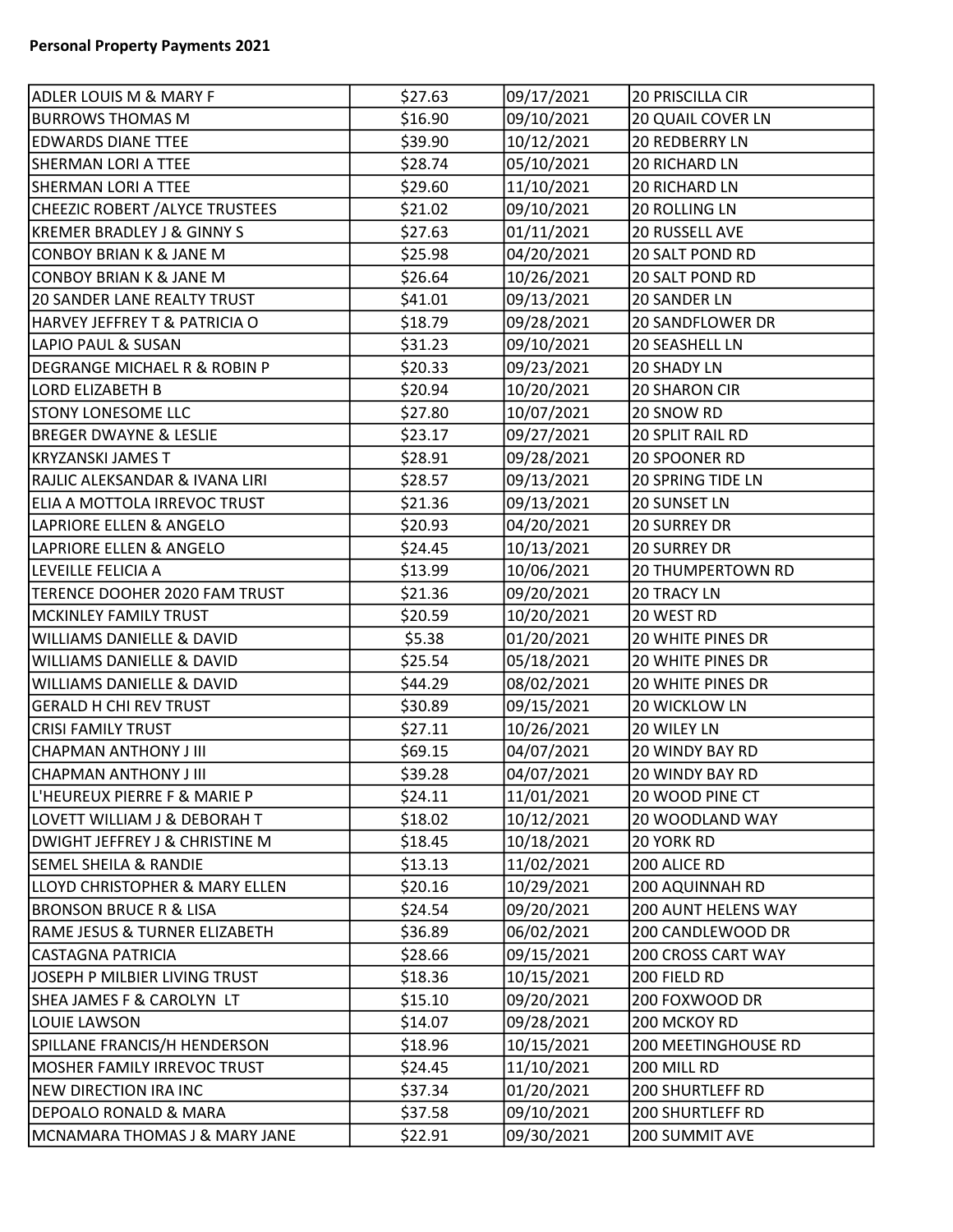| PUNKUNUS RICHARD & ROSALIE               | \$23.68 | 10/13/2021 | 200 WILMA RD               |
|------------------------------------------|---------|------------|----------------------------|
| <b>BLODGETT PAUL W &amp; PATRICIA W</b>  | \$16.65 | 09/16/2021 | 2000 HERRING BROOK RD      |
| JACOBS JOHN J & LORRAINE C               | \$21.96 | 10/04/2021 | 2030 NAUSET RD             |
| <b>BAKER DAVID R SR &amp; CAROL A</b>    | \$22.91 | 10/13/2021 | <b>205 DEACON PAINE RD</b> |
| <b>GIULIANO SUSAN</b>                    | \$17.16 | 10/25/2021 | 205 HIGGINS RD             |
| <b>CARROZZO CHRISTOPHER</b>              | \$17.33 | 09/15/2021 | 205 SERB ST                |
| <b>FLOTTA MATTHEW &amp; TARA</b>         | \$31.40 | 09/21/2021 | 2055 BRIDGE RD             |
| <b>DUELL SCOTT &amp; ELLEN &amp;</b>     | \$18.96 | 10/14/2021 | 2070 BRIDGE RD             |
| <b>LANDER GREGORY</b>                    | \$19.82 | 09/15/2021 | 2075 BRIDGE RD             |
| 2075 HERRING BROOK RD RLTY TR            | \$14.84 | 09/13/2021 | 2075 HERRING BROOK RD      |
| JAQUITH DIANE W TTEE                     | \$38.44 | 11/01/2021 | 2090 STATE HWY             |
| <b>CIRINO MARIA A</b>                    | \$17.42 | 11/16/2021 | 21 BRITTANY'S WAY          |
| <b>CATES NADY M</b>                      | \$37.49 | 09/15/2021 | 21 LOCUST RD               |
| GARY M & CYNTHIA D KABUSK                | \$15.87 | 09/15/2021 | <b>21 NUTMEG LN</b>        |
| 21 WIDGEON DRIVE REALTY TRUST            | \$47.45 | 11/01/2021 | 21 WIDGEON DR              |
| <b>RICHARDSON MARK R</b>                 | \$15.53 | 09/15/2021 | <b>210 AQUINNAH RD</b>     |
| JOKUBAITIS LEONARD                       | \$43.67 | 10/07/2021 | 210 CROSS CART WAY         |
| PLATEAU NOMINEE TRUST                    | \$22.99 | 11/02/2021 | 210 PLATEAU AVE            |
| MOLLY & PHILIP ROSANO REV TR             | \$19.61 | 11/22/2021 | 210 SALT WINDS DR          |
| SANDRA RUTH GOLDSTEIN 1996 TR            | \$31.83 | 09/15/2021 | 210 SALT WORKS RD          |
| <b>DUNN GEORGE GIBSON TRUSTEE</b>        | \$22.57 | 11/01/2021 | 210 SQUANTO RD             |
| <b>DEBORAH A CLICKNER REV TRUST</b>      | \$16.77 | 05/04/2021 | 210 STEELE RD              |
| <b>DEBORAH A CLICKNER REV TRUST</b>      | \$16.04 | 09/13/2021 | 210 STEELE RD              |
| <b>HOLLERAN NANCY O'NEIL</b>             | \$95.75 | 05/03/2021 | 210 SUNSET AVE             |
| <b>BEAUCHEMIN FAMILY IRREV TRUST</b>     | \$12.96 | 09/21/2021 | 210 WAMISCO RD             |
| PERELLI KENNETH                          | \$17.25 | 09/28/2021 | 210 WESTERN AVE            |
| WINDJAMMER LANE REALTY TRUST             | \$25.57 | 09/28/2021 | 210 WINDJAMMER LN          |
| <b>REY DONALD P &amp; ANN M</b>          | \$34.41 | 11/02/2021 | 2145 NAUSET RD             |
| <b>AYERS WILLIAM R TTEE</b>              | \$20.08 | 09/10/2021 | 215 ASPINET RD             |
| <b>NASHED KIMBERLY</b>                   | \$16.65 | 11/01/2021 | 215 CLAIRE LN              |
| <b>CARMAN MATTHEW &amp; MELISSA</b>      | \$20.16 | 10/21/2021 | 215 ELDREDGE DR            |
| HASKE LINDA J                            | \$16.82 | 09/20/2021 | 215 HELM RD                |
| <b>HALLY MARTHA</b>                      | \$15.96 | 10/19/2021 | 215 MARY CHASE RD          |
| <b>BAXENDELL MARK</b>                    | \$24.80 | 10/13/2021 | 215 OLD FIELD LN           |
| HENRY R GILHOOLY REVOC TRUST             | \$15.62 | 10/25/2021 | 215 PIERCE RD              |
| 215 PINE WOODS RD RLTY TRUST             | \$24.45 | 09/28/2021 | 215 PINE WOODS RD          |
| <b>WEITZER STEPHEN HERMAN TRUSTEE</b>    | \$25.91 | 11/02/2021 | 215 SALT WORKS RD          |
| GMK TRUST                                | \$21.88 | 10/26/2021 | <b>215 THUMPERTOWN RD</b>  |
| <b>FREEMAN JAMES</b>                     | \$24.62 | 10/01/2021 | 2195 STATE HWY             |
| JAMELE SUZANNE & JAMES                   | \$18.36 | 10/13/2021 | 2197 STATE HWY             |
| ROHRS R SCOTT & MARCELLE                 | \$21.36 | 09/28/2021 | 2199 STATE HWY             |
| CAMPBELL SYLVIA A TRUSTEE                | \$24.02 | 09/20/2021 | 22 BAYBERRY LN             |
| <b>CARUSO PAUL J &amp; KATHRYN TTEES</b> | \$34.58 | 11/01/2021 | 22 BOAT MEADOW WAY         |
| <b>FARLEY PATRICIA &amp; SHAWN TTEES</b> | \$37.48 | 05/28/2021 | 22 LOCUST RD               |
| <b>FARLEY PATRICIA &amp; SHAWN TTEES</b> | \$25.83 | 10/19/2021 | 22 LOCUST RD               |
| <b>BAXTER DAVID M &amp; MICHELE D</b>    | \$15.79 | 10/06/2021 | 22 NUTMEG LN               |
| <b>CITO PAUL &amp; ELLEN</b>             | \$27.03 | 11/02/2021 | 220 AQUINNAH RD            |
|                                          |         |            |                            |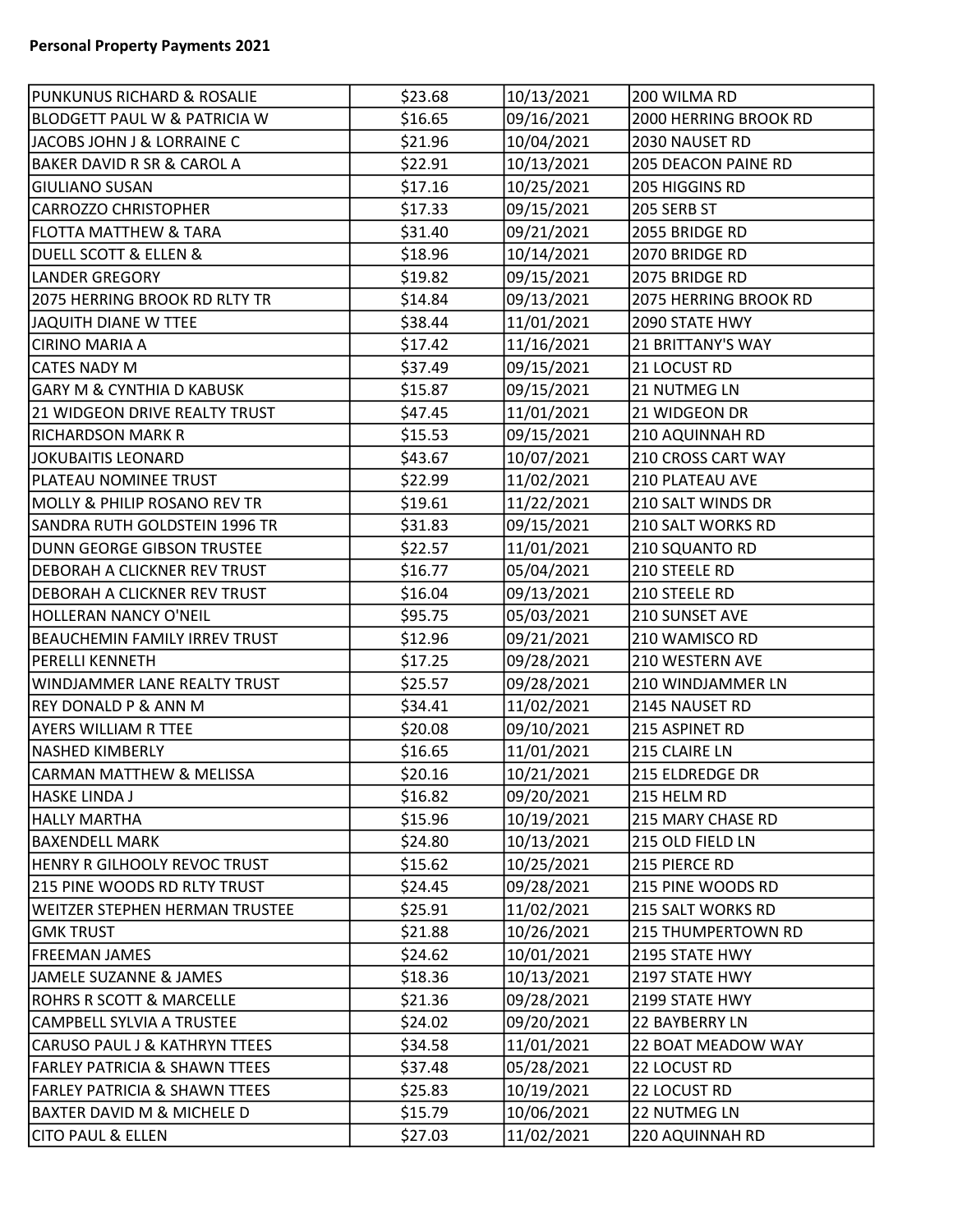| WHALEWALK INN & SPA                      | \$17.33 | 10/15/2021 | 220 BRIDGE RD         |
|------------------------------------------|---------|------------|-----------------------|
| PHILLIPS DIANNE R                        | \$32.86 | 09/20/2021 | 220 CROSBY VILLAGE RD |
| TEARNEY GUILLERMO J & MELISSA            | \$25.14 | 09/28/2021 | 220 HAY RD            |
| BENJAMIN JEFFREY & BETTY G               | \$45.90 | 09/15/2021 | 220 IRELAND WAY       |
| <b>MAKAR WALTER &amp; MARY ANN TTEES</b> | \$20.08 | 10/01/2021 | 220 PIERCE RD         |
| LORETTA S PHARO 1998 REV TR              | \$26.00 | 09/16/2021 | 220 SPARROW RD        |
| <b>DELLERT KATHLEEN</b>                  | \$21.96 | 10/25/2021 | 220 WILMA RD          |
| <b>POWELL STACIE</b>                     | \$17.50 | 09/14/2021 | 2201 STATE HWY        |
| THE KEVIN PHILIP CULLEN &                | \$16.47 | 11/02/2021 | 2203 STATE HWY        |
| LAFERRIERE JOHN & KOOMAR TTEE            | \$20.08 | 09/15/2021 | 2205 STATE HWY        |
| <b>BLOMBERG JOHN F &amp; KATHRYN B</b>   | \$36.43 | 06/16/2021 | 2207 STATE HWY        |
| DENAGY CHARLES L & WANDA M               | \$21.45 | 10/26/2021 | 2209 STATE HWY        |
| <b>SULLIVAN LIVING TRUST</b>             | \$22.82 | 11/02/2021 | 2211 STATE HWY        |
| <b>WESOLOWSKI ADAM R &amp; MARGARE</b>   | \$22.31 | 10/25/2021 | 2213 STATE HWY        |
| <b>SCOTT ANDREW B &amp; STACEY T</b>     | \$30.63 | 10/18/2021 | 2215 NAUSET RD        |
| <b>GAVONI GRACE</b>                      | \$19.73 | 10/15/2021 | 2215 STATE HWY        |
| JACQUELINE M MCQUEENEY IRR TR            | \$18.27 | 01/12/2021 | 2217 STATE HWY        |
| MORSE KATHLEEN D                         | \$20.76 | 09/28/2021 | 2219 STATE HWY        |
| <b>DALTON LYNN L</b>                     | \$21.62 | 10/19/2021 | 2221 STATE HWY        |
| MALEC JR WALTER J                        | \$16.13 | 09/13/2021 | 2223 STATE HWY        |
| MATTHEW J BISHOP TTEE                    | \$19.31 | 11/01/2021 | 2225 STATE HWY        |
| COUTTS DAVID H & JANE S                  | \$18.28 | 10/15/2021 | 225 ALSTON AVE        |
| MAGLIENTI BRIAN & JENNIFER               | \$21.28 | 09/28/2021 | 225 AUNT HELENS WAY   |
| DONOVAN WILLIAM E & JOYCE A              | \$20.94 | 10/20/2021 | 225 BRIDGE RD         |
| KOWALCZYK WALTER                         | \$21.54 | 09/28/2021 | 225 COUNTRY LN        |
| FRENCH FAMILY TRUST                      | \$30.03 | 09/28/2021 | 225 HATCH RD          |
| ROY H MEROLLI REVOCABLE TRUST            | \$44.96 | 09/28/2021 | 225 IRELAND WAY       |
| KEARE VIRGINIA LIFE TENANT               | \$27.40 | 04/08/2021 | 225 MARY CHASE RD     |
| KEARE VIRGINIA LIFE TENANT               | \$28.76 | 12/29/2021 | 225 MARY CHASE RD     |
| <b>BROGAN SCOTT AND CAROLINE</b>         | \$14.59 | 10/06/2021 | 225 MASSASOIT TRL     |
| STEPHEN M PACKARD 2017 TRUST             | \$31.06 | 10/12/2021 | 225 OLD FIELD LN      |
| YIP THEODORE & ALICIA                    | \$21.54 | 09/20/2021 | 225 SEA GULL LN       |
| BRADFORD JR LINWOOD & STACY R            | \$58.11 | 04/14/2021 | 225 SPARROW RD        |
| BRADFORD JR LINWOOD & STACY R            | \$59.20 | 09/15/2021 | 225 SPARROW RD        |
| CORNACCHIA LEONARD P & MONICA            | \$28.14 | 11/02/2021 | 225 STEELE RD         |
| <b>GEDDES ROBERT B &amp; JANICE M</b>    | \$28.46 | 09/13/2021 | 225 WESTERN AVE       |
| HOLLEY MARTIN M & SUSAN T                | \$17.50 | 12/13/2021 | 225 WINDJAMMER LN     |
| JOHN T WROBLEWSKI LVG TRUST              | \$20.51 | 10/07/2021 | 2255 HERRING BROOK RD |
| LEONARD PATRICIA/FRANCIS TTEES           | \$23.68 | 10/18/2021 | 2255 NAUSET RD        |
| <b>ZAGLIO PETER</b>                      | \$31.63 | 04/08/2021 | 227 DYER PRINCE RD    |
| <b>ZAGLIO PETER</b>                      | \$32.13 | 10/13/2021 | 227 DYER PRINCE RD    |
| T & I HICKEY FAMILY REVOC TR             | \$17.50 | 11/01/2021 | 23 GILE RD            |
| NANCY W APGAR TRUST                      | \$16.47 | 10/19/2021 | 23 I DE HO LN         |
| HARRIS CARL W JR & SUSAN M               | \$31.83 | 09/15/2021 | 23 KEENE WAY          |
| SIMPSON THOMAS J & LESLIE A              | \$28.31 | 10/12/2021 | 230 EPANOW RD         |
| JUNE RICHARD H                           | \$34.57 | 04/07/2021 | 230 HATCH RD          |
| JUNE RICHARD H                           | \$39.26 | 10/15/2021 | 230 HATCH RD          |
|                                          |         |            |                       |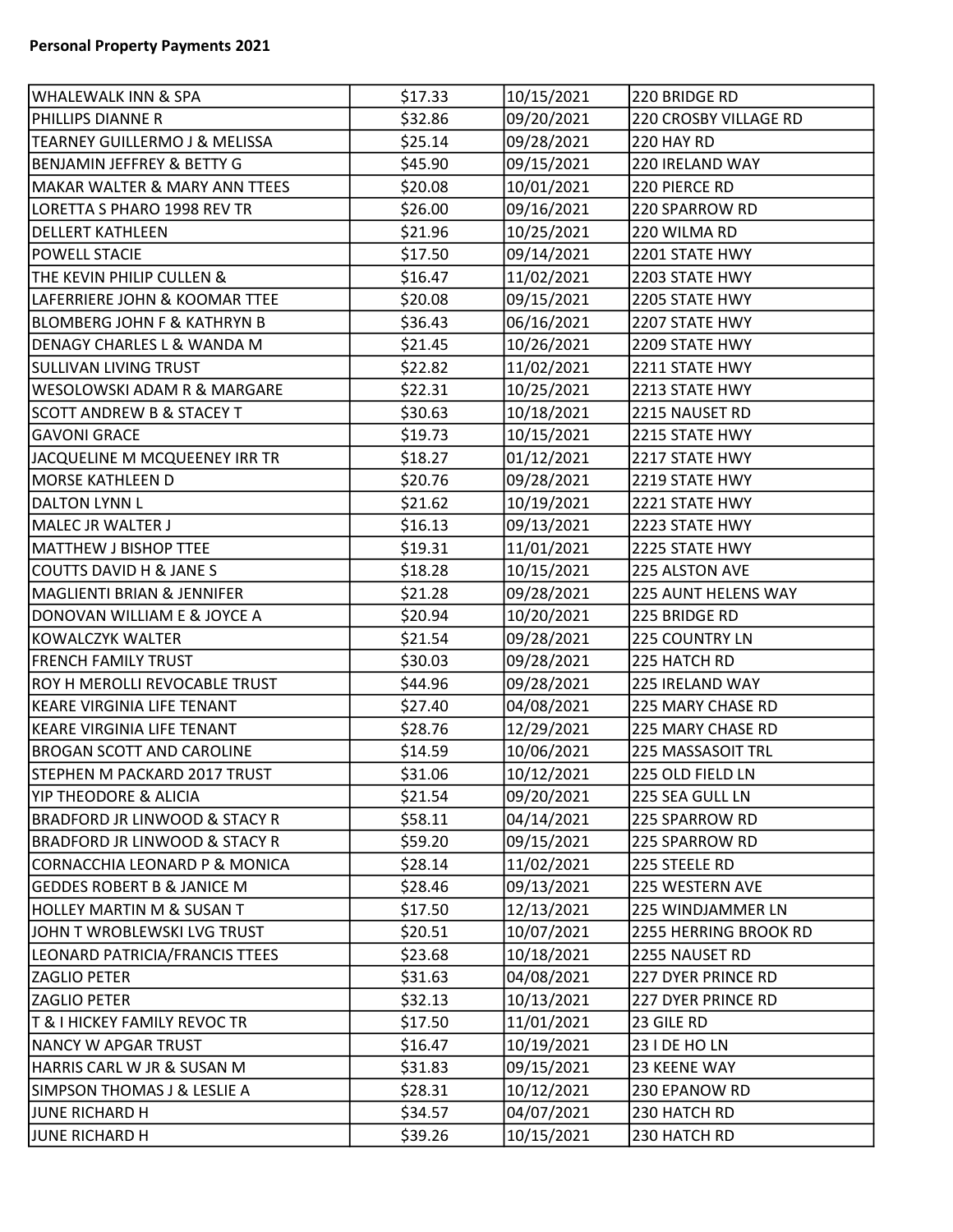| HARDING GLENN D                           | \$22.74    | 10/26/2021 | 230 LOCUST RD           |
|-------------------------------------------|------------|------------|-------------------------|
| <b>ARMLIN ANTHONY &amp; COLEEN</b>        | \$22.99    | 10/28/2021 | 230 QUEEN ANN DR        |
| <b>CHABOT JOHN A</b>                      | \$34.41    | 11/16/2021 | 230 SALT WORKS RD       |
| SHORO JOHN F & SANDRA P                   | \$17.50    | 09/09/2021 | 230 SCHOOLHOUSE RD      |
| <b>SIMMONS AMY</b>                        | \$65.89    | 10/22/2021 | <b>230 SHURTLEFF RD</b> |
| <b>RAPHAELSON STEPHEN &amp; SUE ELLEN</b> | \$47.45    | 11/02/2021 | 230 WIDGEON DR          |
| ELIZABETH D BARNETT REV LT                | \$20.16    | 11/02/2021 | 2305 HERRING BROOK RD   |
| <b>CUYLER JUSTIN C &amp; SUSAN C</b>      | \$21.19    | 09/29/2021 | 2305 NAUSET RD          |
| <b>BAINTON DEBORAH E</b>                  | \$20.29    | 03/17/2021 | 233 CAMPGROUND RD       |
| FARRELL RAYMOND B & PHYLLIS J             | \$17.50    | 09/30/2021 | 235 AUNT HELENS WAY     |
| <b>DORCHIES DAVID &amp; CATHERINE</b>     | \$27.54    | 10/01/2021 | 235 CLAIRE LN           |
| <b>WOLF A E &amp; S G</b>                 | \$44.62    | 09/15/2021 | 235 CORLISS WAY         |
| NICHOLAS J METCALF TRUST                  | \$14.93    | 10/26/2021 | 235 COUNTRY LN          |
| TAYLOR DALE, DEBORAH BECHERT              | \$18.10    | 09/20/2021 | 235 HARVEST RD          |
| ZAJAC/BREEN REALTY TRUST                  | \$21.96    | 11/02/2021 | 235 HAY RD              |
| JUDITH C SLEEPER REV TRUST                | \$26.08    | 10/19/2021 | 235 OLD FIELD LN        |
| NIELSEN DAVID & JULIE M                   | \$20.94    | 11/01/2021 | 235 QUAIL COVER LN      |
| PERRELLA J MICHAEL & ALISON S             | \$28.74    | 10/20/2021 | 235 SQUANTO RD          |
| <b>RIVOIRE PATRICIA A TTEE</b>            | \$16.99    | 10/29/2021 | 235 WESTERN AVE         |
| CJS GARAGE INC                            | \$66.83    | 04/14/2021 | 2355 STATE HWY          |
| CJS GARAGE INC                            | \$57.19    | 09/10/2021 | 2355 STATE HWY          |
| <b>PARACO GAS COMPANY</b>                 | \$13.47    | 10/15/2021 | 2360 STATE HWY          |
| 7-ELEVEN INC #37381                       | \$655.17   | 10/26/2021 | 2360 STATE HWY          |
| REMBISH STANELY & MICHELLE F              | \$25.23    | 11/29/2021 | 237 CAMPGROUND RD       |
| JONATHAN STEPHEN A                        | \$44.62    | 10/15/2021 | 2390 NAUSET RD          |
| BUDDHA BOBS                               | \$94.47    | 09/21/2021 | 2390 STATE HWY          |
| LANE MARGARET V & ET AL                   | \$16.76    | 04/02/2021 | 24 PILGRIM LN           |
| KELLY FAMILY INTER VIVOS TRUST            | \$40.84    | 10/19/2021 | 24 SALT MARSH WAY       |
| <b>FIORE ROBERT J &amp; DINA M</b>        | \$28.40    | 09/09/2021 | 240 COOKS BROOK RD      |
| <b>SWEENEY PATRICK W &amp; JANET A</b>    | \$14.84    | 10/29/2021 | 240 HATCH RD            |
| KING DAVID F & PATRICIA L                 | \$18.63    | 09/20/2021 | 240 SALT WINDS DR       |
| <b>FIORI KAREN</b>                        | \$24.11    | 09/13/2021 | 245 CANDLEWOOD DR       |
| <b>GRENON JEFFREY F &amp; CASSANDRA L</b> | \$15.36    | 09/14/2021 | 245 GLACIER HILLS RD    |
| MURRAY JR JAMES P TTEE                    | \$32.43    | 09/16/2021 | 245 HATCH RD            |
| DOWNES LAURENCE M & MARY C                | \$48.65    | 09/09/2021 | 245 MILL RD             |
| LEMIRE BRIAN R & LINDA C                  | \$28.74    | 11/09/2021 | 245 N SUNKEN MEADOW RD  |
| RIVERNIDER EDWARD B                       | \$18.70    | 11/10/2021 | 245 OAK RIDGE RD        |
| RICKARD DANA G & KATHLEEN C               | \$22.91    | 10/25/2021 | 245 OLD FIELD LN        |
| CHOINIERE EDWARD J & MARGARET             | \$17.76    | 09/28/2021 | 245 SILVER OAK RD       |
| <b>GEYER JOHN W &amp; DAWN</b>            | \$14.67    | 11/01/2021 | 245 SPARROW RD          |
| MARIANNE B OWEN NOMEE TRUST               | \$15.96    | 10/14/2021 | 245 SUMMIT AVE          |
| <b>WASKO LAWRENCE J</b>                   | \$23.94    | 11/02/2021 | 245 WESTERN AVE         |
| VILLANO JAMES V & DELORES A               | \$29.93    | 03/30/2021 | 245 WHELPLEY RD         |
| VILLANO JAMES V & DELORES A               | \$29.34    | 09/10/2021 | 245 WHELPLEY RD         |
| <b>MACDONALD THOMAS E</b>                 | \$24.02    | 10/20/2021 | 2455 NAUSET RD          |
| NEW CINGULAR WIRELESS PCS LLC             | \$3,209.95 | 10/06/2021 | 2470 NAUSET RD          |
| <b>WILCOX FAMILY MARKET INC</b>           | \$39.11    | 04/01/2021 | 2475 STATE HWY          |
|                                           |            |            |                         |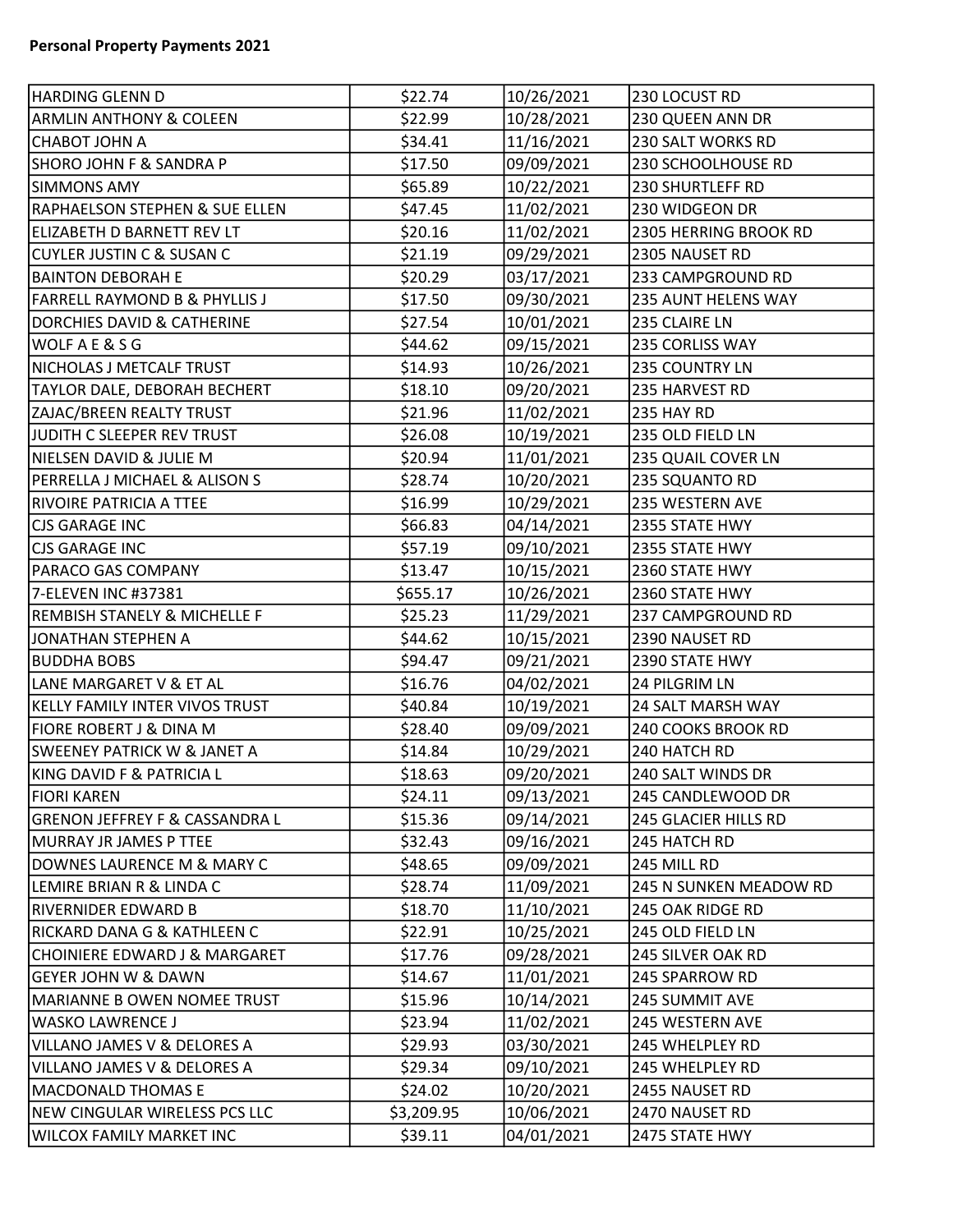| WILCOX FAMILY MARKET INC                  | \$31.06 | 09/10/2021 | 2475 STATE HWY          |
|-------------------------------------------|---------|------------|-------------------------|
| HIPPLER KELLEY A                          | \$38.10 | 09/15/2021 | 25 AERIES AVE           |
| <b>FRITSCHY DENISE D</b>                  | \$21.79 | 11/01/2021 | 25 ANAWON RD            |
| <b>GOECKLER HELEN TRUSTEE</b>             | \$18.53 | 09/20/2021 | 25 AQUINNAH RD          |
| <b>LARDNER THOMAS J</b>                   | \$12.96 | 09/15/2021 | 25 BAIN RD              |
| MALLOY JOHN F & JANE H                    | \$36.45 | 04/01/2021 | 25 BAY VIEW DR          |
| MALLOY JOHN F & JANE H                    | \$37.07 | 09/28/2021 | 25 BAY VIEW DR          |
| JAY EMERSON DAVIS FAMILY TRUST            | \$24.45 | 09/28/2021 | 25 BAYBERRY LN          |
| <b>PRICE WALTER E &amp; KATHLEEN</b>      | \$13.21 | 09/28/2021 | <b>25 BEACH PLUM LN</b> |
| <b>BAJORIN DEAN F &amp; MIREILLE M</b>    | \$34.62 | 10/05/2021 | 25 BLUE BILL LN         |
| MELCHIONNA EMILIO & DONNA M               | \$19.05 | 10/01/2021 | 25 BOB-WHITE LN         |
| <b>GOLDBERG MIRIAM E &amp; HYMAN TTEE</b> | \$22.74 | 10/25/2021 | 25 BOW RD               |
| <b>SAUNDERS DIANE M REV TRUST</b>         | \$24.71 | 09/15/2021 | 25 BOWLINE LN           |
| LUBIN-SZAFRANSKI JANEANNE C               | \$16.30 | 10/29/2021 | 25 BRALLA AVE           |
| <b>ROBERTS PAUL G TRUSTEE</b>             | \$27.71 | 09/14/2021 | 25 BRIGGS FIELD RD      |
| <b>KENNEDY ERIN M</b>                     | \$17.33 | 11/16/2021 | 25 CESTARO WAY          |
| <b>DYER THOMAS F</b>                      | \$15.53 | 10/13/2021 | 25 CIRCLE DR            |
| RICHARD E MAZZA REV TRUST                 | \$30.03 | 11/01/2021 | 25 CLAIRE LN            |
| KOTOWSKI WIESLAW & KATHLEEN P             | \$32.26 | 11/01/2021 | 25 CLAYTON RD           |
| <b>ERIC T WHITE 2018 TRUST</b>            | \$14.07 | 10/28/2021 | 25 COLONY RD            |
| THOMAS M MICELLI REV TRUST                | \$16.22 | 09/16/2021 | 25 COVE RD              |
| <b>ANDERSON ERIC E JR &amp; LUCILLE K</b> | \$13.64 | 09/16/2021 | 25 DIANE DR             |
| <b>STONE GARY E &amp; KRISTINA M</b>      | \$18.10 | 09/30/2021 | 25 DIRK'S DR            |
| <b>TINKELMAN JOSHUA</b>                   | \$22.39 | 09/28/2021 | <b>25 EMILYS WAY</b>    |
| <b>PATEL LIVING TRUST</b>                 | \$22.65 | 09/10/2021 | <b>25 FAIRVIEW AVE</b>  |
| <b>COONEY MICHAEL &amp; CHERYL TTEE</b>   | \$13.90 | 10/18/2021 | <b>25 FORREST AVE</b>   |
| <b>FRENCH REALTY TRUST</b>                | \$30.12 | 09/30/2021 | 25 GARDEN LN            |
| <b>RILEY REALTY TRUST</b>                 | \$20.84 | 04/20/2021 | <b>25 GREAT POND RD</b> |
| <b>SULLIVAN THOMAS A &amp; SUSAN A</b>    | \$28.06 | 09/10/2021 | 25 GULL LN              |
| LITKE MARK R & DEBRA A                    | \$19.40 | 04/01/2021 | 25 HATTIES WAY          |
| LITKE MARK R & DEBRA A                    | \$18.53 | 09/13/2021 | <b>25 HATTIES WAY</b>   |
| <b>TSCHIRPKE CAROL A</b>                  | \$16.99 | 09/28/2021 | 25 HEMENWAY RD          |
| <b>GILBERTIE PATRICK J</b>                | \$44.62 | 09/15/2021 | 25 HERRING BROOK RD     |
| ANDREW LEITER 2014 REV TRUST              | \$15.10 | 10/20/2021 | 25 HIGHLAND RD          |
| <b>KAUFFMAN PETER &amp;</b>               | \$28.14 | 10/29/2021 | 25 HUGHES RD            |
| <b>BUD BAY LLC</b>                        | \$32.26 | 09/23/2021 | 25 I DE HO LN           |
| <b>BUD BAY LLC</b>                        | \$18.19 | 09/23/2021 | 25 I DE HO LN           |
| <b>MARKUSE JACK &amp; VICKI</b>           | \$26.17 | 10/26/2021 | 25 IRELAND WAY          |
| <b>FIGURELLA PAUL J &amp; ANNE E</b>      | \$20.08 | 10/12/2021 | 25 JENNIE CLARK RD      |
| <b>SULKIN LISA &amp; JEFFREY</b>          | \$47.62 | 09/23/2021 | <b>25 KEENE WAY</b>     |
| <b>GOEPFRICH JOHN &amp; CINTHIA</b>       | \$12.96 | 09/20/2021 | <b>25 KELLIES PATH</b>  |
| DOWNING JOHN P & MARGARET                 | \$18.70 | 10/29/2021 | 25 KINGSWOOD DR         |
| <b>SZEGLIN CHRISTOPH</b>                  | \$23.04 | 01/25/2021 | 25 KRISS LN             |
| <b>SZEGLIN CHRISTOPH</b>                  | \$23.68 | 10/14/2021 | 25 KRISS LN             |
| <b>MAHAR PHILIP &amp; LAUREL</b>          | \$31.06 | 09/29/2021 | 25 LOCUST RD            |
| RODZINA LIVING TRUST                      | \$32.58 | 05/25/2021 | 25 MALLARD LN           |
| KLEIN SUSAN W                             | \$32.69 | 10/29/2021 | 25 MARTHA AVE           |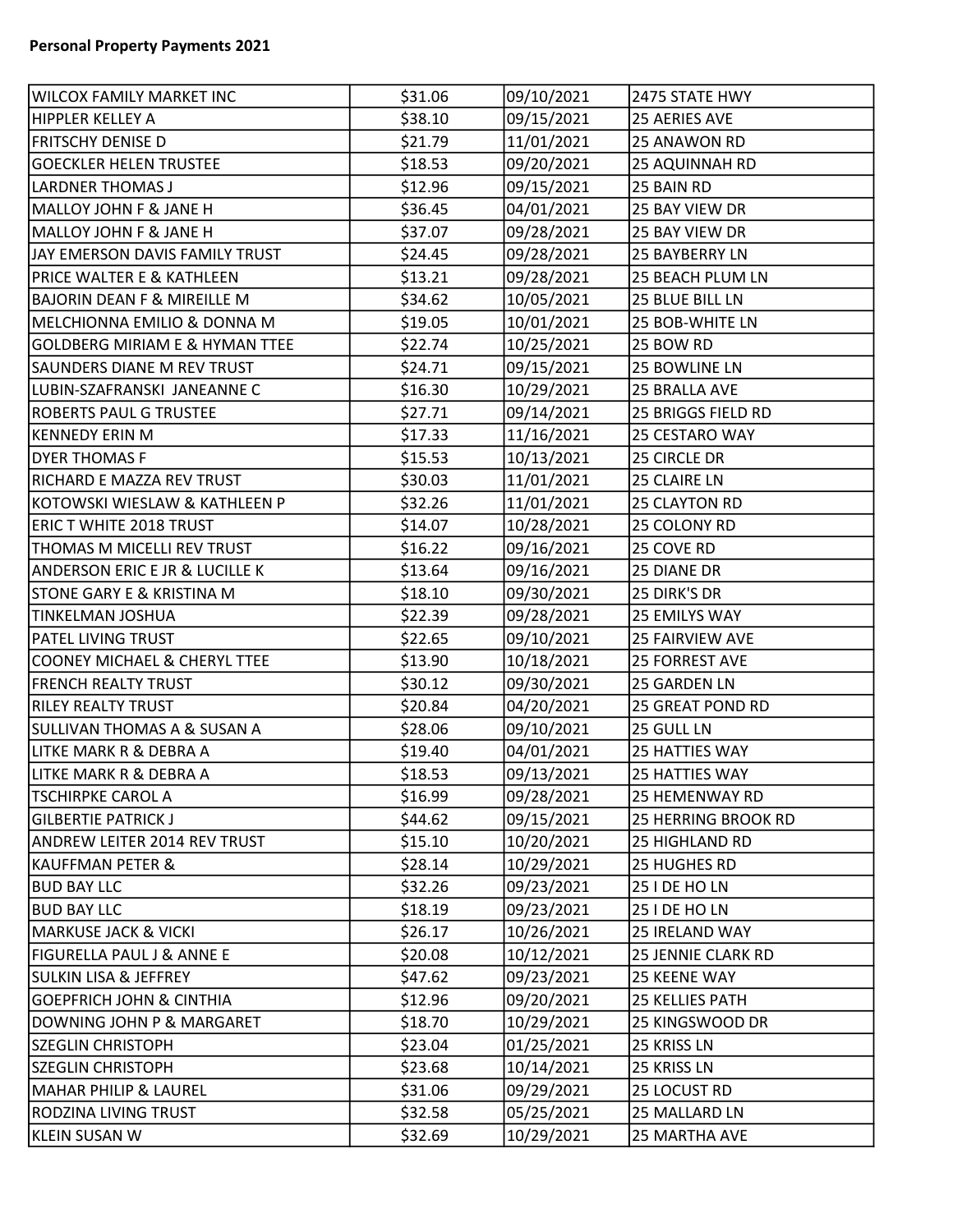| <b>HETRICK EDWARD P</b>                  | \$22.31    | 09/10/2021 | <b>25 MAYFLOWER RD</b>      |
|------------------------------------------|------------|------------|-----------------------------|
| YU LESLIE & LORI S                       | \$19.91    | 09/20/2021 | 25 MEADOW DR                |
| THOMAS L GALLUP 2016 TRUST               | \$15.19    | 11/01/2021 | 25 MILLENNIUM LN            |
| YONCHAK STEVEN P & DANA G                | \$15.60    | 04/06/2021 | <b>25 NORTH FORTY RD</b>    |
| YONCHAK STEVEN P & DANA G                | \$14.93    | 11/02/2021 | <b>25 NORTH FORTY RD</b>    |
| BYKOWSKI LINDA K                         | \$34.15    | 10/12/2021 | 25 NORTHWEST ST             |
| <b>MARIANNE H KINNEY TRUST</b>           | \$23.60    | 10/06/2021 | <b>25 NUTMEG LN</b>         |
| <b>ROGERS BARBER SHOP</b>                | \$15.70    | 09/10/2021 | 25 OAK RD                   |
| CALESTINO SHARON D TTEE                  | \$20.59    | 10/12/2021 | 25 OLD FARM LN              |
| <b>BODYK III JOHN T</b>                  | \$23.34    | 10/13/2021 | 25 PERRY LN                 |
| <b>SELVAGGIO ANTHONY &amp; JEAN A</b>    | \$26.00    | 10/14/2021 | 25 PHAIR RD                 |
| KINSMAN DAVID H & HELEN C                | \$18.79    | 09/28/2021 | 25 PILGRIM LN               |
| <b>BUTZ ELIZABETH &amp; PETER</b>        | \$32.69    | 11/29/2021 | 25 SALT POND RD             |
| KUDZIA JOHN J & DEBORAH                  | \$20.33    | 09/13/2021 | 25 SEA GULL LN              |
| <b>FINALE ROBERT L JR &amp;</b>          | \$20.42    | 09/29/2021 | 25 SEASIDE DR               |
| <b>COVE BLUFFS INN</b>                   | \$37.59    | 04/01/2021 | 25 SEAVIEW RD               |
| <b>COVE BLUFFS INN</b>                   | \$95.11    | 06/14/2021 | 25 SEAVIEW RD               |
| <b>COVE BLUFFS INN</b>                   | \$35.78    | 09/28/2021 | 25 SEAVIEW RD               |
| LONG BRIAN & ALISSA                      | ( \$32.13) | 01/21/2021 | <b>25 SMITH HEIGHTS WAY</b> |
| <b>FAIRBANK ALAN TRUSTEE</b>             | \$13.38    | 10/19/2021 | 25 SNOW RD                  |
| WASIK BARBARA A                          | \$45.39    | 09/14/2021 | <b>25 SOUTHEAST ST</b>      |
| DINOIA DAVID B & BARBARA J               | \$17.33    | 09/15/2021 | <b>25 SPARROWHAWK LN</b>    |
| <b>SEMUELS MARSHA TTEE</b>               | \$21.28    | 11/02/2021 | 25 SPOONER RD               |
| <b>SMITH RONALD &amp; CLAUDIA TTEES</b>  | \$18.45    | 09/28/2021 | <b>25 SQUIRREL RUN</b>      |
| <b>ZOTTOLI CAPE COD IRREVOC TRUST</b>    | \$19.73    | 09/15/2021 | 25 SUNDOWN LN               |
| <b>HADLEY JACK &amp; UDITH SALKOVITZ</b> | \$18.53    | 10/26/2021 | <b>25 SUNSET AVE</b>        |
| 25 TEAL WAY REALTY TRUST                 | \$20.51    | 10/01/2021 | 25 TEAL WAY                 |
| <b>BREHM JANICE H LIFE ESTATE</b>        | \$17.67    | 10/26/2021 | 25 THORNE RD                |
| <b>SHEA REALTY TRUST</b>                 | \$28.66    | 09/14/2021 | <b>25 THUMPERTOWN RD</b>    |
| BART L TROY PERS RES TRUST               | \$23.58    | 01/27/2021 | 25 TOMAHAWK TRL             |
| <b>BART L TROY PERS RES TRUST</b>        | \$23.77    | 10/15/2021 | <b>25 TOMAHAWK TRL</b>      |
| BRUCE P PINTO IRR TRUST &                | \$25.14    | 10/07/2021 | <b>25 TRACY LN</b>          |
| SHEYTANIAN RICHARD                       | \$35.78    | 11/02/2021 | <b>25 TWIN ROCKS DR</b>     |
| FLOREN JOHN N                            | \$18.96    | 09/28/2021 | 25 VESPER LN                |
| <b>BLOSSER T LAURENCE &amp;</b>          | \$19.91    | 09/28/2021 | 25 VIOLA RD                 |
| JEANNE M CUTRONA REV LVG TR              | \$22.57    | 09/30/2021 | 25 WOODLAND WAY             |
| LACHOWICZ DONALD TTEE                    | \$18.28    | 10/26/2021 | 250 BAYWOOD RD              |
| MACFARLANE DAVID J & MARGARET            | \$26.68    | 10/29/2021 | 250 EDGEWOOD RD             |
| MCLEAN KEITH A & SUZANNE                 | \$13.47    | 09/27/2021 | 250 FIELD RD                |
| PIRONE JOSEPH V & ANN MARIE              | \$15.44    | 09/15/2021 | 250 OLD FIELD LN            |
| LARRY KREBER / PLUMBING                  | \$24.45    | 10/25/2021 | 250 OLD ORCHARD RD          |
| <b>WELCOME MARK F</b>                    | \$16.56    | 09/20/2021 | 250 TURNIP RD               |
| <b>RYAN MARY R</b>                       | \$24.37    | 11/01/2021 | 250 WESTERN AVE             |
| <b>AYOUB GRETCHEN</b>                    | \$25.48    | 09/28/2021 | 250 WINDJAMMER LN           |
| HEMMINGER EDGAR G & BEVERLY N            | \$16.99    | 10/25/2021 | 253 OLD FIELD LN            |
| <b>BURNETT JUDITH</b>                    | \$20.42    | 09/28/2021 | 2535 HERRING BROOK RD       |
| KADLICK MARIA J                          | \$20.76    | 09/10/2021 | 254 HERRING BROOK RD        |
|                                          |            |            |                             |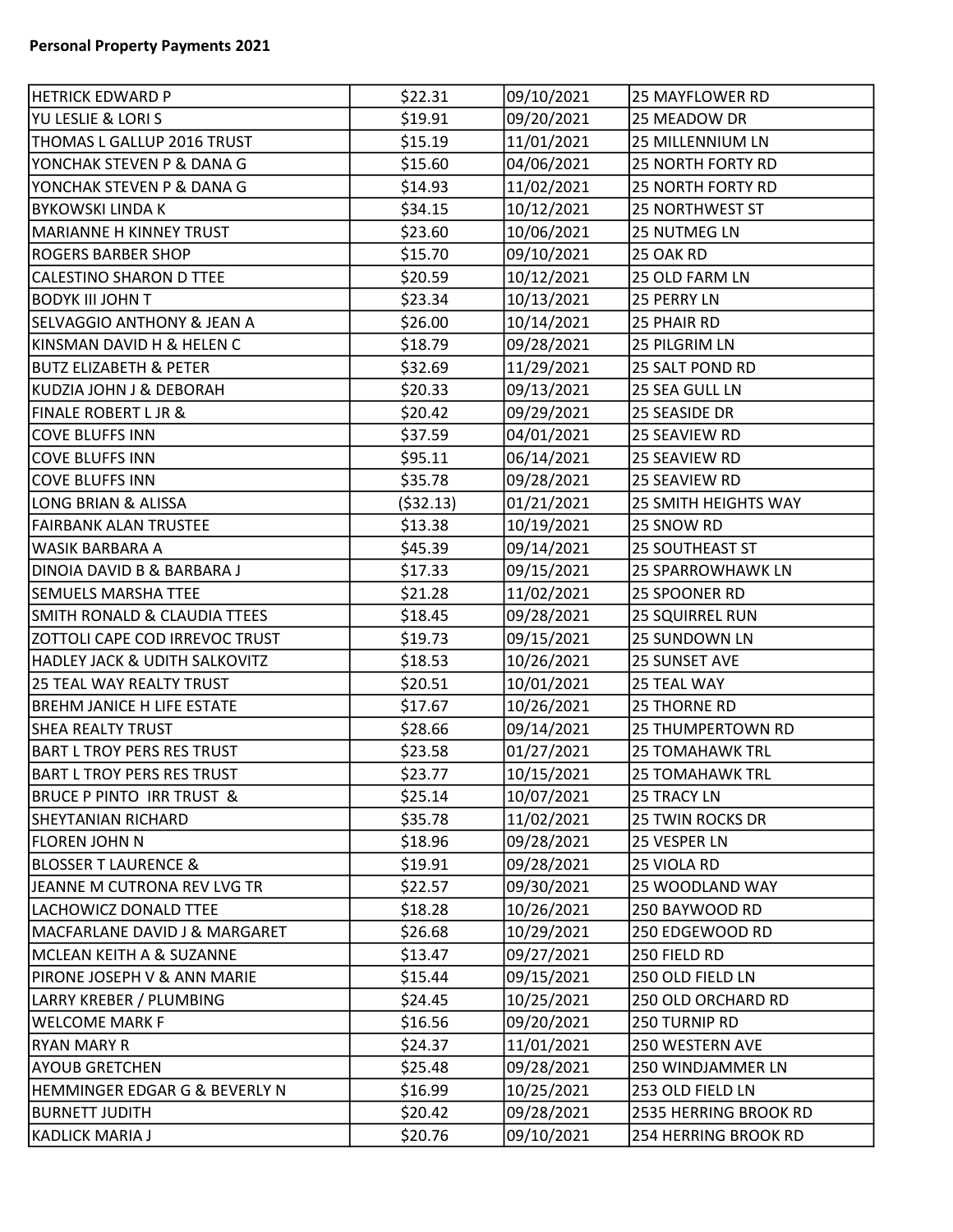| <b>GASKIN GARY C &amp; KAREN</b>          | \$28.06 | 09/16/2021 | 2545 NAUSET RD          |
|-------------------------------------------|---------|------------|-------------------------|
| <b>STEINBRUCH ROBERT W &amp; CHERYL E</b> | \$40.85 | 04/30/2021 | 255 CORLISS WAY         |
| <b>STEINBRUCH ROBERT W &amp; CHERYL E</b> | \$41.62 | 11/01/2021 | 255 CORLISS WAY         |
| <b>ESTATE OF PATRICIA A FORDE</b>         | \$18.10 | 09/28/2021 | 255 EDGEWOOD RD         |
| <b>BERNARD &amp; DIANE M. DURANTE</b>     | \$51.14 | 03/26/2021 | 255 MARY CHASE RD       |
| <b>BERNARD &amp; DIANE M. DURANTE</b>     | \$60.49 | 09/09/2021 | 255 MARY CHASE RD       |
| <b>BANFER CHRISTIAN A &amp; HEIDI H</b>   | \$31.19 | 04/12/2021 | 255 MASSASOIT TRL       |
| <b>BANFER CHRISTIAN A &amp; HEIDI H</b>   | \$30.20 | 09/16/2021 | 255 MASSASOIT TRL       |
| JANET SUE REINHARDT LVG TRUST             | \$36.72 | 10/19/2021 | 255 MILL RD             |
| <b>SIMS SANDRA B</b>                      | \$13.73 | 09/20/2021 | 255 SCHOOLHOUSE RD      |
| HANAS JEFFRY & JENNIFER                   | \$24.11 | 11/01/2021 | 255 SEA GULL LN         |
| O'BRIEN EWARD R. JR & JUDITH N            | \$33.29 | 10/13/2021 | 255 SILVER SPRING BCH   |
| TEFFT DAVID R & TRACI A                   | \$41.78 | 09/28/2021 | 255 WAMISCO RD          |
| <b>SQUANTUM REALTY LLC</b>                | \$13.99 | 09/20/2021 | 255 WEIR RD             |
| <b>BEACH PLUM MOTOR LODGE</b>             | \$48.20 | 01/11/2021 | 2555 STATE HWY          |
| <b>BEACH PLUM MOTOR LODGE</b>             | \$44.62 | 12/30/2021 | 2555 STATE HWY          |
| <b>CHARLES ALAN K &amp; MICHELE</b>       | \$18.10 | 10/15/2021 | 2575 HERRING BROOK RD   |
| <b>DEMBECK KURT &amp; DEMBECK GAILE</b>   | \$25.31 | 09/15/2021 | 258 HERRING BROOK RD    |
| O'MARA ALYSSA ET AL                       | \$28.49 | 11/02/2021 | 26 BEACH PLUM LN        |
| KEENAN JOHN J & SHAY M                    | \$36.98 | 09/24/2021 | 26 DORY LN              |
| MARGOT C WOHADLO REV TR                   | \$22.56 | 04/16/2021 | <b>26 LONGSTREET LN</b> |
| <b>PALLEY SANDRA S</b>                    | \$13.04 | 10/19/2021 | 26 MARY RD              |
| POLLAK IRREVOCABLE TRUST                  | \$18.19 | 11/02/2021 | 26 PILGRIM LN           |
| <b>TZEPOS GEORGE Z &amp; MARTA</b>        | \$42.41 | 04/02/2021 | 26 SALT MARSH WAY       |
| <b>TZEPOS GEORGE Z &amp; MARTA</b>        | \$43.25 | 09/13/2021 | 26 SALT MARSH WAY       |
| <b>RAYMOND &amp; HELEN NARCISO REV TR</b> | \$15.10 | 09/16/2021 | 260 EDGEWOOD RD         |
| <b>BURTON THOMAS W &amp; LINDA K</b>      | \$17.35 | 04/01/2021 | 260 MASSASOIT TRL       |
| <b>ANDERSON WARREN &amp; ANN LAPIERRE</b> | \$16.82 | 10/15/2021 | 260 MASSASOIT TRL       |
| <b>TOMFORD RICHARD</b>                    | \$25.48 | 09/15/2021 | 260 SEA GULL LN         |
| <b>OMALLEY DORIS E TTEE</b>               | \$14.76 | 10/12/2021 | 260 SPARROW RD          |
| LEDERMAN MITCHELL                         | \$19.48 | 11/09/2021 | 260 SUMMIT AVE          |
| KONSTAM REALTY TRUST                      | \$45.90 | 10/25/2021 | 260 TURNIP RD           |
| PATRICIA BIEDERMAN AMENDED TR             | \$21.62 | 09/15/2021 | 2600 HERRING BROOK RD   |
| <b>SWEENEY MARY C</b>                     | \$15.62 | 09/28/2021 | 2620 HERRING BROOK RD   |
| <b>SAPIENTE ANDREW</b>                    | \$16.04 | 09/09/2021 | 265 ALSTON AVE          |
| <b>FERLAZZO THOMAS &amp; GROSS ADA</b>    | \$19.82 | 10/15/2021 | 265 CANDLEWOOD DR       |
| <b>STROHMEYER JOHN T &amp; JULIE A</b>    | \$19.73 | 11/02/2021 | 265 CLAIRE LN           |
| LUND MICHAEL & DEBORAH                    | \$24.97 | 06/21/2021 | 265 PIERCE RD           |
| RICHARD DEVITO SR REVOC TRUST             | \$18.96 | 10/26/2021 | <b>265 SHURTLEFF RD</b> |
| VILARDO ANDREW K & KATHERINE P            | \$27.20 | 10/08/2021 | 265 SPARROW RD          |
| ZOULALIAN GEORGE P & MARY ANN             | \$17.85 | 09/17/2021 | 265 STEELE RD           |
| 2650 STATE HWY LLC                        | \$41.10 | 09/28/2021 | 2650 STATE HWY REAR     |
| NEUMUTH JOHN REVOC TRUST                  | \$17.50 | 10/19/2021 | 2690 HERRING BROOK RD   |
| KIMLER BRADFORD J & LISA J                | \$44.19 | 09/27/2021 | 27 BAYBERRY LN          |
| SZEMREYLO STANLEY                         | \$13.56 | 10/08/2021 | 27 BEACH PLUM LN        |
| <b>DUBIN HENRY &amp; HALLIE</b>           | \$34.23 | 10/07/2021 | 27 NUTMEG LN            |
| <b>SCHWOERKE KARL &amp; LISA P</b>        | \$22.31 | 10/25/2021 | 27 PEQUOD LN            |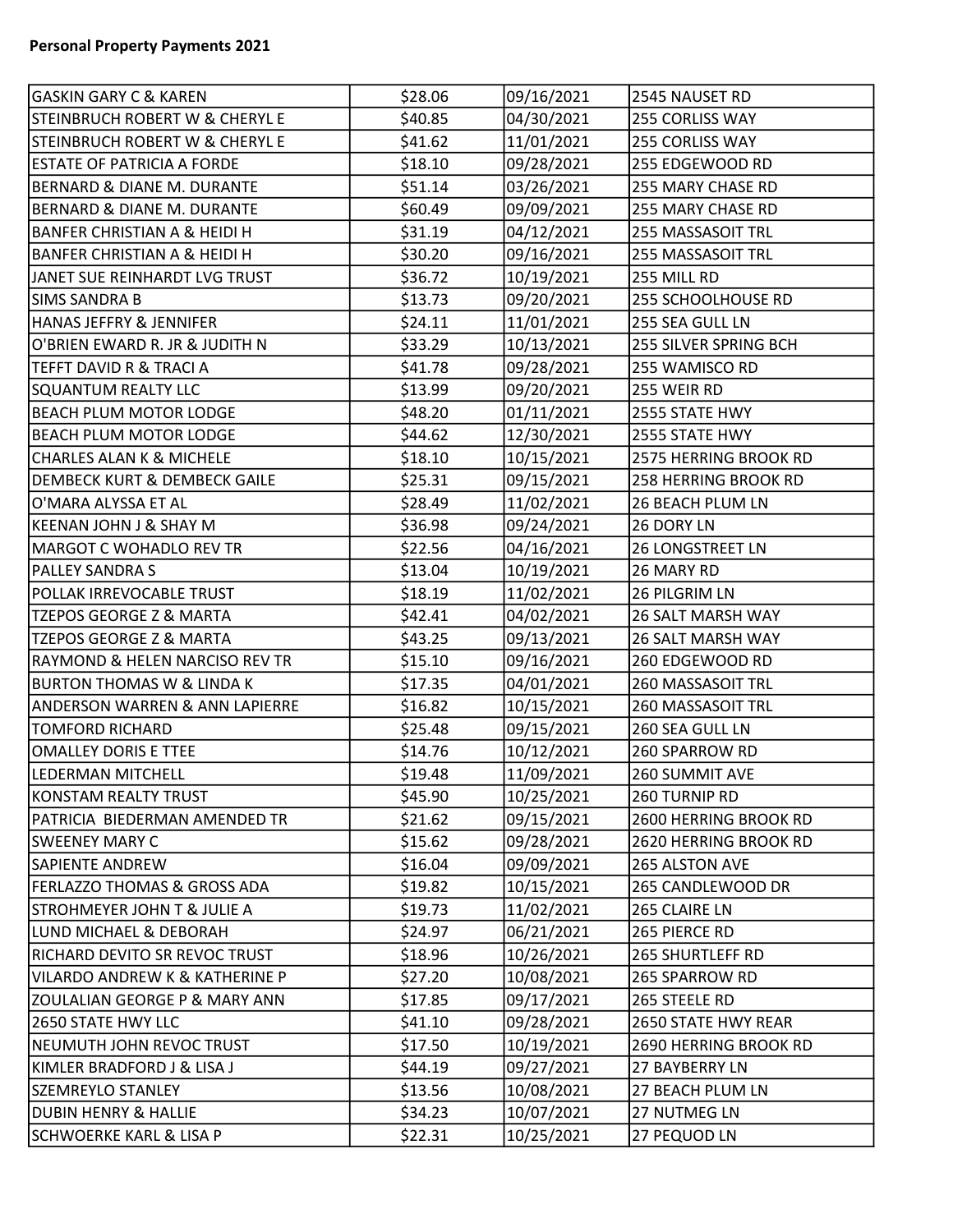| DE PAOLO GARY J & SARAH J               | \$25.80  | 05/04/2021 | 270 CAMPGROUND RD       |
|-----------------------------------------|----------|------------|-------------------------|
| DE PAOLO GARY J & SARAH J               | \$26.21  | 10/28/2021 | 270 CAMPGROUND RD       |
| NIX STEPHEN & JANE                      | \$29.26  | 10/26/2021 | 270 COUNTRY LN          |
| <b>TSAROUHAS MARKELLOS</b>              | \$20.51  | 09/10/2021 | 270 FIELD RD            |
| <b>PROULX DENNIS P &amp; MARY E</b>     | \$13.73  | 09/28/2021 | 270 GLACIER HILLS RD    |
| NELSON APRIL M LIFE TENANT              | \$15.96  | 10/29/2021 | 270 OAK LEAF RD         |
| SIMMONDS LEONARD J & SUSAN R            | \$18.02  | 10/29/2021 | <b>270 SHURTLEFF RD</b> |
| <b>GRAY JOHN M ET AL TRUSTEES</b>       | \$17.07  | 10/20/2021 | 2730 HERRING BROOK RD   |
| <b>WATTS DAVID R</b>                    | \$30.57  | 03/30/2021 | 275 CAPTAINS WAY        |
| <b>WATTS DAVID R</b>                    | \$13.21  | 11/02/2021 | 275 CAPTAINS WAY        |
| JAGELSKI FAMILY REALTY TRUST            | \$14.76  | 09/15/2021 | 275 COOKS BROOK RD      |
| <b>BALTAZAR PAULO &amp; ELLEN</b>       | \$24.11  | 11/02/2021 | 275 CORLISS WAY         |
| TELLA RALPH J & NANCY M                 | \$20.68  | 11/01/2021 | 275 EDGEWOOD RD         |
| CANTLIE DOUGLAS A                       | \$13.56  | 11/01/2021 | 275 FOXWOOD DR          |
| <b>GRUPPOSO SUSAN M</b>                 | \$18.70  | 09/10/2021 | 275 HAY RD              |
| COVELL DAVID N & DIANA J                | \$47.79  | 11/01/2021 | 275 LAWTON RD           |
| <b>KAISER ASHER L</b>                   | \$28.06  | 10/20/2021 | 275 MARY CHASE RD       |
| VITERITTI FRANK J                       | \$15.36  | 09/10/2021 | 275 MASSASOIT RD        |
| <b>SMITH MARJORIE</b>                   | \$17.59  | 10/20/2021 | 275 MILL RD             |
| JENKINS FAMILY NOMINEE TRUST            | \$33.98  | 11/01/2021 | 275 PINE WOODS RD       |
| LAGRECA GIANCARLO & SARAH               | \$17.74  | 12/13/2021 | 275 SALT WINDS DR       |
| <b>WILLEY DAVID K</b>                   | \$14.41  | 10/05/2021 | 275 SILVER SPRING BCH   |
| <b>RIDEOUT STEPHEN &amp; ANN MARIE</b>  | \$32.13  | 11/05/2021 | 275 SQUANTO RD          |
| <b>GETZ JENNIFER J</b>                  | \$19.05  | 10/21/2021 | 275 SUMMIT AVE          |
| <b>GERALD P ANDERSON LVG TRUST</b>      | \$46.50  | 11/09/2021 | 275 TURNIP RD           |
| MCCARTHY JAMES F III                    | \$28.42  | 06/16/2021 | 2750 HERRING BROOK RD   |
| MCCARTHY JAMES F III                    | \$17.59  | 11/10/2021 | 2750 HERRING BROOK RD   |
| LOWER CAPE SAND & GRAVEL                | \$513.22 | 10/25/2021 | 2780 NAUSET RD OFF      |
| <b>BAKER WILLIAM K &amp; JOANNA R</b>   | \$14.67  | 10/14/2021 | 279 SAMOSET RD          |
| MACGREGOR J BRUCE TTEE                  | \$16.99  | 10/25/2021 | 2790 NAUSET RD          |
| MACARTHUR JAMES & SUSAN                 | \$25.05  | 09/15/2021 | 28 DORY LN              |
| RILEY WILLIAM B & LOIS M TTEES          | \$21.96  | 11/09/2021 | 280 COOKS BROOK RD      |
| ROSENFELD HILLARY & KURT                | \$39.98  | 10/19/2021 | 280 HATCH RD            |
| SCHNEIDER DE GROAT ELIZABETH            | \$30.29  | 06/24/2021 | 280 MASSASOIT TRL       |
| SCHNEIDER DE GROAT ELIZABETH            | \$19.48  | 10/25/2021 | 280 MASSASOIT TRL       |
| <b>DONOVAN CHRISTOPHER</b>              | \$15.15  | 03/01/2021 | 280 PINE WOODS RD       |
| THE MJOC LLC                            | \$32.69  | 11/01/2021 | 280 TURNIP RD           |
| FORTE W MICHAEL & JULIE                 | \$19.39  | 09/13/2021 | 280 WAMISCO RD          |
| <b>BOTT JUDITH ANN</b>                  | \$24.02  | 10/25/2021 | 280 WESTERN AVE         |
| <b>IRWIN HERBERT W</b>                  | \$26.98  | 05/24/2021 | 2800 HERRING BROOK RD   |
| <b>CRANDEN WILLIAM &amp; NANCY A</b>    | \$16.30  | 09/15/2021 | 2805 HERRING BROOK RD   |
| BALTAZAR PAULO C & ELLEN Z              | \$25.86  | 05/06/2021 | 285 CORLISS WAY         |
| BALTAZAR PAULO C & ELLEN Z              | \$26.56  | 11/02/2021 | 285 CORLISS WAY         |
| <b>CLINTON JOAN S</b>                   | \$14.76  | 09/16/2021 | 285 GLACIER HILLS RD    |
| <b>GROMAN ERNEST V &amp; MARY ALYCE</b> | \$21.79  | 09/14/2021 | 285 HARVEST RD          |
| O'HARA MICHAEL & MARYCLARE TUL          | \$25.05  | 09/13/2021 | 285 HATCH RD            |
| MCCUTCHEON JOHN W & WANDA L             | \$25.91  | 09/13/2021 | 285 MILL RD             |
|                                         |          |            |                         |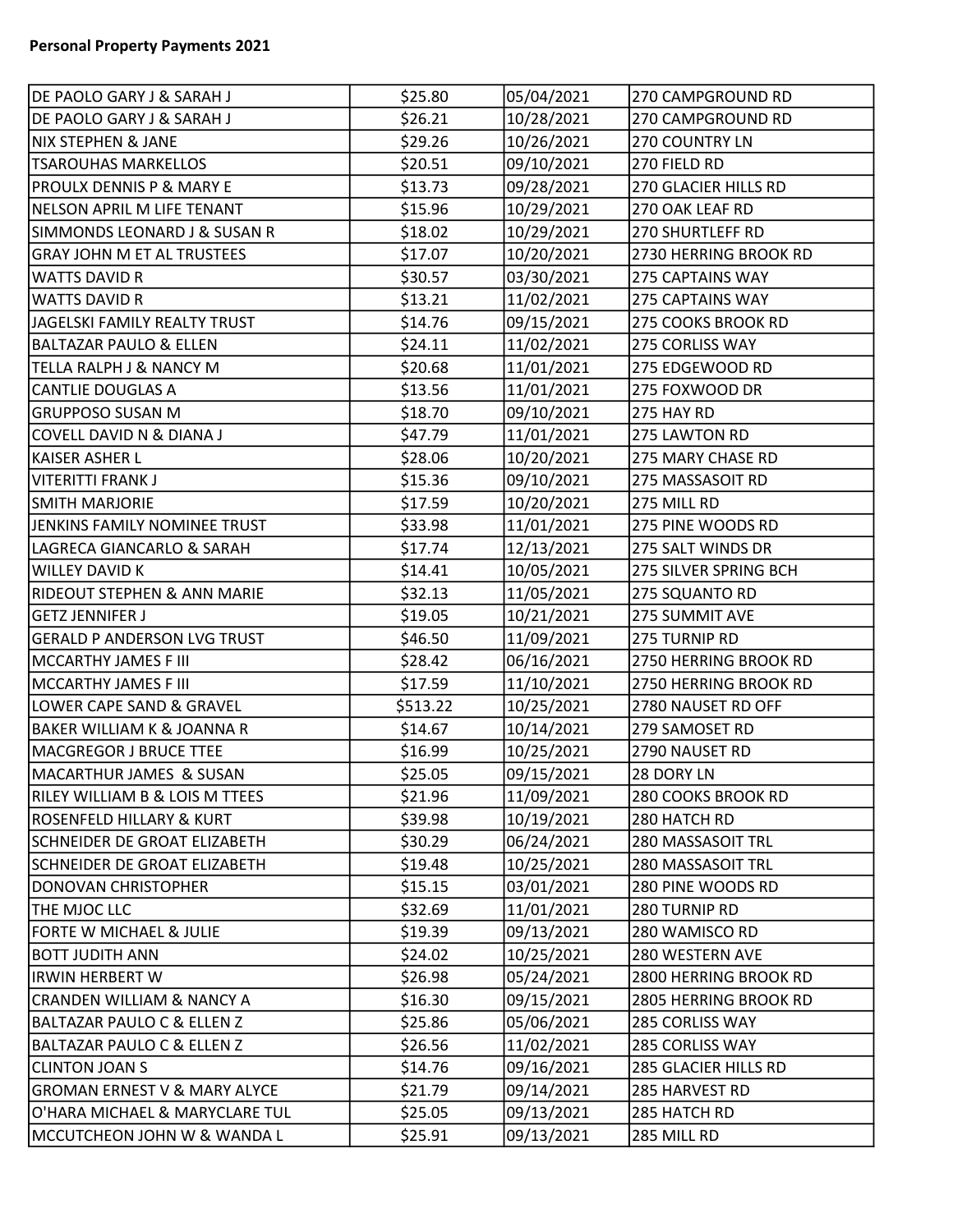| RICHMAN JOEL & LIBERMAN LORI             | \$25.48  | 09/21/2021 | 2850 HERRING BROOK RD    |
|------------------------------------------|----------|------------|--------------------------|
| <b>FUCCI W JOHN &amp; DOLORES C</b>      | \$25.23  | 09/15/2021 | 29 BAYBERRY LN           |
| CAROLYN CLARKE ET AL                     | \$15.44  | 10/25/2021 | 29 BEACH PLUM LN         |
| <b>GARDINER GAIL</b>                     | \$16.99  | 09/16/2021 | <b>29 LONGSTREET LN</b>  |
| DONINGER LAUREN                          | \$24.54  | 09/13/2021 | 29 PEQUOD LN             |
| MEHRTENS ELIZ ANNE & RENCHNER            | \$15.40  | 04/27/2021 | 290 FOXWOOD DR           |
| <b>GRIECO RALPH M &amp; JAYNE M</b>      | \$27.82  | 04/08/2021 | 290 GOODY HALLETT DR     |
| DELANEY PAUL T AND KIMBERLY A            | \$17.25  | 09/13/2021 | 290 OLD ORCHARD RD       |
| <b>ZHANG HAO</b>                         | \$18.45  | 10/26/2021 | 290 SALT WORKS RD        |
| WRIGHT LIVING TRUST                      | \$13.64  | 10/12/2021 | 290 SAMOSET RD           |
| <b>COKELEY MICHAEL A &amp; CHRISTINE</b> | \$20.75  | 01/05/2021 | 290 SEA GULL LN          |
| <b>GRANGE JAMES B</b>                    | \$20.59  | 10/19/2021 | 290 SILVER SPRING BCH    |
| COX CAROL S                              | \$27.72  | 02/08/2021 | 2905 HERRING BROOK RD    |
| <b>SEASHORE LOBSTER SHANTY</b>           | \$55.26  | 04/05/2021 | 2905 STATE HWY           |
| <b>SEASHORE LOBSTER SHANTY</b>           | \$42.51  | 04/05/2021 | 2905 STATE HWY           |
| <b>BRADFORD DAVID H JR &amp; KIM L</b>   | \$13.30  | 10/29/2021 | 295 HATCH RD             |
| <b>ESTATE OF MARTHA CLARKE TTEE</b>      | \$27.54  | 10/26/2021 | 295 HERRING BROOK RD     |
| SIBLEY HAROLD JR & ET AL                 | \$24.62  | 09/28/2021 | 295 NAUSET LT BCH REAR   |
| WALSH REALTY TRUST                       | \$25.23  | 09/15/2021 | 295 PIERCE RD            |
| <b>FLAHERTY JOSEPH &amp;TRACEY TTEES</b> | \$28.23  | 10/19/2021 | <b>295 SALT WORKS RD</b> |
| WARD JOHN R TTEE                         | \$18.88  | 11/01/2021 | 295 SEA GULL LN          |
| <b>DEBORAH FARAGI-SWEET REV TR</b>       | \$24.88  | 09/09/2021 | 295 SILVER OAK RD        |
| NORRIS DAVID E & MARY H                  | \$24.11  | 09/10/2021 | 2950 HERRING BROOK RD    |
| HARRIGAN PETER D CPA                     | \$17.07  | 10/05/2021 | 3 #21 MAIN ST            |
| CLIFFORD W AMBROSE / LOCKSMITH           | \$37.00  | 04/01/2021 | 3 #27 MAIN ST            |
| FREE STYLEN HAIR SALON                   | \$13.47  | 12/30/2021 | 3#3 MAIN ST              |
| MCE DIRTWORKS INC                        | \$212.98 | 01/05/2021 | 3#5 MAIN ST              |
| MCE DIRTWORKS INC                        | \$230.97 | 06/30/2021 | 3#5 MAIN ST              |
| MCE DIRTWORKS INC                        | \$202.49 | 12/27/2021 | 3#5 MAIN ST              |
| <b>KAROO INC</b>                         | \$40.81  | 04/06/2021 | 3 32B MAIN ST            |
| KAROO INC                                | \$36.94  | 10/26/2021 | 3 32B MAIN ST            |
| <b>FREDERICK WARREN &amp; KATHERINE</b>  | \$29.09  | 09/14/2021 | 3 ATWOOD LN              |
| PALTEN DAVID H TRUSTEE                   | \$39.55  | 10/06/2021 | <b>3 BAYBERRY LN</b>     |
| TAS PROPERTY MANAGEMENT                  | \$40.84  | 09/28/2021 | 3 ELDIA WAY              |
| 3 HATCH CT EASTHAM MA IREV TR            | \$13.21  | 09/28/2021 | 3 HATCH CT               |
| EISENHAUER GLYN A & NANCY S              | \$22.48  | 10/06/2021 | 3 JOHANNA LN             |
| GUBISTA JAMES J & KATHRYN A              | \$28.91  | 09/28/2021 | 3 LEAF LN                |
| <b>KEOHANE KATHLEEN</b>                  | \$29.86  | 10/29/2021 | 3 MARY RD                |
| THE BUILDING INSPECTOR OF                | \$44.06  | 05/28/2021 | 3 SANDY MEADOW WAY       |
| THE BUILDING INSPECTOR OF                | \$55.94  | 09/20/2021 | 3 SANDY MEADOW WAY       |
| ROBERTS LISA A                           | \$28.42  | 06/21/2021 | <b>3 SETTLER'S TRACE</b> |
| D'ANGELO ANTHONY AND MARY                | \$16.99  | 09/16/2021 | <b>3 SHORTYS WAY</b>     |
| PALMIERI JACQUELINE                      | \$28.91  | 09/27/2021 | <b>3 STRIPER AVE</b>     |
| MAIER ROBERT C & MARGARET G              | \$23.68  | 09/29/2021 | 3 WEST SHORE DR          |
| COSTA VICTORIA                           | \$21.73  | 11/09/2021 | 3 WHIDAH LN              |
| PETER J MACEK REVOC TRUST                | \$23.08  | 09/10/2021 | 3 WOOD DUCK LN           |
| <b>BYRON KATHLEEN TRUSTEE</b>            | \$29.17  | 11/10/2021 | 30 A THREE ACRES RD      |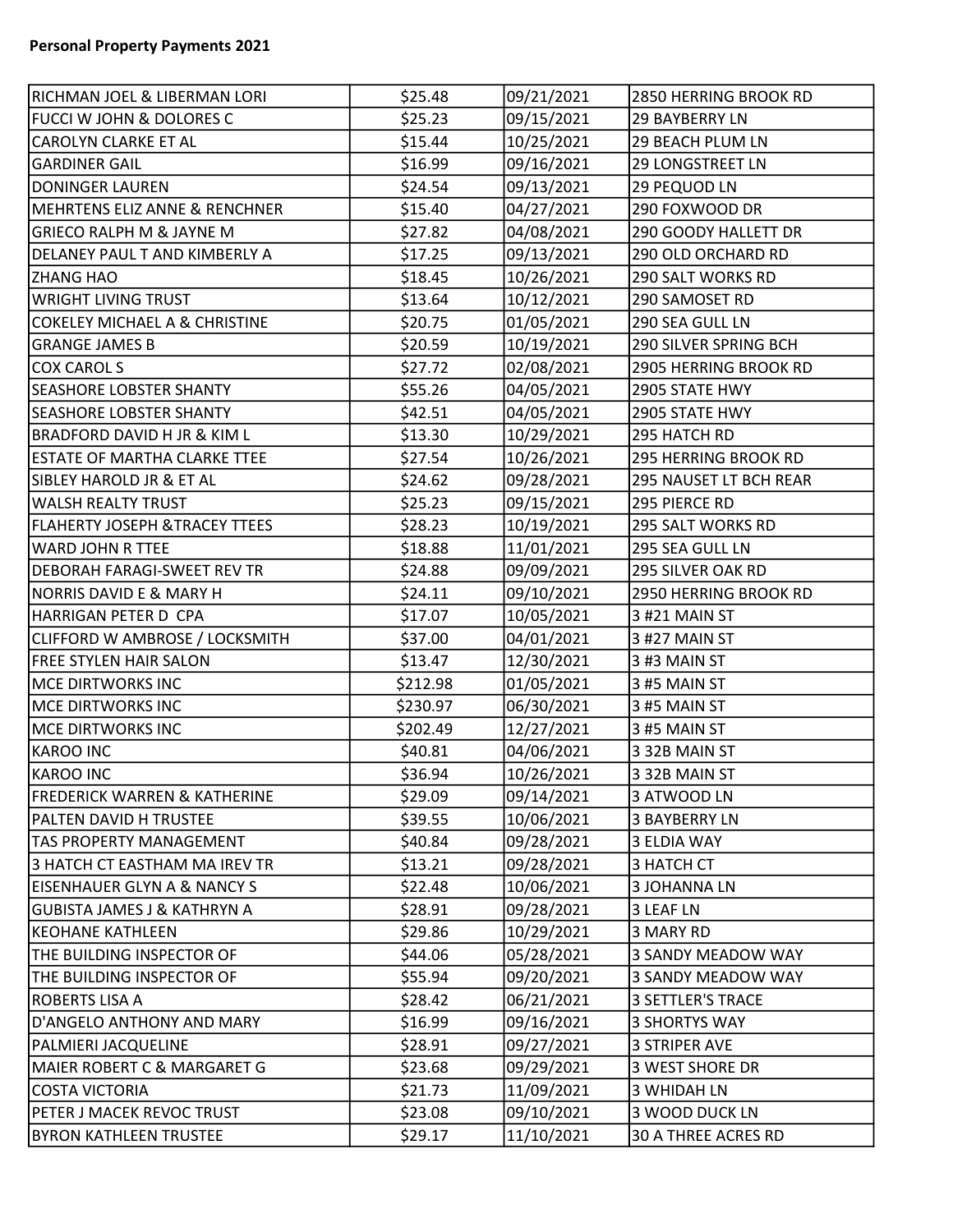| <b>CROPSEY FAMILY TRUST</b>               | \$26.94  | 09/16/2021 | 30 ALPINE WAY               |
|-------------------------------------------|----------|------------|-----------------------------|
| ADAMIK GEORGE F & MARY E                  | \$32.78  | 10/15/2021 | <b>30 ANAWON RD</b>         |
| JULIE BARBARA KOENIG REVOC TR             | \$91.38  | 03/24/2021 | <b>30 BAY SHORE LN</b>      |
| VAN SCHOUWEN MICHELLE M                   | \$15.96  | 11/09/2021 | <b>30 BAYBERRY LN</b>       |
| NAHORNEY DANIEL J & JANET M               | \$20.08  | 10/04/2021 | <b>30 BEARSES LN</b>        |
| MORELLO TIMOTHY J & ANDREA D              | \$13.21  | 10/15/2021 | <b>30 BILLINGSGATE AVE</b>  |
| BERNSTEIN DAVID & SORGI D TTEE            | \$45.39  | 10/26/2021 | <b>30 BLUE BILL LN</b>      |
| LUBIN WILLIAM & TAMA A                    | \$19.91  | 11/01/2021 | 30 BOSAN AVE                |
| HERRON FAMILY IRREV TRUST                 | \$27.89  | 11/02/2021 | 30 BOW RD                   |
| FLAHERTY FAMILY IRREVOC TRUST             | \$41.01  | 10/25/2021 | <b>30 BRADFORD LN</b>       |
| LAVONNE F NEMMERS REVOC TRUST             | \$23.25  | 10/06/2021 | <b>30 CAPT PENNIMAN RD</b>  |
| <b>CAPTAINS QUARTERS MOTEL</b>            | \$546.21 | 05/10/2021 | 30 CAPTS QUARTERS CT        |
| <b>CAPTAINS QUARTERS MOTEL</b>            | \$434.92 | 10/21/2021 | <b>30 CAPTS QUARTERS CT</b> |
| SALVATORE B ALEIDE REV TRUST              | \$38.39  | 11/12/2021 | <b>30 CARLTON WAY</b>       |
| WOODARD LINDA M ET AL TTEES               | \$22.99  | 09/13/2021 | <b>30 CARTWAY S</b>         |
| ROSE COLORED GLASSES                      | \$26.94  | 09/13/2021 | 30 CEDAR LN                 |
| <b>MCGREGOR THOMAS J</b>                  | \$13.30  | 10/26/2021 | 30 CESTARO WAY              |
| HILL FAMILY TRUST                         | \$22.74  | 10/04/2021 | <b>30 CHIPMUNK LN</b>       |
| STEPHEN D CHASE LIVING TRUST              | \$23.17  | 10/20/2021 | 30 CLOVER WAY               |
| <b>CEDARCREST PARTNERS LLC</b>            | \$19.91  | 11/10/2021 | 30 COVE RD                  |
| PAVEL JOHN A & LUCILLE V TTEES            | \$22.22  | 12/06/2021 | <b>30 DEACON PAINE RD</b>   |
| <b>GARY L FULLEM REVOC TRUST</b>          | \$29.94  | 09/28/2021 | 30 DEEPWOOD DR              |
| PRAZENKA JR WILLIAM & SUSANNE             | \$23.34  | 10/15/2021 | <b>30 DEXTER ST</b>         |
| FRANCO JR JOHN E & NANETTE C              | \$43.07  | 09/15/2021 | 30 DORY LN                  |
| <b>GODOWSKI FAMILY PARTNERSHIP</b>        | \$19.48  | 10/15/2021 | <b>30 EMERSON RD</b>        |
| <b>EMILYS WAY REALTY TRUST</b>            | \$30.72  | 11/01/2021 | <b>30 EMILYS WAY</b>        |
| <b>HOGAN JOHN J &amp; VIRGINA F</b>       | \$24.11  | 10/26/2021 | <b>30 FAIRVIEW AVE</b>      |
| OXMAN FAMILY REVOC TRUST                  | \$49.08  | 09/28/2021 | 30 FIFE CT                  |
| <b>BEISECKER MARK &amp; SUZANNE</b>       | \$20.51  | 09/13/2021 | <b>30 GINGERPLUM LN</b>     |
| <b>GOLDBERG DAVID C &amp; SILVERMAN R</b> | \$32.78  | 10/13/2021 | 30 GREAT POND PL            |
| MAGLIANO NICHOLAS J                       | \$29.52  | 09/16/2021 | 30 HERITAGE HILL CIRC       |
| <b>BOFFA LEGACY TRUST</b>                 | \$32.95  | 09/15/2021 | 30 HIGH TIDE PL             |
| MILLER PAUL E & LILLIAN B                 | \$35.48  | 05/18/2021 | 30 I DE HO LN               |
| MILLER PAUL E & LILLIAN B                 | \$36.12  | 10/21/2021 | 30 I DE HO LN               |
| MARCUS MICHAEL J& JULIA C                 | \$22.82  | 09/23/2021 | <b>30 JENNIE CLARK RD</b>   |
| LATIMER BRIAN & CAROLINE                  | \$16.99  | 11/01/2021 | <b>30 KELLIES PATH</b>      |
| PAGANO JOHN E & KRISTINE M                | \$28.74  | 09/20/2021 | <b>30 KERRY LN</b>          |
| MCKILLOP ROBERT D & LINDA A               | \$20.08  | 11/29/2021 | <b>30 KETTLE HOLE RD</b>    |
| DAMOUR JUDITH J TRUST                     | \$25.65  | 10/06/2021 | <b>30 KITTIWAKE LN</b>      |
| DEPOALO RONALD E & MARA A                 | \$39.21  | 10/14/2021 | 30 LEE CT                   |
| TAUBE KEVIN A & CARLOTTA V                | \$29.50  | 06/08/2021 | 30 LEEWARD WAY              |
| TAUBE KEVIN A & CARLOTTA V                | \$18.62  | 09/27/2021 | 30 LEEWARD WAY              |
| PLANTIER DAVID S & TRACEY                 | \$25.11  | 02/26/2021 | 30 LELAND RD                |
| PLANTIER DAVID S & TRACEY                 | \$24.88  | 10/26/2021 | 30 LELAND RD                |
| REPOLI MARY ANN & DANIEL TTEES            | \$24.71  | 10/25/2021 | 30 LOG CABIN RD             |
| <b>BRETON MARK &amp; JACQUELINE</b>       | \$33.03  | 09/15/2021 | <b>30 LONGSTREET LN</b>     |
| KATHRYN MEYER PARTAN REV TRUST            | \$19.39  | 11/01/2021 | <b>30 MARTHA AVE</b>        |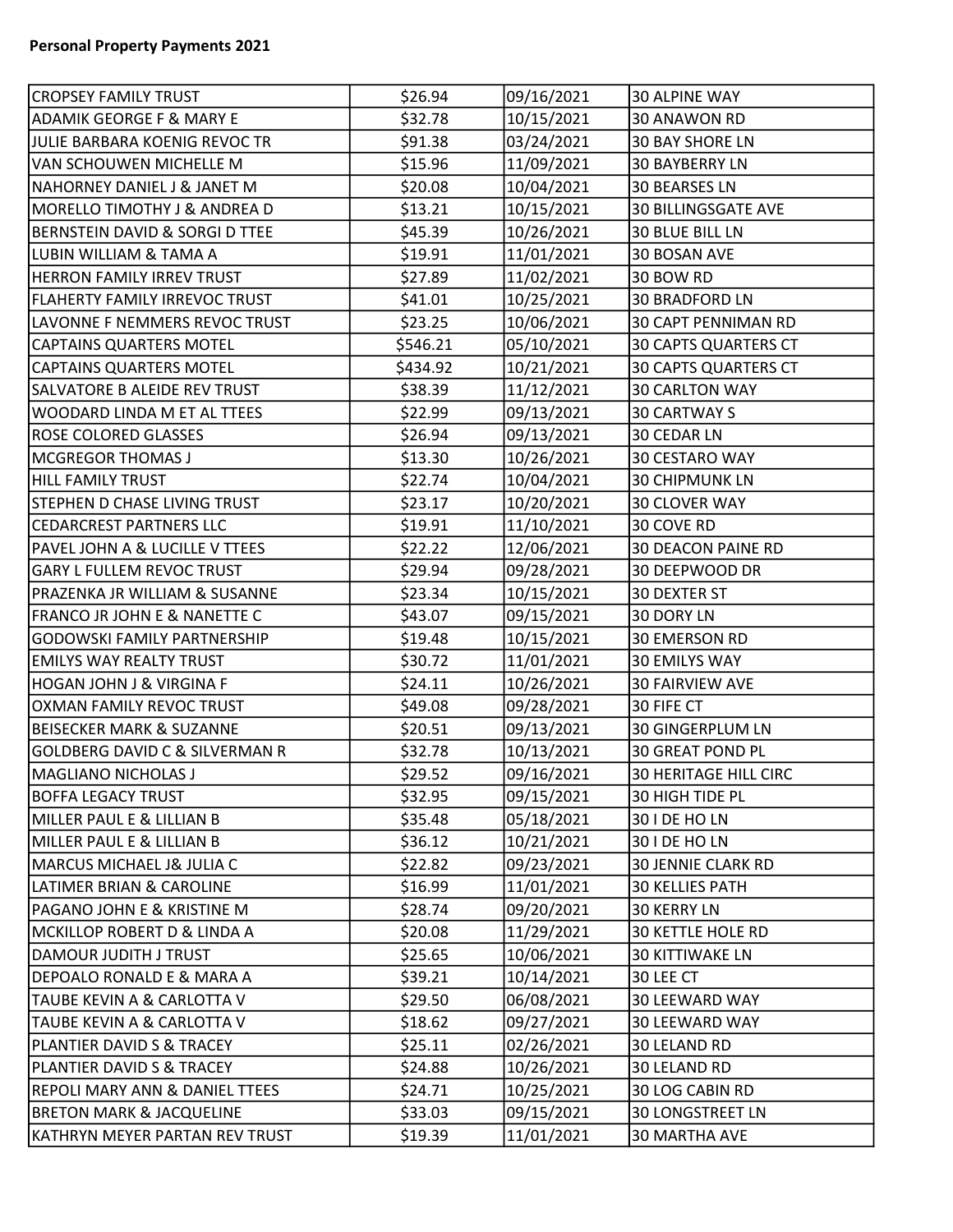| <b>BURNS JANICE M</b>                     | \$27.80   | 09/28/2021 | <b>30 MCGUERTY RD</b>    |
|-------------------------------------------|-----------|------------|--------------------------|
| <b>MCGUIRK MEGHAN E TTEE</b>              | \$27.63   | 09/10/2021 | 30 MEAN TIDE CT          |
| DOYLE FAMILY IRREV TRUST                  | \$19.73   | 10/29/2021 | 30 MILLENNIUM LN         |
| RZASA JOSEPH M & ELAINE G                 | \$21.88   | 09/10/2021 | <b>30 MISTY WAY</b>      |
| <b>SCHWARTZ CHERYL</b>                    | \$13.56   | 10/13/2021 | 30 MOLL'S POND RD        |
| MONTY'S NORTH FORTY LLC                   | \$25.86   | 06/16/2021 | <b>30 NORTH FORTY RD</b> |
| <b>WILSON FAMILY LTD PARTNERSHIP</b>      | \$25.05   | 09/13/2021 | 30 OAKWOOD RD            |
| MUSLER JAMIE L & MELISSA A                | \$19.13   | 11/02/2021 | <b>30 ORCHARD DR</b>     |
| <b>CROWLEY DENNIS P &amp; MARY F</b>      | \$14.93   | 10/13/2021 | <b>30 PATRICIAN LN</b>   |
| ALFIERI JOHN A & MAUREEN L                | \$21.36   | 09/15/2021 | <b>30 PERRY LN</b>       |
| LEONA GWEN PINCUS FAM REV TR              | \$25.65   | 10/26/2021 | <b>30 PHAIR RD</b>       |
| NEMLICH KEITH M & PAMELA A                | \$35.01   | 10/25/2021 | 30 PINE RD               |
| MCCORMICK JR DANIEL & DONNA A             | \$31.21   | 04/30/2021 | <b>30 RICHARD LN</b>     |
| MCCORMICK JR DANIEL & DONNA A             | \$32.13   | 10/20/2021 | <b>30 RICHARD LN</b>     |
| MINO PETER V                              | \$15.27   | 11/02/2021 | 30 ROLLING LN            |
| <b>CROCICCHIA JAMES G &amp; DAWN H</b>    | \$15.19   | 10/25/2021 | 30 SALT HAY WAY          |
| <b>BARRIERE EILEEN TRUSTEE</b>            | \$20.76   | 10/20/2021 | <b>30 SALT WORKS RD</b>  |
| JENIFER C BLUHM TRUST                     | \$48.56   | 09/16/2021 | <b>30 SAND DOLLAR LN</b> |
| <b>GERLACH TORGE</b>                      | \$36.26   | 04/27/2021 | <b>30 SANDER LN</b>      |
| <b>GERLACH TORGE</b>                      | \$36.85   | 10/28/2021 | 30 SANDER LN             |
| <b>SADIE MAE TRUST</b>                    | \$22.22   | 09/16/2021 | <b>30 SANDFLOWER DR</b>  |
| HART DEANNA L                             | \$18.62   | 10/25/2021 | 30 SEASHELL LN           |
| <b>ROBBINS MARK A &amp; DEBORAH</b>       | \$27.63   | 09/15/2021 | <b>30 SEASIDE DR</b>     |
| WHYMAN JOHN S & FRAN L                    | \$39.81   | 10/26/2021 | 30 SHERWOOD RD           |
| OBRIEN WILLIAM G & LINDA ANN              | \$16.56   | 11/02/2021 | <b>30 SMITH FARM RD</b>  |
| <b>WILLIAM P SULLIVAN &amp;FAMILY INC</b> | \$44.79   | 09/15/2021 | 30 SMITH LN              |
| DOERING FAMILY REVOCABLE TRUST            | \$22.31   | 11/01/2021 | <b>30 SPARROWHAWK LN</b> |
| MAIOLO JAMES J JR LIFE TENANT             | \$16.86   | 04/06/2021 | <b>30 SPINNAKER WAY</b>  |
| <b>ELLIOTT JASON R &amp; EILEEN F</b>     | \$16.39   | 10/06/2021 | <b>30 SPINNAKER WAY</b>  |
| KILMER DAVID B & SHERLOCK SUZA            | \$14.09   | 11/22/2021 | 30 SPOONER RD            |
| <b>STECHLER AMY</b>                       | \$17.33   | 09/24/2021 | <b>30 STARBOARD RD</b>   |
| <b>STECHLER AMY</b>                       | \$17.33   | 10/22/2021 | <b>30 STARBOARD RD</b>   |
| <b>STECHLER AMY</b>                       | (\$17.33) | 12/07/2021 | <b>30 STARBOARD RD</b>   |
| <b>STROMBERG BARBARA</b>                  | \$26.17   | 10/28/2021 | <b>30 STEELE RD</b>      |
| CHERYL C MCCOMBE LIVING TRUST             | \$17.59   | 09/15/2021 | 30 SUMMIT AVE            |
| MITTERLING KIMBERLY A                     | \$19.39   | 10/26/2021 | 30 SUNDOWN LN            |
| MARGOLIS DAVID G                          | \$42.47   | 11/01/2021 | <b>30 TEAL WAY</b>       |
| <b>PAVLICIN MICHAEL</b>                   | \$14.41   | 10/14/2021 | <b>30 THUMPERTOWN RD</b> |
| MITCHELL DENISE                           | \$19.56   | 09/15/2021 | 30 TOLAND DR             |
| <b>GEOFFREY P GUILD LVG TRUST</b>         | \$21.11   | 09/14/2021 | <b>30 TOWNSEND RD</b>    |
| <b>GLORIA J KLARE TRUST</b>               | \$30.72   | 11/01/2021 | <b>30 TRACY LN</b>       |
| RUNYON JEPTHA A & JANNA D                 | \$24.02   | 11/17/2021 | <b>30 TWIN ROCKS DR</b>  |
| <b>GAMACHE SUSAN E</b>                    | \$35.78   | 09/10/2021 | <b>30 VALLEY RD</b>      |
| <b>ELDER CHARLES C</b>                    | \$23.51   | 10/13/2021 | 30 VESPER LN             |
| TIERNEY EUGENE F & CYNTHIA P              | \$27.11   | 10/22/2021 | 30 WEXFORD LN            |
| <b>ROSA RICHARD T</b>                     | \$26.00   | 10/06/2021 | <b>30 WHITNEY RD</b>     |
| <b>CHAN PEGGY</b>                         | \$19.65   | 09/28/2021 | 30 WILD GOOSE LN         |
|                                           |           |            |                          |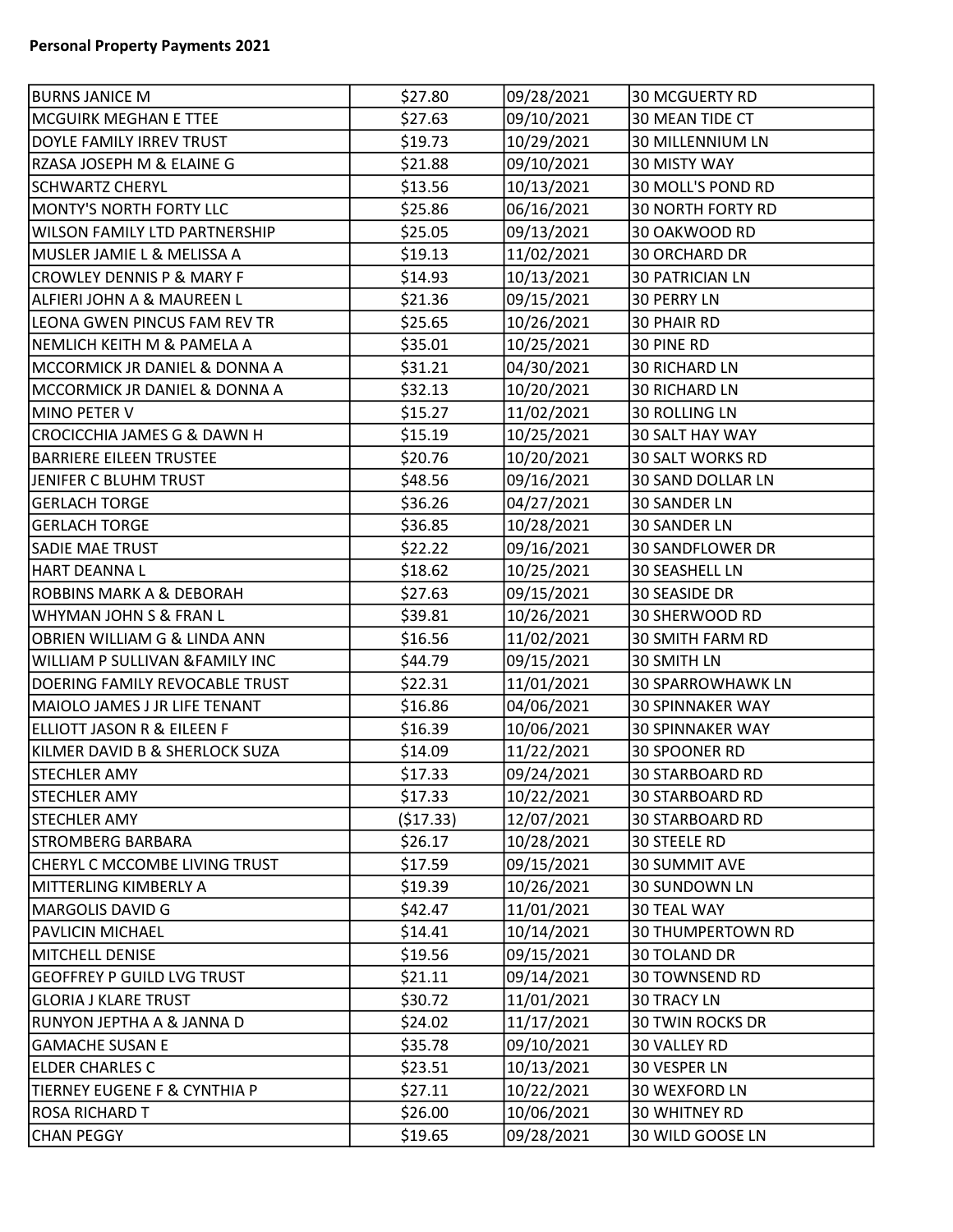| <b>WILEY LANE NOMINEE TRUST</b>           | \$14.33 | 10/25/2021 | 30 WILEY LN              |
|-------------------------------------------|---------|------------|--------------------------|
| MASSARO MARY ELLEN                        | \$20.68 | 10/01/2021 | 30 WONDERSTRAND WAY      |
| <b>AVERY N MACDONALD REV TR</b>           | \$12.96 | 09/28/2021 | <b>300 CAPTAINS WAY</b>  |
| DUNNE WILLIAM J & JANET P                 | \$20.08 | 09/13/2021 | 300 GLACIER HILLS RD     |
| <b>SKLAR JOEL</b>                         | \$57.27 | 10/06/2021 | 300 MARY CHASE RD        |
| FALLON PAUL A & RITA A                    | \$20.85 | 09/10/2021 | 300 PLATEAU AVE          |
| <b>KNOX WILLIAM K</b>                     | \$35.01 | 10/29/2021 | 300 SALT WINDS DR        |
| CHASE MARK A & JENNIFER L                 | \$19.73 | 09/13/2021 | 300 SILVER OAK RD        |
| <b>RAYMOND GARY</b>                       | \$18.96 | 09/28/2021 | 300 SILVER SPRING BCH    |
| <b>OTOWCHITS EDWARD &amp; MARTHA</b>      | \$18.88 | 09/15/2021 | <b>300 SUMMIT AVE</b>    |
| <b>MATULAITIS MARK D &amp; PATRICIA</b>   | \$36.72 | 11/04/2021 | 300 WESTERN AVE          |
| <b>OLIFF ALAN</b>                         | \$29.69 | 11/02/2021 | 305 MILL RD              |
| <b>SCHAFER MARYANN</b>                    | \$28.49 | 10/12/2021 | 305 N SUNKEN MEADOW RD   |
| KEVIN S RAY 2018 REV TRUST                | \$19.13 | 09/23/2021 | 305 SILVER OAK RD        |
| MARYLOU S REGAN TRUST                     | \$19.73 | 09/13/2021 | 305 SQUANTO RD           |
| CONNOLLY II BENEDICT & LISANN             | \$16.82 | 09/28/2021 | 305 WESTERN AVE          |
| <b>BIELEFELD DANIEL P &amp; BETTY E</b>   | \$18.88 | 10/29/2021 | 3050 HERRING BROOK RD    |
| SCOTT FAMILY 2010 IRREV TRUST             | \$26.26 | 04/29/2021 | <b>31 BAYBERRY LN</b>    |
| SCOTT FAMILY 2010 IRREV TRUST             | \$26.77 | 10/06/2021 | <b>31 BAYBERRY LN</b>    |
| KATE J WALLACE REVOC TRUST                | \$16.47 | 10/20/2021 | <b>31 DYER PRINCE RD</b> |
| <b>TULLY HAROLD L &amp; MANUELA</b>       | \$14.84 | 10/28/2021 | <b>31 LONGSTREET LN</b>  |
| <b>STRAUSS JESSICA</b>                    | \$26.40 | 05/10/2021 | 31 MARTHA AVE REAR       |
| <b>STRAUSS JESSICA</b>                    | \$25.61 | 11/01/2021 | 31 MARTHA AVE REAR       |
| HARTMANN GRACE A                          | \$15.62 | 09/28/2021 | 310 BAYWOOD RD           |
| JAMROGA ELIZABETH P LT                    | \$25.74 | 11/12/2021 | 310 CAPTAINS WAY         |
| KUROWSKI THOMAS F                         | \$22.05 | 10/13/2021 | 310 EDGEWOOD RD          |
| KUMP ALAN & IRISH BRIDGET                 | \$22.65 | 09/14/2021 | 310 GLACIER HILLS RD     |
| SEPPALA BRIANNA G & BRIAN M               | \$43.41 | 09/21/2021 | 310 HIGGINS RD           |
| FELITTE JAMES W & CHERYL A                | \$17.25 | 10/19/2021 | 310 MEETINGHOUSE RD      |
| CHAMBERLAIN REALTY TRUST                  | \$22.82 | 11/02/2021 | 310 S SUNKEN MEADOW RD   |
| <b>SAVOIE ERNEST &amp;</b>                | \$24.26 | 04/22/2021 | 310 SILVER OAK RD        |
| <b>BENGEYFIELD ERIC</b>                   | \$13.30 | 10/06/2021 | 315 FOXWOOD DR           |
| <b>BUCHTA ROSEMARY P</b>                  | \$17.67 | 09/16/2021 | 315 HARVEST RD           |
| <b>SCHUSTER THOMAS R &amp; CHRISTINE</b>  | \$17.50 | 09/15/2021 | 315 HAY RD               |
| <b>GOGGIN EDWARD &amp; FOSTER JUDITH</b>  | \$43.50 | 09/10/2021 | 315 HERRING BROOK RD     |
| OMARAH MEAVE G                            | \$20.85 | 09/21/2021 | 315 MILL RD              |
| <b>WESLEY CAPE TRUST</b>                  | \$15.70 | 10/29/2021 | 315 PLATEAU AVE          |
| <b>RODGERS DAVID &amp; JOANNE</b>         | \$24.97 | 10/14/2021 | 315 SILVER SPRING BCH    |
| PEKOCK SUSAN E                            | \$13.47 | 09/10/2021 | 3155 HERRING BROOK RD    |
| <b>KLAYMAN MICHAEL</b>                    | \$21.79 | 09/20/2021 | 3162 STATE HWY           |
| <b>BOLTON THOMAS A</b>                    | \$19.13 | 10/29/2021 | 3164 STATE HWY           |
| <b>GRAZIA CLAUDE TTEE</b>                 | \$17.42 | 09/24/2021 | 3166 STATE HWY           |
| CARLOS A NEU 2013 REVOC TRUST             | \$30.37 | 10/15/2021 | 3168 STATE HWY           |
| <b>DESROSIERS DENIS R &amp; CYNTHIA L</b> | \$27.71 | 09/13/2021 | 3170 STATE HWY           |
| KRAEMER MICHAEL F & ROSS S                | \$25.23 | 09/28/2021 | 32 BAYBERRY LN           |
| <b>KELLEY MICHAEL J TTEE</b>              | \$18.36 | 10/29/2021 | 320 CAPTAINS WAY         |
| <b>FRENCH JAMES H &amp; JANET C</b>       | \$15.27 | 09/15/2021 | 320 EDGEWOOD RD          |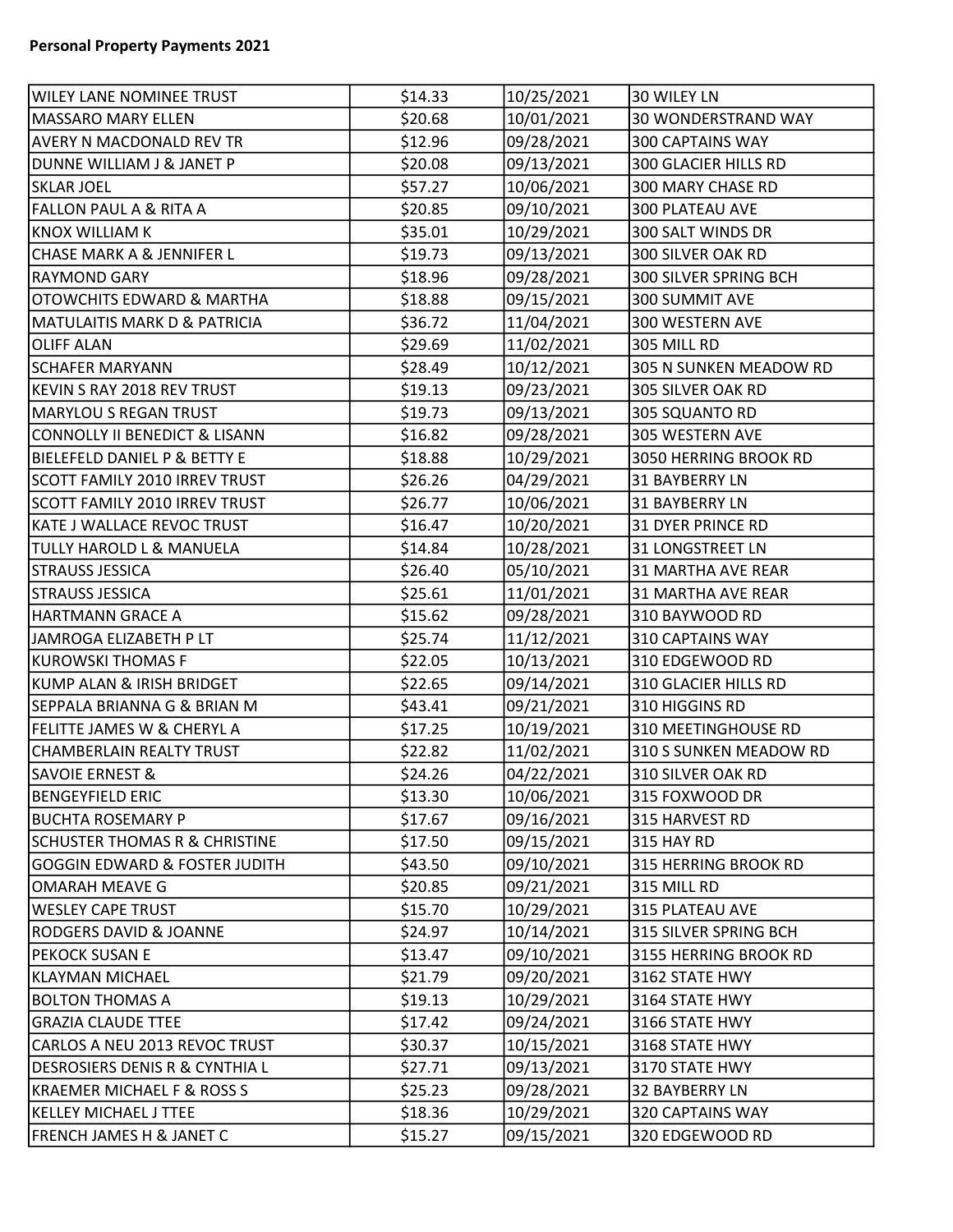| SHORTELL REVOCABLE TRUST                  | \$19.99 | 09/29/2021 | 320 FOXWOOD DR         |
|-------------------------------------------|---------|------------|------------------------|
| TOLLENAERE PATRICE & THERESA              | \$27.54 | 10/25/2021 | 320 IRELAND WAY        |
| RICHARDSON FAMILY LMT PRTNSHP             | \$25.29 | 04/27/2021 | 320 NAUSET RD REAR     |
| RICHARDSON FAMILY LMT PRTNSHP             | \$52.08 | 10/26/2021 | 320 NAUSET RD REAR     |
| 320 S SUNKEN MEADOW RD RLTY TR            | \$22.22 | 11/02/2021 | 320 S SUNKEN MEADOW RD |
| FRANCES E GRIFFIN REVOC TRUST             | \$16.37 | 04/27/2021 | 320 SILVER SPRING BCH  |
| FRANCES E GRIFFIN REVOC TRUST             | \$15.87 | 10/26/2021 | 320 SILVER SPRING BCH  |
| <b>FLOOD ROGER/ M SCRANTON TTEES</b>      | \$20.59 | 09/10/2021 | 320 WESTERN AVE        |
| <b>CLARK JOANNE E</b>                     | \$17.67 | 11/10/2021 | 325 BAYWOOD RD         |
| NASSERY ALLEN W & LUCILLE                 | \$19.05 | 09/15/2021 | 325 CAPTAINS WAY       |
| <b>GHIRON LINDA &amp; JANET PARK TTEE</b> | \$22.22 | 10/26/2021 | 325 CROSBY VILLAGE RD  |
| LAMARR WILLIAM HENRY                      | \$22.05 | 11/12/2021 | 325 EDGEWOOD RD        |
| ROMANIELLO DAWN & BOCCUZI SU              | \$31.49 | 10/13/2021 | 325 GLACIER HILLS RD   |
| <b>BOAT MEADOW MARSH LLC</b>              | \$24.88 | 09/15/2021 | 325 GOODY HALLETT DR   |
| 325 HARMES WAY REALTY TRUST               | \$26.60 | 09/14/2021 | 325 HARMES WAY         |
| <b>ROSENBLUM NEIL D &amp; ELAINE</b>      | \$34.34 | 04/05/2021 | 325 HERRING BROOK RD   |
| COTSONAS MICHAEL                          | \$29.43 | 11/01/2021 | 325 KINGSBURY BCH RD   |
| THAYER ROBERT T & KRISTINE M              | \$18.79 | 09/10/2021 | 325 MILL RD            |
| <b>CASTAGNO ANTHONY J &amp; KAREN S</b>   | \$23.34 | 09/28/2021 | 325 S SUNKEN MEADOW RD |
| JODICE SUSAN L                            | \$28.92 | 11/01/2021 | 325 SALT WORKS RD      |
| CUTE BRIAN A & CYNTHIA J                  | \$23.25 | 11/10/2021 | 325 SILVER SPRING BCH  |
| <b>SUSAN M TARRANT ET AL</b>              | \$32.26 | 05/28/2021 | 325 SQUANTO RD         |
| SUSAN M TARRANT ET AL                     | \$21.02 | 09/20/2021 | 325 SQUANTO RD         |
| FLOOD PATRICK & LISA L                    | \$16.04 | 10/01/2021 | 325 STEELE RD          |
| PARKER ERIC J & JENNIFER B                | \$21.19 | 09/17/2021 | 325 WAMISCO RD         |
| <b>SANDRA S THOMAS TRUST</b>              | \$29.69 | 11/01/2021 | 325 WEIR RD            |
| MCCAUSLIN JOHN & LAUREN                   | \$32.18 | 09/28/2021 | 3280 STATE HWY         |
| <b>ZENOBIA GARY E &amp; MARY G</b>        | \$17.93 | 09/15/2021 | 3282 STATE HWY         |
| BEUCHENE THOMAS & RENISE                  | \$22.22 | 10/18/2021 | 3284 STATE HWY         |
| STEINBAUER EDWARD P & SARA H              | \$27.11 | 09/14/2021 | 3286 STATE HWY         |
| CORRADINO JAMES P                         | \$16.73 | 10/04/2021 | 3288 STATE HWY         |
| BENNETT WILLIAM E & DEBORAH A             | \$20.94 | 10/20/2021 | 3290 STATE HWY         |
| LOGAN GEORGE H & MARGARET M               | \$25.20 | 03/01/2021 | 3292 STATE HWY         |
| AHERN/KENT LIVING TRUST                   | \$18.36 | 09/20/2021 | 3294 STATE HWY         |
| JACOBSON JAMES                            | \$21.79 | 09/15/2021 | 3296 STATE HWY         |
| MCDERMOTT DIANE H                         | \$13.73 | 11/01/2021 | <b>33 CRANBERRY LN</b> |
| <b>FALVEY RUTH</b>                        | \$41.10 | 09/27/2021 | 330 BRACKETT RD        |
| MARIE C SUSARCHICK REV TRUST              | \$20.42 | 09/10/2021 | 330 CAPTAINS WAY       |
| KURT & KIMBERLY GOTTSCHALL                | \$25.23 | 10/20/2021 | 330 GOODY HALLETT DR   |
| <b>BONINA JOHN M</b>                      | \$13.86 | 01/25/2021 | 330 HIGGINS RD         |
| <b>BONINA JOHN M</b>                      | \$14.24 | 10/29/2021 | 330 HIGGINS RD         |
| JOANNE K BRUCKMAN REV TRUST               | \$13.13 | 12/07/2021 | 330 LOCUST RD          |
| <b>BARNES MILTON R JR &amp; MADELINE</b>  | \$19.39 | 10/21/2021 | 330 OAK RIDGE RD       |
| DECARLO SARA & JORDAN RENEE               | \$25.48 | 09/13/2021 | 335 EDGEWOOD RD        |
| <b>ADLER JONATHAN L &amp; SARA O</b>      | \$23.80 | 09/10/2021 | 335 HATCH RD           |
| 335 HERRINGBROOK TRUST                    | \$26.00 | 10/20/2021 | 335 HERRING BROOK RD   |
| <b>SALOMONS FAMILY TRUST</b>              | \$36.72 | 09/13/2021 | 335 MASSASOIT TRL      |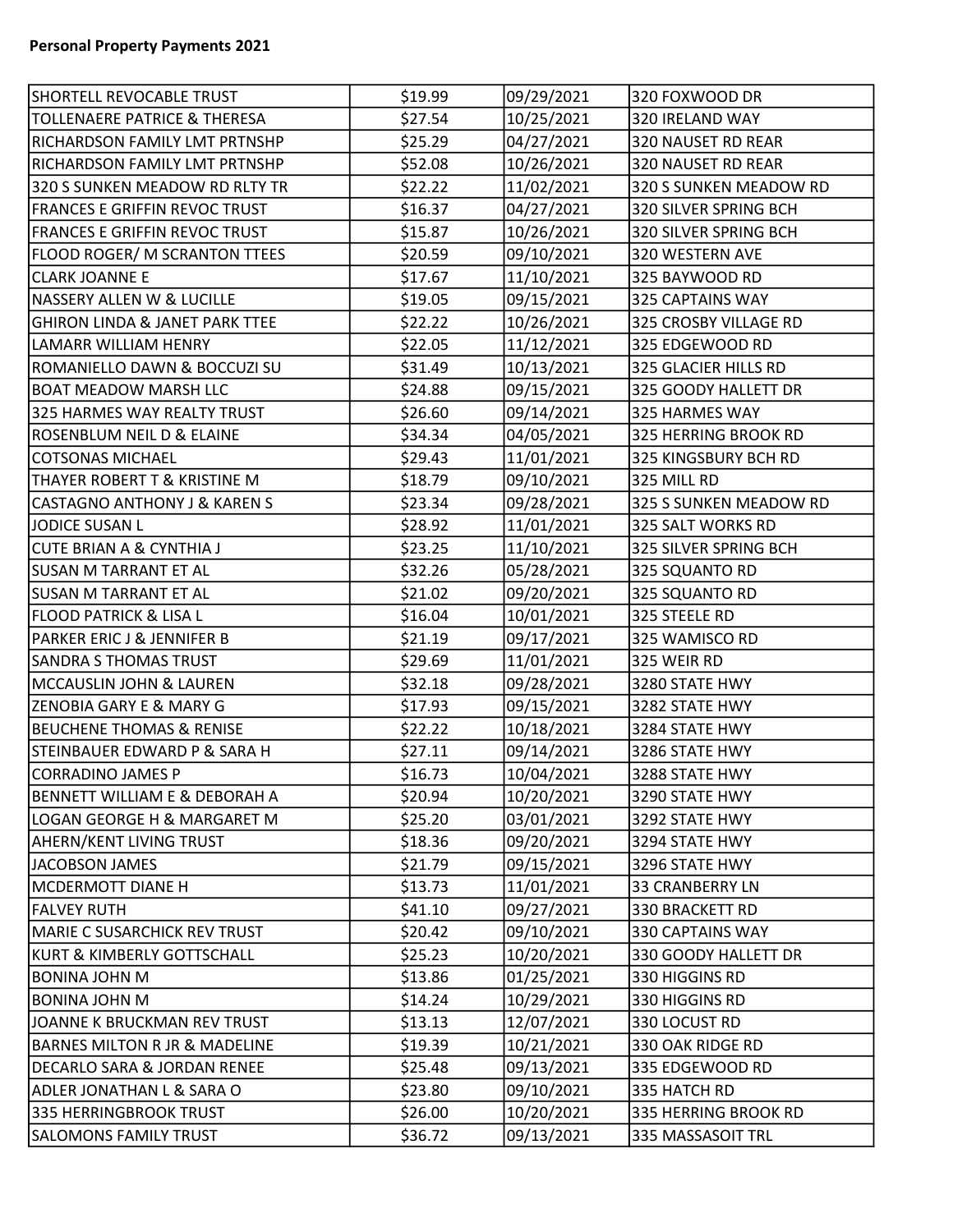| <b>ANDERSON RORY W</b>                  | \$15.53    | 10/14/2021 | 335 OAK LEAF RD         |
|-----------------------------------------|------------|------------|-------------------------|
| <b>BEACH PLUM PARTNERS LLC</b>          | \$44.05    | 05/04/2021 | 335 WESTERN AVE         |
| BEACH PLUM PARTNERS LLC                 | \$39.38    | 10/13/2021 | 335 WESTERN AVE         |
| RACHLIN YARON & LISA LORAINE            | \$13.21    | 09/28/2021 | <b>34 BAYBERRY LN</b>   |
| <b>CARNEY JW JR</b>                     | \$30.91    | 03/31/2021 | <b>34 CRANBERRY LN</b>  |
| CARNEY JW JR                            | \$29.94    | 09/13/2021 | <b>34 CRANBERRY LN</b>  |
| <b>POWELL FRANCES</b>                   | \$19.13    | 11/16/2021 | 34   DE HO LN           |
| <b>STECCATO JOSEPH &amp; PATRICIA</b>   | \$32.52    | 09/24/2021 | 340 BAYWOOD RD          |
| KLAUBERT RUSSELL H & DARLENE A          | \$28.83    | 10/21/2021 | 340 CAPTAINS WAY        |
| KATHERINE HUMPHREYS REVOC TR            | \$16.99    | 10/14/2021 | 340 GREAT POND RD       |
| ELLEN M MANCINI TRUSTEE                 | \$13.47    | 10/18/2021 | 340 SALT WORKS RD       |
| CAFARO RAFFAELE LIFE TENANT             | \$20.08    | 09/24/2021 | 340 SQUANTO RD          |
| <b>BRADLEY EILEEN F REV TRUST</b>       | \$18.70    | 10/25/2021 | 340 STEELE RD           |
| <b>HISCAVICH MICHELLE</b>               | \$21.02    | 09/29/2021 | 345 ASPINET RD          |
| LYNN YARRSLEY FAMILY IRREV TR           | \$28.49    | 10/28/2021 | 345 CAMPGROUND RD       |
| SIMEK RICHARD/MARY ANN TTEES            | \$17.07    | 11/02/2021 | 345 GLACIER HILLS RD    |
| <b>CAPE ASSOCIATES INC</b>              | \$42.96    | 04/23/2021 | 345 MASSASOIT RD        |
| <b>CAPE ASSOCIATES INC</b>              | \$34.28    | 09/28/2021 | 345 MASSASOIT RD        |
| <b>RYERSON NOMINEE TRUST</b>            | \$13.56    | 10/13/2021 | 345 NAUSET LT BCH REAR  |
| CAVAGNUOLO SALVATORE                    | \$17.59    | 09/28/2021 | 345 QUASON DR           |
| <b>ANTHONY S MELLACE LIVING TRUST</b>   | \$16.22    | 10/29/2021 | 345 STEELE RD           |
| ELLIOTT DAVID J & JOANNE K              | \$44.19    | 09/15/2021 | 35 ASA'S RD             |
| OMEARA WILLIAM F TRUSTEE                | \$19.13    | 10/25/2021 | 35 AUNT HELENS WAY      |
| <b>WILL-MAR LLC</b>                     | \$25.31    | 10/07/2021 | 35 BARROW HOUSE RD      |
| <b>GREENLEES TAEKO A</b>                | \$26.25    | 10/15/2021 | 35 BAY VIEW DR          |
| <b>RUSSO MARK J TRUSTEE</b>             | \$24.28    | 09/15/2021 | 35 BAYBERRY LN          |
| <b>BREWER MONTIE &amp; JAMIE</b>        | \$28.05    | 03/25/2021 | 35 BEEHIVE RD           |
| <b>BREWER MONTIE &amp; JAMIE</b>        | ( \$28.05) | 03/26/2021 | 35 BEEHIVE RD           |
| <b>BREWER MONTIE &amp; JAMIE</b>        | \$28.87    | 09/10/2021 | 35 BEEHIVE RD           |
| <b>SENEY ALLEN F &amp; LINDA L</b>      | \$17.42    | 10/15/2021 | 35 BISHOP RD            |
| <b>DUGAS DENIS &amp; LINDA TTEES</b>    | \$21.36    | 11/09/2021 | <b>35 BOUNDARY LN</b>   |
| CRISCIONE FAMILY NOMINEE TRUST          | \$46.42    | 09/29/2021 | 35 BOWLINE LN           |
| JAROS KEITH F & MICHELLE                | \$25.23    | 09/28/2021 | 35 BRALLA AVE           |
| KELLEHER JAMES E JR & LUCILLE           | \$20.33    | 09/10/2021 | 35 BRIGGS FIELD RD      |
| KIDD LAWRENCE G & SALLY                 | \$26.42    | 05/04/2021 | 35 CARLTON WAY          |
| <b>MENSI SUSAN &amp; DENNIS</b>         | \$25.57    | 09/28/2021 | 35 CARLTON WAY          |
| <b>ANNE MARIE HANNON LIFETIME TR</b>    | \$16.30    | 09/28/2021 | <b>35 CHIPMUNK LN</b>   |
| <b>GETTY MATTHEW C &amp; ANGELA H B</b> | \$13.04    | 09/20/2021 | <b>35 CHOKEBERRY DR</b> |
| <b>STADNICKI ANNE &amp; ALFRED A</b>    | \$24.97    | 09/09/2021 | 35 COLE RD              |
| MALONEY MICHAEL J & JANE B              | \$32.18    | 10/21/2021 | <b>35 CRANBERRY CIR</b> |
| HARNETT ROBERT C TRUSTEE                | \$16.82    | 10/25/2021 | 35 DEACON PAINE RD      |
| LAMAR PATRICIA ANN LIFE TENANT          | \$29.26    | 10/01/2021 | 35 DEBORAH DOANE WAY    |
| BARNES MATTHEW GEORGE &                 | \$26.86    | 09/09/2021 | 35 DEXTER ST            |
| KILMER DAVID B                          | \$22.37    | 11/22/2021 | 35 DIANE DR             |
| PLS GRAPHICS INC 401K PLAN              | \$43.50    | 09/16/2021 | 35 DUCK MARSH LN        |
| OCONNOR NORA N                          | \$16.30    | 10/28/2021 | 35 EPANOW RD            |
| MORA WAYNE P & KATHLEEN S               | \$17.42    | 10/20/2021 | 35 FAIRVIEW AVE         |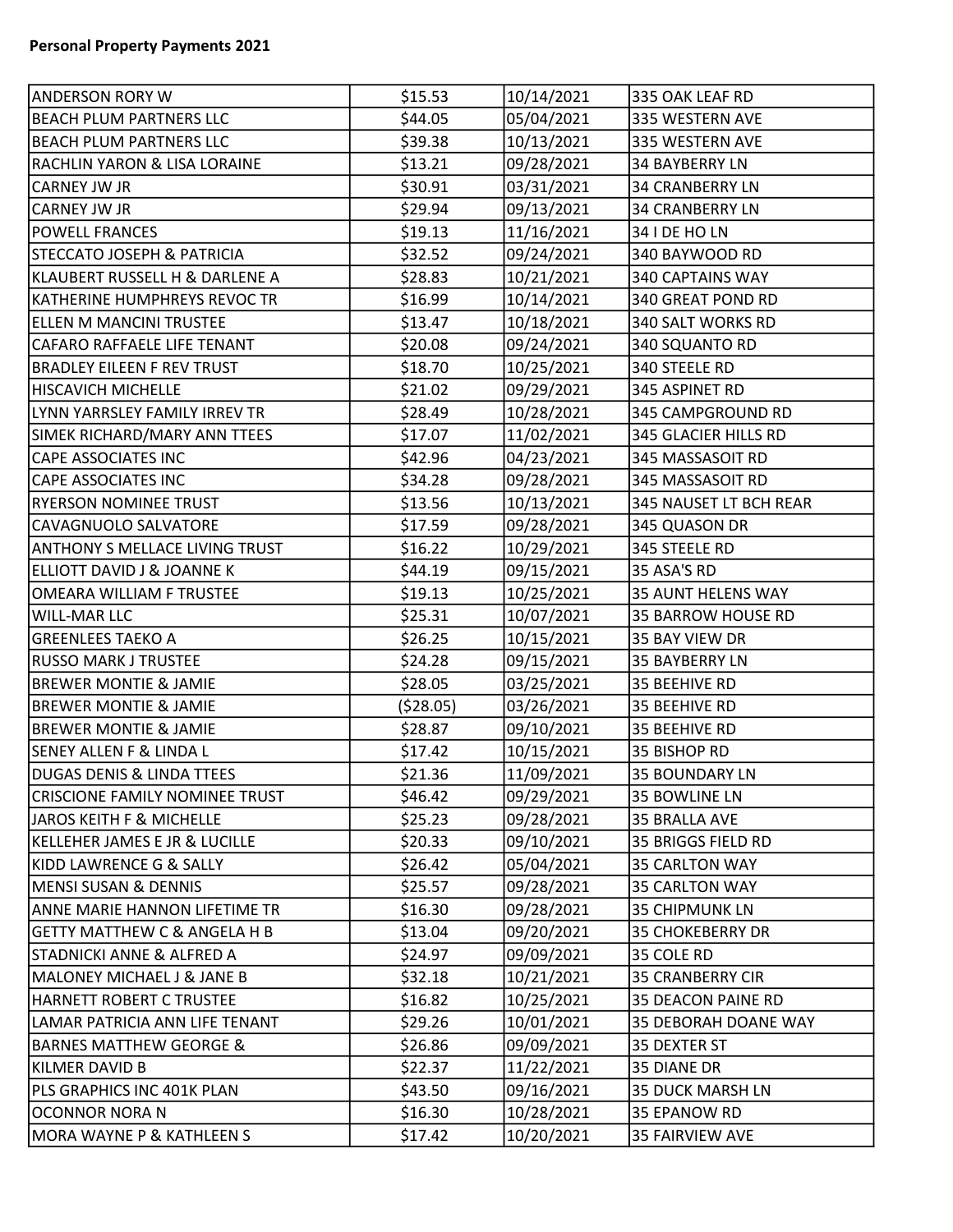| <b>PASQUALONI DANTE</b>                 | \$15.87   | 09/20/2021 | <b>35 FORREST AVE</b>        |
|-----------------------------------------|-----------|------------|------------------------------|
| <b>BURKE ANN &amp; JAMES</b>            | \$17.93   | 10/06/2021 | 35 FOX LN                    |
| <b>GERAGOTELIS PAUL &amp; KELLY</b>     | \$17.33   | 10/18/2021 | 35 FOX RUN RD                |
| <b>BALDWIN GAYLE M TRUSTEE</b>          | \$21.28   | 11/02/2021 | 35 GILL RD                   |
| MCCORMACK MICHAEL J                     | \$19.48   | 09/29/2021 | <b>35 GINGERPLUM LN</b>      |
| <b>GOVERNOR BRADFORD REALTY TRST</b>    | \$18.79   | 09/10/2021 | 35 GOV BRADFORD RD           |
| <b>REGAN JOSEPH L &amp; MARY D</b>      | \$15.87   | 09/21/2021 | <b>35 GOVERNOR PRENCE RD</b> |
| SEIPEL JOSEPH M                         | \$26.77   | 10/28/2021 | 35 HATCH RD                  |
| <b>GREER SUSAM M</b>                    | \$13.30   | 10/08/2021 | 35 HERRING BROOK RD          |
| <b>BARBARA A SCHMIDT IRR TR</b>         | \$40.07   | 09/10/2021 | 35 I DE HO LN                |
| KAISERMAN HOWARD & ROBYN L              | \$19.82   | 09/28/2021 | 35 JENNIE CLARK RD           |
| RABBETT DANIEL A & DONNA L              | \$25.65   | 11/01/2021 | 35 KEAR DR                   |
| <b>BOUDREAU ROBERT P</b>                | \$18.53   | 10/01/2021 | 35 KINGSWOOD DR              |
| DEMARZO WILLIAM J & MARIANNE            | \$18.70   | 11/01/2021 | 35 LEEWARD WAY               |
| CHARLENA HUNT REVOCABLE TRUST           | \$28.23   | 10/18/2021 | 35 LELAND RD                 |
| <b>GENTNER JEFFREY R &amp; NORMA L</b>  | \$39.55   | 09/13/2021 | 35 LIGHTHOUSE LN             |
| SCHOLL MARGARET M                       | \$29.33   | 04/01/2021 | <b>35 LIMERICK WAY</b>       |
| <b>SCHOLL MARGARET M</b>                | \$30.20   | 09/20/2021 | <b>35 LIMERICK WAY</b>       |
| KAREN M WHITNEY & DONNA WILEY           | \$19.91   | 10/21/2021 | 35 LUPIN WAY                 |
| <b>WINTER II TRUST</b>                  | \$15.27   | 09/15/2021 | 35 MARTHA AVE                |
| ZAREMSKAS REVOCABLE TRUST               | \$16.04   | 09/13/2021 | 35 MILLENNIUM LN             |
| OREN M SELLSTROM REV TRUST              | \$13.56   | 10/01/2021 | <b>35 NICKERSON RD</b>       |
| <b>ROSENFELD LAURENCE A &amp; LYNNE</b> | \$27.37   | 10/12/2021 | 35 OLD FARM LN               |
| <b>GAVIN THOMAS P &amp; AUDREY D</b>    | \$29.94   | 10/06/2021 | 35 PATRICIAN LN              |
| JAMES F TALBOT REVOC TRUST              | \$22.22   | 10/26/2021 | 35 ROSCOE AVE                |
| CARTER JANIS E & BETH A                 | \$14.67   | 10/28/2021 | 35 RUSSELL AVE               |
| JAMES EDWARD ALWARD TRUST               | \$13.64   | 10/25/2021 | 35 SALT HAY WAY              |
| KELLIGREW SEA FOREVER FMLY LLC          | \$31.66   | 10/06/2021 | 35 SALT WORKS RD             |
| <b>CUSHING JOSEPH F &amp; SUZANNE J</b> | \$23.60   | 11/01/2021 | 35 SEASHELL LN               |
| <b>BERKENBLIT HOWARD E</b>              | \$26.17   | 09/20/2021 | 35 SERB ST                   |
| <b>SULLIVAN MARY M</b>                  | \$21.21   | 03/11/2021 | 35 SHARON CIR                |
| <b>SULLIVAN MARY M</b>                  | \$22.52   | 04/05/2021 | 35 SHARON CIR                |
| <b>SULLIVAN MARY M</b>                  | (\$22.52) | 04/26/2021 | <b>35 SHARON CIR</b>         |
| <b>SULLIVAN MARY M</b>                  | \$21.79   | 09/16/2021 | <b>35 SHARON CIR</b>         |
| <b>ZUBER PETER J &amp; NANCY P</b>      | \$9.35    | 04/20/2021 | 35 SPLIT RAIL RD             |
| <b>ZUBER PETER J &amp; NANCY P</b>      | \$18.79   | 10/19/2021 | 35 SPLIT RAIL RD             |
| <b>SCHUBERT FAMILY TRUST</b>            | \$18.96   | 10/26/2021 | 35 SPRING TIDE LN            |
| PERKINS REVOCABLE LIVING TRUST          | \$22.39   | 10/08/2021 | <b>35 SQUIRREL RUN</b>       |
| <b>FANTINI JR ROBERT</b>                | \$18.62   | 10/29/2021 | <b>35 STARLIGHT LN</b>       |
| <b>CARSON CHARLES P &amp; PATRICE L</b> | \$18.96   | 11/01/2021 | 35 SUNDOWN LN                |
| <b>MCGREGOR DIARMAID L &amp;</b>        | \$15.96   | 09/14/2021 | 35 SUNSET LN                 |
| <b>WOTHERSPOON ROBT &amp; DIANNE</b>    | \$29.75   | 04/12/2021 | 35 SWIFT RD                  |
| <b>WOTHERSPOON ROBT &amp; DIANNE</b>    | \$33.68   | 11/01/2021 | 35 SWIFT RD                  |
| <b>VADNAIS FAMILY IRREVOC TRUST</b>     | \$21.96   | 11/01/2021 | 35 TEAL WAY                  |
| <b>OVERTON CAROLYN TRUST</b>            | \$18.36   | 09/28/2021 | 35 THUMPERTOWN RD            |
| VIVIEN E GOLDMAN TRUST - 2014           | \$22.91   | 09/28/2021 | <b>35 TURTLE POND RD</b>     |
| THALER WARREN S & ERICA R               | \$58.20   | 04/05/2021 | 35 WEST RD                   |
|                                         |           |            |                              |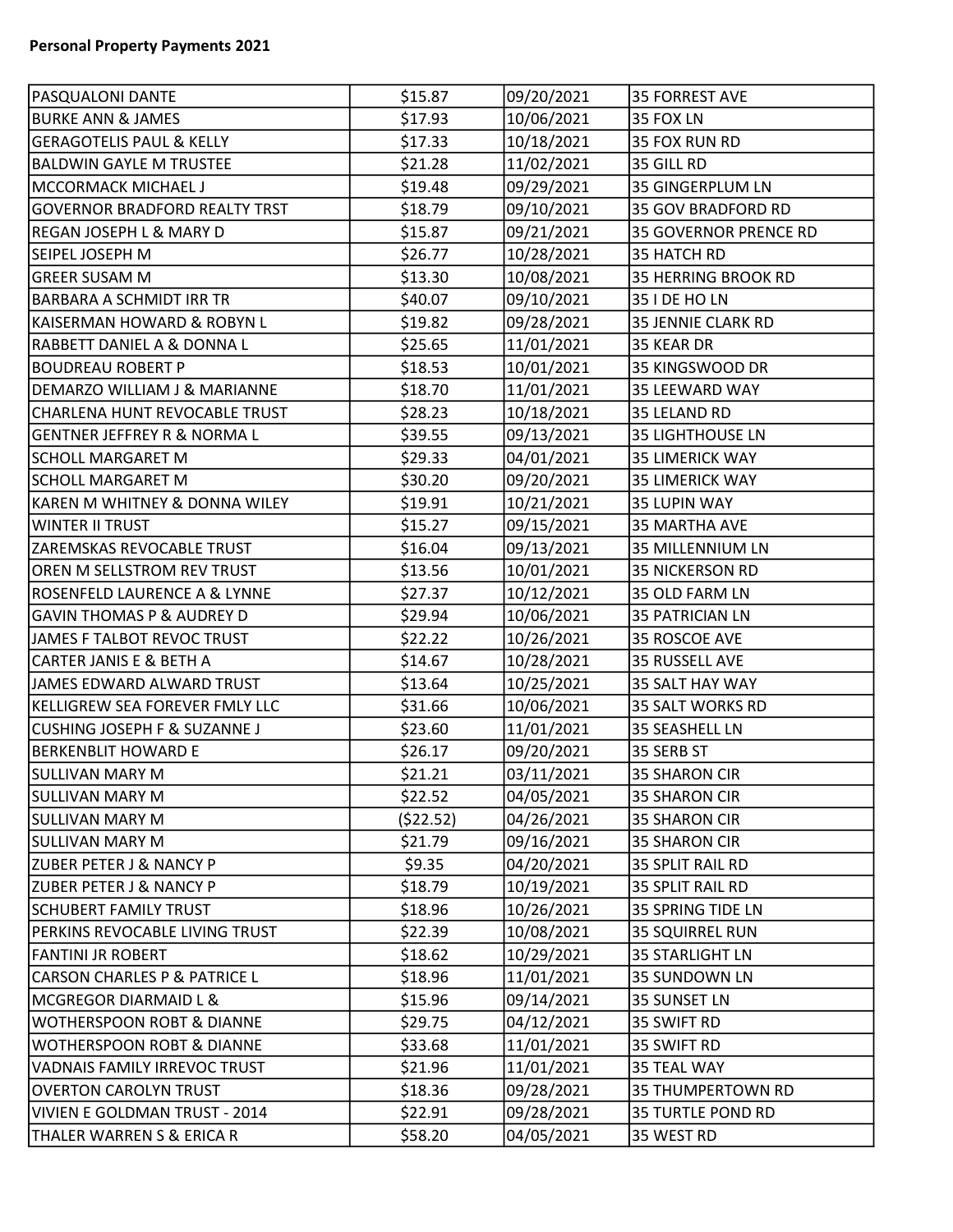| THALER WARREN S & ERICA R                 | \$59.29  | 09/28/2021 | 35 WEST RD              |  |
|-------------------------------------------|----------|------------|-------------------------|--|
| FERULLO MARGUERITE & WILLIAM G            | \$19.56  | 04/02/2021 | 35 WEXFORD LN           |  |
| FERULLO MARGUERITE & WILLIAM G            | \$19.22  | 10/26/2021 | 35 WEXFORD LN           |  |
| MARTIN GEMMA W                            | \$24.37  | 09/10/2021 | 35 WHITNEY RD           |  |
| <b>PEREZ FRANKY</b>                       | \$24.87  | 05/25/2021 | 35 WILSON AVE           |  |
| <b>PEREZ FRANKY</b>                       | \$14.07  | 10/18/2021 | 35 WILSON AVE           |  |
| PACE RYAN D & AMY L                       | \$22.57  | 09/16/2021 | 35 WOODLAND WAY         |  |
| <b>SCAPPATICCI ALBERT LT</b>              | \$26.60  | 10/19/2021 | 35 YORK RD              |  |
| <b>CESTARO CAROL L &amp; STEPHEN C</b>    | \$33.94  | 06/08/2021 | 350 CANDLEWOOD DR       |  |
| KILDUFF KENNETH J & JENNIFER A            | \$22.82  | 09/13/2021 | 350 GLACIER HILLS RD    |  |
| <b>GRISWOLD DANIEL G &amp; KRISTINE M</b> | \$20.51  | 09/15/2021 | 350 MEETINGHOUSE RD     |  |
| <b>SOUCY BRIAN R</b>                      | \$16.65  | 09/15/2021 | 350 SCHOOLHOUSE RD      |  |
| PAMELA J COREY REV TRUST                  | \$16.04  | 09/13/2021 | 350 SHURTLEFF RD        |  |
| <b>CHLAPOWSKI FRANCIS S</b>               | \$24.71  | 10/26/2021 | 355 CANDLEWOOD DR       |  |
| <b>WINCH ROBERT LIFE TENANT</b>           | \$37.32  | 11/01/2021 | 355 CROSBY VILLAGE RD   |  |
| <b>BALSAMO III ROCCO &amp; SUSAN E</b>    | \$22.39  | 10/06/2021 | 355 MASSASOIT TRL       |  |
| <b>PRATT STEVEN &amp; LISA</b>            | \$25.74  | 09/20/2021 | 355 PLATEAU AVE         |  |
| <b>VOYSEY DAVID R TTEE</b>                | \$19.22  | 10/15/2021 | 355 SQUANTO RD          |  |
| 355 TURNIP FIELD ROAD LLC                 | \$17.07  | 03/22/2021 | 355 TURNIP RD           |  |
| 355 TURNIP FIELD ROAD LLC                 | \$16.82  | 09/09/2021 | 355 TURNIP RD           |  |
| STILGOE GEORGE & SUZANNE TTEES            | \$15.87  | 09/20/2021 | 355 WAMISCO RD          |  |
| <b>CEDAR BANKS LINKS</b>                  | \$45.90  | 04/15/2021 | 3580 STATE HWY          |  |
| <b>ARNOLDS RESTAURANT</b>                 | \$165.29 | 04/27/2021 | 3580 STATE HWY          |  |
| <b>ARNOLDS RESTAURANT</b>                 | \$155.69 | 09/15/2021 | 3580 STATE HWY          |  |
| <b>CEDAR BANKS LINKS</b>                  | \$42.90  | 09/28/2021 | 3580 STATE HWY          |  |
| <b>PARRETT REALTY TRUST</b>               | \$17.85  | 10/28/2021 | 36 BAYBERRY LN          |  |
| JONATHAN MACK & KATI CINI                 | \$32.95  | 09/28/2021 | 36 I DE HO LN           |  |
| <b>KAPELL LOUIS J &amp; CAROLE</b>        | \$25.40  | 09/15/2021 | <b>36 LONGSTREET LN</b> |  |
| MARIA MICHAEL A III & JENNIFER            | \$26.60  | 09/09/2021 | 360 CAPTAINS WAY        |  |
| <b>PATCH EILEEN B</b>                     | \$14.24  | 10/20/2021 | 360 HIGGINS RD          |  |
| <b>GARFINKLE ANDREW S &amp; CAROL B</b>   | \$33.63  | 09/14/2021 | 360 PLATEAU AVE         |  |
| VIRGINIA J CHENOWETH LVG TR &             | \$38.61  | 09/28/2021 | 360 STATE HWY           |  |
| <b>ZEMANTIC STEPHEN J &amp; THOMAS A</b>  | \$14.50  | 11/01/2021 | 360 WAMISCO RD          |  |
| <b>ARAGONA MICHAEL</b>                    | \$25.73  | 05/03/2021 | 360 WINDJAMMER LN       |  |
| <b>ARAGONA MICHAEL</b>                    | \$24.88  | 11/01/2021 | 360 WINDJAMMER LN       |  |
| GOOD EATS ON 6                            | \$63.53  | 04/05/2021 | 3620 STATE HWY          |  |
| <b>TOWN CRIER MOTEL</b>                   | \$55.12  | 05/28/2021 | 3620 STATE HWY          |  |
| <b>TOWN CRIER MOTEL</b>                   | \$42.22  | 09/10/2021 | 3620 STATE HWY          |  |
| GOOD EATS ON 6                            | \$46.28  | 11/24/2021 | 3620 STATE HWY          |  |
| DEMARZI DONALD J ET AL                    | \$20.16  | 09/28/2021 | 365 BAYWOOD RD          |  |
| <b>MITCHELL KEN &amp; TARA</b>            | \$37.82  | 03/29/2021 | 365 SHURTLEFF RD        |  |
| MITCHELL KEN & TARA                       | \$38.48  | 10/04/2021 | 365 SHURTLEFF RD        |  |
| STIX WAYNE P & LAURA C                    | \$27.46  | 09/23/2021 | 365 SO EASTHAM ST       |  |
| A CUT ABOVE CONSTRUCTION                  | \$17.85  | 09/15/2021 | 365 STATE HWY           |  |
| <b>WINICKI RAYMOND &amp; KAREN</b>        | \$13.30  | 10/04/2021 | 365 STEELE RD           |  |
| VOGEL JOSEPH A & MARY T                   | \$20.20  | 01/12/2021 | 37 #4 OLD COUNTY RD     |  |
| VOGEL JOSEPH A & MARY T                   | \$20.59  | 09/28/2021 | 37 #4 OLD COUNTY RD     |  |
|                                           |          |            |                         |  |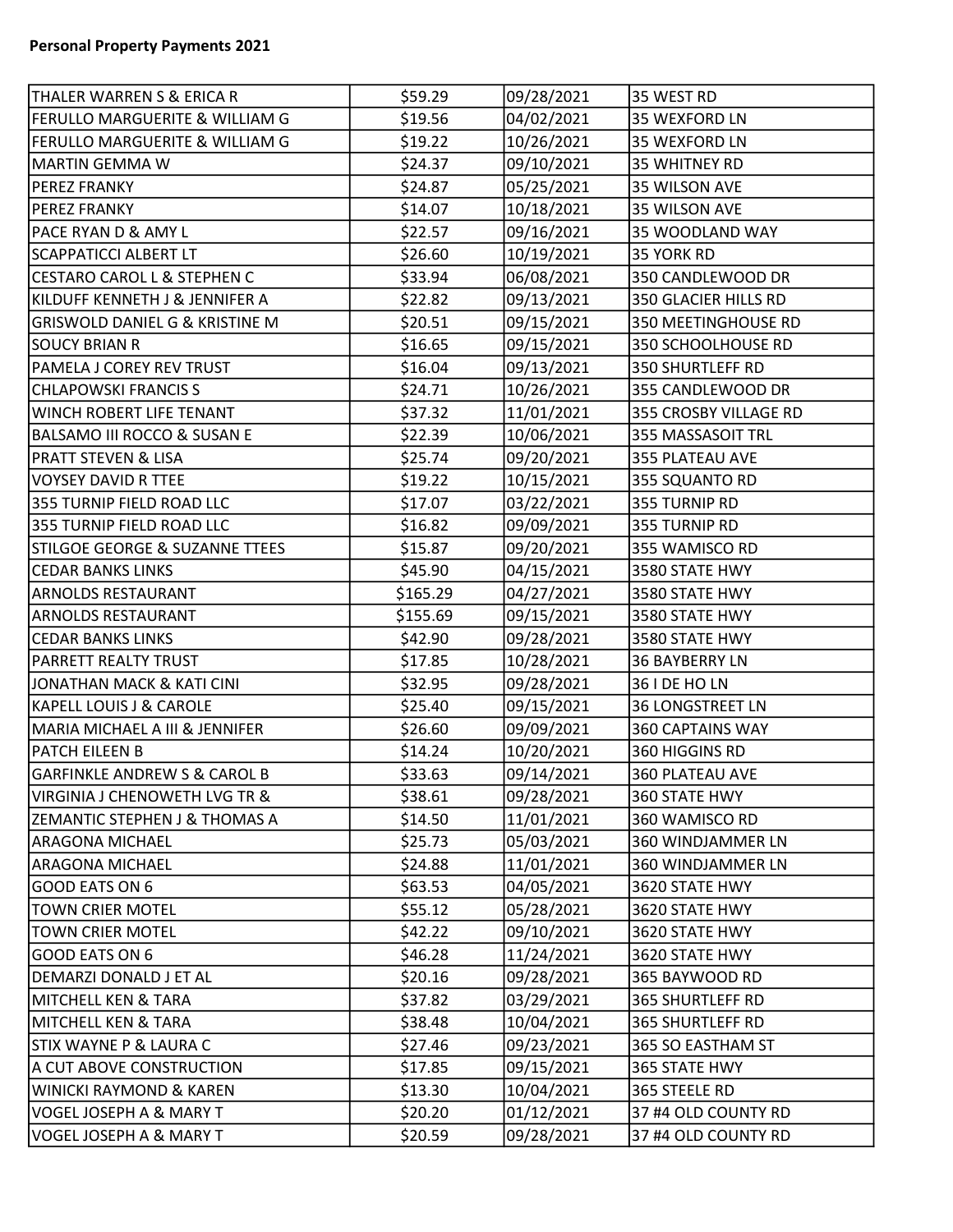| <b>HARRISON KEITH W</b>                   | \$19.73  | 11/01/2021 | <b>37 CRANBERRY LN</b> |
|-------------------------------------------|----------|------------|------------------------|
| <b>HOLLIS KELLY M</b>                     | \$26.86  | 10/04/2021 | 370 ASPINET RD         |
| L & S CZUBA LLC                           | \$16.82  | 09/20/2021 | 370 CAPTAINS WAY       |
| <b>SEBESTYEN NIKOLAUS A &amp; JANE E</b>  | \$27.08  | 04/14/2021 | 370 HERRING BROOK RD   |
| <b>SEBESTYEN JANE E</b>                   | \$27.84  | 09/28/2021 | 370 HERRING BROOK RD   |
| PHILBRICK FAMILY NOMINEE TRUST            | \$15.96  | 10/26/2021 | 370 MILL RD            |
| OSTROSKI ROBERT & MOLLIE E                | \$38.78  | 11/01/2021 | 370 STATE HWY          |
| GOMPPER EDZART, NAOMI, MATTHEW            | \$15.44  | 10/12/2021 | 370 SUMMIT AVE         |
| <b>ATLANTIC OAKS-SHADY KNOLL CA</b>       | \$71.10  | 04/01/2021 | 3700 STATE HWY         |
| <b>ATLANTIC OAKS-SHADY KNOLL CA</b>       | \$66.71  | 09/13/2021 | 3700 STATE HWY         |
| MCGILLFAMILY TRUST                        | \$31.83  | 09/20/2021 | 375 GLACIER HILLS RD   |
| VAN SADERS EDWARD P                       | \$31.49  | 09/20/2021 | 375 HERRING BROOK RD   |
| <b>WELLEN JANET S</b>                     | \$21.36  | 09/13/2021 | 375 MCKOY RD           |
| ELLEFSEN RICHARD D                        | \$17.25  | 10/12/2021 | 375 MEETINGHOUSE RD    |
| GOMEZ JOHN D                              | \$15.70  | 10/04/2021 | 375 N SUNKEN MEADOW RD |
| <b>SUNKEN TREASURE LLC</b>                | \$25.63  | 04/13/2021 | 375 S SUNKEN MEADOW RD |
| <b>SUNKEN TREASURE LLC</b>                | \$49.38  | 04/13/2021 | 375 S SUNKEN MEADOW RD |
| BETIT JOHN D & DIANNA L                   | \$23.88  | 04/20/2021 | 375 SQUANTO RD         |
| <b>BETIT JOHN D &amp; DIANNA L</b>        | \$22.82  | 10/04/2021 | 375 SQUANTO RD         |
| <b>GRACEFFA RUSSELL &amp; KELLY M</b>     | \$13.81  | 10/06/2021 | 375 SUMMIT AVE         |
| <b>GIBSON FAMILY TRUST</b>                | \$27.46  | 09/10/2021 | 375 WINDJAMMER LN      |
| <b>BARTLETT PETER S &amp; COLLEEN S</b>   | \$27.28  | 11/02/2021 | <b>38 TOMAHAWK TRL</b> |
| <b>CECIL THOMAS E &amp; PATRICIA B</b>    | \$27.54  | 09/15/2021 | 380 BAYWOOD RD         |
| <b>NARSIS NANCY</b>                       | \$21.11  | 10/28/2021 | 380 CANDLEWOOD DR      |
| <b>SEAMAN CHRISTINE M TTEE</b>            | \$24.97  | 10/26/2021 | 380 GREAT POND RD      |
| KEELEY PAUL P & LAURA C                   | \$30.89  | 09/10/2021 | 380 HAY RD             |
| <b>PRICE MARK H</b>                       | \$13.99  | 10/06/2021 | 380 OAK LEAF RD        |
| MANCINI JR ALFREDO A & LISA L             | \$22.82  | 09/15/2021 | 380 PLATEAU AVE        |
| KAREN M CONTE REVOCABLE TRUST             | \$15.79  | 09/20/2021 | 380 S SUNKEN MEADOW RD |
| SPIELMAN STEVEN & SUSAN C                 | \$21.36  | 10/06/2021 | 380 WAMISCO RD         |
| FOUR POINTS HOTEL                         | \$439.54 | 04/27/2021 | 3800 STATE HWY         |
| <b>GRAYHAWK LEASING LLC</b>               | \$104.49 | 05/10/2021 | 3800 STATE HWY         |
| <b>FOUR POINTS HOTEL</b>                  | \$376.66 | 10/13/2021 | 3800 STATE HWY         |
| <b>GRAYHAWK LEASING LLC</b>               | \$109.40 | 11/10/2021 | 3800 STATE HWY         |
| <b>STATHOPOULOS DIMITRIOS &amp; NANCY</b> | \$19.82  | 09/28/2021 | 385 GLACIER HILLS RD   |
| <b>GERHARD THOMAS C &amp; MARLENE K</b>   | \$50.00  | 11/22/2021 | 385 MARY CHASE RD REAR |
| YANG WANG & WENZHAN                       | \$13.38  | 09/09/2021 | 385 OAK LEAF RD        |
| JELALIAN ARA & ALINE                      | \$36.12  | 11/09/2021 | 385 SALT WORKS RD      |
| BEVERLY A PACHECO REVOC TRUST             | \$22.99  | 10/04/2021 | 39 #3 OLD COUNTY RD    |
| <b>TISO ROBERT L</b>                      | \$54.26  | 04/08/2021 | <b>39 CRANBERRY LN</b> |
| <b>TISO ROBERT L</b>                      | \$55.30  | 09/28/2021 | 39 CRANBERRY LN        |
| <b>ESTATE OF CLAIRE KEAR</b>              | \$16.90  | 12/02/2021 | 390 BRACKETT RD        |
| <b>BRITTON BARBARA R</b>                  | \$33.98  | 11/02/2021 | 390 GOODY HALLETT DR   |
| <b>BASSO PAUL R</b>                       | \$56.79  | 06/08/2021 | 390 MCKOY RD           |
| <b>NANCY ROBERTS</b>                      | \$16.47  | 11/01/2021 | 390 OAK RIDGE RD       |
| <b>DEGRANDIS BARBARA TTEE</b>             | \$25.65  | 10/21/2021 | 390 OLD ORCHARD RD     |
| <b>GARITY KEVIN R &amp; MARGARET M</b>    | \$15.53  | 09/21/2021 | 390 SUMMIT AVE         |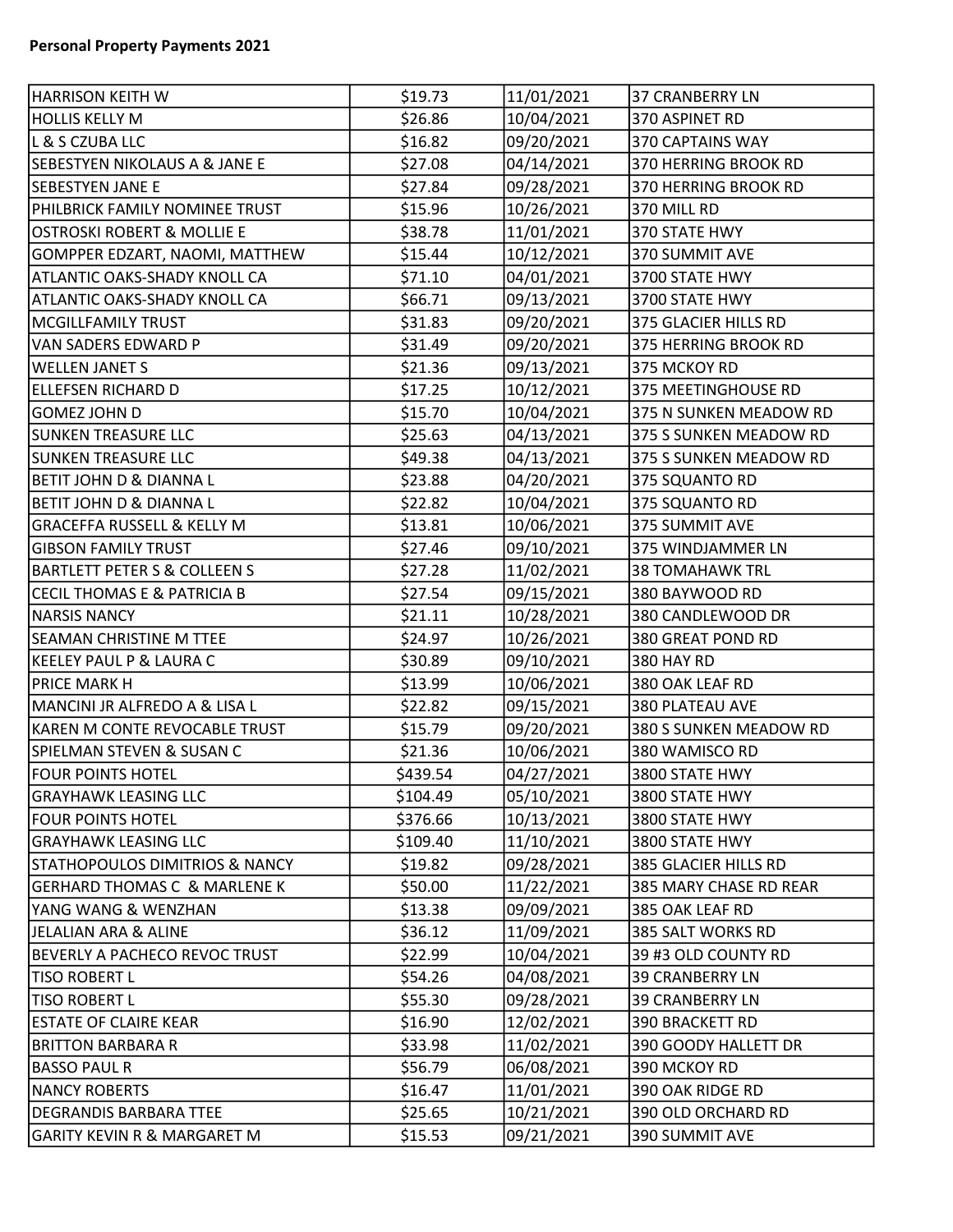| OCEAN PARK INN                           | \$60.64 | 04/27/2021 | 3900 STATE HWY             |
|------------------------------------------|---------|------------|----------------------------|
| <b>OCEAN PARK INN</b>                    | \$49.17 | 10/12/2021 | 3900 STATE HWY             |
| REITSHAMER STEFAN P & ELISE M            | \$28.81 | 05/28/2021 | 395 HATCH RD               |
| ELLEN L. WILSON, TTEE                    | \$24.62 | 09/28/2021 | 395 IRELAND WAY            |
| <b>DALY MICHAEL</b>                      | \$45.47 | 10/18/2021 | 4 ACORN RD                 |
| DOWDLE JOHN R & JUDITH C                 | \$35.69 | 10/26/2021 | 4 ARROWOOD DR              |
| <b>SCHUSTER JOHN T &amp; JEANETTE</b>    | \$15.70 | 10/01/2021 | <b>4 BEACH PLUM LN</b>     |
| <b>RUDBERG KATHY</b>                     | \$30.39 | 01/27/2021 | <b>4 DORY LN</b>           |
| <b>RUDBERG KATHY</b>                     | \$30.63 | 09/28/2021 | 4 DORY LN                  |
| <b>RENNERT RICHARD L &amp; CAROL S</b>   | \$36.72 | 11/02/2021 | 4 FISHER RD                |
| VUJOVICH RICHARD JR & CYNTHIA            | \$17.16 | 09/15/2021 | 4 HATCH CT                 |
| MERCIER ROBERT F & DEBORAH A             | \$15.53 | 10/25/2021 | <b>4 LAMPREY LN</b>        |
| NICKERSON ALMOND L III                   | \$33.14 | 04/20/2021 | 4 LINWOOD TRACE            |
| NICKERSON ALMOND L III                   | \$33.68 | 10/21/2021 | 4 LINWOOD TRACE            |
| <b>BAKHRU REALTY TRUST</b>               | \$49.94 | 09/28/2021 | 4 MEMORY LN                |
| MCDONALD DAVID                           | \$24.97 | 09/29/2021 | 4 NAUSET OAKS LN           |
| 4 PEACH ORCHARD LLC                      | \$27.54 | 09/20/2021 | <b>4 PEACH ORCHARD LN</b>  |
| WURGAFT LEWIS & COLSELL CAROLE           | \$22.14 | 10/15/2021 | 4 QUASON CT                |
| <b>BUSHWOOD-BY-THE-SEA RLTY TRUST</b>    | \$30.93 | 09/27/2021 | <b>4 RABBIT RUN</b>        |
| DONIN ROBERT B & MARY S                  | \$30.89 | 10/19/2021 | 4 RAYMOND WAY              |
| <b>DPO LLC</b>                           | \$26.86 | 09/10/2021 | 4 ROYS LN                  |
| THE PIERCE LIVING TRUST                  | \$18.19 | 09/20/2021 | <b>4 SANDY HILL LN</b>     |
| CHRISTOPHER DEBORAH A                    | \$25.31 | 09/13/2021 | 4 SANDY MEADOW WAY         |
| HOCK PETER J JR & CAREY D                | \$31.94 | 04/21/2021 | <b>4 SHORTYS WAY</b>       |
| SETTER FAMILY TRUST                      | \$19.31 | 11/02/2021 | 4 WHIDAH LN                |
| DANIEL & GUOWEI WRIGHT REV LT            | \$29.86 | 09/16/2021 | <b>40 ARMOUR DR</b>        |
| <b>AHEARN ELISE M</b>                    | \$13.64 | 09/15/2021 | 40 BAIN RD                 |
| <b>CECIL CHRISTOPHER B</b>               | \$36.04 | 10/25/2021 | 40 BANGS RD                |
| MAGLATHLIN PETER B & LAURIE A            | \$18.62 | 10/18/2021 | 40 BAY RD                  |
| LYNNE BASSETT PERRY REV TRUST            | \$28.14 | 05/04/2021 | 40 BAY SHORE LN            |
| LYNNE BASSETT PERRY REV TRUST            | \$28.96 | 09/15/2021 | <b>40 BAY SHORE LN</b>     |
| RORK MARIANNE & HOBERT TTEES             | \$19.22 | 11/02/2021 | 40 BAY VIEW DR             |
| PAUL A LISK TRUST                        | \$19.13 | 09/10/2021 | 40 BEARSES LN              |
| SABIA BRIAN R & LISA M                   | \$15.53 | 10/15/2021 | <b>40 BILLINGSGATE AVE</b> |
| BEACH FUN HOME TRUST                     | \$13.90 | 11/01/2021 | <b>40 BLUE HERON WAY</b>   |
| CASEY PETER S & LINDA J                  | \$13.73 | 09/16/2021 | 40 BOW RD                  |
| <b>BECKEMAN WILLIAM J &amp; SHEILA S</b> | \$47.00 | 04/07/2021 | <b>40 BRIDGE POND DR</b>   |
| <b>BECKEMAN WILLIAM J &amp; SHEILA S</b> | \$47.88 | 10/04/2021 | 40 BRIDGE POND DR          |
| PATRICIA SOMERVILLE IRR TR               | \$29.77 | 09/15/2021 | 40 BRIGGS FIELD RD         |
| <b>CANOVA CAROL A &amp; ROBERT</b>       | \$16.99 | 11/01/2021 | 40 BURROWS RD              |
| COLISTRA GERARD & LORRAINE               | \$19.39 | 10/13/2021 | 40 CAPT PENNIMAN RD        |
| HOCKING SCOTT W & KATHY A                | \$21.79 | 10/25/2021 | 40 CHATHAM ST              |
| <b>FLEISHER NICHOLAS &amp;</b>           | \$20.08 | 09/28/2021 | <b>40 CHIPMUNK LN</b>      |
| DERAEDT EDMOND R                         | \$17.76 | 10/28/2021 | <b>40 COUNTRY LN</b>       |
| LINDENFELSER PETER W & CORAL H           | \$31.92 | 09/20/2021 | 40 CRANBERRY CIR           |
| LEVISON EASTHAM REALTY TRUST             | \$30.03 | 10/06/2021 | <b>40 CRANBERRY LN</b>     |
| <b>ROGERS STEVEN T &amp; SHARON K</b>    | \$46.07 | 10/26/2021 | 40 CROSS CART WAY          |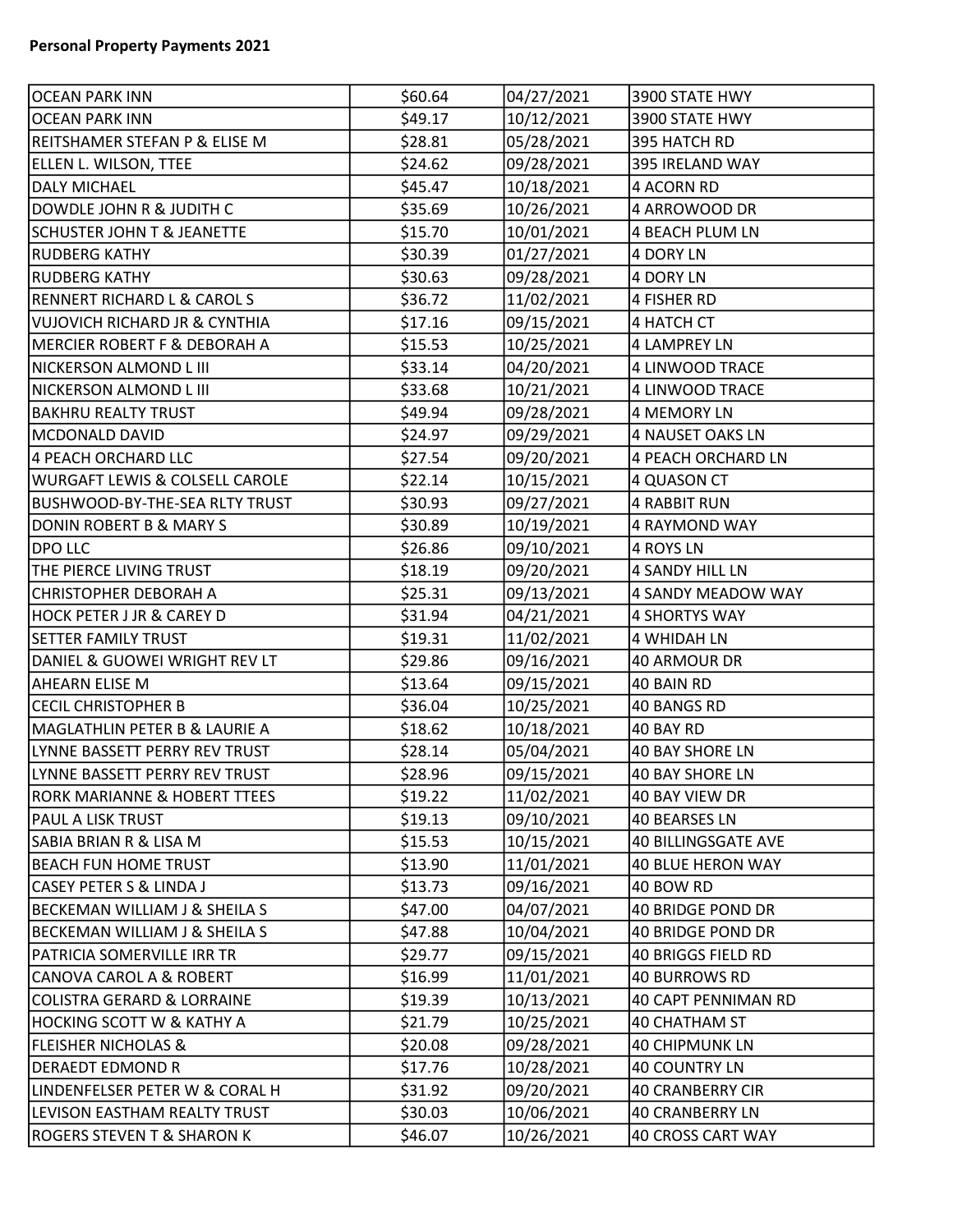| <b>STIERS GRETCHEN</b>                    | \$43.07 | 09/28/2021 | 40 DORY LN                |
|-------------------------------------------|---------|------------|---------------------------|
| <b>WEISSER MARK S &amp; NINA S</b>        | \$18.28 | 09/10/2021 | 40 EAST ST                |
| POTTER MICHAEL J & JULIANNA M             | \$35.86 | 09/28/2021 | 40 EIDER LN               |
| THIBADEAU PATRICK D & KATHLEEN            | \$23.17 | 09/16/2021 | <b>40 ELDREDGE DR</b>     |
| <b>PARE NINA T</b>                        | \$17.33 | 11/19/2021 | <b>40 EMERSON RD</b>      |
| <b>SOUCY BRETT B &amp; STEPHANIE J</b>    | \$28.23 | 09/15/2021 | 40 EPANOW RD              |
| COHEN JAMES M & MARGARET M                | \$27.80 | 09/13/2021 | 40 FERN RD                |
| <b>TOBEY GILL NOMINEE TRUST</b>           | \$25.91 | 09/10/2021 | 40 GILL RD                |
| KOSLOWSKI CARL & CATHY                    | \$31.83 | 09/16/2021 | 40 HIGH TIDE PL           |
| SEWARD DENISE J                           | \$18.45 | 09/10/2021 | <b>40 HORATIO RD</b>      |
| <b>AUBEY BENJAMIN &amp; JANICE</b>        | \$24.02 | 09/16/2021 | 40 HOYER LN               |
| <b>RAFTERY RICHARD &amp; SHERYL TTEES</b> | \$15.27 | 09/28/2021 | <b>40 HUCKLEBERRY LN</b>  |
| <b>BURROWS JAMES D</b>                    | \$18.28 | 09/30/2021 | 40 JOSHUAS WAY            |
| <b>RUBENSTEIN ANNE S</b>                  | \$36.89 | 09/28/2021 | 40 KEAR DR                |
| DELESSIO FRANK A & PATRICIA I             | \$19.65 | 10/12/2021 | <b>40 LADY SLIPPER LN</b> |
| HUNT LAURENCE A & MARY E                  | \$28.74 | 11/02/2021 | 40 LELAND RD              |
| KOZDROWICZ FAMILY RLTY TRUST              | \$21.28 | 09/28/2021 | <b>40 LIGHTHOUSE LN</b>   |
| TRAFTON JOTHAM & MARY ANN                 | \$25.20 | 04/12/2021 | <b>40 LIMERICK WAY</b>    |
| TRAFTON JOTHAM & MARY ANN                 | \$25.61 | 11/02/2021 | 40 LIMERICK WAY           |
| KUCIA JOSEPH A JR & MARY ELLEN            | \$15.70 | 09/28/2021 | 40 LUCINDA CT             |
| <b>DUCEY JASON W &amp; GEORGETTE</b>      | \$17.33 | 11/01/2021 | 40 MAYFLOWER RD           |
| HERBRUCK JOHN H & ALIEDA A                | \$22.22 | 09/09/2021 | 40 MEAN TIDE CT           |
| <b>CARNEY ROBERT K</b>                    | \$17.07 | 09/28/2021 | 40 N SUNKEN MEADOW RD     |
| <b>DEVITO ELIZABETH CJ</b>                | \$17.07 | 09/10/2021 | <b>40 NORTH FORTY RD</b>  |
| DAFTARY CYRUS E & FARANAK                 | \$25.65 | 09/15/2021 | 40 NORTHWEST ST           |
| <b>WILLIAMS RICHARD S &amp; SUZANNE D</b> | \$21.19 | 11/01/2021 | 40 PHEASANT RUN           |
| HASSETT DAVID F & LISA M                  | \$27.58 | 04/30/2021 | 40 PILGRIM'S PATH         |
| COOPER STEVEN R                           | \$26.51 | 11/02/2021 | 40 PILOT RD               |
| <b>SEARS MICHAEL W &amp; DEBORAH A</b>    | \$34.92 | 09/20/2021 | 40 POMPMO RD              |
| LAWLOR WILLIAM J & DONNA M &              | \$28.31 | 10/19/2021 | 40 QUAIL COVER LN         |
| <b>SMITH LAWRENCE J &amp;</b>             | \$13.21 | 10/18/2021 | <b>40 ROLLING LN</b>      |
| <b>OHARA THOMAS F TTEE</b>                | \$16.39 | 09/28/2021 | 40 SANDS RD               |
| MAC ALLEN THOMAS & ARLENE                 | \$14.76 | 09/29/2021 | 40 SCHOONER LN            |
| HAGUE JOHN A IV & ELIZABETH K             | \$17.42 | 09/28/2021 | 40 SEASIDE DR             |
| MUZYKEWICZ KENNETH & BARBARA              | \$25.02 | 04/20/2021 | <b>40 SHURTLEFF RD</b>    |
| MUZYKEWICZ KENNETH & BARBARA              | \$25.23 | 10/25/2021 | <b>40 SHURTLEFF RD</b>    |
| 40 SPINNAKER WAY NOMINEE TRUST            | \$20.16 | 10/07/2021 | 40 SPINNAKER WAY          |
| <b>ANDRADE MARK &amp; CYNTHIA TRUSTEE</b> | \$19.05 | 10/29/2021 | 40 SQUANTO RD             |
| AUERBACH ELSA R 1996 TRUST                | \$16.99 | 09/10/2021 | <b>40 STARLIGHT LN</b>    |
| HOUT DAVID ET AL                          | \$14.33 | 10/29/2021 | 40 STOCK YARD RD          |
| SHANMUGARAJ MURUGESAN & MALINI            | \$27.03 | 10/06/2021 | 40 SUNSET AVE             |
| JOSEPH A MORCALDI FAMILY TRUST            | \$13.64 | 09/16/2021 | 40 SUNSET LN              |
| WESTLUND DANA & VIRGINIA PAGE             | \$20.85 | 11/30/2021 | <b>40 THORNE RD</b>       |
| <b>BASS MICHAEL A TRUSTEE</b>             | \$27.68 | 04/20/2021 | <b>40 TOMAHAWK TRL</b>    |
| <b>BASS MICHAEL A TRUSTEE</b>             | \$28.49 | 09/30/2021 | <b>40 TOMAHAWK TRL</b>    |
| SPINELLI NINA V TTEE                      | \$25.83 | 10/25/2021 | 40 TRACY LN               |
| DAY, FRANK H                              | \$17.42 | 10/07/2021 | 40 TREAT RD               |
|                                           |         |            |                           |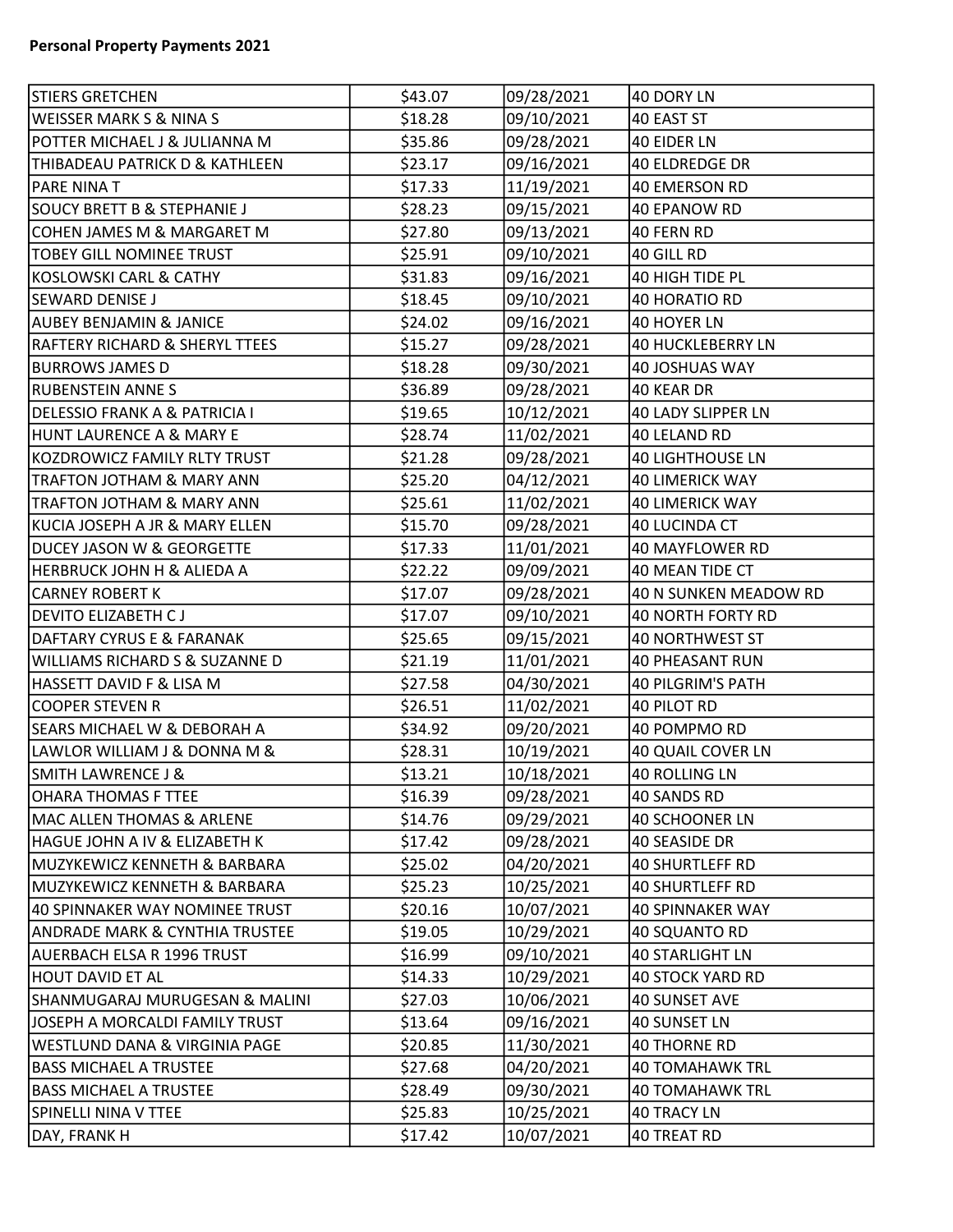| LA ROSA DENISE TRUSTEE                    | \$13.13  | 10/28/2021 | 40 TURNIP RD           |
|-------------------------------------------|----------|------------|------------------------|
| <b>MARTIN GLENN A &amp; ALINE MALAISE</b> | \$23.34  | 11/02/2021 | 40 TURTLE POND RD      |
| <b>BOLOGNA JOHN R &amp; PATRICIA G</b>    | \$16.13  | 09/10/2021 | 40 UNCLE NATES WAY     |
| <b>SILVESTRINI SHARON</b>                 | \$21.36  | 10/20/2021 | 40 WHITNEY RD          |
| <b>ANDERSON PETER L</b>                   | \$26.71  | 11/09/2021 | 40 WINDY BAY RD        |
| <b>WOOD DOUGLAS D</b>                     | \$22.14  | 10/06/2021 | 400 CROSBY VILLAGE RD  |
| KAY THOMAS M & SHARON M                   | \$23.77  | 09/16/2021 | 400 GOVERNOR PRENCE RD |
| <b>HACKWORTH AMY E</b>                    | \$14.16  | 09/20/2021 | 400 MARY CHASE RD      |
| <b>BRUNDAGE SITE WORK</b>                 | \$138.19 | 06/21/2021 | 400 MASSASOIT RD       |
| <b>BRUNDAGE SITE WORK</b>                 | \$97.86  | 10/15/2021 | 400 MASSASOIT RD       |
| <b>DEGRANDIS BARBARA TTEE</b>             | \$23.42  | 10/21/2021 | 400 OLD ORCHARD RD     |
| <b>MINAYA JOSE &amp; ROMY</b>             | \$84.08  | 09/20/2021 | 400 TURNIP RD          |
| <b>SEVERSE LAURA B &amp; JOSHUA A</b>     | \$53.00  | 04/06/2021 | 405 IRELAND WAY        |
| <b>SEVERSE LAURA B &amp; JOSHUA A</b>     | \$28.56  | 04/06/2021 | 405 IRELAND WAY        |
| <b>SEVERSE LAURA B &amp; JOSHUA A</b>     | \$27.71  | 09/29/2021 | 405 IRELAND WAY        |
| CATHY A FRARY REVOCABLE TRUST             | \$17.59  | 10/29/2021 | 405 OCEAN VIEW DR REAR |
| <b>SINGER JOSEPH &amp; MINOW MARTHA</b>   | \$19.91  | 09/20/2021 | 405 SALT WORKS RD      |
| MOUCHANTAT KATHERINE A TRUSTEE            | \$25.23  | 10/12/2021 | 405 SHURTLEFF RD       |
| KINNEY JOHN J & SHEA S                    | \$22.48  | 09/15/2021 | 405 SQUANTO RD         |
| <b>ANDERSON SANDRA &amp; DARREN</b>       | \$27.46  | 09/16/2021 | 41 #2 OLD COUNTY RD    |
| <b>BENKER MARILYN R</b>                   | \$21.79  | 10/20/2021 | 41 DYER PRINCE RD      |
| MACDONALD SCOTT G & CLARE G               | \$28.14  | 09/30/2021 | 410 MCKOY RD           |
| <b>ANGELA PATRICIA VITALI, TTEE</b>       | \$17.42  | 10/01/2021 | 410 QUASON DR          |
| <b>KRELL FAMILY TRUST</b>                 | \$24.88  | 06/04/2021 | 410 STATE HWY          |
| <b>BRINE</b>                              | \$34.49  | 10/06/2021 | 4100 STATE HWY         |
| JOEY'S PLACE                              | \$47.45  | 11/01/2021 | 4100 STATE HWY         |
| RICHARD M YOUNG IRREV SLAT                | \$26.00  | 11/01/2021 | 415 CAMPGROUND RD      |
| HAY RD REALTY TRUST                       | \$23.68  | 10/18/2021 | 415 HAY RD             |
| <b>WEINTRAUB ROBERT J &amp;</b>           | \$32.09  | 09/15/2021 | 415 QUASON DR          |
| <b>MEADOW REALTY TRUST</b>                | \$18.79  | 09/23/2021 | 415 S SUNKEN MEADOW RD |
| <b>STEEGER SUSAN M TTEE</b>               | \$18.02  | 09/24/2021 | 415 SUMMIT AVE         |
| <b>RED BARN PIZZA</b>                     | \$71.99  | 10/21/2021 | 4180 B STATE HWY       |
| <b>BIANCO EDWARD T TTEE</b>               | \$22.31  | 11/01/2021 | 42 LONGSTREET LN       |
| <b>CORMIER CHRISTOPHER T &amp; MARY R</b> | \$38.52  | 10/18/2021 | 420 BRIDGE RD          |
| <b>SPAZIANI LINDA R</b>                   | \$21.54  | 10/07/2021 | 420 FOXWOOD DR         |
| SPAZIANI LINDA R                          | \$22.52  | 04/20/2021 | 420 FOXWOOD DR         |
| <b>BUDARZ EDWARD J &amp; RITA GAIL</b>    | \$26.17  | 11/01/2021 | 420 IRELAND WAY        |
| DIANE S JULIAR 2014 TRUST                 | \$34.49  | 09/28/2021 | 420 OAK LEAF RD        |
| PRICE JASON J & GRETCHEN E                | \$49.47  | 11/01/2021 | 420 S SUNKEN MEADOW RD |
| <b>EASTHAM BAY LUNCH</b>                  | \$28.92  | 01/05/2021 | 4205 STATE HWY         |
| <b>STATE HIGHWAY 4205 LLC</b>             | \$62.61  | 04/27/2021 | 4205 STATE HWY         |
| <b>EASTHAM HARDWARE INC</b>               | \$42.46  | 04/27/2021 | 4205 STATE HWY         |
| QWIK PACK & SHIP LLC                      | \$21.19  | 10/20/2021 | 4205 STATE HWY         |
| <b>STATE HIGHWAY 4205 LLC</b>             | \$61.18  | 11/01/2021 | 4205 STATE HWY         |
| <b>EASTHAM HARDWARE INC</b>               | \$36.81  | 11/01/2021 | 4205 STATE HWY         |
| <b>BASCO GRILE</b>                        | \$27.54  | 12/03/2021 | 4205 STATE HWY         |
| THE SEA CHEST                             | \$65.77  | 05/03/2021 | 4205 U6 STATE HWY      |
|                                           |          |            |                        |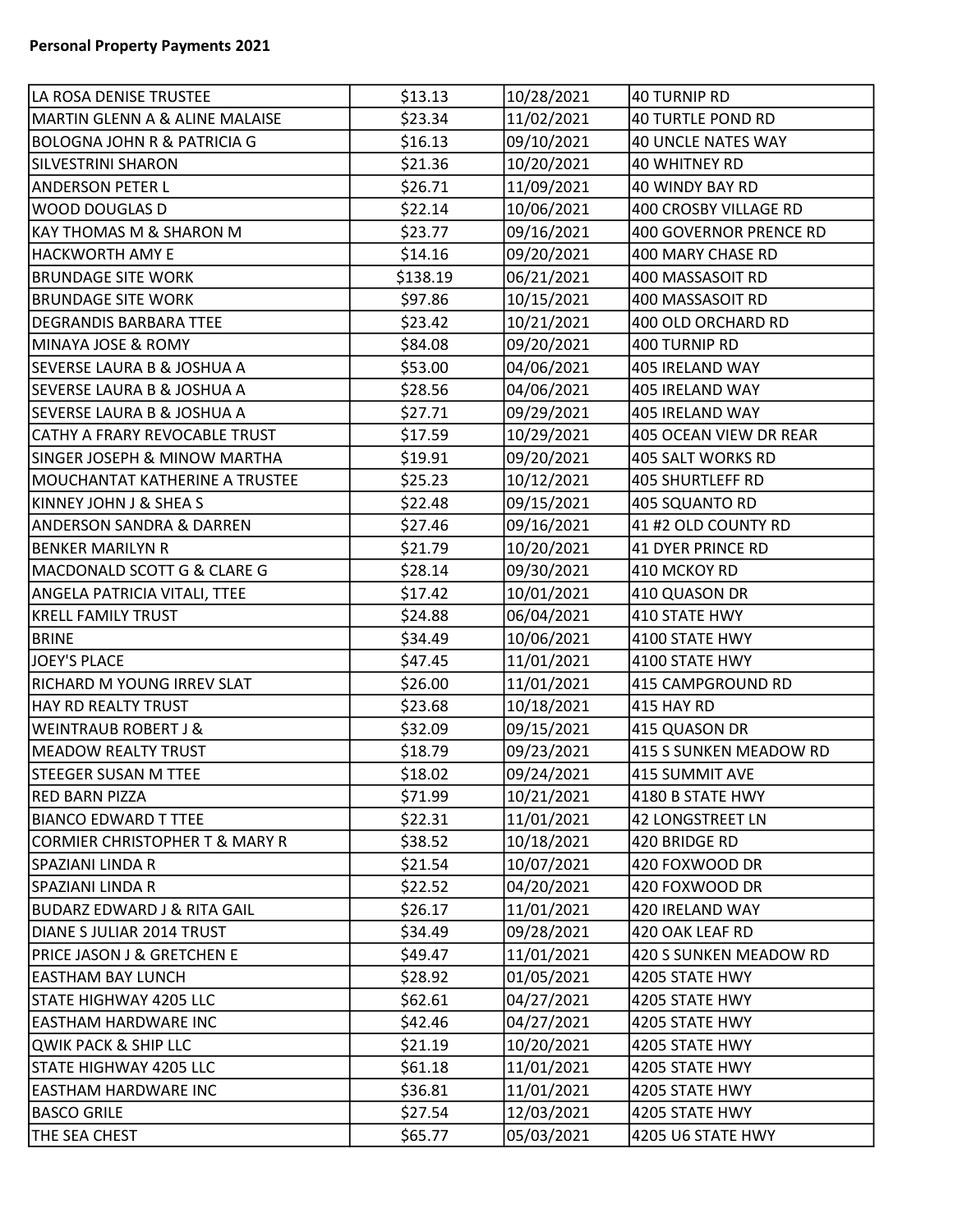| O'LAUGHLIN KELLY & CYNTHIA               | \$48.73  | 10/20/2021 | 425 GREAT POND RD         |
|------------------------------------------|----------|------------|---------------------------|
| <b>BERTOLINI MARYJANE N EASTHM TR</b>    | \$28.74  | 11/04/2021 | 425 HATCH RD              |
| <b>BERNE PATRICIA H TRUSTEE</b>          | \$26.25  | 09/29/2021 | 425 KINGSBURY BCH RD      |
| <b>GEORGE/JANET COLEMAN REV TRUST</b>    | \$24.02  | 12/30/2021 | 425 NAUSET RD             |
| <b>MENCIO JOHN E TRUSTEE</b>             | \$16.04  | 09/16/2021 | 425 OAK LEAF RD           |
| MENSEL FREDERICK J & MICHELLE            | \$35.57  | 09/23/2021 | 425 SHURTLEFF RD          |
| 425 STEELE RD REALTY TRUST               | \$28.49  | 09/16/2021 | 425 STEELE RD             |
| HOLE-IN-ONE BAKERY/COFFEE SHOP           | \$47.42  | 05/04/2021 | 4295 STATE HWY            |
| <b>FAIRWAY RESTAURANT</b>                | \$165.01 | 05/04/2021 | 4295 STATE HWY            |
| <b>FAIRWAY RESTAURANT</b>                | \$149.47 | 10/26/2021 | 4295 STATE HWY            |
| HOLE-IN-ONE BAKERY/COFFEE SHOP           | \$83.14  | 10/26/2021 | 4295 STATE HWY            |
| <b>SAYERS TIMOTHY &amp; THOMAS</b>       | \$24.62  | 09/28/2021 | <b>43 INDIAN WAY</b>      |
| <b>SEAMAN COTTAGES</b>                   | \$35.02  | 04/29/2021 | 43 LONGSTREET LN          |
| <b>SEAMAN COTTAGES LLC</b>               | \$33.72  | 10/26/2021 | <b>43 LONGSTREET LN</b>   |
| <b>ALAN GLADSTONE REVOC TRUST</b>        | \$24.20  | 10/20/2021 | <b>430 SHURTLEFF RD</b>   |
| <b>ESTATE OF BARBARA BAILEY-SMITH</b>    | \$45.79  | 04/14/2021 | 435 ASPINET RD            |
| <b>ESTATE OF BARBARA BAILEY-SMITH</b>    | \$22.91  | 09/21/2021 | 435 ASPINET RD            |
| DUCHARME INVESTMENT REALTY LLC           | \$22.05  | 10/01/2021 | 435 HARVEST RD            |
| DORAN REVOCABLE TRUST                    | \$35.35  | 10/18/2021 | 435 HATCH RD              |
| <b>GRANT RICHARD W &amp; MARY H</b>      | \$38.31  | 05/28/2021 | 435 HERRING BROOK RD      |
| <b>NARGI MICHAEL A</b>                   | \$13.21  | 09/16/2021 | <b>435 SHURTLEFF RD</b>   |
| <b>WALTER TALANCY FMLY TRUST</b>         | \$36.04  | 10/15/2021 | 435 SUMMIT AVE            |
| <b>STEWART'S RESTAURANT &amp; TAVERN</b> | \$56.27  | 06/23/2021 | 4380 STATE HWY            |
| <b>RUSHIN STEVE J</b>                    | \$41.70  | 09/15/2021 | 44 DORY LN                |
| <b>BETSY F BUDROW IRREVOCABLE TR</b>     | \$23.17  | 10/13/2021 | 44 INDIAN WAY             |
| <b>MARWELL PATRICIA M TTEE</b>           | \$21.62  | 10/06/2021 | <b>44 SQUIRREL RUN</b>    |
| <b>VALENTE FRED P &amp; ADRIENNE L</b>   | \$13.13  | 09/30/2021 | 440 FOXWOOD DR            |
| <b>GOODWIN LEAVITT &amp; LINDA</b>       | \$18.53  | 10/04/2021 | 440 HAY RD                |
| <b>NIGRO PAUL C &amp; LORI A</b>         | \$28.49  | 09/20/2021 | 440 MARY CHASE RD         |
| <b>ROY CHARLES E &amp; CHERYL I</b>      | \$16.13  | 09/28/2021 | 440 MEETINGHOUSE RD       |
| COUGHLIN WILLIAM & SALLY TTEES           | \$35.95  | 09/16/2021 | 440 NAUSET RD             |
| <b>CICALO LYNN ANNE</b>                  | \$23.25  | 11/01/2021 | 440 S SUNKEN MEADOW RD    |
| <b>CUMBERLAND FARMS INC</b>              | \$139.49 | 04/20/2021 | 4460 STATE HWY            |
| <b>CUMBERLAND FARMS INC</b>              | \$110.81 | 10/19/2021 | 4460 STATE HWY            |
| KINGSBRIDGE HOLDINGS LLC                 | \$74.82  | 10/29/2021 | 4460 STATE HWY            |
| 45 OLD COUNTY RD REALTY TRUST            | \$24.45  | 09/13/2021 | 45 #6 OLD COUNTY RD       |
| DONNA M SULLIVAN LIVING TRUST            | \$32.95  | 10/25/2021 | 45 A GOVERNOR PRENCE RD   |
| <b>ASMAN ANDREA DOYLE</b>                | \$23.51  | 10/06/2021 | 45 ARMOUR DR              |
| OCONNELL JODI ANN                        | \$30.12  | 10/26/2021 | <b>45 ARROWHEAD RD</b>    |
| <b>WILL-MAR LLC</b>                      | \$36.04  | 10/07/2021 | <b>45 BARROW HOUSE RD</b> |
| JOHNSON JESSE & CLAIRE                   | \$15.27  | 09/15/2021 | 45 BAY SHORE LN           |
| NIDEN BEAN CAROL L TTEE                  | \$26.60  | 09/20/2021 | 45 BEEHIVE RD             |
| <b>BARRETT RICHARD S &amp; JOAN M</b>    | \$15.27  | 11/02/2021 | <b>45 BELILE ST</b>       |
| LEVON A HABOSIAN FAMILY TRUST            | \$30.63  | 10/12/2021 | 45 BILLINGSGATE AVE       |
| <b>FIELDS THOMAS J &amp; ALISON M</b>    | \$15.19  | 09/20/2021 | 45 BISHOP RD              |
| ATTICK DAVID G & SHARON M                | \$22.48  | 09/10/2021 | 45 BLUE HERON WAY         |
| <b>NORDQUIST ERIC J &amp; AMY B</b>      | \$20.97  | 03/29/2021 | 45 BOREEN RD              |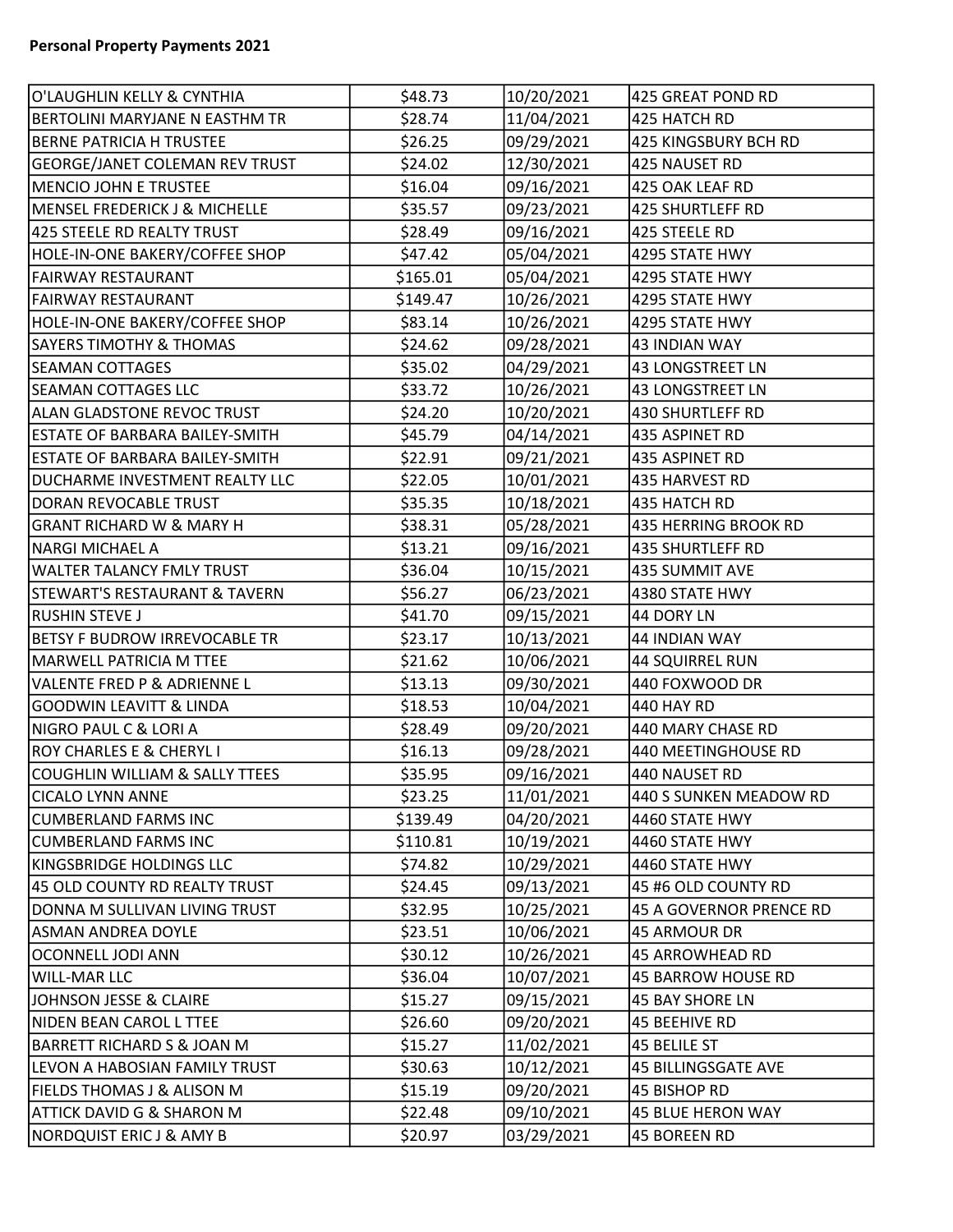| NORDQUIST ERIC J & AMY B              | \$20.59  | 09/13/2021 | 45 BOREEN RD                 |
|---------------------------------------|----------|------------|------------------------------|
| REYNOLDS SUSAN M                      | \$36.72  | 11/02/2021 | 45 BRIDGE POND DR            |
| OLIVERI RALPH & ANNE M                | \$17.42  | 11/10/2021 | <b>45 BURROWS RD</b>         |
| <b>DERBY NATHAN ALLEN</b>             | \$28.23  | 12/17/2021 | 45 C GOVERNOR PRENCE RD      |
| <b>SIA RONALD &amp; KELLY</b>         | \$28.83  | 09/20/2021 | <b>45 CHOKEBERRY DR</b>      |
| BERNAZZANI ERIC J & ANNE F            | \$13.90  | 09/23/2021 | <b>45 CLAIRE LN</b>          |
| WERST STEVEN D & KATHLEEN M           | \$16.04  | 10/12/2021 | 45 COVE RD                   |
| MICHAEL J MELUSKEY TRUST              | \$30.37  | 10/13/2021 | 45 D GOVERNOR PRENCE RD      |
| ROLLAND L LAVALLEE LVG TRUST          | \$18.45  | 12/13/2021 | 45 DEEPWOOD DR               |
| PETER G ROST TRUST                    | \$31.32  | 09/15/2021 | 45 DUCK MARSH LN             |
| MONASTYRSKAYA TATIANA                 | \$22.48  | 09/20/2021 | 45 EAST WIND DR              |
| <b>45 FOXWOOD REALTY TRUST</b>        | \$30.20  | 10/12/2021 | 45 FOXWOOD DR                |
| <b>RAYMOND GARY &amp; MARY B</b>      | \$26.94  | 09/28/2021 | 45 GILL RD                   |
| <b>QUILTERS PALETTE</b>               | \$258.47 | 04/02/2021 | 45 GINGERPLUM LN             |
| EARTHTENDERS LANDSCAPING              | \$47.19  | 04/01/2021 | <b>45 HARVEST RD</b>         |
| <b>ELITE GROUNDS SERVICES</b>         | \$53.56  | 04/16/2021 | 45 HARVEST RD                |
| <b>EARTHTENDERS LANDSCAPING</b>       | \$62.72  | 09/10/2021 | <b>45 HARVEST RD</b>         |
| <b>MACAULAY ROBT &amp;</b>            | \$34.92  | 09/09/2021 | <b>45 HERITAGE HILL CIRC</b> |
| COGEN JEFFREY M & KERRY L             | \$16.73  | 10/25/2021 | <b>45 HERRING BROOK RD</b>   |
| MERZ RICHARD W & INGE A               | \$28.49  | 10/04/2021 | 45 HOMESTEAD RD              |
| <b>BRODY LAURA &amp; NAOMI KAPLAN</b> | \$16.22  | 09/23/2021 | 45 HUCKLEBERRY LN            |
| PAVIGLIONITE JOANNE                   | \$18.36  | 11/01/2021 | <b>45 INDIAN WAY</b>         |
| <b>CARLO RALPH &amp; JENNIFER</b>     | \$21.62  | 10/05/2021 | 45 JENNIE CLARK RD           |
| HERRERA RAMON A & JOANNA R            | \$30.37  | 09/15/2021 | 45 JOSHUAS WAY               |
| <b>LELAND LLC</b>                     | \$27.97  | 10/26/2021 | 45 LELAND RD                 |
| PARIANTE FAMILY 2020 REV TRUST        | \$25.48  | 09/15/2021 | <b>45 LIGHTHOUSE LN</b>      |
| CAPURSO JAMES G & ELIZABETH M         | \$29.77  | 10/06/2021 | <b>45 LIMERICK WAY</b>       |
| BISHOP EASTHAM PROPERTY TRUST         | \$29.86  | 09/28/2021 | 45 LONGSTREET LN             |
| MISTRETTA JOSEPH & PAULA              | \$26.17  | 09/13/2021 | 45 MALLARD LN                |
| KAREN L APATOW 2016 TRUST             | \$35.35  | 09/21/2021 | 45 MARTHA AVE                |
| PRANCKEVICIUS JOHN P & LEIGH A        | \$21.45  | 10/12/2021 | 45 MEADOW DR                 |
| DAVIDSON CHARLES S TRUSTEE            | \$14.07  | 09/15/2021 | <b>45 PERRY LN</b>           |
| DIDONATO REALTY TRUST                 | \$21.88  | 09/14/2021 | 45 PILGRIM'S PATH            |
| DEXTER PAUL B & PATRICIA              | \$17.53  | 05/03/2021 | 45 PINE NEEDLE LN            |
| DEXTER PAUL B & PATRICIA              | \$16.99  | 11/02/2021 | 45 PINE NEEDLE LN            |
| DURNER FAMILY NOMINEE TRUST           | \$19.73  | 09/28/2021 | 45 PINE WOODS RD             |
| ESTATE OF RAYMOND ZAPATA JR           | \$13.99  | 09/15/2021 | <b>45 ROLLING LN</b>         |
| <b>MCCLEERY GREGORY T</b>             | \$16.47  | 09/15/2021 | <b>45 RUNWAY LN</b>          |
| NAUSET SHELLFISH FARM                 | \$91.80  | 03/30/2021 | 45 SALT POND RD              |
| <b>CULLEN JOHN E &amp; DORIS M</b>    | \$27.28  | 09/15/2021 | 45 SAND DOLLAR LN            |
| DAVIDSON MARK E & MARY HELEN          | \$13.30  | 09/28/2021 | <b>45 SHADY LN</b>           |
| <b>GEORGE LIVING TRUST</b>            | \$13.81  | 09/20/2021 | 45 SILVER SPRING BCH         |
| DAFTARY CYRUS & FARANAK               | \$32.52  | 09/15/2021 | <b>45 SOUTHEAST ST</b>       |
| WINDER JOHN M                         | \$20.25  | 11/01/2021 | <b>45 SQUIRREL RUN</b>       |
| BELL RICHMOND R TTEE                  | \$16.39  | 10/06/2021 | 45 TERN LN                   |
| THORNE ROAD REALTY TRUST              | \$21.28  | 10/07/2021 | <b>45 THORNE RD</b>          |
| ORSINI MICHAEL A & KELLY A            | \$17.85  | 09/15/2021 | 45 TOLAND DR                 |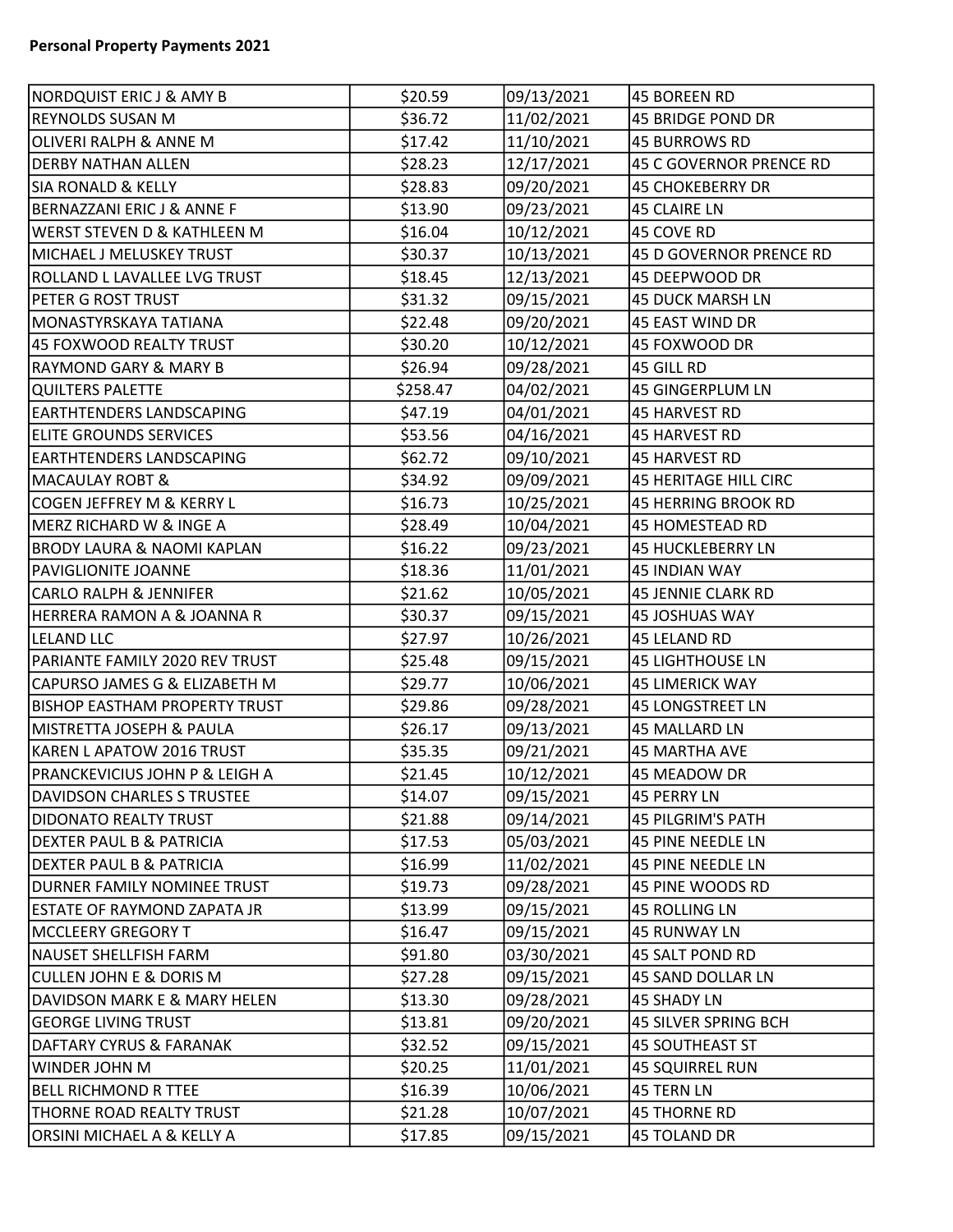| RIZZO JOSEPH M                        | \$33.55    | 09/17/2021 | 45 VALLEY RD          |
|---------------------------------------|------------|------------|-----------------------|
| COLLINS ANN K & ADRIAN J              | \$15.40    | 04/15/2021 | 45 WAMISCO RD         |
| NEWLOVE LYNN I                        | \$26.52    | 11/22/2021 | 45 WEST RD            |
| RYAN JOHN J JR & BARBARA W            | \$14.67    | 10/15/2021 | 45 WESTERN AVE        |
| MCALOON STEPHEN & KRISTEN             | \$36.29    | 09/16/2021 | <b>45 WHITNEY RD</b>  |
| LYNCH MARK T & CAROLE S               | \$23.41    | 01/25/2021 | 45 WILEY LN           |
| LYNCH MARK T & CAROLE S               | \$23.85    | 12/06/2021 | 45 WILEY LN           |
| <b>CRAWFORD KATHERINE B</b>           | \$20.94    | 10/08/2021 | 45 WONDERSTRAND WAY   |
| THOMAS JOSEPH & JOAN & ET AL          | \$30.46    | 09/09/2021 | 450 A ASPINET RD      |
| <b>HANLON MICHAEL J</b>               | \$19.91    | 11/01/2021 | 450 B ASPINET RD      |
| HUGHES PATRICIA A                     | \$19.13    | 09/15/2021 | 450 D ASPINET RD      |
| <b>KEBER ANTHONY J</b>                | \$18.45    | 09/28/2021 | 450 E ASPINET RD      |
| SILVER WARREN LT                      | \$14.16    | 09/15/2021 | 450 F ASPINET RD      |
| SOUZA MICHAEL                         | \$13.73    | 11/16/2021 | 450 H ASPINET RD      |
| NARRACCI MICHAEL & SARAH              | \$17.93    | 09/14/2021 | 450 KINGSBURY BCH RD  |
| ALFRED TARBOX JR & BEVERLY LT         | \$20.08    | 09/30/2021 | 450 MASSASOIT RD      |
| NUSSDORFER DANIEL & KATHERINE         | \$16.04    | 10/12/2021 | 450 MCKOY RD          |
| BENDORAITIS JOHN A JR                 | \$18.53    | 11/01/2021 | 450 OAK LEAF RD       |
| <b>MELROSE WARREN A &amp;</b>         | \$35.95    | 09/28/2021 | 450 QUASON DR         |
| <b>ANCHORAGE ON THE COVE</b>          | \$26.94    | 10/15/2021 | 450 STATE HWY         |
| TINKELMAN JOSHUA & JENNIE             | \$38.10    | 09/28/2021 | 455 TURNIP RD         |
| <b>ROYAL THAI CUISINE</b>             | \$51.96    | 04/01/2021 | 4550 STATE HWY        |
| <b>LOCAL BREAK</b>                    | \$105.06   | 04/01/2021 | 4550 STATE HWY        |
| <b>LOCAL BREAK</b>                    | \$73.84    | 04/01/2021 | 4550 STATE HWY        |
| <b>NAUSET ICE CREAM</b>               | \$93.31    | 05/21/2021 | 4550 STATE HWY        |
| <b>ROYAL THAI CUISINE</b>             | \$50.15    | 09/10/2021 | 4550 STATE HWY        |
| TOWN CENTER PACKAGE STORE INC         | \$21.45    | 09/13/2021 | 4550 STATE HWY        |
| NAUSET ICE CREAM                      | \$85.63    | 10/29/2021 | 4550 STATE HWY        |
| LOCAL BREAK                           | \$49.29    | 11/22/2021 | 4550 STATE HWY        |
| <b>FRIENDLY FISHERMENS FISH MARKE</b> | \$13.73    | 09/15/2021 | 4580 STATE HWY        |
| BISHOP GREGORY F                      | \$25.14    | 10/12/2021 | 46 LONGSTREET LN      |
| ESTHER M CANNIFF REVOC TRUST          | \$18.28    | 09/20/2021 | 460 MASSASOIT RD      |
| CONNELLY DAVID W & CARRIE             | \$87.02    | 01/11/2021 | 460 QUASON DR         |
| CONNELLY DAVID W & CARRIE             | ( \$43.51) | 01/21/2021 | 460 QUASON DR         |
| CONNELLY DAVID W & CARRIE             | \$44.79    | 10/19/2021 | 460 QUASON DR         |
| STUART ROBERT M & MARY M              | \$25.14    | 10/19/2021 | <b>460 SUMMIT AVE</b> |
| <b>FISHER WILLIAM B</b>               | \$27.28    | 09/13/2021 | 465 HAY RD            |
| JON EITELBACH /BUILDER                | \$20.00    | 09/10/2021 | 465 SO EASTHAM ST     |
| L & C FENCE COMPANY                   | \$61.62    | 05/24/2021 | 4660 STATE HWY        |
| L & C FENCE COMPANY                   | \$40.11    | 09/21/2021 | 4660 STATE HWY        |
| COASTAL LAND DESIGN                   | \$23.85    | 09/29/2021 | 4665 STATE HWY        |
| MAC'S MARKET & KITCHEN                | \$87.17    | 04/06/2021 | 4680 STATE HWY        |
| <b>MAC'S MARKET &amp; KITCHEN</b>     | \$73.23    | 10/26/2021 | 4680 STATE HWY        |
| REYNOLDS EASTHAM REALTY TRUST         | \$14.50    | 10/15/2021 | 47 INDIAN WAY         |
| MAINARDI ANDREW III                   | \$47.08    | 04/20/2021 | 47 LONGSTREET LN      |
| MAINARDI ANDREW III                   | \$45.22    | 10/13/2021 | 47 LONGSTREET LN      |
| <b>LABUTIS STASIA T</b>               | \$19.31    | 09/15/2021 | 470 HARVEST RD        |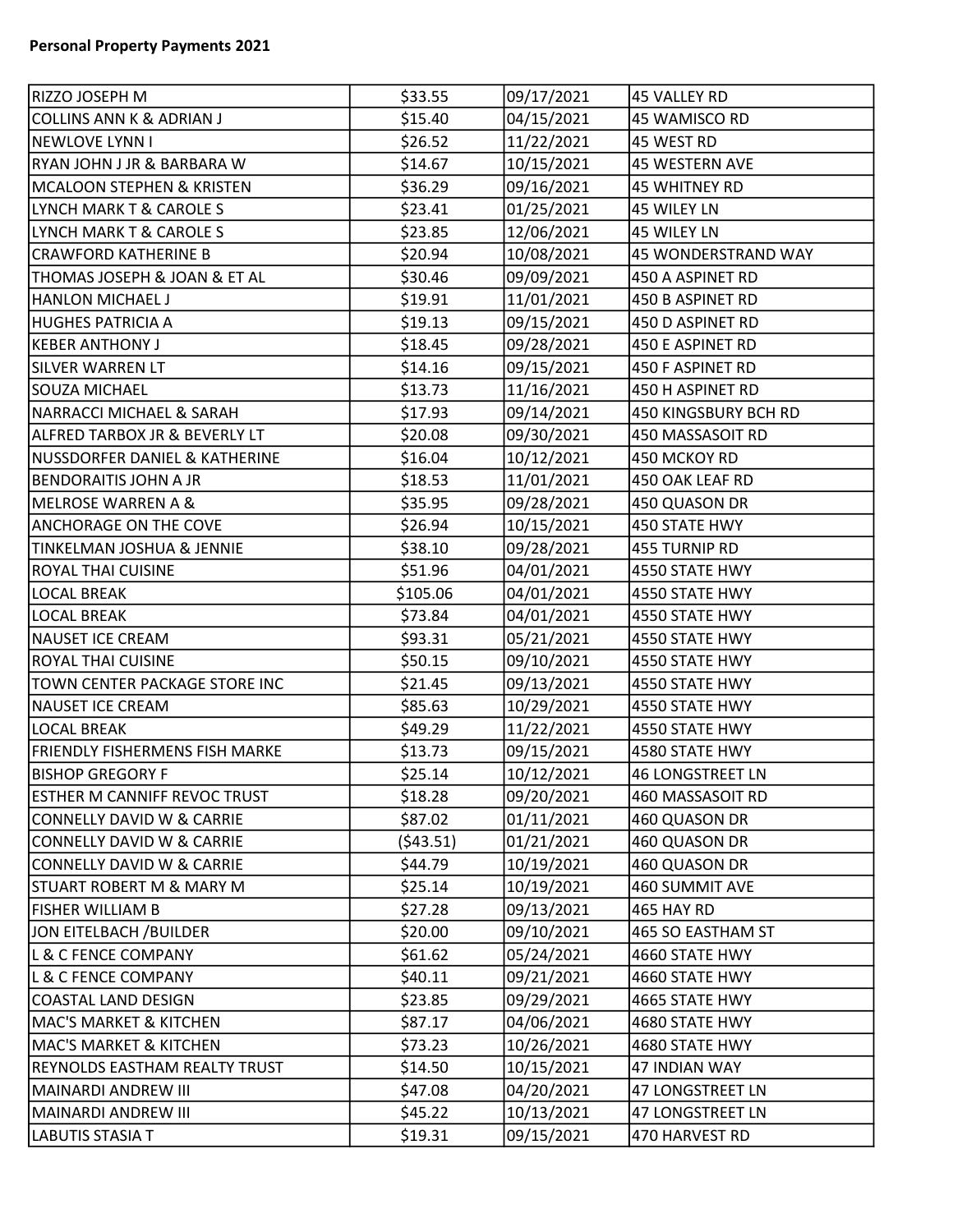| JOHN & LINDSLEY BOINEY                    | \$26.43  | 11/02/2021 | 470 HERRING BROOK RD    |
|-------------------------------------------|----------|------------|-------------------------|
| <b>SUNKEN MEADOW REALTY TRUST</b>         | \$25.14  | 09/28/2021 | 470 N SUNKEN MEADOW RD  |
| WHIGHAM WILLIAM T                         | \$14.07  | 11/02/2021 | 470 OAK LEAF RD         |
| MCKELVEY RAYMOND V & SHEILA A             | \$27.03  | 11/01/2021 | 470 SO EASTHAM ST       |
| <b>WILLY'S GYM</b>                        | \$227.08 | 02/16/2021 | 4730 STATE HWY          |
| <b>CLICKLEASE LLC</b>                     | \$35.18  | 09/27/2021 | 4730 STATE HWY          |
| <b>WILLY'S GYM</b>                        | \$248.66 | 12/06/2021 | 4730 STATE HWY          |
| <b>WILLY'S GYM</b>                        | \$202.67 | 12/09/2021 | 4730 STATE HWY          |
| <b>DEVOE DALE &amp; SABINE K</b>          | \$36.47  | 09/15/2021 | 475 ASPINET RD          |
| SCHULTZ BARBARA A                         | \$15.02  | 09/15/2021 | 475 QUEEN ANN DR        |
| <b>FINN EDWARD F &amp; KATHERINE GARV</b> | \$33.91  | 03/31/2021 | 475 S SUNKEN MEADOW RD  |
| <b>FINN EDWARD F &amp; KATHERINE GARV</b> | \$15.69  | 03/31/2021 | 475 S SUNKEN MEADOW RD  |
| ROBERT GREIFINGER REVOC TRUST             | \$31.83  | 09/09/2021 | 475 SAMOSET RD          |
| LOUIS P GALLERANI TRUST                   | \$26.43  | 10/29/2021 | 475 SO EASTHAM ST       |
| <b>WILLIAM RAVEIS CAPE COD LLC</b>        | \$47.12  | 01/27/2021 | 4760 STATE HWY          |
| <b>WILLIAM RAVEIS CAPE COD LLC</b>        | \$41.87  | 09/27/2021 | 4760 STATE HWY          |
| <b>ITCHYS NEST LLC</b>                    | \$21.45  | 10/28/2021 | 4765 STATE HWY          |
| <b>DREXIER-DREIS INVESTMENTS LLC</b>      | \$25.26  | 01/25/2021 | <b>48 LONGSTREET LN</b> |
| <b>DREXIER-DREIS INVESTMENTS LLC</b>      | \$25.40  | 09/15/2021 | <b>48 LONGSTREET LN</b> |
| <b>ANDERSON LAURA</b>                     | \$13.64  | 09/07/2021 | 485 ASPINET RD          |
| <b>PINKERTON STEVEN &amp; BARBARA</b>     | \$28.06  | 09/13/2021 | 485 N SUNKEN MEADOW RD  |
| PONDEROSA NURSERIES INC                   | \$287.66 | 05/10/2021 | 4850 STATE HWY          |
| PONDEROSA NURSERIES INC                   | \$98.33  | 10/25/2021 | 4850 STATE HWY          |
| RUGOSA                                    | \$40.39  | 04/15/2021 | 4885 STATE HWY          |
| <b>RUGOSA</b>                             | \$38.57  | 11/01/2021 | 4885 STATE HWY          |
| <b>MORITZ ROBIN</b>                       | \$49.41  | 05/28/2021 | 49 INDIAN WAY           |
| MORITZ ROBIN                              | \$35.71  | 05/28/2021 | <b>49 INDIAN WAY</b>    |
| WILLIAM R CHASE IRREVOC TRUST             | \$41.44  | 11/09/2021 | 49 LONGSTREET LN        |
| LINDA M TRAGAKIS TRUST                    | \$38.44  | 11/01/2021 | 490 STATE HWY           |
| <b>SACRED SURF SCHOOL</b>                 | \$25.74  | 10/12/2021 | 4900 STATE HWY          |
| <b>THE LANDING</b>                        | \$147.30 | 04/05/2021 | 491 CAMPGROUND RD       |
| <b>THE LANDING</b>                        | \$139.34 | 10/29/2021 | 491 CAMPGROUND RD       |
| <b>MOLBACH THOMAS &amp; VERONIKA</b>      | \$27.28  | 09/15/2021 | 493 CAMPGROUND RD       |
| <b>BRICK HOUSE</b>                        | \$61.55  | 05/04/2021 | 4940 STATE HWY          |
| <b>BRICK HOUSE</b>                        | \$55.77  | 10/25/2021 | 4940 STATE HWY          |
| VAN SADERS SARAH A                        | \$27.97  | 09/28/2021 | 495 BRACKETT RD         |
| <b>STEPHEN A KECHES REVOC TRUST</b>       | \$20.94  | 10/29/2021 | 495 HAY RD              |
| <b>GUSTAFSON GLENN TRUSTEE</b>            | \$21.96  | 09/29/2021 | 495 SCHOOLHOUSE RD      |
| <b>BAKER DEBORAH DESCHAMPS TTEE</b>       | \$20.94  | 09/29/2021 | 495 STATE HWY REAR      |
| MANNY LINDA A                             | \$23.34  | 09/09/2021 | 4975 B STATE HWY REAR   |
| DANAI KOUROSH                             | \$16.99  | 09/10/2021 | 5 ACORN RD              |
| EBERT CHARLES E LIFE TENANT               | \$16.99  | 09/15/2021 | <b>5 ANDERSON LN</b>    |
| PONICHTERA ANDREW J & PAMELA              | \$15.27  | 10/08/2021 | 5 BAY RD                |
| <b>ESTATE OF JEAN M SILSBY</b>            | \$28.31  | 10/20/2021 | <b>5 BAY VIEW DR</b>    |
| <b>SLOSSAR CYNTHIA A &amp; WILLIAM</b>    | \$38.61  | 11/02/2021 | <b>5 BAYBERRY LN</b>    |
| DREESSEN MARK F                           | \$17.16  | 09/20/2021 | <b>5 BEACH PLUM LN</b>  |
| CONYER DONNA M                            | \$13.13  | 09/30/2021 | 5 BELILE ST             |
|                                           |          |            |                         |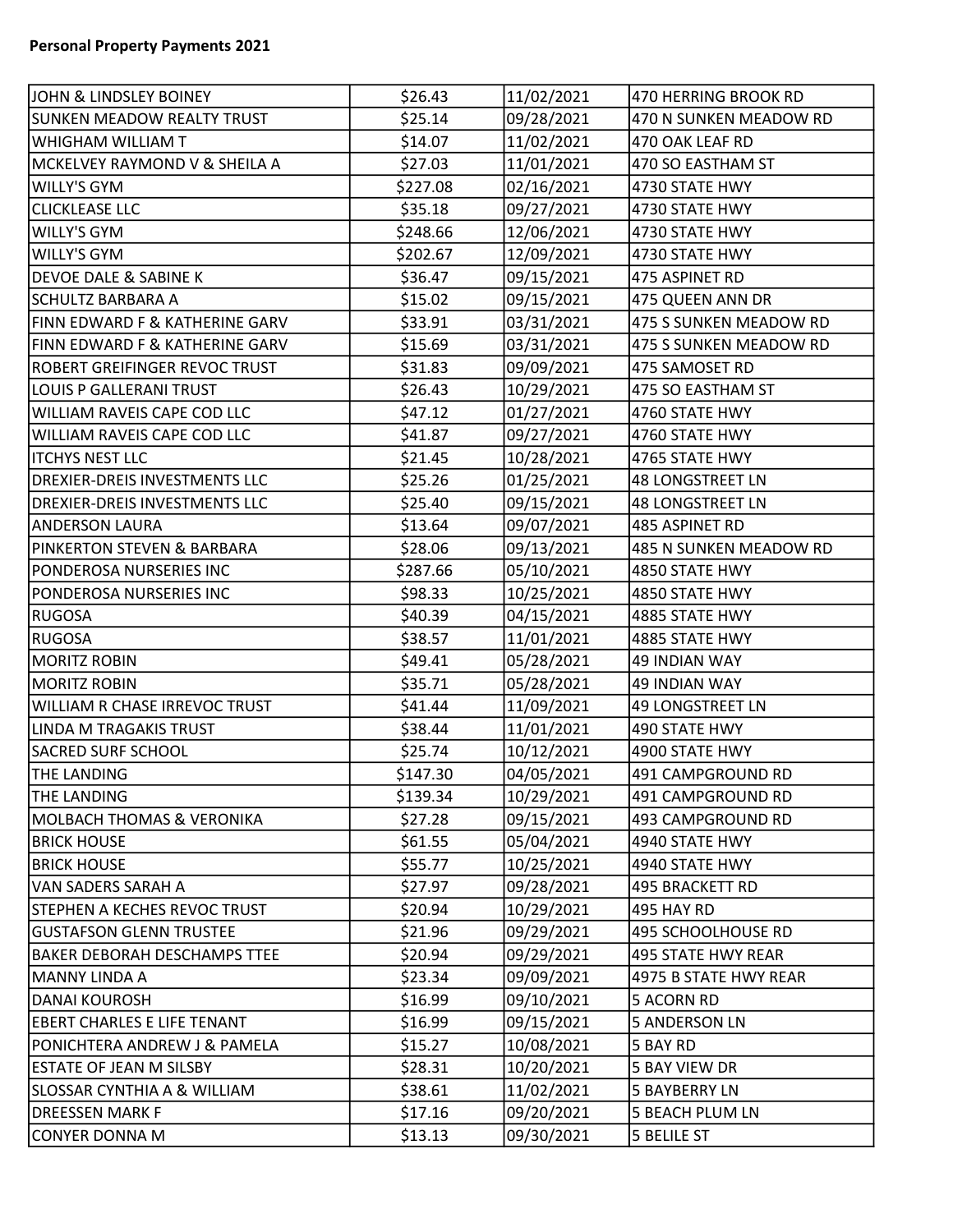| <b>GORN ROBERT A &amp; JULIE</b>          | \$23.42 | 09/13/2021 | 5 BEVERLY RD              |
|-------------------------------------------|---------|------------|---------------------------|
| LESLIE TODD & DIANNE                      | \$33.29 | 11/01/2021 | <b>5 BLUE HERON WAY</b>   |
| <b>BRADFORD LANE GROUP LLC</b>            | \$23.34 | 09/14/2021 | <b>5 BRADFORD LN</b>      |
| <b>HAVOURD DONALD</b>                     | \$17.33 | 09/21/2021 | <b>5 BRENDA LN</b>        |
| E & M REYNOLDS FAMILY TRUST               | \$41.36 | 09/28/2021 | <b>5 BRIDGE POND DR</b>   |
| LYNCH DOUGLAS M & KATHLEEN A              | \$13.54 | 12/28/2021 | <b>5 BURROWS RD</b>       |
| <b>FOUR H PROPERTIES</b>                  | \$18.53 | 11/17/2021 | <b>5 CAPT PENNIMAN RD</b> |
| <b>BILLINGS SCOTT F &amp; CHRISTINE F</b> | \$17.25 | 11/01/2021 | <b>5 CHATHAM ST</b>       |
| <b>DIPIETRANTONIO GIOVANNI</b>            | \$25.57 | 05/10/2021 | <b>5 CHURCH RD</b>        |
| <b>DIPIETRANTONIO GIOVANNI</b>            | \$26.00 | 10/29/2021 | <b>5 CHURCH RD</b>        |
| LONG DOUGLAS & EILEEN                     | \$44.44 | 10/26/2021 | <b>5 EASTHAM AVE</b>      |
| <b>CROCKETT ROBERT F &amp; SUSAN G</b>    | \$24.97 | 11/09/2021 | <b>5 FAIRVIEW AVE</b>     |
| <b>CROOKE HELEN DOANE</b>                 | \$49.59 | 09/28/2021 | 5 FISHER RD               |
| <b>EMMERICH JEFFRA TTEE</b>               | \$24.80 | 09/13/2021 | <b>5 FOOTE PATH</b>       |
| <b>CRAVEDI ROBERT E JR &amp; CARLO P</b>  | \$13.90 | 10/29/2021 | <b>5 GEOFFREY RD</b>      |
| <b>REYNOLDS JR F MEADE</b>                | \$35.26 | 11/02/2021 | 5 GILL RD                 |
| MULPETER VIRGINIA A                       | \$15.63 | 11/03/2021 | 5 GORMAN RD               |
| MESERVE MARIE H LIFE TENANT               | \$17.50 | 09/28/2021 | 5 JAY DEE LN              |
| <b>TUCKER MARIAN BETH</b>                 | \$15.79 | 01/25/2021 | <b>5 KELLIES PATH</b>     |
| HOZID LOUISE & BROWN ALLEN J              | \$16.04 | 09/15/2021 | <b>5 KELLIES PATH</b>     |
| <b>BURNS MICHAEL P</b>                    | \$18.70 | 09/15/2021 | <b>5 LADY SLIPPER LN</b>  |
| <b>KENNARD MARK S &amp; CHRISTINE</b>     | \$20.42 | 09/28/2021 | 5 LEE CT                  |
| MOTHER MARY'S CAPE COD LLC                | \$47.62 | 10/26/2021 | <b>5 LELAND RD</b>        |
| LENIHAN WILLIAM T & BARBARA V             | \$35.09 | 10/06/2021 | 5 LOG CABIN RD            |
| <b>FAVALE ANTHONY C &amp; JOANNE M</b>    | \$27.54 | 10/25/2021 | <b>5 LUTHERS LN</b>       |
| ATHORN LIVING TRUST                       | \$24.37 | 09/28/2021 | <b>5 MARTHA AVE</b>       |
| <b>NAUSET BEACH ROSE LLC</b>              | \$27.63 | 09/28/2021 | 5 NATHANIEL SWIFT RD      |
| <b>ERICKSON CHARLES D &amp; JANICE G</b>  | \$32.18 | 09/15/2021 | 5 PILGRIM'S PATH          |
| 5 PINE ROAD RLTY TRUST                    | \$17.07 | 10/29/2021 | 5 PINE RD                 |
| TROIANO THOMAS M & TRACY A                | \$29.15 | 04/16/2021 | <b>5 QUASON CT</b>        |
| HARRIGAN PETER D & LESLIE P               | \$27.63 | 10/05/2021 | <b>5 ROGERS LN</b>        |
| VENTRIGLIA GIUSEPPE                       | \$26.90 | 04/30/2021 | <b>5 SANDY MEADOW WAY</b> |
| LLOYD LIVING TRUST                        | \$19.13 | 10/25/2021 | <b>5 SEASIDE DR</b>       |
| <b>SALLS AMY &amp; TIMOTHY</b>            | \$26.51 | 11/01/2021 | <b>5 SOUTHEAST ST</b>     |
| <b>SHEEHY MARGARET</b>                    | \$17.25 | 10/28/2021 | <b>5 STRIPER AVE</b>      |
| <b>HALEY MARK X &amp; NANCY K</b>         | \$38.78 | 11/01/2021 | 5 WEST SHORE DR           |
| <b>PESCHEL STEPHEN S</b>                  | \$22.91 | 10/13/2021 | 5 WHIDAH LN               |
| <b>STELLENWERF ANITA</b>                  | \$24.28 | 10/26/2021 | 5 WHITE PINES DR          |
| <b>HEIDBRINK JOHN &amp; SUSAN TTEES</b>   | \$22.99 | 09/29/2021 | <b>5 WHITNEY RD</b>       |
| KEAN ROBERT E & LINDA M                   | \$24.02 | 10/14/2021 | 5 WONDERSTRAND WAY        |
| <b>BEDNARZ PAUL R TTEE</b>                | \$24.97 | 09/16/2021 | 5 WOOD DUCK LN            |
| <b>PASEK WILLIAM &amp; ANNETTE TTEES</b>  | \$21.79 | 11/01/2021 | <b>5 YORK RD</b>          |
| <b>VILLAGE GREEN GENERAL STORE</b>        | \$32.85 | 05/28/2021 | 50 4 BRACKETT RD          |
| <b>BURAU SEYBERT FAMILY TRUST</b>         | \$27.98 | 04/20/2021 | 50 ALPINE WAY             |
| <b>BURAU SEYBERT FAMILY TRUST</b>         | \$26.77 | 10/25/2021 | 50 ALPINE WAY             |
| MATHEWS JARRETT, RYAN & ETHAN             | \$21.79 | 11/01/2021 | 50 ANCHORS WAY            |
| <b>RUEL ROBERTA</b>                       | \$21.11 | 10/26/2021 | 50 ARROWHEAD RD           |
|                                           |         |            |                           |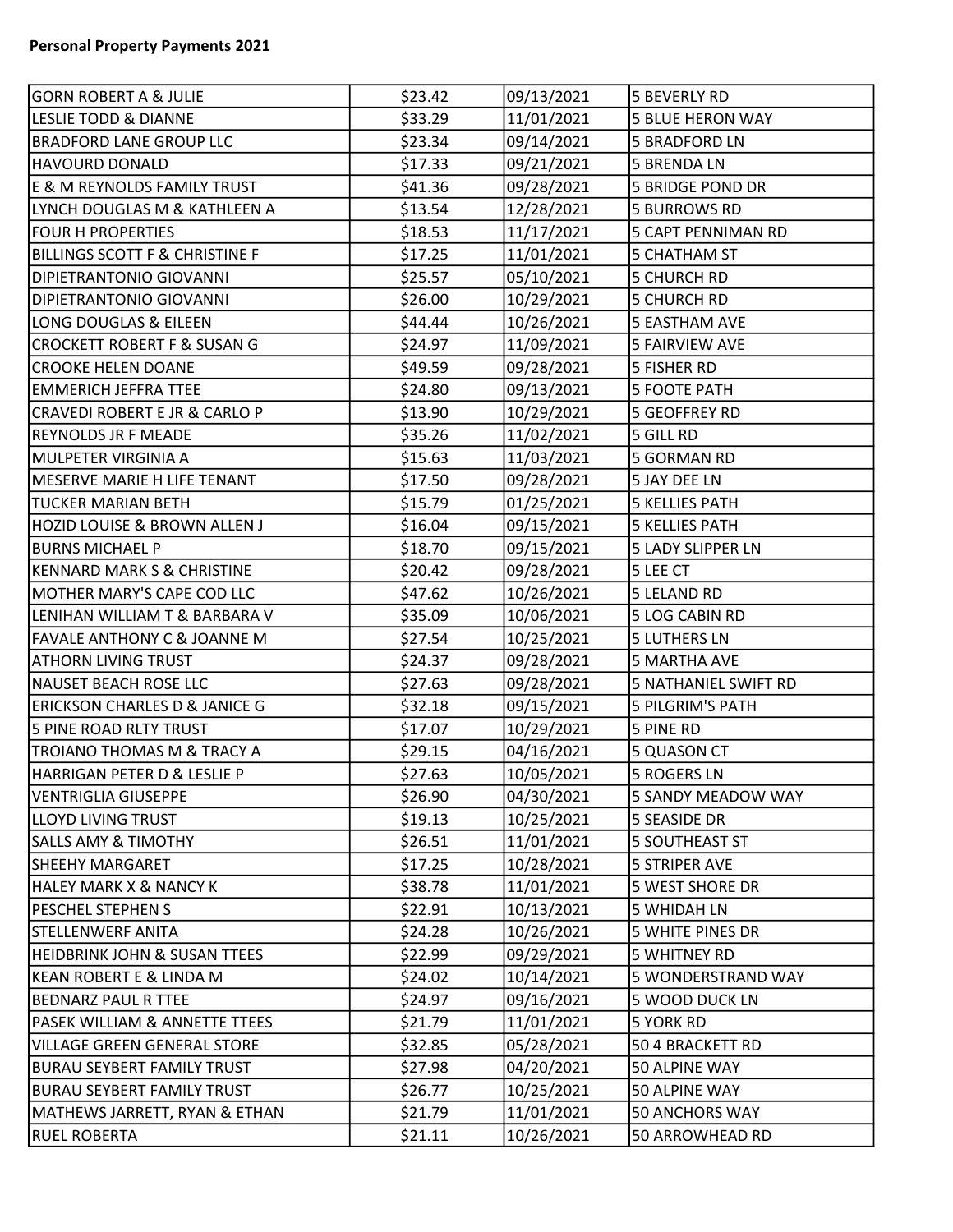| <b>ROSS EDWARD-NANCY TTEE</b>             | \$43.41 | 11/01/2021 | 50 BALDWIN RD             |
|-------------------------------------------|---------|------------|---------------------------|
| <b>PAZNIOKAS PAUL</b>                     | \$26.52 | 02/05/2021 | 50 BAY SHORE LN           |
| <b>PAZNIOKAS PAUL</b>                     | \$25.80 | 04/27/2021 | 50 BAY SHORE LN           |
| <b>PAZNIOKAS PAUL</b>                     | \$26.56 | 11/02/2021 | 50 BAY SHORE LN           |
| ALEXANDER RICHARD B & KIMBERLY            | \$34.83 | 09/15/2021 | 50 BAY VIEW RD            |
| <b>SUSAN MCMULLEN REVOC TRUST</b>         | \$16.56 | 11/01/2021 | 50 BILLINGSGATE AVE       |
| <b>DAISY FARM PROPERTIES LLC</b>          | \$29.94 | 09/16/2021 | <b>50 BLUE HERON WAY</b>  |
| <b>GARDNER JENNIFER LYNN</b>              | \$23.34 | 09/14/2021 | 50 BOW RD REAR            |
| <b>LOVELY NAILS</b>                       | \$16.90 | 11/01/2021 | 50 BRACKETT RD            |
| PLATH WARREN J                            | \$38.87 | 10/12/2021 | 50 BRIDGE POND DR         |
| MADIO MICHAEL                             | \$40.02 | 06/22/2021 | <b>50 BURROWS RD</b>      |
| MADIO MICHAEL                             | \$29.54 | 06/22/2021 | 50 BURROWS RD             |
| TAGLIA JOHN J & SANDRA B                  | \$18.28 | 09/10/2021 | 50 CARLTON WAY            |
| 50 CHIPMUNK LLC                           | \$18.79 | 10/05/2021 | <b>50 CHIPMUNK LN</b>     |
| <b>MACCUTCHEON DAVID</b>                  | \$23.60 | 09/22/2021 | <b>50 CHOKEBERRY DR</b>   |
| KOROTSKY STEPHEN J & DEBRA A              | \$19.48 | 09/20/2021 | 50 CIRCLE DR              |
| HACKER II E CHARLES & TRACY L             | \$16.99 | 10/29/2021 | <b>50 DEACON PAINE RD</b> |
| KENT LAKES NOMINEE TRUST                  | \$21.28 | 10/07/2021 | 50 DEEPWOOD DR            |
| MAKETANSKY MARTIN I & JOANNE L            | \$23.51 | 10/28/2021 | 50 DEERFIELD LN           |
| <b>ROGERS PHILIP</b>                      | \$18.02 | 09/27/2021 | 50 DYER PRINCE RD         |
| CAROL D TRURAN TRUST                      | \$13.04 | 09/15/2021 | 50 EAST ST                |
| <b>OBRIEN SUSAN</b>                       | \$23.51 | 10/04/2021 | 50 FAIRVIEW AVE           |
| C & A ALLEN FAMILY TRUST                  | \$24.02 | 09/15/2021 | 50 FERN RD                |
| NELSON ROLF & BOU MONICA                  | \$25.83 | 09/14/2021 | 50 FIELD RD               |
| JANET L MATTESON REVOC TRUST              | \$32.86 | 10/01/2021 | 50 GILL RD                |
| JILL E FARMER POSSEHL REV LT              | \$22.65 | 09/10/2021 | 50 GRANDFATHERS WAY       |
| KUHLMAN CAROLINE                          | \$19.31 | 10/18/2021 | 50 HEMENWAY RD            |
| STANLEY CHMIELEWSKI JR REV LT             | \$22.57 | 10/14/2021 | 50 HOYER LN               |
| HADDAD ROBERT & KENNETH TTEES             | \$22.57 | 09/20/2021 | <b>50 HUCKLEBERRY LN</b>  |
| ZITELLI ROBERT P & MARSHA L               | \$23.85 | 09/20/2021 | 50 IRELAND WAY            |
| YANKELEVICH TATIANA                       | \$20.51 | 10/18/2021 | 50 JOSHUAS WAY            |
| <b>EVANGELIDIS LEWIS G</b>                | \$12.96 | 11/01/2021 | 50 KINGSBURY BCH RD       |
| <b>BURNAT MICHELE</b>                     | \$19.82 | 09/28/2021 | <b>50 KNOWLES ST</b>      |
| MILLER SAMANTHA K                         | \$24.88 | 01/05/2021 | 50 LELAND RD              |
| MCMULLEN JUDITH/DENNIS TTEES              | \$33.72 | 09/13/2021 | <b>50 LIGHTHOUSE LN</b>   |
| <b>BUNCE JOHN A TTEE</b>                  | \$24.11 | 10/01/2021 | 50 LOMBARD LN             |
| JOANNE V SCOTT REV TRUST                  | \$22.74 | 09/13/2021 | <b>50 LONGSTREET LN</b>   |
| VOZZOLO F RICHARD & DONNA M               | \$21.62 | 10/20/2021 | 50 MCGUERTY RD            |
| VIVIAN D CONSTANZA IRREV TRUST            | \$17.16 | 10/20/2021 | 50 MILLENNIUM LN          |
| REIFMAN ANN M & KATHERINE                 | \$18.88 | 10/19/2021 | <b>50 NICKERSON RD</b>    |
| SCHMELMER VEIT & EVA L                    | \$23.42 | 10/26/2021 | <b>50 NORTH FORTY RD</b>  |
| CHERCHIA FAMILY TRUST                     | \$14.93 | 10/19/2021 | 50 OQUAMOSHOD RD          |
| OBRIEN CHRISTOPHER & ELIZABETH            | \$52.30 | 04/02/2021 | 50 PERRY LN               |
| HATCH JOHN D                              | \$29.92 | 04/26/2021 | 50 PIPER LN               |
| <b>COFER JAMES H</b>                      | \$16.56 | 11/01/2021 | 50 RIDGE RD               |
| <b>STUBER WADE W &amp; MERRICK CARRIE</b> | \$19.82 | 10/25/2021 | 50 ROGERS LN              |
| <b>BURKE DAVID J</b>                      | \$15.10 | 10/06/2021 | 50 SALT HAY WAY           |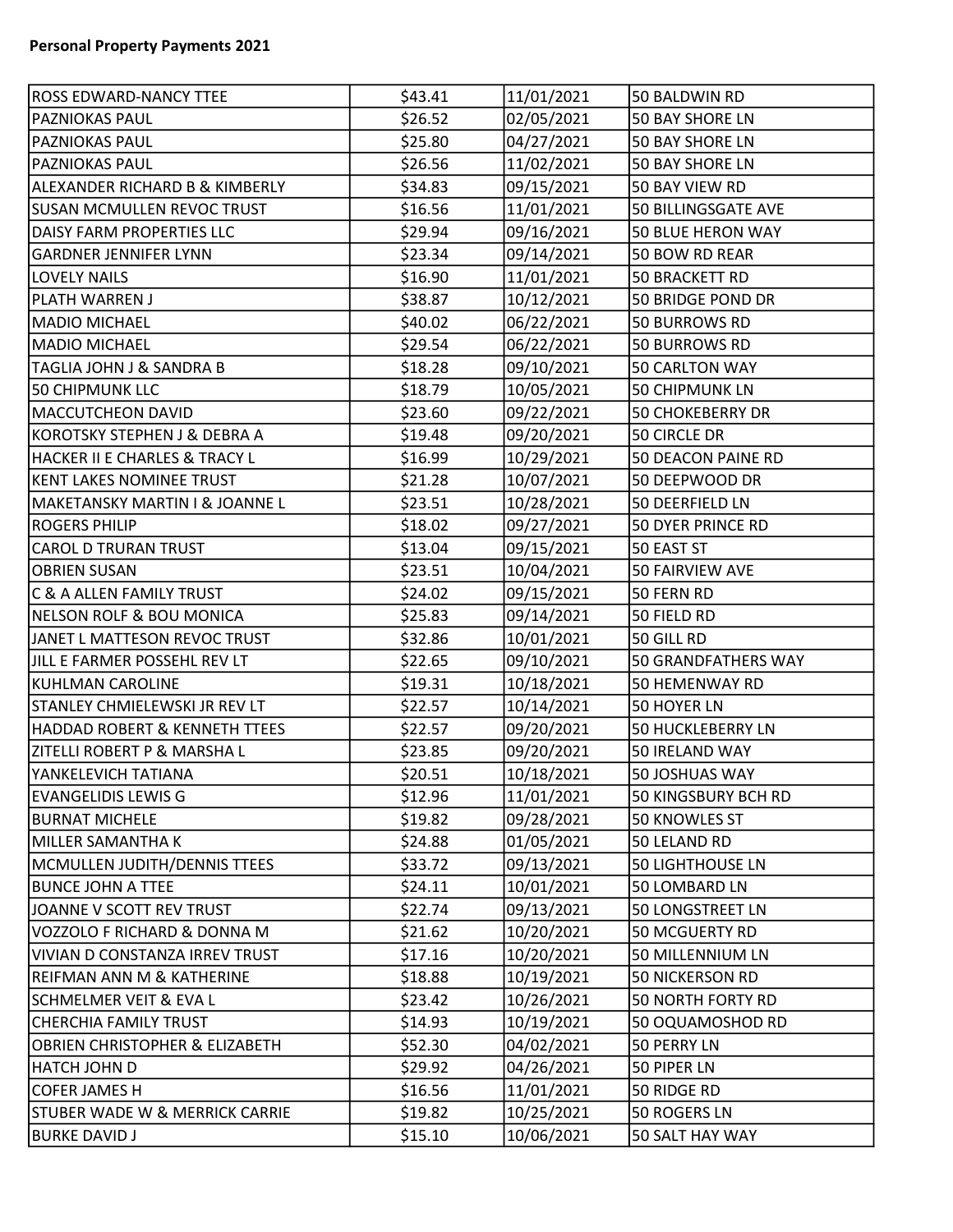| <b>BURKE DAVID J</b>                    | \$15.10    | 10/19/2021 | 50 SALT HAY WAY        |
|-----------------------------------------|------------|------------|------------------------|
| <b>BURKE DAVID J</b>                    | ( \$15.10) | 12/07/2021 | 50 SALT HAY WAY        |
| JAMES T MACKENZIE REV TRUST             | \$39.92    | 03/16/2021 | 50 SANDS RD            |
| <b>BEDROCK PROPERTY GROUP LLC</b>       | \$25.57    | 09/15/2021 | 50 SEAWARD WAY         |
| <b>BENGTSON BRUCE D</b>                 | \$13.73    | 10/14/2021 | 50 SHADY LN            |
| RUTH P TAYLOR REVOC TRUST               | \$20.51    | 09/15/2021 | 50 SMITH HEIGHTS WAY   |
| DAVEY SEAN T & PAMELA                   | \$19.05    | 10/19/2021 | 50 SPINNAKER WAY       |
| LAMBERT MARIANNE L                      | \$47.96    | 09/27/2021 | 50 SPRING TIDE LN      |
| NIEDZIELSKI BERNARD & DARLENE           | \$19.39    | 10/21/2021 | 50 SQUIRREL RUN        |
| KRISTEN D SCHNEIDER REVOC TR            | \$34.06    | 10/08/2021 | 50 SUNDOWN LN          |
| JOSEPH A MORCALDI FAMILY TRUST          | \$12.96    | 09/16/2021 | 50 SUNSET LN           |
| TRASK FAMILY REALTY TRUST               | \$16.30    | 09/28/2021 | <b>50 THORNE RD</b>    |
| MIKESH ROBERT F & BONNIE P              | \$23.17    | 10/28/2021 | 50 THUMPERTOWN RD      |
| <b>FLAGG PAUL &amp; SUSAN C M TTEES</b> | \$16.90    | 09/10/2021 | 50 WHELPLEY RD         |
| ARTHUR R GEARY JR REVOC TRUST           | \$26.08    | 09/10/2021 | 50 WHITNEY RD          |
| MCLAUGHLIN WILLIAM C & DIANE L          | \$22.82    | 09/20/2021 | 50 WOOD SONG DR        |
| <b>CARTER PAUL D</b>                    | \$14.16    | 09/13/2021 | 500 GREAT POND RD      |
| MADDEN JOHN J ESTATE OF                 | \$38.70    | 10/29/2021 | 500 HERRING BROOK RD   |
| LOURIDAS LEO H & EILEEN D               | \$26.17    | 09/13/2021 | 500 LOCUST RD          |
| LAMMERS ERIC D & JENNIFER A             | \$61.18    | 06/07/2021 | 500 STATE HWY          |
| LAMMERS ERIC D & JENNIFER A             | \$48.49    | 10/26/2021 | 500 STATE HWY          |
| <b>CHOCOLATE CAFE LLC</b>               | \$69.41    | 10/06/2021 | 5030 STATE HWY         |
| <b>CARR ELENI &amp; KLEIN HARA</b>      | \$40.67    | 10/18/2021 | <b>505 HAY RD</b>      |
| <b>BARNES MICHAEL J &amp; BELLE J</b>   | \$23.68    | 10/28/2021 | 51 INDIAN WAY          |
| HOFFHEIMER MARTHA                       | \$15.44    | 10/01/2021 | 51 SAND DOLLAR LN      |
| <b>FOUR WINDS LEATHER</b>               | \$90.93    | 04/28/2021 | 5130 STATE HWY         |
| FOUR WINDS LEATHER                      | \$84.99    | 11/01/2021 | 5130 STATE HWY         |
| NELSON JR RICHARD & BARBARA J           | \$19.13    | 09/20/2021 | 515 ASPINET RD         |
| MAYER CAROL A                           | \$16.56    | 10/18/2021 | 515 QUEEN ANN DR       |
| <b>MAGUIRE KEVIN</b>                    | \$50.88    | 05/10/2021 | 515 STEELE RD          |
| SALOTTI CHRISTOPHER P                   | \$21.11    | 10/15/2021 | 52 BOW RD REAR         |
| SCHOPP KENNETH C & REBECCA A            | \$31.62    | 09/20/2021 | 52 DYER PRINCE RD      |
| <b>SHANNON RICHARD B</b>                | \$30.10    | 06/03/2021 | 520 DOANE RD REAR      |
| <b>SHANNON RICHARD B</b>                | \$19.31    | 11/16/2021 | 520 DOANE RD REAR      |
| RADTKE AUDREY B IRREVOC TRUST           | \$17.33    | 10/25/2021 | 520 S SUNKEN MEADOW RD |
| MUSGRAVE ALAN S & ELIZABETH R           | \$17.85    | 09/20/2021 | 520 SAMOSET RD         |
| VIKING SHORES MOTOR LODGE               | \$169.56   | 03/30/2021 | 5200 STATE HWY         |
| VIKING SHORES MOTOR LODGE               | \$205.88   | 11/22/2021 | 5200 STATE HWY         |
| RELIANT CONSTRUCTION INC                | \$26.58    | 04/01/2021 | 525 ASPINET RD         |
| <b>DEL TORTO TAMMY E</b>                | \$20.42    | 09/13/2021 | 525 BRACKETT RD        |
| POIT'S RESTAURANT                       | \$28.23    | 09/10/2021 | 5270 STATE HWY         |
| BRANDON PAUL A & MAUREEN K              | \$20.14    | 04/02/2021 | 530 CAMPGROUND RD      |
| GOWANS CHRISTOPHER W & COLEEN           | \$25.65    | 10/28/2021 | 535 QUEEN ANN DR       |
| FOLEY WALTER A TTEE                     | \$15.36    | 09/28/2021 | 54 HAY RD              |
| <b>HIGGINS JOHN &amp; MARYELLEN</b>     | \$36.49    | 05/28/2021 | 54 INDIAN WAY          |
| <b>HIGGINS JOHN &amp; MARYELLEN</b>     | \$26.17    | 10/25/2021 | 54 INDIAN WAY          |
| <b>BARRON THOMAS P &amp; CAROL R</b>    | \$14.50    | 09/28/2021 | 540 DOANE RD REAR      |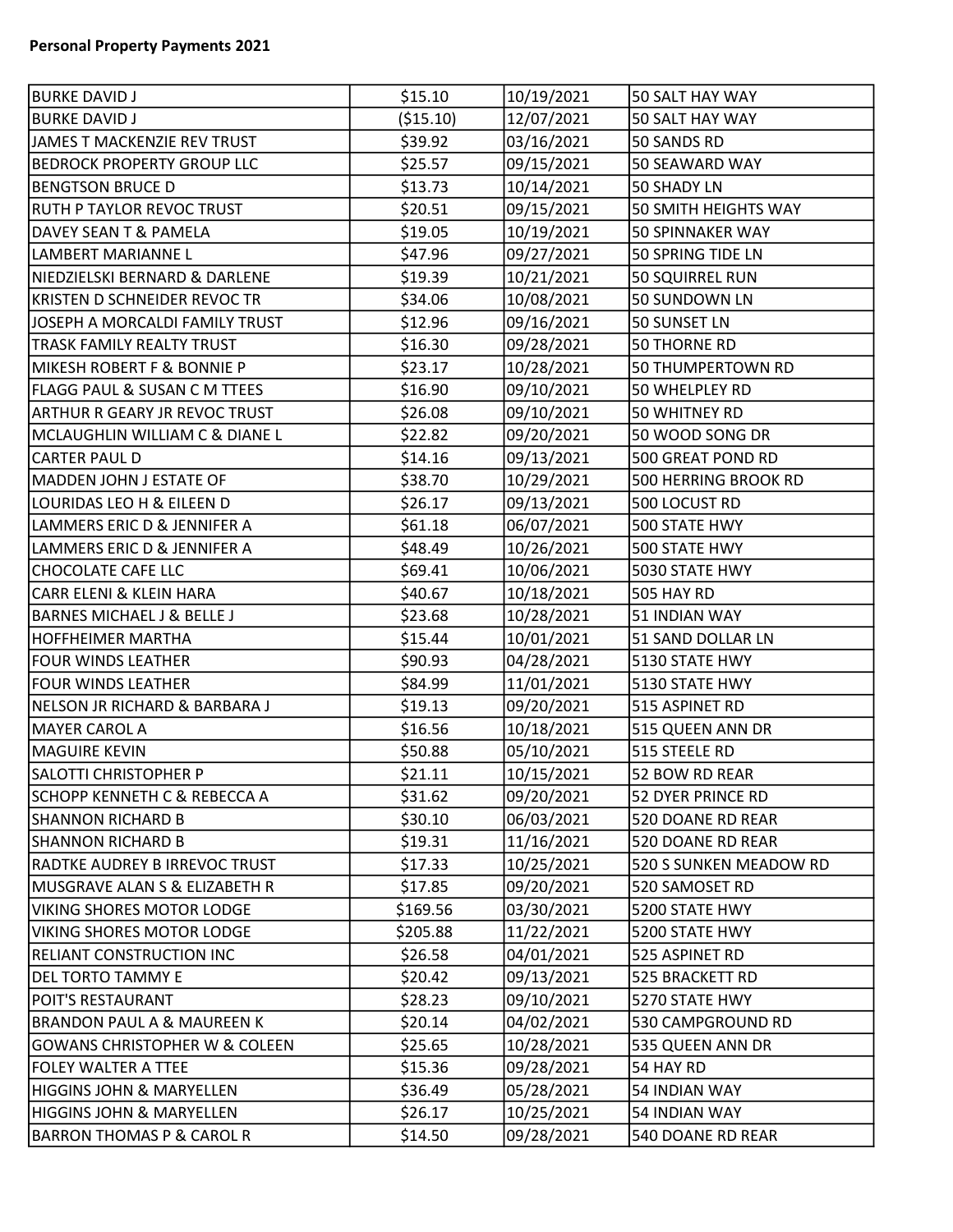| MIDWAY MOTEL AND COTTAGES INC             | \$24.54    | 10/25/2021 | 5460 STATE HWY         |  |
|-------------------------------------------|------------|------------|------------------------|--|
| <b>MONTGOMERY CURTIS A</b>                | \$18.62    | 11/01/2021 | 55 ALPINE WAY          |  |
| DORMAN JAY M & DIANA L                    | \$45.39    | 11/02/2021 | 55 ARMOUR DR           |  |
| <b>SECHRIST JULIE</b>                     | \$15.10    | 09/28/2021 | 55 BAY RD              |  |
| DUCIBELLA FAMILY NOMINEE TRUST            | \$30.57    | 04/01/2021 | 55 BAY VIEW DR         |  |
| <b>FOLEY GERALD M &amp; THERESA R</b>     | \$23.17    | 10/15/2021 | 55 BISHOP RD           |  |
| <b>HARDY FAMILY TRUST</b>                 | \$16.56    | 09/20/2021 | 55 BLUE HERON WAY      |  |
| WILSON JUDITH A TTEE                      | \$25.14    | 09/13/2021 | 55 BOW RD              |  |
| <b>BOUGHEY GREG M &amp; GWEN C</b>        | \$30.98    | 11/03/2021 | 55 BRIDGE POND DR      |  |
| LENKAUSKAS STEPHEN J TTEE                 | \$31.75    | 10/18/2021 | 55 BRIGGS FIELD RD     |  |
| <b>HARDING AP TRUST</b>                   | \$21.45    | 10/26/2021 | 55 CANDLEWOOD DR       |  |
| 55 COLE ROAD REALTY TRUST                 | \$22.48    | 10/06/2021 | 55 COLE RD             |  |
| KALETSKI JOHN D & GWYNNE E                | (\$34.06)  | 01/21/2021 | 55 COVE RD             |  |
| <b>BAUER PHILIP J</b>                     | \$19.22    | 09/10/2021 | 55 DEEPWOOD DR         |  |
| <b>BAUER PHILIP J</b>                     | \$19.22    | 09/30/2021 | 55 DEEPWOOD DR         |  |
| <b>BAUER PHILIP J</b>                     | ( \$19.22) | 10/14/2021 | 55 DEEPWOOD DR         |  |
| <b>BALCEWICZ JOSEPH F &amp; ELIZABETH</b> | \$18.96    | 10/29/2021 | 55 DEERFIELD LN        |  |
| <b>GRANT JANETTE F</b>                    | \$14.67    | 10/26/2021 | 55 ELDREDGE DR         |  |
| <b>DUGGAN JOSEPH E &amp; MICHELE A</b>    | \$31.40    | 01/05/2021 | 55 EMERSON RD          |  |
| <b>DUGGAN JOSEPH E &amp; MICHELE A</b>    | \$32.00    | 10/26/2021 | 55 EMERSON RD          |  |
| <b>RAYMOND GARY S &amp; MARY B</b>        | \$44.44    | 09/28/2021 | 55 GILL RD             |  |
| <b>KC CLARA LLC</b>                       | \$29.00    | 12/14/2021 | 55 HERRING BROOK RD    |  |
| <b>WOLF WILLIAM A &amp; DIANE L</b>       | \$33.69    | 11/04/2021 | 55 JOSHUAS WAY         |  |
| <b>WOLF DIANE L</b>                       | \$21.45    | 11/04/2021 | 55 JOSHUAS WAY         |  |
| LELAND LLC                                | \$13.13    | 10/26/2021 | 55 LELAND RD           |  |
| <b>DESPINS GARY G &amp; MEREDITH A</b>    | \$43.67    | 10/25/2021 | 55 LOG CABIN RD        |  |
| MAYFLOWER ROAD REALTY TRUST D             | \$27.28    | 11/01/2021 | 55 MAYFLOWER RD        |  |
| <b>SUSAN M DOBBINS REVOC TRUST</b>        | \$17.16    | 09/28/2021 | 55 MEADOW DR           |  |
| <b>COHEN JONATHAN &amp; LAURIE</b>        | \$18.10    | 10/08/2021 | <b>55 NICKERSON RD</b> |  |
| <b>FRANZINO MICHAEL L &amp; DANIELLE</b>  | \$15.53    | 11/01/2021 | 55 NORTHWOOD RD        |  |
| DENTAL ARTS STUDIO OF CAPE COD            | \$121.64   | 05/10/2021 | 55 OAK RD              |  |
| DENTAL ARTS STUDIO OF CAPE COD            | \$113.69   | 11/17/2021 | 55 OAK RD              |  |
| PAETZOLD KEVIN W & PAULA M                | \$23.25    | 10/01/2021 | 55 OAKWOOD RD          |  |
| LUNDQUIST-ROBINSON RLTY TRUST             | \$17.25    | 10/25/2021 | 55 PHILIPS LN          |  |
| JANET RUTKOSKY, ET AL                     | \$21.54    | 09/20/2021 | 55 PLATEAU AVE         |  |
| <b>BRUCE JONATHAN &amp; HELEN M</b>       | \$31.75    | 10/06/2021 | 55 POMPMO RD           |  |
| FLINT AUSTIN C & AILI M                   | \$21.02    | 10/28/2021 | 55 REDBERRY LN         |  |
| <b>BRUNELLI PETER L AND BARBARA</b>       | \$32.95    | 09/15/2021 | 55 ROLLING LN          |  |
| <b>BUSHEY TIMOTHY W &amp; DONNALEE S</b>  | \$25.57    | 09/15/2021 | 55 RUSSELL AVE         |  |
| <b>SHIPLEY SHAREN C &amp; ROBERT J</b>    | \$32.86    | 09/10/2021 | 55 SCHOOLHOUSE RD      |  |
| ROCHE JOHN P & JENNIFER M                 | \$19.05    | 11/02/2021 | 55 SEA GULL LN         |  |
| <b>SEAMAN COTTAGES LLC</b>                | \$43.84    | 10/26/2021 | 55 SHURTLEFF RD        |  |
| 55 SQUANTO ROAD REALTY TRUST              | \$27.03    | 10/25/2021 | 55 SQUANTO RD          |  |
| <b>DAGROSA CATHERIE M &amp;</b>           | \$20.25    | 10/06/2021 | <b>55 SQUIRREL RUN</b> |  |
| <b>MAZJANIS IVARS &amp; ROSEANN</b>       | \$25.31    | 09/28/2021 | 55 SUNDOWN LN          |  |
| <b>HATCH FAMILY TRUST</b>                 | \$14.16    | 10/08/2021 | 55 SUNSET LN           |  |
| PICARD RONALD & KATHLEEN TTEE             | \$28.87    | 04/09/2021 | <b>55 THORNE RD</b>    |  |
|                                           |            |            |                        |  |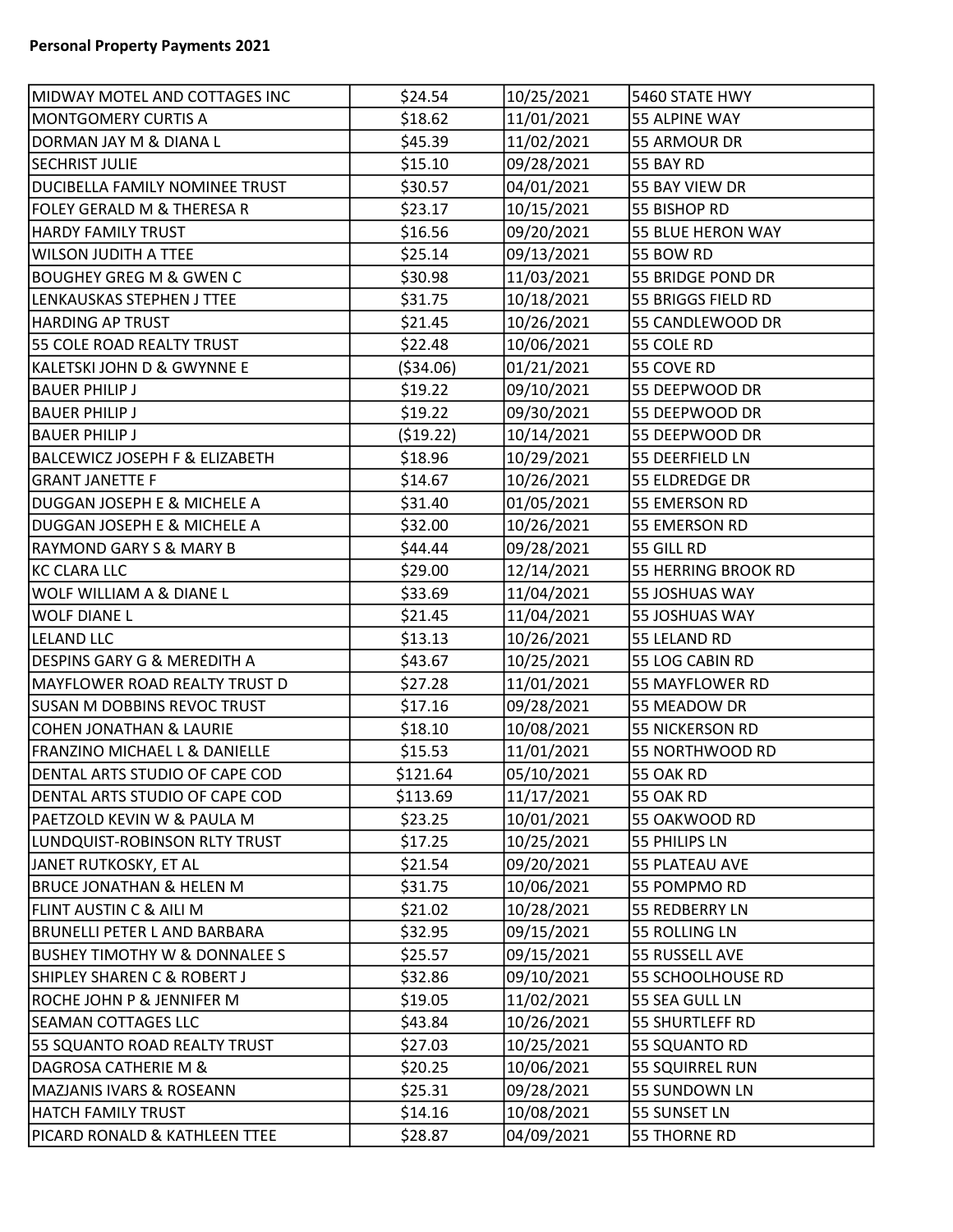| PICARD RONALD & KATHLEEN TTEE             | \$29.39    | 11/17/2021 | <b>55 THORNE RD</b>       |
|-------------------------------------------|------------|------------|---------------------------|
| JANET W BURRITT QPR TRUST II              | \$14.76    | 10/25/2021 | 55 TURNIP RD              |
| <b>SALMONSEN ROBERT G &amp; DALE B</b>    | \$37.24    | 09/13/2021 | 55 WHITNEY RD             |
| WOODARD STEPHEN M & LINDA J               | \$22.65    | 11/16/2021 | 55 WILEY LN               |
| <b>SAROCCO PHILLIP W &amp; MARY JANE</b>  | \$26.64    | 06/08/2021 | 550 N SUNKEN MEADOW RD    |
| KHAN AKHTAR G                             | \$68.99    | 04/14/2021 | 550 STATE HWY             |
| KHAN AKHTAR G                             | \$70.27    | 11/10/2021 | 550 STATE HWY             |
| <b>GILBERT &amp; SUSAN GORDON TRUST</b>   | \$14.92    | 02/24/2021 | 5535 A STATE HWY          |
| <b>GILBERT &amp; SUSAN GORDON TRUST</b>   | \$14.67    | 09/16/2021 | 5535 A STATE HWY          |
| NASSERY ALLEN W & LUCILLE D               | \$19.05    | 09/15/2021 | 5535 H STATE HWY          |
| JEAN BAYRAK TRUST                         | \$21.36    | 09/28/2021 | 5535 I STATE HWY          |
| <b>SAFIEH WASEK &amp; WINIFRED</b>        | \$14.24    | 09/09/2021 | 5535 J STATE HWY          |
| <b>CARLSEN KEMPER TRUSTEE</b>             | \$14.76    | 10/01/2021 | 555 GREAT POND RD         |
| NELSON CARL R & ELVIRA M                  | \$20.94    | 10/01/2021 | 555 N SUNKEN MEADOW RD    |
| <b>GOLDFISHER DAVID B &amp; TAMMY</b>     | \$44.70    | 09/13/2021 | 555 S SUNKEN MEADOW RD    |
| MOONEY PAUL C                             | \$13.73    | 10/25/2021 | 56 HAY RD                 |
| <b>CALDERONE DONALD E &amp;</b>           | \$36.10    | 07/21/2021 | 560 SCHOOLHOUSE RD        |
| MELNICK DON J                             | \$42.69    | 01/27/2021 | 570 NAUSET RD             |
| <b>MELNICK DON J</b>                      | \$44.02    | 11/02/2021 | 570 NAUSET RD             |
| ELIZABETH S BUSH REVOC TRUST              | \$18.79    | 10/20/2021 | 570 SAMOSET RD            |
| WALSH BRIAN P                             | \$13.99    | 09/20/2021 | 570 STATE HWY             |
| JEAN S HADLEY TRUST                       | \$14.50    | 10/28/2021 | 570 STEELE RD             |
| <b>BUCCIARELLI LOUIS L JR &amp; ANN M</b> | \$23.60    | 09/20/2021 | 575 N SUNKEN MEADOW RD    |
| <b>SEAVY PAUL R JR</b>                    | \$53.02    | 10/06/2021 | 575 NAUSET RD REAR        |
| <b>SEAVY PAUL R JR</b>                    | ( \$26.51) | 10/14/2021 | 575 NAUSET RD REAR        |
| AHERN JULIE A.M.                          | \$30.80    | 09/07/2021 | 580 CAMPGROUND RD         |
| BECK RUSSELL & MARTHA L                   | \$22.39    | 09/16/2021 | 580 DOANE RD REAR         |
| SHARKEY THOMAS D & EILEEN S               | \$21.02    | 09/28/2021 | 580 LOCUST RD             |
| MANDALA GROUP                             | \$13.56    | 09/13/2021 | 580 STATE HWY             |
| PERKINS JOHN E S                          | \$29.69    | 09/28/2021 | 585 BRIDGE RD             |
| CESTARO JR ARTHUR V & REGINA H            | \$43.70    | 02/01/2021 | 586 MASSASOIT RD          |
| CESTARO JR ARTHUR V & REGINA H            | \$58.55    | 02/01/2021 | 586 MASSASOIT RD          |
| <b>ADVENTURE DIVING SERVICES</b>          | \$36.38    | 09/28/2021 | 590 LOCUST RD             |
| MARILYN A HERRINGTON REV TRUST            | \$39.98    | 09/16/2021 | 590 N SUNKEN MEADOW RD    |
| ELWOOD EUGENE J                           | \$19.91    | 10/15/2021 | 595 BRACKETT RD           |
| MACFARLANE CHRISTOPHER & MARY             | \$13.04    | 11/01/2021 | 595 HIGGINS RD            |
| TONER ERIC S & JACQUELINE B               | \$26.94    | 09/20/2021 | 595 NAUSET RD REAR        |
| HARPER JAMES A JR & DIANE TTEE            | \$16.81    | 05/12/2021 | 595 STATE HWY             |
| SAVAGE JR JOSEPH & JAMES TTEES            | \$43.50    | 09/28/2021 | 595 STEELE RD             |
| <b>BLUE DOLPHIN INN</b>                   | \$226.66   | 05/10/2021 | 5950 STATE HWY            |
| BLUE DOLPHIN INN                          | \$222.65   | 10/19/2021 | 5950 STATE HWY            |
| BARTOLOTTA DAVID V & MICHELLE             | \$17.76    | 09/20/2021 | <b>6 BEACH PLUM LN</b>    |
| <b>SIMS KARL &amp; PATTIE MAES</b>        | \$25.06    | 10/12/2021 | <b>6 CLARK'S POINT RD</b> |
| THE DAVID 2015 IRREVOC TRUST              | \$15.97    | 12/07/2021 | <b>6 ELDER LN</b>         |
| <b>BAROW JOSEPH E &amp; CHRISTINE</b>     | \$23.68    | 10/29/2021 | <b>6 HORTON WAY</b>       |
| HAGGERTY JOSEPH & COSETTE                 | \$16.39    | 11/01/2021 | 6 JAY DEE LN              |
| U-2 BAY ROAD NOMINEE TRUST                | \$48.82    | 09/10/2021 | <b>6 NANS WAY</b>         |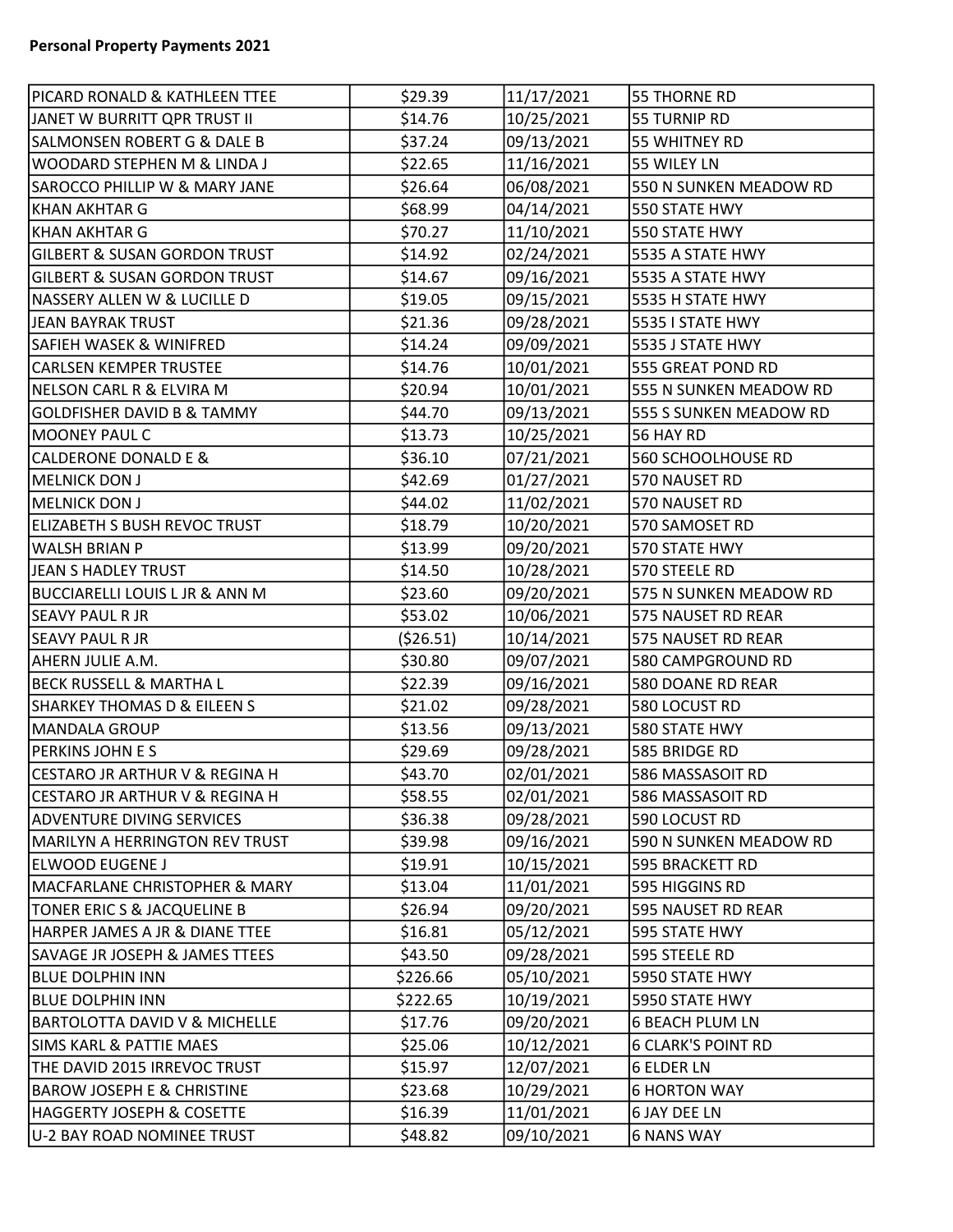| POKROVSKAYA NADEZHDA                     | \$119.86 | 04/06/2021 | <b>6 PEACH ORCHARD LN</b>  |
|------------------------------------------|----------|------------|----------------------------|
| COLLYER FAMILY NOMINEE TRUST             | \$24.45  | 10/04/2021 | <b>6 SALT WORKS CT</b>     |
| <b>GORCZYCA CAROLYN M &amp; MARYA E</b>  | \$42.81  | 10/18/2021 | <b>6 SANDY HILL LN</b>     |
| MACOMBER EDWARD H & DONNA P              | \$21.28  | 10/26/2021 | <b>6 SETTLER'S TRACE</b>   |
| O'BRIEN MARGARET                         | \$22.91  | 09/10/2021 | <b>6 STELLWAGEN WAY</b>    |
| <b>TAURAS FAMILY NOMINEE TRUST</b>       | \$24.11  | 09/10/2021 | 6 WINDJAMMER LN            |
| <b>NOGEE LAWRENCE M</b>                  | \$42.13  | 09/13/2021 | <b>6 WINTERBERRY LN</b>    |
| <b>GREEN THERON B TTEE</b>               | \$24.20  | 10/20/2021 | <b>6 YORK RD</b>           |
| <b>MCQUILLEN BRUCE &amp; KATHERINE</b>   | \$24.54  | 10/05/2021 | 60 AERIES AVE              |
| EILEEN M PFLANZ REVOC TRUST              | \$19.05  | 11/10/2021 | 60 ALICE RD                |
| THOMSON PETER G & CAREY C                | \$24.02  | 09/28/2021 | 60 AQUINNAH RD             |
| <b>SULLIVAN THOMAS J &amp; JAYNE H</b>   | \$46.68  | 09/28/2021 | 60 BALDWIN RD              |
| DOROTHEA O MATTESON REVOC TR             | \$14.24  | 10/28/2021 | <b>60 BILLINGSGATE AVE</b> |
| <b>KRUM DAVID E</b>                      | \$16.82  | 11/02/2021 | <b>60 BLUE HERON WAY</b>   |
| FRIEDMAN RICHARD C & SUSAN M             | \$16.22  | 11/02/2021 | 60 BOW RD                  |
| <b>HEALY SUSAN C</b>                     | \$38.60  | 04/30/2021 | 60 BRIDGE POND DR          |
| <b>HEALY SUSAN C</b>                     | \$39.73  | 11/01/2021 | <b>60 BRIDGE POND DR</b>   |
| <b>SIMMONS CHRISTINA</b>                 | \$35.27  | 10/18/2021 | <b>60 CARLTON WAY</b>      |
| <b>BARBARA G GABRIELE REV TRUST</b>      | \$14.67  | 11/09/2021 | 60 CESTARO WAY             |
| <b>FREED IVAN G &amp; SHIRLEY</b>        | \$16.56  | 10/25/2021 | 60 CHIPMAN ST              |
| <b>HOLT ANDREW S &amp; TIA L</b>         | \$20.59  | 09/15/2021 | <b>60 CHIPMUNK LN</b>      |
| PANICO DAVID M & BARBARA W               | \$28.83  | 09/20/2021 | <b>60 COOKS BROOK RD</b>   |
| <b>TMS DESIGN</b>                        | \$41.40  | 09/10/2021 | 60 DEERFIELD LN            |
| <b>ROSATI ROBERT &amp; LISA TRUSTEES</b> | \$22.31  | 11/23/2021 | 60 DEVON LN                |
| 355 TURNIP FIELD ROAD LLC                | \$14.58  | 03/22/2021 | 60 GILL RD                 |
| 355 TURNIP FIELD ROAD LLC                | \$14.33  | 10/25/2021 | 60 GILL RD                 |
| <b>SHANAHAN THOMAS &amp; MARY A</b>      | \$21.62  | 11/18/2021 | 60 GINGERPLUM LN           |
| <b>SWANZEY EUGENE F &amp; ARLENE M</b>   | \$19.99  | 11/02/2021 | 60 GROVE RD                |
| SHEA KIM/KATHLEEN, JOHN MOLONY           | \$14.66  | 01/25/2021 | <b>60 JENNIE CLARK RD</b>  |
| SHEA KIM/KATHLEEN, JOHN MOLONY           | \$14.50  | 12/14/2021 | <b>60 JENNIE CLARK RD</b>  |
| YOUNG ANDREW S & JOANNE E                | \$24.88  | 01/22/2021 | <b>60 JOHN THOMAS RD</b>   |
| YOUNG ANDREW S & JOANNE E                | \$25.07  | 11/10/2021 | <b>60 JOHN THOMAS RD</b>   |
| PORTER NAN E                             | \$17.85  | 09/20/2021 | 60 JOSHUAS WAY             |
| LANCE K BERKHEIMER REV TR 50%            | \$26.43  | 10/25/2021 | 60 KEAR DR                 |
| WARDWELL BRUCE P & DARYL LEE             | \$20.16  | 11/01/2021 | 60 LILLIAN RD              |
| DOANE ALLEN &                            | \$30.54  | 09/28/2021 | 60 LOG CABIN RD            |
| <b>HODGE MICHAEL &amp; LISA B</b>        | \$29.00  | 09/28/2021 | 60 MARIA RD                |
| <b>DUCEY LAURIE M</b>                    | \$23.51  | 11/01/2021 | 60 MAYFLOWER RD            |
| <b>GEMMELL JACKSON G &amp; CHARLOTTE</b> | \$16.04  | 09/20/2021 | 60 MCGUERTY RD             |
| <b>GRAMLING KATHRYN TTEE</b>             | \$16.99  | 09/10/2021 | 60 MEIGS LN                |
| KONOPKA RAYMOND M & CAROL A              | \$18.62  | 09/20/2021 | 60 MILBRODE AVE            |
| OTOOLE JR JAMES W                        | \$29.29  | 04/27/2021 | <b>60 NICKERSON RD</b>     |
| OTOOLE JR JAMES W                        | \$30.12  | 10/26/2021 | <b>60 NICKERSON RD</b>     |
| LAMLEIN EDWARD W JR & PAMELA             | \$13.90  | 10/22/2021 | <b>60 NORTH FORTY RD</b>   |
| <b>MORAN REALTY TRUST</b>                | \$17.59  | 10/07/2021 | <b>60 NORTHWEST ST</b>     |
| MCGARRY JOHN & THERESA (L.T.)            | \$23.51  | 11/02/2021 | 60 OLD FIELD LN            |
| <b>WEXLER LAURA J</b>                    | \$20.57  | 05/12/2021 | 60 PERRY LN                |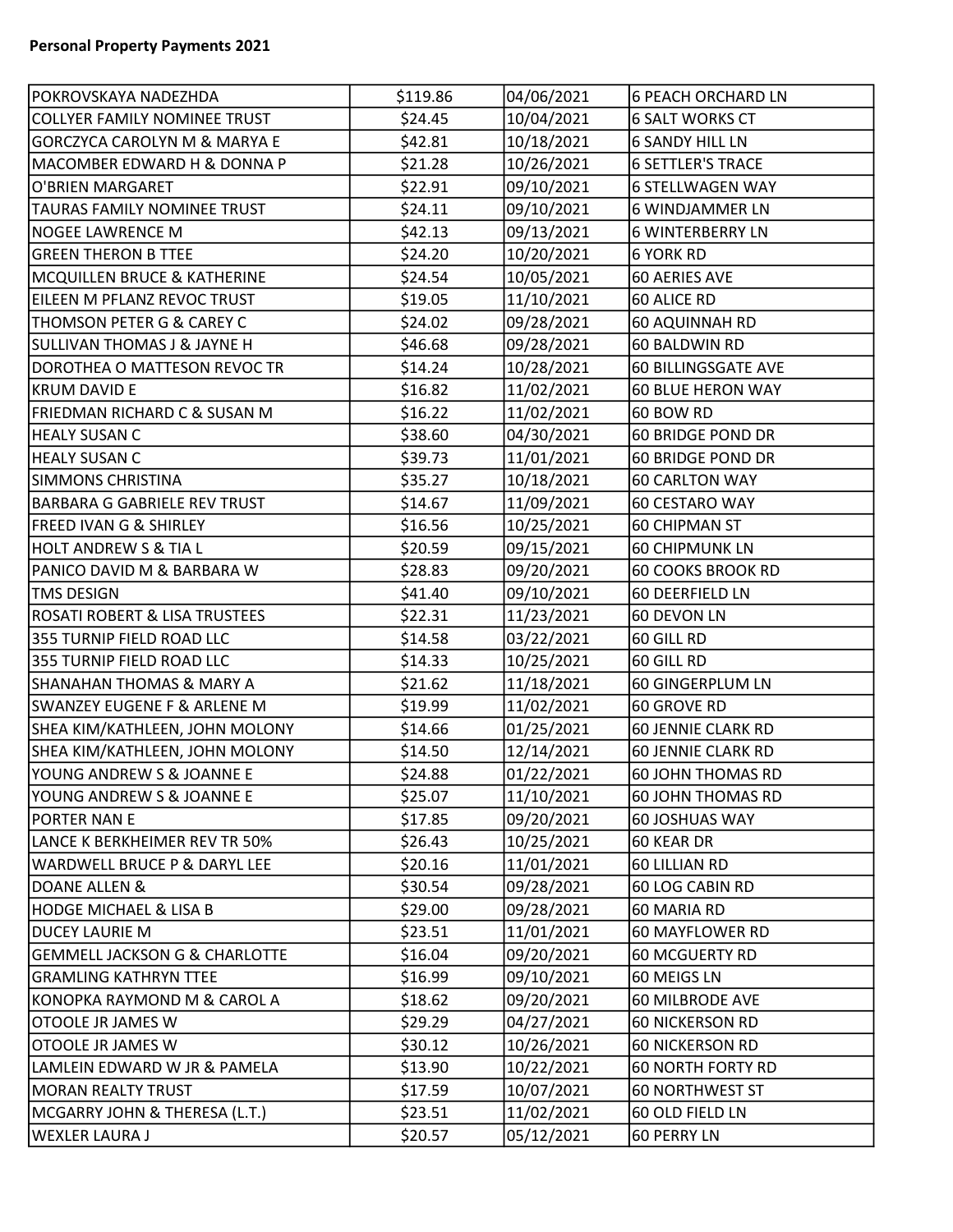| WEXLER LAURA J                           | \$20.31 | 12/21/2021 | 60 PERRY LN                 |
|------------------------------------------|---------|------------|-----------------------------|
| HULTGREN LON R & DEBRA B                 | \$21.71 | 09/16/2021 | 60 QUAIL COVER LN           |
| A RICHARD CARLSON TRUST                  | \$19.13 | 11/01/2021 | 60 ROGERS LN                |
| KEPNES STEVEN & KANTER ARLENE            | \$44.44 | 09/28/2021 | 60 SALT WORKS RD            |
| <b>AUSTIN ANNE MARIE</b>                 | \$15.96 | 10/06/2021 | 60 SEA GULL LN              |
| <b>PASCO URSEL</b>                       | \$23.85 | 09/14/2021 | 60 SEAWARD WAY              |
| NIGRO KENNETH P & SUELLEN FORD           | \$18.96 | 10/25/2021 | 60 SERB ST                  |
| JOHNSTON PHILIP W & BEVERLY              | \$28.83 | 09/10/2021 | 60 SMITH HEIGHTS WAY        |
| <b>GRANT THOMAS F &amp; LAUREN J</b>     | \$19.73 | 09/28/2021 | 60 SNOW RD                  |
| <b>CITRIN MARC J &amp; LUANNE</b>        | \$38.87 | 09/20/2021 | <b>60 SPINNAKER WAY</b>     |
| PAUL A & ELEANOR M PLACZEK REV           | \$20.76 | 09/10/2021 | <b>60 THORNE RD</b>         |
| JANET L BOGDAN REVOCABLE TRUST           | \$35.01 | 10/20/2021 | <b>60 THUMPERTOWN RD</b>    |
| LATULIP VIRGINIA JEAN TRUSTEE            | \$12.96 | 09/13/2021 | 60 WILEY LN                 |
| WATTS EDWIN H JR & DEBORAH T             | \$13.81 | 11/17/2021 | 60 WILMA RD                 |
| HEATHER S HEDBERG REVOC TRUST            | \$25.91 | 10/18/2021 | 60 WINDY BAY RD             |
| <b>GALVIN LOLA A LIFE TENANT</b>         | \$14.59 | 11/01/2021 | 600 CAMPGROUND RD           |
| <b>SHEPARD NOMINEE TRUST</b>             | \$34.23 | 10/26/2021 | <b>600 HERRING BROOK RD</b> |
| <b>WEYERICH ERICH</b>                    | \$14.59 | 10/13/2021 | <b>600 SCHOOLHOUSE RD</b>   |
| BANAS-MARTI KATHY & MARTI DAVI           | \$22.31 | 10/14/2021 | <b>605 BRACKETT RD</b>      |
| CULVER NATALIE R & HARRY                 | \$23.68 | 10/20/2021 | 605 CAMPGROUND RD           |
| HOMBERG CAROL ANN & MARTHA SUE           | \$21.45 | 11/01/2021 | 610 NAUSET RD REAR          |
| NIEDZWIECKI STEPHEN & LAURA A            | \$19.48 | 10/25/2021 | 610 SAMOSET RD              |
| <b>ARONOFF NINA</b>                      | \$13.30 | 11/16/2021 | 62 HAY RD                   |
| LIVERMORE CATHERINE U                    | \$14.59 | 10/18/2021 | 620 HERRING BROOK RD        |
| KERMIT W MOYER REV TRUST                 | \$21.54 | 09/15/2021 | 620 KINGSBURY BCH RD        |
| MAIOCCO ANN BONNELL TTEE                 | \$40.51 | 05/24/2021 | 625 KINGSBURY BCH RD        |
| MAIOCCO ANN BONNELL TTEE                 | \$31.22 | 11/12/2021 | 625 KINGSBURY BCH RD        |
| <b>SKRIP JR JOHN &amp; PATRICIA TTEE</b> | \$29.77 | 11/10/2021 | 625 MASSASOIT RD            |
| POTASH LYNDA ANN TTEE                    | \$24.11 | 09/28/2021 | <b>625 SCHOOLHOUSE RD</b>   |
| LEVY THOMASINA M                         | \$23.17 | 09/15/2021 | 635 CAMPGROUND RD           |
| ABRAMS BERYL A                           | \$29.34 | 09/29/2021 | 635 HERRING BROOK RD        |
| WIXTED DANA & MARK                       | \$25.48 | 10/18/2021 | 645 CAMPGROUND RD           |
| <b>SOLO PROPERTIES LLC</b>               | \$30.20 | 09/20/2021 | <b>65 ALSTON AVE</b>        |
| MUSLINER PETER                           | \$25.83 | 11/02/2021 | 65 APPLESEED RD             |
| LABELLE BRET H                           | \$18.28 | 09/20/2021 | <b>65 ARROWHEAD RD</b>      |
| RUH DENNIS/ JUDITH RUH-CAMERON           | \$20.16 | 09/15/2021 | 65 BAY VIEW DR              |
| <b>FREEMAN FAMILY ENTERPRISES</b>        | \$16.13 | 09/09/2021 | 65 BELILE ST                |
| BARKER GREGORY B                         | \$20.94 | 11/16/2021 | 65 BISHOP RD                |
| DUBOIS WENDY L                           | \$17.50 | 10/06/2021 | <b>65 BLUE HERON WAY</b>    |
| NEUMANN PETER J & HILDEGARDE             | \$19.31 | 11/02/2021 | 65 BOB-WHITE LN             |
| WATERMAN JR ROBERT & KAREN               | \$15.19 | 09/30/2021 | 65 BOSAN AVE                |
| <b>FISCHER HEIDI</b>                     | \$14.24 | 09/28/2021 | 65 BOW RD                   |
| ODAY SANDRA                              | \$25.65 | 09/20/2021 | <b>65 BRIDGE POND DR</b>    |
| NIEDZWIECKI VC MADELEINE TTEES           | \$23.42 | 10/28/2021 | 65 BRIGGS FIELD RD          |
| MOTEL WILLIAM C & LAURA A                | \$30.16 | 07/12/2021 | <b>65 BURROWS RD</b>        |
| MOTEL WILLIAM C & LAURA A                | \$18.79 | 09/21/2021 | <b>65 BURROWS RD</b>        |
| <b>REAR REALTY TRUST</b>                 | \$16.22 | 10/25/2021 | <b>65 CARLTON WAY</b>       |
|                                          |         |            |                             |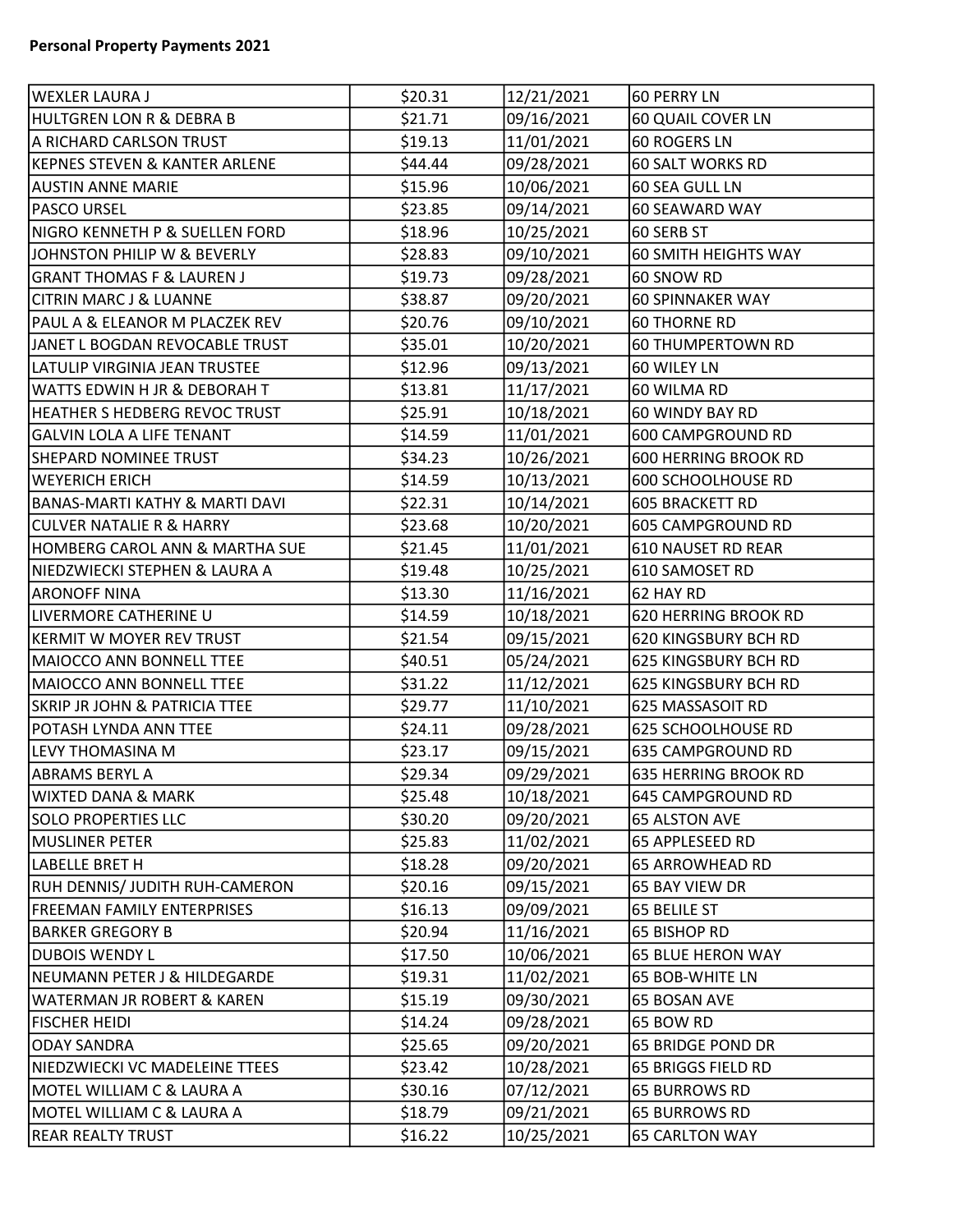| MCDONOUGH WILLIAM R                     | \$15.10 | 10/12/2021 | 65 CESTARO WAY               |
|-----------------------------------------|---------|------------|------------------------------|
| WARD JOANNE G                           | \$19.39 | 10/19/2021 | <b>65 CLAYTON RD</b>         |
| VIVIAN KSIAZKIEWICZ LVG TRUST           | \$16.56 | 10/18/2021 | <b>65 COUNTRY LN</b>         |
| <b>PRATT JANE S &amp; STUART E</b>      | \$25.74 | 09/30/2021 | 65 DEEPWOOD DR               |
| <b>FRANGOS JOHN &amp; VIRGINIA</b>      | \$13.13 | 09/28/2021 | 65 DEERFIELD LN              |
| DOWNING JANE LIFE TENANT                | \$15.87 | 10/06/2021 | 65 ELLEN RD                  |
| <b>MOUNTFIELD RICHARD</b>               | \$19.82 | 10/26/2021 | 65 FOX RUN RD                |
| <b>MAHER JOHN F &amp;</b>               | \$15.96 | 09/16/2021 | 65 GIGI LN                   |
| CHARLES J BRIEN NOMINEE TRUST           | \$31.06 | 10/25/2021 | 65 GILL RD                   |
| <b>CROSSWINDS B&amp;B SUITES</b>        | \$18.88 | 10/25/2021 | <b>65 GOVERNOR PRENCE RD</b> |
| PAASCH RONALD & JENNIFER                | \$14.93 | 09/21/2021 | <b>65 HARMES WAY</b>         |
| <b>RONALD L SHAW TRUST</b>              | \$16.47 | 10/18/2021 | 65 HOYT RD                   |
| <b>SCHWARTZ STEVEN &amp; KIMBERLY</b>   | \$17.50 | 09/14/2021 | <b>65 HUCKLEBERRY LN</b>     |
| <b>SYKES MEGAN</b>                      | \$27.54 | 10/12/2021 | <b>65 LIMERICK WAY</b>       |
| <b>BRADY THOMAS P &amp; JENNIFER J</b>  | \$27.54 | 09/28/2021 | <b>65 MCGUERTY RD</b>        |
| NEIL OMAR M & MARIANELLA L              | \$40.53 | 06/08/2021 | 65 MEIGS LN                  |
| NEIL OMAR M & MARIANELLA L              | \$29.26 | 11/02/2021 | 65 MEIGS LN                  |
| PERNEREWSKI STEVEN & CATHY A            | \$19.99 | 09/28/2021 | 65 OAK LEAF RD               |
| <b>WARD ELIZABETH</b>                   | \$18.36 | 10/21/2021 | <b>65 ORCHARD DR</b>         |
| RUTH YOUNG LIVING TRUST                 | \$26.00 | 09/30/2021 | 65 PERRY LN                  |
| JEAN H GRUNIN NOMINEE TRUST             | \$32.09 | 10/28/2021 | <b>65 PILGRIM'S PATH</b>     |
| <b>RANK FAMILY LIVING TRUST</b>         | \$15.53 | 12/07/2021 | 65 PINE NEEDLE LN            |
| <b>COYNE NANCY &amp; MICHAEL</b>        | \$35.74 | 05/26/2021 | 65 QUAIL COVER LN            |
| <b>COYNE NANCY &amp; MICHAEL</b>        | \$24.71 | 09/21/2021 | 65 QUAIL COVER LN            |
| <b>DECONINCK ANNE E</b>                 | \$15.79 | 09/16/2021 | <b>65 RUNWAY LN</b>          |
| CANONI JOHN D & KATHERINE B             | \$20.94 | 11/01/2021 | 65 S SUNKEN MEADOW RD        |
| ANDERSON EDWARD W & DEBRA A             | \$20.59 | 10/26/2021 | 65 SERB ST                   |
| VAUGHAN BRYAN J & RAEGAN                | \$26.29 | 01/13/2021 | <b>65 SHIPS LANTERN RD</b>   |
| <b>REYNOLDS KENNETH P</b>               | \$16.73 | 09/28/2021 | <b>65 SPARROWHAWK LN</b>     |
| <b>ALLEYNE MARCIA A &amp; NEVILLE</b>   | \$32.50 | 04/30/2021 | 65 SWIFT RD                  |
| ALLEYNE MARCIA A & NEVILLE              | \$48.35 | 10/15/2021 | 65 SWIFT RD                  |
| <b>BUSSIERE MARC R &amp; KATHLEEN D</b> | \$20.93 | 01/12/2021 | <b>65 THUMPERTOWN RD</b>     |
| <b>BUSSIERE MARC R &amp; KATHLEEN D</b> | \$21.54 | 10/25/2021 | <b>65 THUMPERTOWN RD</b>     |
| 2018 STERLING & MARGERY SCHIAN          | \$15.10 | 10/21/2021 | 65 WAGONWHEEL RD             |
| <b>CARNES THOMAS P &amp; ELENA L</b>    | \$22.99 | 10/28/2021 | 65 WAMSUTTA RD               |
| RICHARD APRIL 23 2004 TRUST             | \$24.37 | 10/28/2021 | <b>65 WHITNEY RD</b>         |
| <b>CANYOCK ROBERT &amp; DEBORAH</b>     | \$30.72 | 10/25/2021 | 65 WILEY LN                  |
| KURNATH JOSEPH F & WENDY H              | \$25.23 | 10/25/2021 | 65 WILMA RD                  |
| <b>TRANQUILLO ANNE MARIE</b>            | \$21.62 | 10/19/2021 | 65 WONDERSTRAND WAY          |
| JOHNSON DONALD A                        | \$23.42 | 10/28/2021 | 650 CAMPGROUND RD            |
| <b>WILLIAM A KROPA TRUST</b>            | \$22.48 | 11/01/2021 | 650 STATE HWY                |
| <b>DRAGHETTI STEVEN G</b>               | \$14.41 | 09/13/2021 | 66 HAY RD                    |
| <b>CORLISS FAMILY IRREVOC TRUST</b>     | \$27.20 | 09/21/2021 | 665 BRIDGE RD                |
| <b>WHITNEY JANE E</b>                   | \$19.99 | 10/13/2021 | 670 MASSASOIT RD             |
| KING JOHN J & LISA                      | \$17.54 | 04/14/2021 | <b>670 SCHOOLHOUSE RD</b>    |
| CAMPBELL JAMES P & LINDA L              | \$17.76 | 10/05/2021 | 675 CAMPGROUND RD            |
| <b>KASEY CHRISTIAN</b>                  | \$22.74 | 10/19/2021 | 675 KINGSBURY BCH RD         |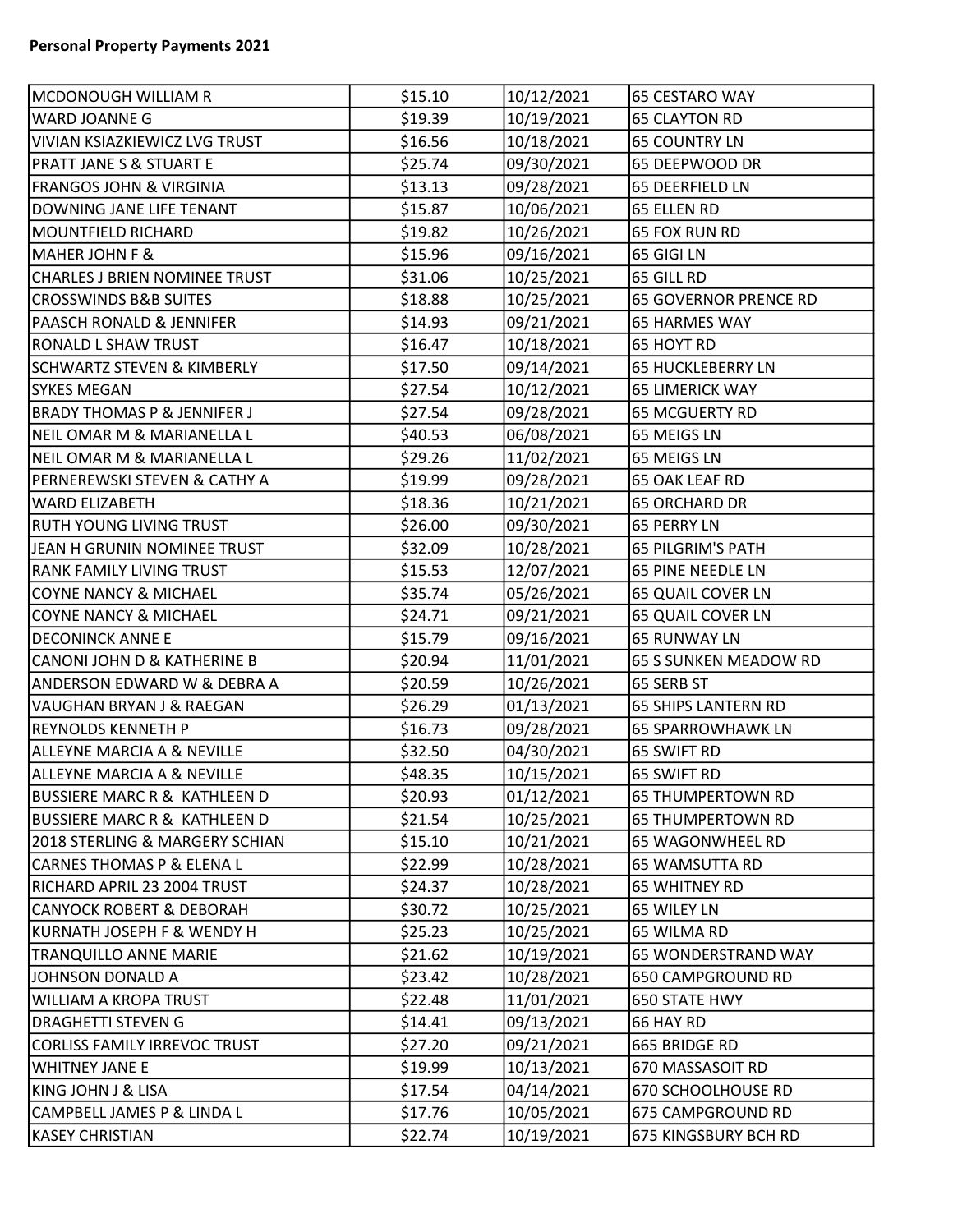| DEAN KAREN A                              | \$14.24 | 09/28/2021 | 675 NAUSET RD        |
|-------------------------------------------|---------|------------|----------------------|
| PARZIALE MICHAEL J & LAURA I              | \$13.30 | 09/23/2021 | 68 HAY RD            |
| <b>ESTATE OF MICHAEL DRANICHAK</b>        | \$28.72 | 05/10/2021 | <b>68 SPARROW RD</b> |
| <b>GLEESON DENIS &amp; DEBORAH TTEES</b>  | \$39.12 | 09/10/2021 | 695 CABLE RD         |
| <b>GRIFFIN STEPHEN R &amp; MAUREEN C</b>  | \$15.62 | 10/21/2021 | 7 BRENDA LN          |
| MELARAGNO JASON & ROXANNE E               | \$20.94 | 10/06/2021 | 7 ELDIA WAY          |
| YELLE SCOTT P & ANDREA                    | \$17.67 | 09/20/2021 | <b>7 HORTON WAY</b>  |
| <b>BELLO LORRAINE E</b>                   | \$27.46 | 11/10/2021 | 7 JAY DEE LN         |
| <b>CLIFF COTTAGE TRUST</b>                | \$41.36 | 09/10/2021 | 7 MEMORY LN          |
| <b>BENESKI THEODORE W &amp; LAURIE M</b>  | \$25.01 | 10/06/2021 | 7 NYCOMA WAY         |
| <b>GUSY JR JAMES J &amp; SUSAN C</b>      | \$37.49 | 10/13/2021 | 7 STELLWAGEN WAY     |
| <b>FOLEY ROBIN L</b>                      | \$29.77 | 11/02/2021 | 7 WEST SHORE DR      |
| MCKINNON ROBERT S & RUTH E                | \$20.85 | 09/15/2021 | 7 WHIDAH LN          |
| JOHNSON CLIFFORD & BARBARA K              | \$19.31 | 10/15/2021 | 7 WOOD DUCK LN       |
| <b>LIVINGSTONE JANICE E &amp; ALTON H</b> | \$25.83 | 10/26/2021 | 70 ALICE RD          |
| LYNCH RICHARD G JR                        | \$33.29 | 09/20/2021 | 70 ARMOUR DR         |
| COLMAN'S CORNER LLC                       | \$44.53 | 10/01/2021 | 70 BAY RD            |
| CACCIAPAGLIA DONALD C & ELLEN             | \$51.41 | 05/28/2021 | 70 BAY VIEW RD       |
| CACCIAPAGLIA FAM NOM TRUST                | \$42.13 | 10/25/2021 | 70 BAY VIEW RD       |
| MONGEON MARK A & CLAIRE S                 | \$24.11 | 10/28/2021 | 70 BLUE HERON WAY    |
| 70 BRIDGE POND LLC                        | \$24.88 | 09/20/2021 | 70 BRIDGE POND DR    |
| RODRIGUE NORMAN R & JANET L               | \$26.93 | 01/05/2021 | 70 BRIGGS FIELD RD   |
| RODRIGUE NORMAN R & JANET L               | \$26.94 | 11/02/2021 | 70 BRIGGS FIELD RD   |
| DARBY WILLIAM & MILLUZZO DARCY            | \$14.59 | 09/13/2021 | 70 CANDLEWOOD DR     |
| KARLIS VIRGINIA RAINSFORD                 | \$25.14 | 10/06/2021 | 70 CAPT MICHAELS RD  |
| <b>CHACONIS DIANE</b>                     | \$21.02 | 09/15/2021 | <b>70 CHURCH RD</b>  |
| CERONE ROBERT A & LINDA A                 | \$19.56 | 10/25/2021 | 70 COBBETT LN        |
| MORRIS FAMILY REV TRUST                   | \$17.85 | 09/10/2021 | 70 EDGEWOOD RD       |
| LENNOX RONALD W                           | \$17.16 | 10/19/2021 | 70 EMERSON RD        |
| TAIT ALLEN J & PATRICIA A                 | \$18.63 | 04/07/2021 | 70 EMILYS WAY        |
| TAIT ALLEN J & PATRICIA A                 | \$17.93 | 09/20/2021 | <b>70 EMILYS WAY</b> |
| <b>RICHARDSON DAVID C &amp; ROBIN L</b>   | \$26.00 | 10/26/2021 | 70 FARM VIEW LN      |
| CARL/ LORRAINE BERGSTROM TRUST            | \$34.92 | 11/01/2021 | 70 GILL RD           |
| JOANN DIROCCO LAMAR FMLY TRUST            | \$33.89 | 10/19/2021 | 70 HERRING BROOK RD  |
| MATARAZZO FAMILY NOM RE TRUST             | \$17.16 | 10/18/2021 | 70 HUCKLEBERRY LN    |
| MOONEY DANIEL J & BARBARA A               | \$31.15 | 10/18/2021 | 70 LIMERICK WAY      |
| NARDELLA ANDREW J & GINA M                | \$17.16 | 09/28/2021 | 70 LOMBARD LN        |
| LEONE FAMILY NOMINEE TR                   | \$18.72 | 04/30/2021 | 70 LUPIN WAY         |
| LEONE MARK TTEE ET AL                     | \$18.10 | 09/29/2021 | 70 LUPIN WAY         |
| JAUREGUI HUGO                             | \$20.68 | 09/15/2021 | 70 MEIGS LN          |
| MCQUOWN KATHLEEN A                        | \$25.05 | 10/06/2021 | 70 NICKERSON RD      |
| <b>PISARCZYK PHYLLIS</b>                  | \$15.44 | 11/01/2021 | 70 OAK RD            |
| MORONEY MICHAEL D                         | \$20.94 | 05/03/2021 | 70 ORCHARD DR        |
| MORONEY MICHAEL D                         | \$42.77 | 08/02/2021 | 70 ORCHARD DR        |
| TRUDEAU JOSEPH W                          | \$15.79 | 10/29/2021 | 70 RIDGE RD          |
| NOONAN SANDRA J                           | \$22.48 | 11/01/2021 | 70 RUNWAY LN         |
| <b>SEVERI JUDITH A TTEE</b>               | \$23.08 | 10/20/2021 | 70 SALT WINDS DR     |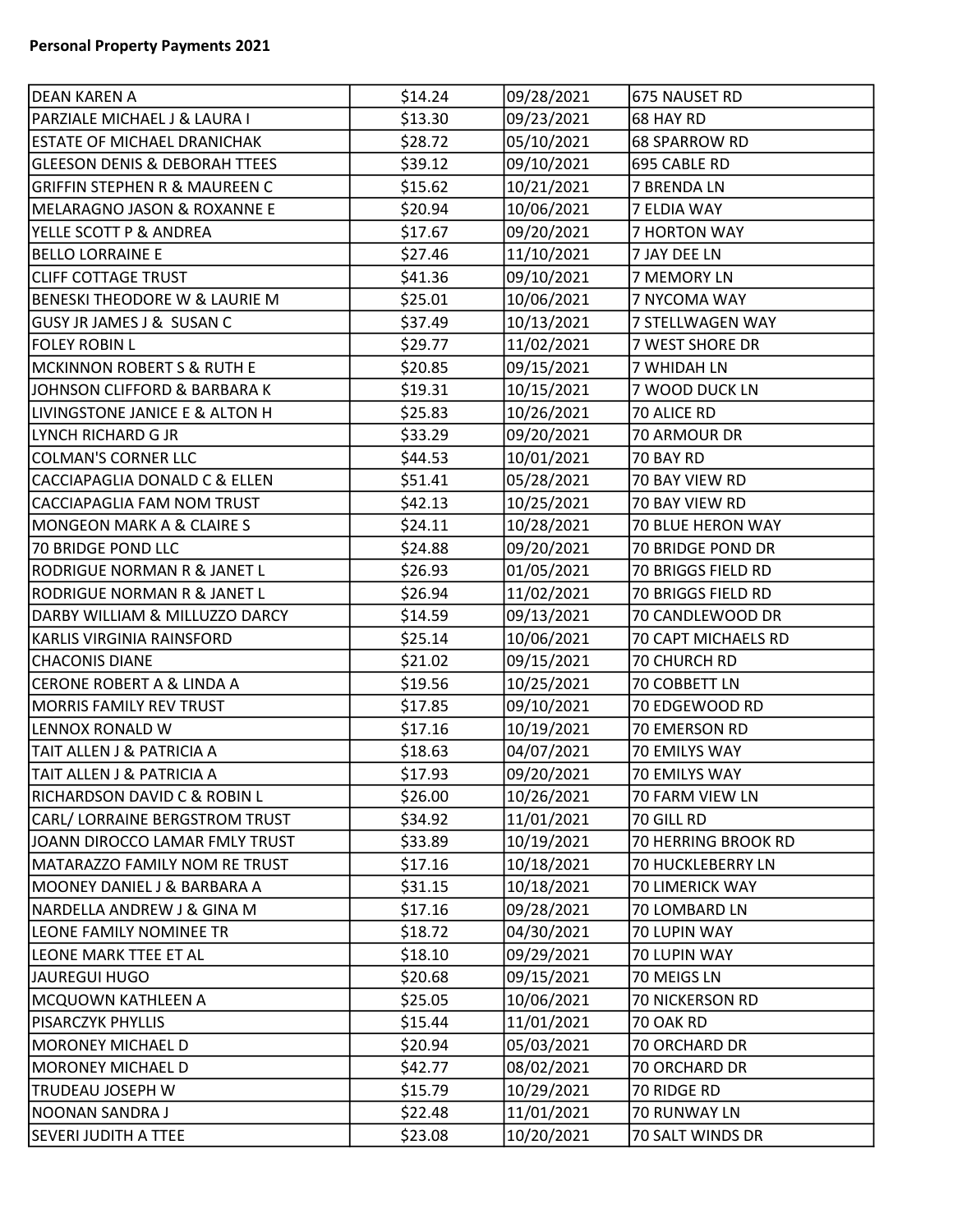| <b>MUSSO CYNTHIA &amp; WILLIAM</b>       | \$20.94    | 11/02/2021 | 70 SPARROW RD          |
|------------------------------------------|------------|------------|------------------------|
| <b>CIARLO CHRISTOPHER</b>                | \$18.36    | 10/20/2021 | 70 SPINNAKER WAY       |
| <b>KELLY JEFFREY T</b>                   | \$38.02    | 05/28/2021 | 70 THORNE RD           |
| <b>KELLY JEFFREY T</b>                   | \$26.60    | 10/08/2021 | 70 THORNE RD           |
| MAGNUSSEN GLENN P                        | \$13.81    | 09/16/2021 | 70 VAN DALE RD         |
| <b>MINARD DAVID &amp;</b>                | \$32.78    | 11/01/2021 | 700 DOANE RD           |
| <b>BELFORD RALPH J</b>                   | \$26.60    | 09/23/2021 | 700 OCEAN VIEW DR REAR |
| <b>MCDONOUGH KELLY &amp; GEORGE</b>      | \$33.64    | 01/19/2021 | 700 OLD ORCHARD RD     |
| MCDONOUGH KELLY & GEORGE                 | \$33.55    | 10/12/2021 | 700 OLD ORCHARD RD     |
| <b>SEWING CONCEPTS</b>                   | \$12.96    | 09/17/2021 | 700 SAMOSET RD         |
| MOUCHANTAT ROBT J & SUSAN S              | \$16.99    | 09/15/2021 | 700 SHURTLEFF RD REAR  |
| MCVEIGH EDWARD F & ARLENE E              | \$23.60    | 09/13/2021 | 715 BRACKETT RD        |
| SHEEHAN JOHN P & ZOBEL SARA E            | \$27.37    | 09/15/2021 | 715 BRIDGE RD          |
| KHAN AKHTAR G                            | \$22.05    | 11/10/2021 | 716 STATE HWY          |
| 720 MASSASOIT ROAD REALTY TR             | \$24.11    | 11/01/2021 | 720 MASSASOIT RD       |
| <b>BUCHANAN JOHN</b>                     | \$29.60    | 09/15/2021 | 720 OLD ORCHARD RD     |
| <b>EG REALTY LLC</b>                     | \$53.06    | 04/14/2021 | 721 SAMOSET RD REAR    |
| <b>EG REALTY LLC</b>                     | \$57.06    | 10/19/2021 | 721 SAMOSET RD REAR    |
| CHAD SCOTT D                             | \$22.05    | 10/25/2021 | 722 STATE HWY          |
| MUMFORD ROBERT & SARAH                   | \$16.82    | 10/25/2021 | 723 SAMOSET RD REAR    |
| <b>COAKLEY JOHN T &amp; MICHELLE A</b>   | \$33.24    | 06/08/2021 | 725 N SUNKEN MEADOW RD |
| <b>COAKLEY JOHN T &amp; MICHELLE A</b>   | \$22.31    | 10/15/2021 | 725 N SUNKEN MEADOW RD |
| <b>ST GERMAIN PHILIP &amp; ELIZABETH</b> | \$15.44    | 10/04/2021 | 725 NAUSET RD          |
| <b>EASTHAM VETERINARY HOSPITAL</b>       | \$1,233.20 | 04/20/2021 | 725 STATE HWY          |
| <b>EASTHAM VETERINARY HOSPITAL</b>       | \$564.57   | 11/01/2021 | 725 STATE HWY          |
| <b>DUNNELLS REALTY LLC</b>               | \$28.13    | 04/30/2021 | 728 STATE HWY          |
| NYMAN KURT H & ANNE R                    | \$40.33    | 10/20/2021 | 729 HAY RD             |
| DYER PRINCE 73 NOMINEE RLTY TR           | \$39.98    | 10/19/2021 | 73 DYER PRINCE RD      |
| <b>SCANLAN RICHARD &amp; CECILIA M</b>   | \$45.05    | 10/05/2021 | 734 STATE HWY          |
| <b>OFFSHORE BREEZES LLC</b>              | \$32.26    | 09/17/2021 | 735 A CAMPGROUND RD    |
| <b>GRANDONI RICHARD &amp; O'LOANE</b>    | \$25.14    | 09/28/2021 | 735 B CAMPGROUND RD    |
| <b>OFFSHORE BREEZES LLC</b>              | \$44.36    | 09/17/2021 | 735 C CAMPGROUND RD    |
| <b>MAGARDINO JOSEPH &amp; CHRISTINE</b>  | \$45.82    | 09/10/2021 | 735 D CAMPGROUND RD    |
| BLUE SKIES ON THE1/2 SHELL LLC           | \$36.89    | 10/13/2021 | 735 E CAMPGROUND RD    |
| <b>RESKO ELIZABETH</b>                   | \$13.30    | 12/13/2021 | 74 HAY RD              |
| JEYE GREGORY & KATHLEEN                  | \$38.87    | 11/02/2021 | 745 MASSASOIT RD       |
| <b>WHITE JANET</b>                       | \$23.17    | 10/20/2021 | 746 STATE HWY          |
| <b>BURNS PETER &amp; KAREN</b>           | \$27.28    | 09/20/2021 | 75 AQUINNAH RD         |
| <b>ESTATE OF TERESA</b>                  | \$29.06    | 04/14/2021 | 75 BAY VIEW DR         |
| <b>ESTATE OF TERESA</b>                  | \$29.60    | 10/04/2021 | 75 BAY VIEW DR         |
| <b>WILSON JUDITH A TTEE</b>              | \$17.25    | 10/13/2021 | 75 BOW RD              |
| SENATOR MELVIN/ROCHELLE TTEES            | \$17.85    | 09/28/2021 | 75 CANDLEWOOD DR       |
| <b>SIDERS ROBERT A &amp; VICTORIA</b>    | \$18.96    | 10/19/2021 | 75 CESTARO WAY         |
| FIRST ENCOUNTER REALTY TRUST             | \$19.13    | 09/16/2021 | 75 CLAYTON RD          |
| <b>MAREN SUSAN F</b>                     | \$19.48    | 10/04/2021 | 75 DEEPWOOD DR         |
| JOHNSON GLEN R & DENISE A                | \$20.25    | 09/14/2021 | 75 DEERFIELD LN        |
| OBERG MARGARET A & AMY A                 | \$21.79    | 09/23/2021 | 75 DEVON LN            |
|                                          |            |            |                        |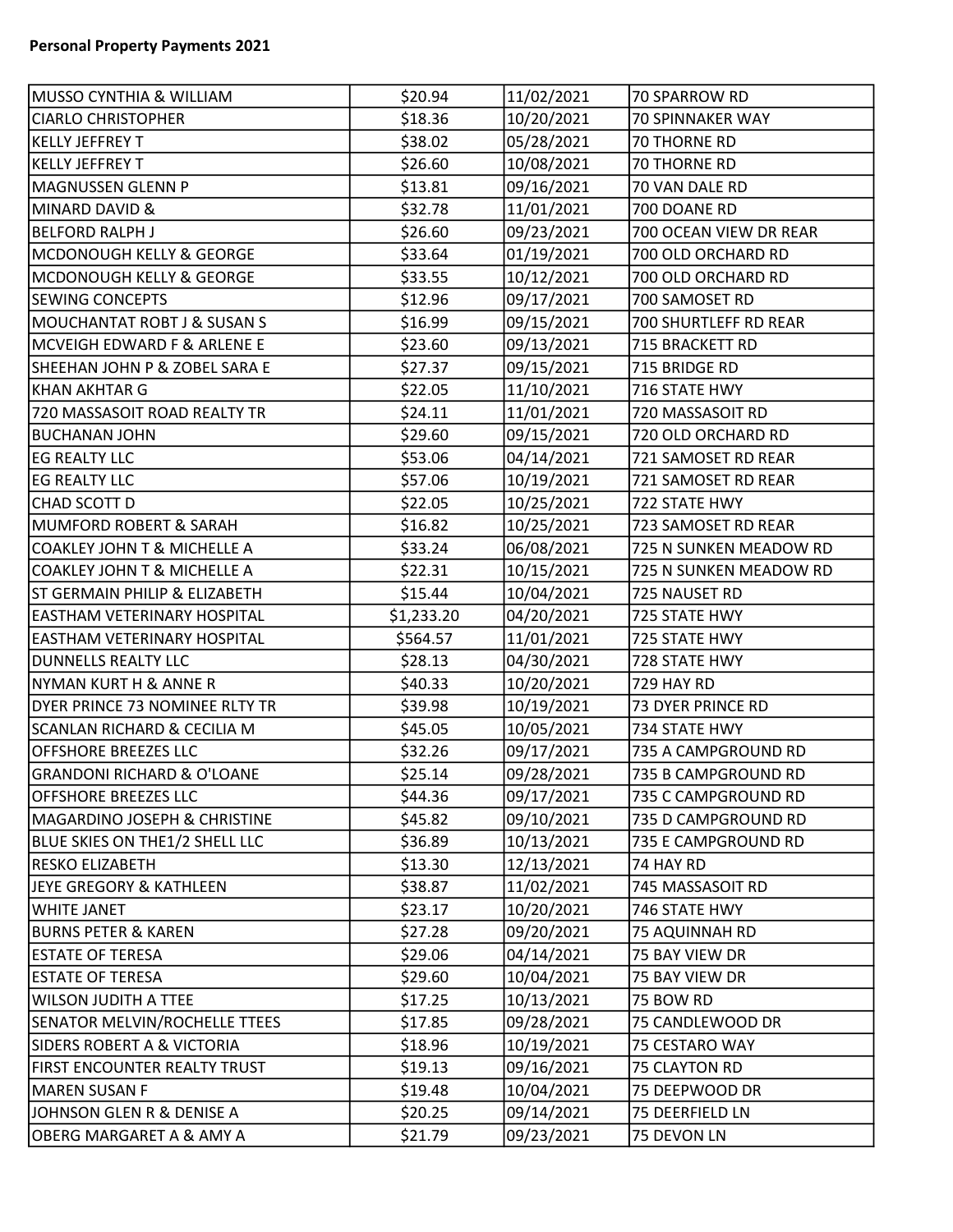| <b>EMERSON ROAD REALTY TRUST 2013</b>    | \$25.83   | 10/12/2021 | 75 EMERSON RD         |
|------------------------------------------|-----------|------------|-----------------------|
| <b>SCHWARTZ STEVEN</b>                   | \$14.67   | 10/08/2021 | 75 EPANOW RD          |
| CHAMPION GORDON H & DEBORAH              | \$20.25   | 09/28/2021 | 75 FARM VIEW LN       |
| FORT HILL BED & BREAKFAST                | \$15.79   | 09/29/2021 | 75 FORT HILL RD       |
| JAMES CAROLYN & JESSE                    | \$12.98   | 11/08/2021 | 75 GIGI LN            |
| MADDY BLAIR A                            | \$17.42   | 10/25/2021 | 75 GLACIER HILLS RD   |
| <b>EATON BRIAN</b>                       | \$53.52   | 09/16/2021 | 75 HARDING RD         |
| <b>EATON BRIAN</b>                       | (\$29.50) | 10/14/2021 | 75 HARDING RD         |
| <b>LINDERA CONSTRUCTION</b>              | \$37.41   | 09/15/2021 | 75 HELM RD            |
| MESHOULAM URIEL & RAHEL                  | \$15.70   | 09/10/2021 | 75 HERRING BROOK RD   |
| CAPE PARK FUEL/EASTHAM DISCOUN           | \$17.50   | 10/06/2021 | 75 HOLMES RD          |
| SPICER JOHN H & MARY C                   | \$46.25   | 09/09/2021 | 75 JENNIE CLARK RD    |
| <b>WICKSTROM STEVEN N &amp; LUCRETIA</b> | \$45.22   | 09/15/2021 | 75 LIMERICK WAY       |
| LAVOIE LORRAINE &                        | \$13.64   | 09/28/2021 | 75 LINDA LN           |
| PULIAFICO KATHLEEN D                     | \$47.36   | 09/15/2021 | 75 LUTHERS LN         |
| JOHNSON ELLEN ET AL                      | \$18.02   | 10/20/2021 | 75 MEADOW DR          |
| <b>MOLBACH THOMAS &amp; VERONIKA</b>     | \$33.46   | 09/15/2021 | 75 N SUNKEN MEADOW RD |
| <b>CHRIS THOMPSON BUILDING &amp;</b>     | \$25.91   | 11/04/2021 | 75 OQUAMOSHOD RD      |
| <b>FREDERICK K GRUNERT JR TTEE</b>       | \$15.44   | 09/20/2021 | 75 PERRY LN           |
| <b>EAGAR KEVIN</b>                       | \$37.41   | 12/15/2021 | 75 PILGRIM'S PATH     |
| GAWLEY JAMES F                           | \$13.13   | 11/02/2021 | <b>75 PILOT RD</b>    |
| POULIOT MARIE A & RONALD A               | \$16.13   | 10/26/2021 | 75 ROLLING LN         |
| <b>RUSSELL DAVID &amp; JEANNE TTEES</b>  | \$18.62   | 10/04/2021 | <b>75 RUNWAY LN</b>   |
| VANPEE JANIE ET AL                       | \$19.82   | 10/22/2021 | 75 SANDS RD           |
| <b>TAURAS THOMAS &amp; MARY K</b>        | \$13.99   | 09/21/2021 | 75 SHORE RD           |
| <b>TRENOR CAMERON C &amp;</b>            | \$18.88   | 09/15/2021 | 75 SNOW RD            |
| <b>SOKOLY WAYNE</b>                      | \$14.50   | 10/05/2021 | <b>75 THOREAU DR</b>  |
| TROPEANO JOHN A & ANNE B                 | \$30.63   | 10/25/2021 | 75 THUMPERTOWN RD     |
| <b>ROBERT SPIEGELMAN TRUST</b>           | \$19.13   | 09/09/2021 | 75 TREAT RD           |
| LISA MARY CUSANO TRUST                   | \$23.77   | 10/28/2021 | 75 TURNIP RD          |
| PROCKO DAVID W & KAREN A                 | \$19.39   | 10/20/2021 | 75 WHITNEY RD         |
| TURNBAUGH LISA                           | \$18.53   | 09/16/2021 | 750 CABLE RD          |
| <b>PAZNIOKAS MARK</b>                    | \$21.30   | 01/19/2021 | 750 GREAT POND RD     |
| <b>PAZNIOKAS MARK</b>                    | \$21.62   | 11/01/2021 | 750 GREAT POND RD     |
| TPJ REALTY TRUST                         | \$36.81   | 10/15/2021 | 752 STATE HWY         |
| CARROLL MICHAEL                          | \$19.82   | 10/28/2021 | <b>755 HAY RD</b>     |
| <b>GRAVES STEPHEN A &amp;</b>            | \$15.91   | 11/29/2021 | 760 CAMPGROUND RD     |
| VOS TRICIA J                             | \$18.70   | 11/01/2021 | 760 SCHOOLHOUSE RD    |
| <b>MATSON JACQUELINE</b>                 | \$26.08   | 09/20/2021 | 764 STATE HWY         |
| MCLAUGHLIN MICHAEL & IRENE               | \$17.25   | 10/06/2021 | 77 LOMBARD LN         |
| <b>ANNE E MARTINI TRUST</b>              | \$19.82   | 11/09/2021 | 780 HERRING BROOK RD  |
| VOLPE HERBERT H & KIM M                  | \$13.21   | 11/02/2021 | 780 KINGSBURY BCH RD  |
| PAULINE M LEVEILLE FAM IRRE TR           | \$16.30   | 11/01/2021 | 780 STATE HWY         |
| CONRAD JOHN A & SUSAN H                  | \$15.87   | 09/28/2021 | 785 # 1 STATE HWY     |
| <b>FREEZE ANNE GEARHART</b>              | \$19.13   | 09/28/2021 | 785 #11 STATE HWY     |
| WALKER DEREK & SUSAN                     | \$21.11   | 09/28/2021 | 785 #13 STATE HWY     |
| <b>BERGENHOLTZ JAMES &amp; CHRISTINA</b> | \$20.94   | 10/01/2021 | 785 #14 STATE HWY     |
|                                          |           |            |                       |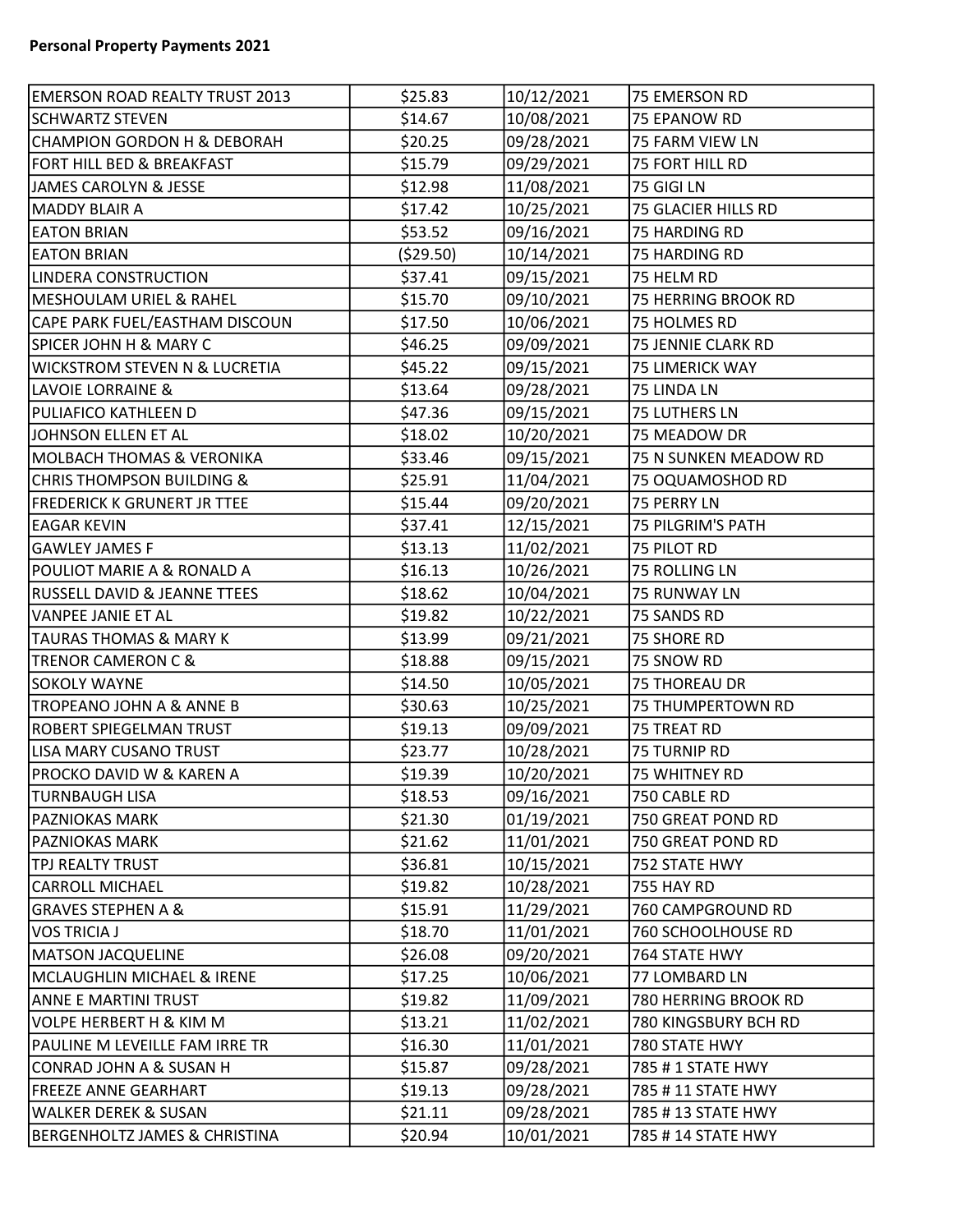| CAMPBELL CATHERINE M                   | \$30.80  | 10/28/2021 | 785 #16 STATE HWY         |
|----------------------------------------|----------|------------|---------------------------|
| <b>BUCKLAD CHRISTOPHER &amp;</b>       | \$15.87  | 09/27/2021 | 785 # 2 STATE HWY         |
| DUKET TIMOTHY A                        | \$15.87  | 09/10/2021 | 785 # 3 STATE HWY         |
| <b>HUDSON LORRAINE</b>                 | \$15.27  | 11/01/2021 | 790 SCHOOLHOUSE RD        |
| PATRICIA VAN BLARCOM FAMILY TR         | \$22.74  | 11/16/2021 | 795 SCHOOLHOUSE RD        |
| HIGGINS JAMES W & LYNN C               | \$26.60  | 10/06/2021 | 8 ARROWOOD DR             |
| <b>GREGG P PARTICELLI TRUST</b>        | \$17.07  | 09/20/2021 | <b>8 BAYBERRY LN</b>      |
| HIMMELBERG JOSEPHINE A                 | \$35.44  | 11/02/2021 | <b>8 CLARK'S POINT RD</b> |
| <b>WHALEN DEAN MATTHEW &amp; SUSAN</b> | \$23.85  | 09/13/2021 | <b>8 FALLON RD</b>        |
| PIEKARZ CRAIG J & MARY A               | \$16.30  | 09/29/2021 | 8 GAILS WAY               |
| <b>GARGOLINSKI PAUL J TTEE</b>         | \$16.73  | 11/01/2021 | <b>8 HATCH CT</b>         |
| <b>WILSON FAMILY LIMITED PRTNSHIP</b>  | \$20.68  | 09/13/2021 | <b>8 LEAF LN</b>          |
| KELLY BRIAN & BETTE JEANNE             | \$35.44  | 10/01/2021 | <b>8 PIERCE RD</b>        |
| LONG DOUGLAS R                         | \$22.08  | 11/01/2021 | <b>8 PILGRIM LN</b>       |
| <b>ROACH FAMILY TRUST</b>              | \$25.52  | 05/03/2021 | <b>8 PRESERVATION WAY</b> |
| <b>ROACH FAMILY TRUST</b>              | \$26.26  | 11/16/2021 | <b>8 PRESERVATION WAY</b> |
| <b>STAHL BRIAN L</b>                   | \$30.97  | 09/15/2021 | 8 SALT WORKS CT           |
| <b>TRACY TIMOTHY &amp; ROBIN</b>       | \$26.51  | 09/13/2021 | <b>8 SETTLER'S TRACE</b>  |
| DEANGELIS ROBERT J & KAREN R           | \$17.16  | 11/01/2021 | 8 WEST SHORE DR           |
| DEANGELIS ROBERT J & KAREN R           | \$17.19  | 11/08/2021 | <b>8 WEST SHORE DR</b>    |
| DEANGELIS ROBERT J & KAREN R           | (517.19) | 12/07/2021 | 8 WEST SHORE DR           |
| <b>GEEN DAVID &amp; IRENE</b>          | \$17.93  | 09/28/2021 | 8 WHIDAH LN               |
| <b>STONE MAIA J</b>                    | \$31.49  | 09/15/2021 | 8 WOOD DUCK LN            |
| <b>FALLON ROBERT P &amp; JOY K</b>     | \$21.11  | 11/01/2021 | 8 WOODLAND WAY            |
| <b>REINE GABRIELLE M</b>               | \$13.21  | 09/17/2021 | 80 ARMOUR DR              |
| <b>BURNS FAMILY TRUST</b>              | \$23.68  | 09/15/2021 | 80 BAYWOOD RD             |
| LOUGHRAN EDWARD & CAROLYN              | \$16.04  | 10/06/2021 | 80 BRIGGS FIELD RD        |
| DORET STEPHEN C & GRETCHEN F           | \$25.31  | 10/15/2021 | 80 CHIPMAN ST             |
| <b>SCHREIBER ALAN &amp; JAMES</b>      | \$28.74  | 11/01/2021 | 80 COBBETT LN             |
| <b>ROCCO SAMUEL &amp; ANN</b>          | \$14.76  | 09/28/2021 | <b>80 COOKS BROOK RD</b>  |
| <b>EZELIUS NOMINEE TRUST</b>           | \$15.02  | 11/01/2021 | 80 DEERFIELD LN           |
| <b>GIBSON COTTAGES</b>                 | \$35.53  | 04/27/2021 | 80 DEPOT RD               |
| <b>GIBSON COTTAGES</b>                 | \$33.98  | 11/01/2021 | 80 DEPOT RD               |
| <b>LEGAYE ROBERT</b>                   | \$20.68  | 09/09/2021 | 80 EDGEWOOD RD            |
| JESTUDE JAMES J                        | \$22.62  | 04/06/2021 | 80 GOODY HALLETT DR       |
| LILY B NEWMAN REV TRUST                | \$21.02  | 11/02/2021 | 80 GORMAN RD              |
| DEFLUMERI ROBERT &                     | \$15.82  | 12/28/2021 | <b>80 GREAT POND RD</b>   |
| <b>CAHN MARJORIE, PATRICK M &amp;</b>  | \$21.54  | 11/10/2021 | 80 HARDING RD             |
| RONALD JOHN MASTROLLA, JR              | \$15.02  | 11/16/2021 | <b>80 KNOWLES ST</b>      |
| <b>DALTON LIAM</b>                     | \$22.83  | 11/03/2021 | 80 LOMBARD LN             |
| COSSAR ISABEL D & COSSAR ALISO         | \$18.19  | 10/25/2021 | 80 LUPIN WAY              |
| PISCATELLI MOIRA R                     | \$25.23  | 09/16/2021 | 80 MARIA RD               |
| <b>GOULD ALLAN E &amp; ROSARIO G</b>   | \$19.65  | 09/09/2021 | 80 MASSASOIT RD           |
| <b>CLARK ROBERT G &amp; RITA C</b>     | \$48.22  | 09/20/2021 | <b>80 MILBRODE AVE</b>    |
| MILO RALPH T JR & PRISCILLA J          | \$13.38  | 09/20/2021 | 80 NORTH FORTY RD         |
| <b>HANLON FAMILY TRUST</b>             | \$23.34  | 10/28/2021 | 80 OLD FIELD LN           |
| <b>BOISERT MAURICE J LIFE ESTATE</b>   | \$37.07  | 11/02/2021 | 80 OLD STATE HWY          |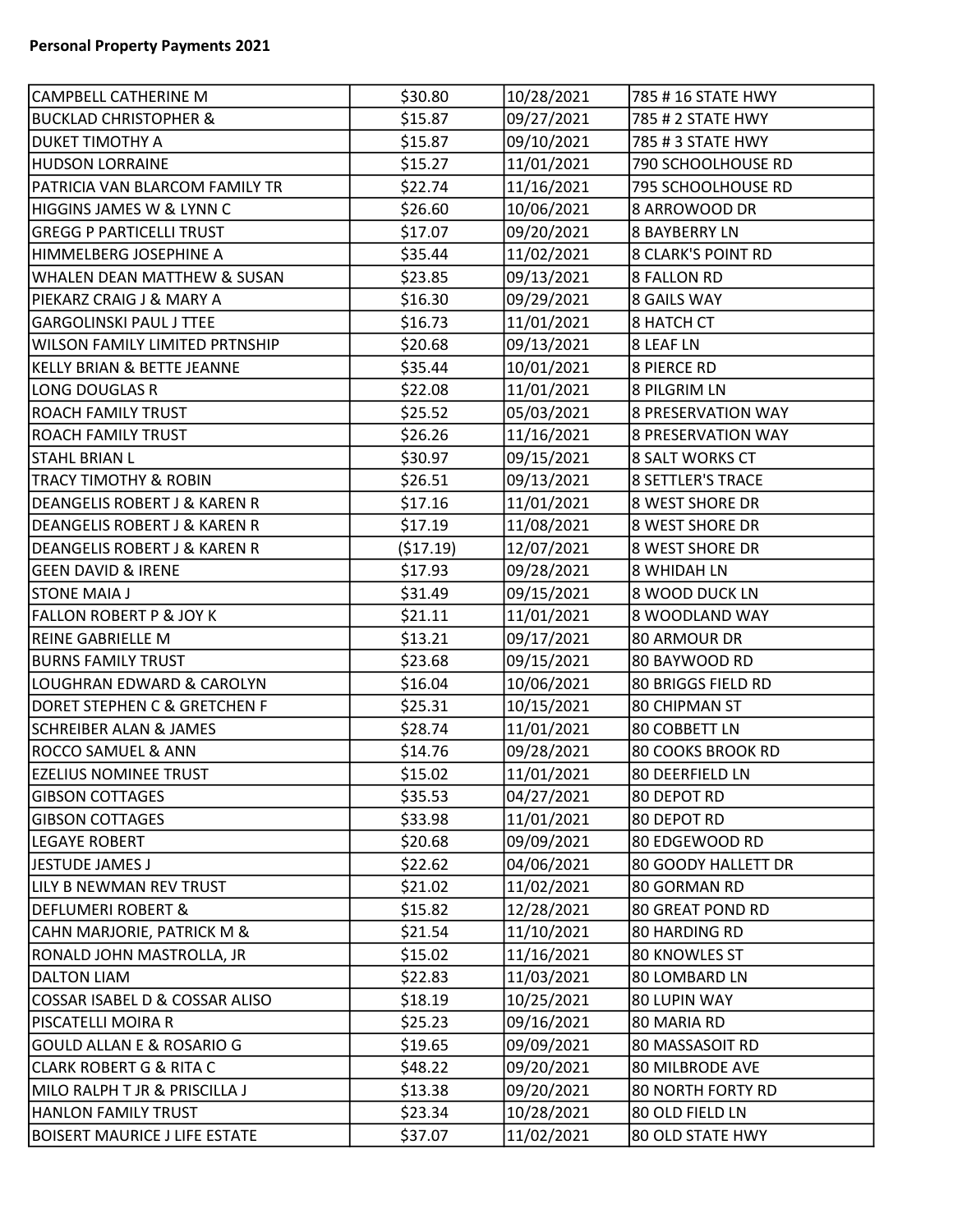| <b>SEGNATELLI ROBERT A &amp; CYNTHIA</b>  | \$17.67 | 09/10/2021 | 80 OQUAMOSHOD RD         |
|-------------------------------------------|---------|------------|--------------------------|
| SAGAN JAN M & RICHARD G JR                | \$35.52 | 11/01/2021 | 80 PERRY LN              |
| <b>SNOW STEVEN C &amp; MARYA C</b>        | \$27.46 | 09/15/2021 | 80 SEA GULL LN           |
| MELLO DEBRA M                             | \$25.05 | 10/25/2021 | 80 SHADY LN              |
| TONUCCI MARK R & KATHRYN M                | \$25.05 | 10/28/2021 | <b>80 SPARROWHAWK LN</b> |
| SINGAL BRUCE                              | \$41.01 | 09/30/2021 | 80 SUNSET AVE            |
| ELAINE M REIDY REV TR OF 2020             | \$13.56 | 10/28/2021 | 80 TERN LN               |
| MCALLISTER BRUCE & MARY                   | \$34.23 | 11/02/2021 | <b>80 THUMPERTOWN RD</b> |
| DIDOMENICO JOHN A & KAREN A               | \$41.78 | 10/25/2021 | 80 TREAT RD              |
| <b>MALONE NANCY L</b>                     | \$35.05 | 06/10/2021 | 80 WAMPUM LN             |
| MALONE NANCY L                            | \$29.55 | 06/10/2021 | 80 WAMPUM LN             |
| <b>GEORGE V JOHNSON LVG TRUST</b>         | \$27.63 | 10/06/2021 | 80 WAMSUTTA RD           |
| SULLIVAN PAUL R & SUSAN R                 | \$19.39 | 09/20/2021 | 800 BRACKETT RD          |
| LARCO FEDERICO & DREW CHRISTA             | \$21.28 | 09/16/2021 | 800 GOVERNOR PRENCE RD   |
| ROSS BRIAN D                              | \$14.84 | 09/13/2021 | 815 GOVERNOR PRENCE RD   |
| MARVEL THOMAS W & ELISABETH P             | \$14.07 | 09/15/2021 | <b>815 HAY RD</b>        |
| <b>GABER LIVING TRUST</b>                 | \$36.21 | 10/21/2021 | 815 SAMOSET RD           |
| JOHNSON SCOTT W                           | \$16.99 | 10/13/2021 | 820 MASSASOIT RD         |
| VAN DIEREN GERALD & DEBRA                 | \$32.86 | 11/02/2021 | 820 STATE HWY            |
| DURNEY L JOHN III & JULIE-ANNE            | \$15.83 | 11/12/2021 | 825 CABLE RD REAR        |
| PELLETIER MARCIA & RICHARD                | \$17.25 | 11/01/2021 | 825 GREAT POND RD        |
| URSLA S HUFF REVOC TRUST                  | \$22.99 | 10/22/2021 | 825 OCEAN VIEW DR        |
| <b>GRIMALDO FAMILY TRUST</b>              | \$33.12 | 10/26/2021 | 825 SAMOSET RD           |
| LAGASSE JAMES R & ELIZABETH O             | \$17.67 | 10/28/2021 | 825 SCHOOLHOUSE RD       |
| JEFFERSON HUNTER REVOC TRUST              | \$13.64 | 09/20/2021 | 830 KINGSBURY BCH RD     |
| LANE JODI L TTEE                          | \$13.73 | 09/20/2021 | 835 GOVERNOR PRENCE RD   |
| <b>DIGGES DIANA L TTEE</b>                | \$22.74 | 09/16/2021 | 835 HERRING BROOK RD     |
| <b>DULAC CATHERINE</b>                    | \$18.70 | 09/21/2021 | 835 N SUNKEN MEADOW RD   |
| JURKIEWICZ INCOME ONLY TRUST              | \$23.08 | 10/28/2021 | 845 HAY RD               |
| VANDA SENDZIMIR REV TR                    | \$14.72 | 05/12/2021 | 845 HERRING BROOK RD     |
| KOVACS JR LOUIS S                         | \$32.26 | 09/09/2021 | 85 ARMOUR DR             |
| OBRIEN CHRISTOPHER & ELIZABETH            | \$55.50 | 04/02/2021 | 85 BAY VIEW DR           |
| <b>OBRIEN CHRISTOPHER &amp; ELIZABETH</b> | \$57.15 | 09/20/2021 | 85 BAY VIEW DR           |
| <b>OBRIEN CHRISTOPHER &amp; ELIZABETH</b> | \$57.14 | 10/22/2021 | 85 BAY VIEW DR           |
| <b>WOOD DAVID E</b>                       | \$29.17 | 09/28/2021 | 85 BRIGGS FIELD RD       |
| DOHERTY JOSEPH M & KURSTEN L              | \$17.07 | 10/26/2021 | 85 CARLTON WAY           |
| STANDISH CRAIG A & LYNNE O                | \$22.82 | 09/13/2021 | 85 COOKS BROOK RD        |
| <b>PRUETT MARJORIE W</b>                  | \$35.24 | 06/07/2021 | 85 DEEPWOOD DR           |
| SCOTT BRIAN J & DONNA I                   | \$21.54 | 10/20/2021 | 85 FOXWOOD DR            |
| <b>CROUSE PETER &amp; MARIA</b>           | \$19.39 | 11/01/2021 | 85 HARDING RD            |
| PETERSON VIRGINIA R                       | \$16.22 | 10/29/2021 | 85 JOHN THOMAS RD        |
| CAPPELLONI JR ALBERT                      | \$51.62 | 11/08/2021 | 85 KEAR DR               |
| NIELSEN DAVID V & JULIE M                 | \$18.53 | 11/01/2021 | 85 LUPIN WAY             |
| VERMETTE IRREVOCABLE TRUST                | \$16.82 | 09/10/2021 | 85 NORTH FORTY RD        |
| MCCOLGAN STEPHEN J TTEE                   | \$18.96 | 09/20/2021 | 85 NORTHWEST ST          |
| JOHN J CAREY TRUST OF 1997                | \$13.21 | 09/10/2021 | 85 PINE NEEDLE LN        |
| SHAW RONALD L & JEANNE E                  | \$34.23 | 10/18/2021 | 85 SALT WORKS RD         |
|                                           |         |            |                          |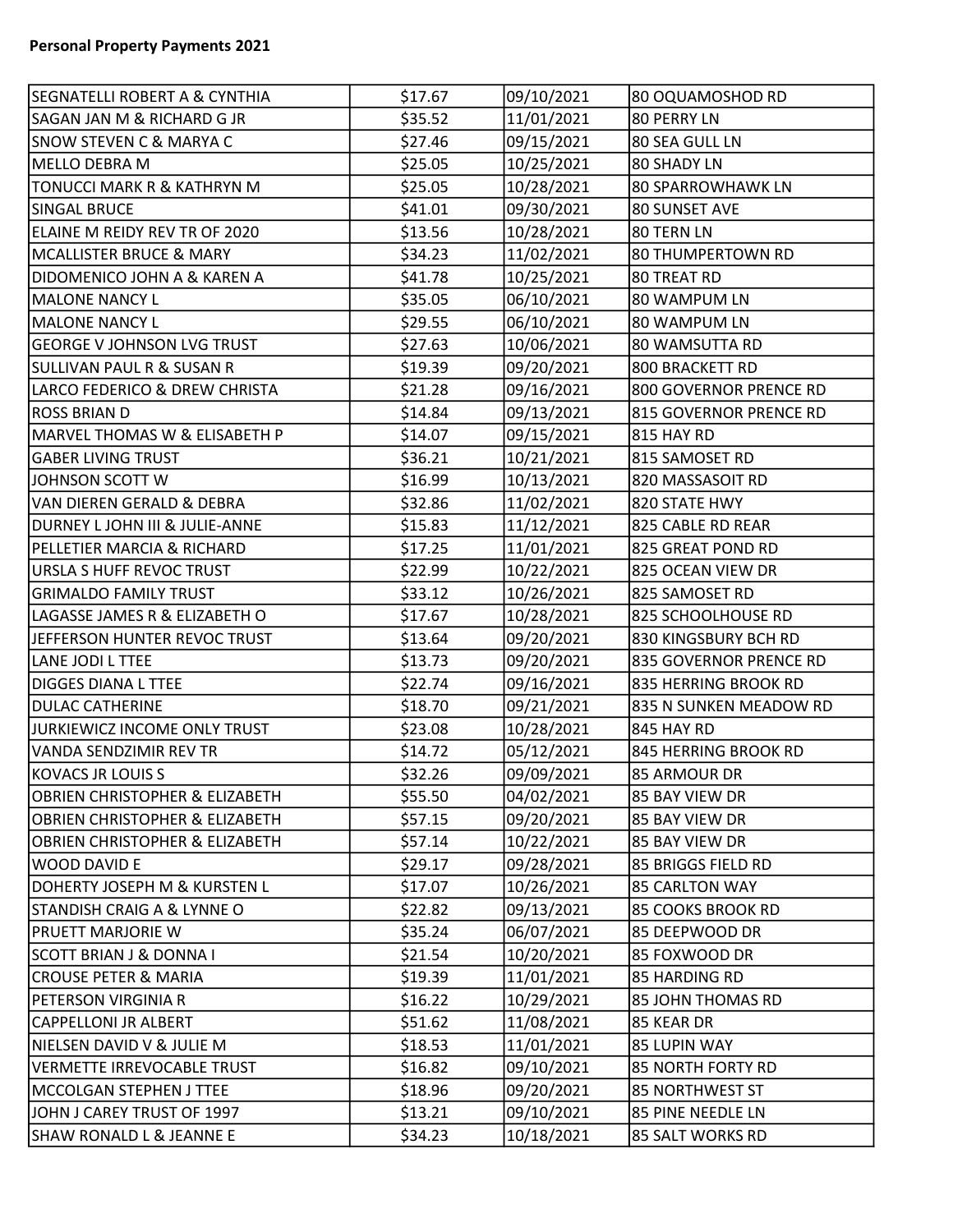| <b>SKEEN ALLAN</b>                        | \$24.28 | 11/01/2021 | 85 SEA GULL LN          |
|-------------------------------------------|---------|------------|-------------------------|
| <b>CLARK DAVID M</b>                      | \$32.09 | 09/16/2021 | 85 SEAWARD WAY          |
| CATALDO MARY TRUSTEE                      | \$30.29 | 10/25/2021 | 85 SPARROW RD           |
| PEOPLES FUNDING TRUST                     | \$19.48 | 09/28/2021 | <b>85 STOCK YARD RD</b> |
| <b>TRINKS RONALD E</b>                    | \$21.11 | 10/13/2021 | <b>85 THORNE RD</b>     |
| MAC AFFER C URSULA W TTEE                 | \$22.39 | 10/26/2021 | 85 TREAT RD             |
| HEALY JAMES W & ANITA M                   | \$16.47 | 10/19/2021 | 85 VIOLA RD             |
| SHAW FAMILY TRUST                         | \$23.25 | 10/12/2021 | 85 WAMISCO RD           |
| <b>BOILEAU THOMAS G &amp; NANCY J</b>     | \$37.84 | 09/21/2021 | 85 WESTERN AVE          |
| <b>ONEMBO JAMES &amp; BONNIE ET AL</b>    | \$26.08 | 10/19/2021 | <b>85 WHITNEY RD</b>    |
| DUGGAN DELIA A                            | \$28.91 | 09/10/2021 | 850 HERRING BROOK RD    |
| LOUNSBURY MARIA &                         | \$16.22 | 09/16/2021 | 855 GREAT POND RD       |
| <b>SPERRY CHIROPRACTIC OFFICE</b>         | \$35.01 | 09/30/2021 | 855 STATE HWY           |
| <b>SCHWARTZ SHIRLEY B &amp; LYNN TTEE</b> | \$15.70 | 10/28/2021 | 875 N SUNKEN MEADOW RD  |
| NAUSET ROD AND GUN CLUB                   | \$24.11 | 11/01/2021 | 875 OAK LEAF RD         |
| HOAG JEFFREY B & LYNN H                   | \$19.10 | 05/04/2021 | 875 SAMOSET RD          |
| MCALENEY JEFFREY B & MARY E               | \$30.03 | 09/21/2021 | 885 DOANE RD REAR       |
| LDS REALTY LLC                            | \$35.61 | 09/09/2021 | 9 A WEST SHORE DR       |
| <b>CAMPBELL SARA E &amp; SIMMONS</b>      | \$33.81 | 11/01/2021 | 9 B WEST SHORE DR       |
| HARRIS RICHARD P & SHERROL                | \$21.62 | 11/01/2021 | <b>9 BAYBERRY LN</b>    |
| FULCHER JENNIFER H                        | \$46.62 | 06/22/2021 | 9 FISHER RD             |
| FULCHER JENNIFER H                        | \$36.64 | 09/14/2021 | 9 FISHER RD             |
| REED DONNA M                              | \$14.67 | 11/01/2021 | 9 GILE RD               |
| DIDOMENICO PAUL & NORMA TTEES             | \$26.25 | 09/14/2021 | 9 JAY DEE LN            |
| OCONNOR DONNA A REV TRUST                 | \$20.68 | 10/04/2021 | 9 PEACH ORCHARD LN      |
| <b>DOWD JOHN F &amp; PATRICIA</b>         | \$17.59 | 09/20/2021 | 9 RAYMOND WAY           |
| <b>STARR JUDITH C</b>                     | \$41.96 | 11/02/2021 | 9 SALT WORKS CT         |
| TUTTLE ALAN & MARIA                       | \$42.64 | 09/28/2021 | 9 WHITE PINES DR        |
| NICKERSON DOUGLAS N & MARY L              | \$18.96 | 10/12/2021 | 9 WINTERBERRY LN        |
| TILLAR JEFFREY L & MARY                   | \$15.19 | 09/15/2021 | 90 ARMOUR DR            |
| JOHNSON JESSICA M & GREGORY D             | \$26.51 | 09/13/2021 | 90 AUNT HELENS WAY      |
| HVM HOLDINGS LLC                          | \$38.60 | 04/06/2021 | 90 BLUEBERRY DR         |
| MORGERA RICHARD & SHARON                  | \$24.37 | 10/14/2021 | 90 BOB-WHITE LN         |
| FOLEY JOSEPH T & BETTY A                  | \$15.53 | 09/10/2021 | 90 CHESTER AVE          |
| LYNCH JAMES M & HELENE R                  | \$30.97 | 09/15/2021 | 90 CLAIRE LN            |
| <b>OPPEL HEIDI F</b>                      | \$27.49 | 04/30/2021 | 90 EPANOW RD            |
| OPPEL HEIDI F                             | \$26.25 | 10/15/2021 | 90 EPANOW RD            |
| <b>FOTI MARY</b>                          | \$16.65 | 11/01/2021 | 90 FAIRVIEW AVE         |
| ROSSI GARY M & LAURA P                    | \$25.05 | 09/16/2021 | 90 HELM RD              |
| KATHLEEN LANGSEN REVOCABLE TR             | \$31.12 | 04/08/2021 | 90 HERRING BROOK RD     |
| KATHLEEN LANGSEN REVOCABLE TR             | \$32.05 | 09/20/2021 | 90 HERRING BROOK RD     |
| QUINN THOMAS V & LINDA T                  | \$24.71 | 09/20/2021 | 90 JENNIE CLARK RD      |
| VAETH J STUART & ANN G                    | \$26.00 | 09/13/2021 | 90 JOHN THOMAS RD       |
| MATTHIES ZACHARY &                        | \$17.85 | 10/12/2021 | 90 LUPIN WAY            |
| HAEMER ROBERT & LESLIE L                  | \$29.09 | 09/16/2021 | 90 NORTH FORTY RD       |
| KLINGEL JOHN & KAREN TTEES                | \$31.66 | 11/09/2021 | 90 OLD STATE HWY        |
| HEATH JR ROBERT H & MARY P                | \$26.08 | 10/26/2021 | 90 QUAIL COVER LN       |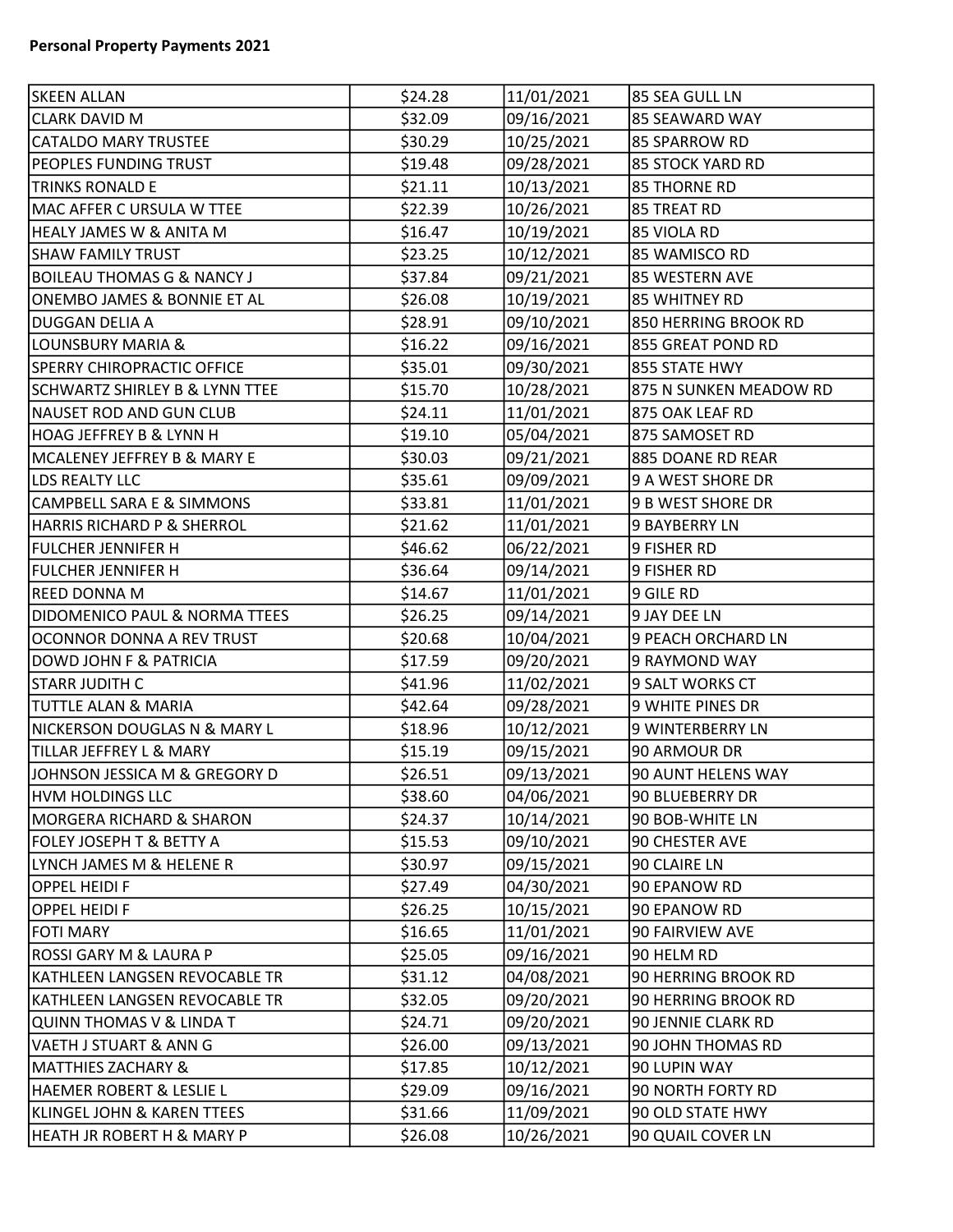| SARA FITZGERALD ET AL                    | \$13.90 | 09/16/2021 | 90 ROLLING LN         |
|------------------------------------------|---------|------------|-----------------------|
| <b>MAGLIATO BETTINA P</b>                | \$15.44 | 10/06/2021 | 90 S SUNKEN MEADOW RD |
| O'NEIL ROY L JR, LT                      | \$30.50 | 04/23/2021 | 90 SMITH FARM RD      |
| O'NEIL ROY L JR, LT                      | \$29.17 | 09/10/2021 | 90 SMITH FARM RD      |
| <b>VIGLIOTTI RALPH &amp; DIANE</b>       | \$18.36 | 09/10/2021 | 90 STOCK YARD RD      |
| <b>HOPKINS WILLIAM &amp; JUDY</b>        | \$13.57 | 11/03/2021 | 90 THREE ACRES RD     |
| MOLYNEAUX EDWARD V & BARBARA             | \$35.61 | 10/04/2021 | 90 WIDGEON DR         |
| HILL JOHN M & BEATRICE K                 | \$20.68 | 10/28/2021 | 900 DOANE RD          |
| <b>FRIEDMAN S MARTIN &amp; SHARON J</b>  | \$26.60 | 09/28/2021 | 900 KINGSBURY BCH RD  |
| LOMBARDI WAYNE & SANDIE H                | \$49.16 | 10/06/2021 | 900 MASSASOIT RD      |
| <b>BROWN LINDSAY</b>                     | \$28.78 | 07/27/2021 | 900 OLD ORCHARD RD    |
| LYFORD REALTY TRUST                      | \$19.05 | 10/04/2021 | 915 KINGSBURY BCH RD  |
| <b>CULLEN THOMAS J &amp; JILL J</b>      | \$24.71 | 10/18/2021 | 915 SCHOOLHOUSE RD    |
| DI BARI JOHN A & ELISA M                 | \$44.53 | 10/29/2021 | 92 OLD STATE HWY      |
| <b>COASTAL CONSTRUCTION &amp;</b>        | \$32.62 | 06/28/2021 | 920 HERRING BROOK RD  |
| <b>RILEY KATHRYN L</b>                   | \$20.85 | 10/04/2021 | 925 CABLE RD REAR     |
| <b>NEVINS RICHARD P &amp; NANCY G</b>    | \$19.82 | 10/06/2021 | 925 HERRING BROOK RD  |
| EICHNER JOHN C, PAULA J                  | \$18.45 | 10/01/2021 | 925 OLD ORCHARD RD    |
| <b>KELLY WILLIAM S</b>                   | \$44.36 | 10/26/2021 | 930 MASSASOIT RD      |
| <b>SPITLER BRUCE L &amp; KAREN D</b>     | \$57.73 | 04/08/2021 | 935 CABLE RD REAR     |
| <b>SPITLER BRUCE L &amp; KAREN D</b>     | \$28.62 | 10/06/2021 | 935 CABLE RD REAR     |
| <b>KOSS FAMILY NOMINEE TRUST</b>         | \$48.05 | 09/28/2021 | 94 OLD STATE HWY      |
| KAMERSCHEN ROBERT J & JUDITH A           | \$17.42 | 09/10/2021 | 940 CABLE RD          |
| CAPE COD WALDO TRUST                     | \$13.38 | 09/15/2021 | 940 DOANE RD          |
| <b>ANITA R SALVATORE TRUST</b>           | \$45.56 | 10/01/2021 | 940 MASSASOIT RD      |
| PETER T MONSEN ET AL                     | \$24.76 | 04/28/2021 | 95 BAY RD             |
| PETER T MONSEN ET AL                     | \$23.68 | 09/13/2021 | 95 BAY RD             |
| <b>NOVAK REALTY TRUST</b>                | \$28.83 | 10/06/2021 | 95 BAY VIEW DR        |
| <b>WANDREI DAVID L &amp; PHYLLIS</b>     | \$15.19 | 10/26/2021 | 95 BOSAN AVE          |
| PETROUSKI THOMAS & JACQUELINE            | \$35.61 | 10/13/2021 | 95 CARLTON WAY        |
| <b>WEIS AARON &amp; MONIKA</b>           | \$21.79 | 10/19/2021 | 95 CESTARO WAY        |
| <b>NOONAN BRENDAN C</b>                  | \$13.30 | 09/23/2021 | 95 CHESTER AVE        |
| <b>BISSANTI EDWARD P &amp; JOYCE C</b>   | \$15.87 | 09/20/2021 | 95 COOKS BROOK RD     |
| ELAINE L MESSINA REVOCABLE TR            | \$19.99 | 11/01/2021 | 95 EDGEWOOD RD        |
| <b>STUERKEN FAMILY IRREV TRUST</b>       | \$39.15 | 02/17/2021 | 95 FIELD RD           |
| <b>STUERKEN FAMILY IRREV TRUST</b>       | \$39.04 | 10/29/2021 | 95 FIELD RD           |
| ZEGARELLI JOSEPH & LORI D                | \$26.53 | 02/08/2021 | 95 HARDING RD         |
| <b>COLLINS WALTER M</b>                  | \$22.82 | 10/20/2021 | 95 HERRING BROOK RD   |
| <b>CHRISTENSON MARK C &amp; ALISON E</b> | \$15.27 | 09/22/2021 | 95 HIGGINS RD         |
| WOYTOWICH PETER JR & FRANCES M           | \$30.37 | 09/20/2021 | 95 KEAR DR            |
| DAVIS JAMES A & CAROLYN J                | \$26.34 | 11/18/2021 | 95 LUTHERS LN         |
| CLARK WILLIAM R & GAIL L                 | \$14.84 | 09/10/2021 | 95 MASSASOIT TRL      |
| OSTROSKY JOHN J & SUSAN L                | \$15.36 | 10/19/2021 | 95 NORTH FORTY RD     |
| <b>KELLEHER JAMES E III</b>              | \$18.96 | 10/19/2021 | 95 OAK LEAF RD        |
| VANGELI FRANK J & MARGARET J             | \$25.63 | 04/12/2021 | 95 OLD FARM LN        |
| VANGELI FRANK J & MARGARET J             | \$26.08 | 10/26/2021 | 95 OLD FARM LN        |
| <b>AMFAM REALTY TRUST</b>                | \$19.91 | 11/02/2021 | 95 QUEEN ANN DR       |